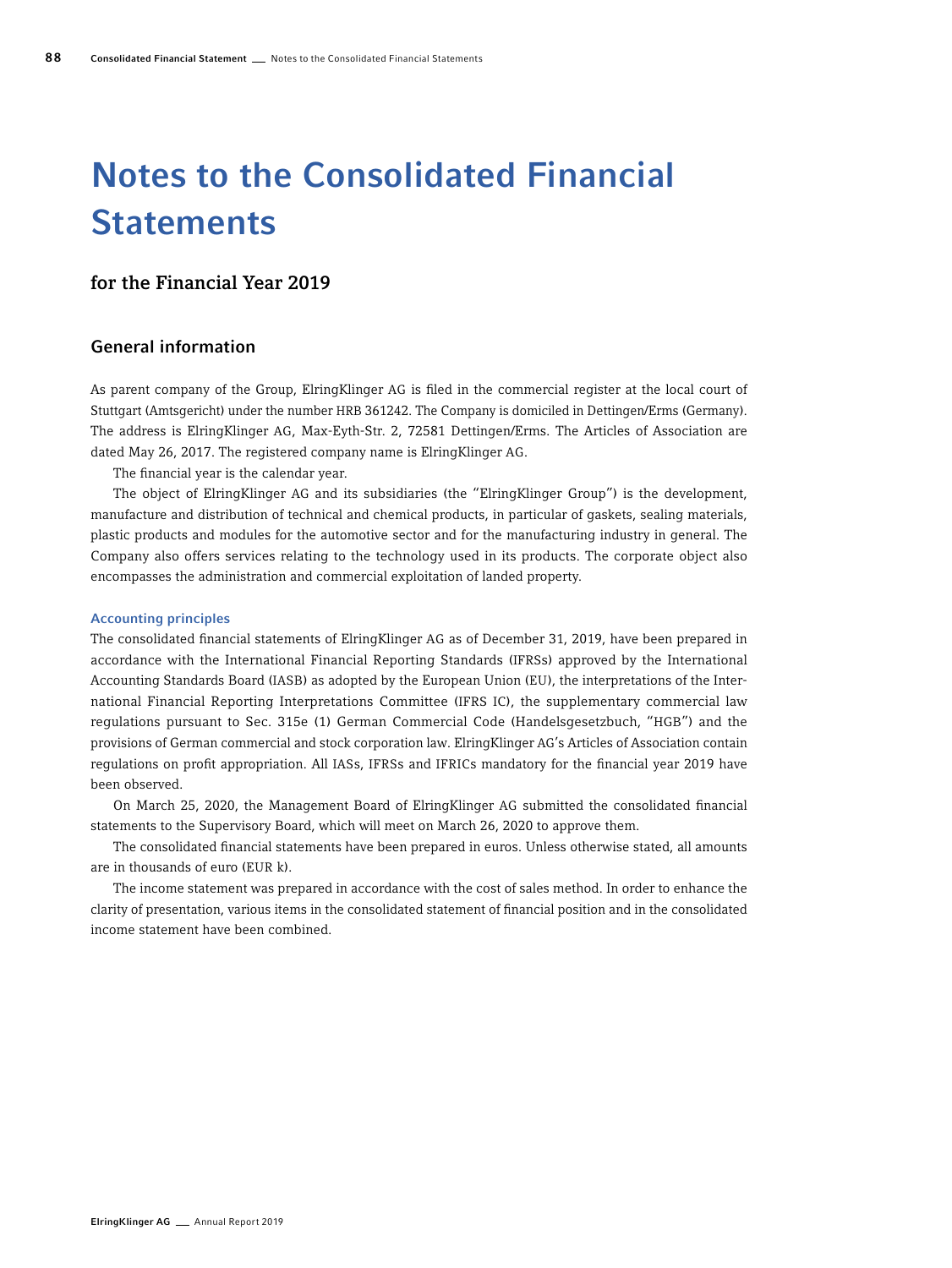| IFRS pronouncement (published on)        | Title                                        |                 |
|------------------------------------------|----------------------------------------------|-----------------|
| Annual IFRS Improvements 2015-2017 Cycle | Annual IFRS Improvements to IFRS Standards   |                 |
| (December 12, 2017)                      | 2015-2017 Cycle                              | January 1, 2019 |
|                                          | Amendments to IAS 19: Plan Amendment,        |                 |
| Amendments to IAS 19 (February 7, 2018)  | <b>Curtailment or Settlement</b>             | January 1, 2019 |
|                                          | Amendments to IAS 28: Long-term Interests in |                 |
| Amendments to IAS 28 (October 12, 2017)  | Associates and Joint Venture                 | January 1, 2019 |
|                                          | <b>IFRIC 23 Uncertainty over Income Tax</b>  |                 |
| IFRS IC Interpretation 23 (June 7, 2017) | Treatments                                   | January 1, 2019 |
|                                          | Amendments to IFRS 9: Prepayment Features    |                 |
| Amendments to IFRS 9 (October 12, 2017)  | with Negative Compensation                   | January 1, 2019 |
|                                          |                                              |                 |
| IFRS 16 Leases (January 13, 2016)        | <b>IFRS 16 Leases</b>                        | January 1, 2019 |

### The following regulations and amendments to existing regulations were applied for the financial year 2019 for the first time:

The first-time application of the regulations listed in the table had, except for the first-time application of IFRS 16, no or no material effect on the presentation of financial performance, net assets and cash position.

#### Annual Improvements to IFRSs (2015–2017)

The pronouncement contains amendments to IFRS 3, IFRS 11, IAS 12 and IAS 23. The amendments are effective as of January 1, 2019. The ElringKlinger Group does not anticipate any effects on the financial performance, net assets and cash position from the amendments.

#### Amendments to IAS 19 Employee Benefits

In February 2018, the IASB published amendments to IAS 19 "Employee Benefits". The amendments prescribe the treatment of plan amendments, curtailments and settlements of defined benefit plans. The amendments to IAS 19 relate to plan amendments, curtailments or settlements made at or after the start of a financial year beginning on or after January 1, 2019. The amendments have no significant effect on the consolidated financial statements.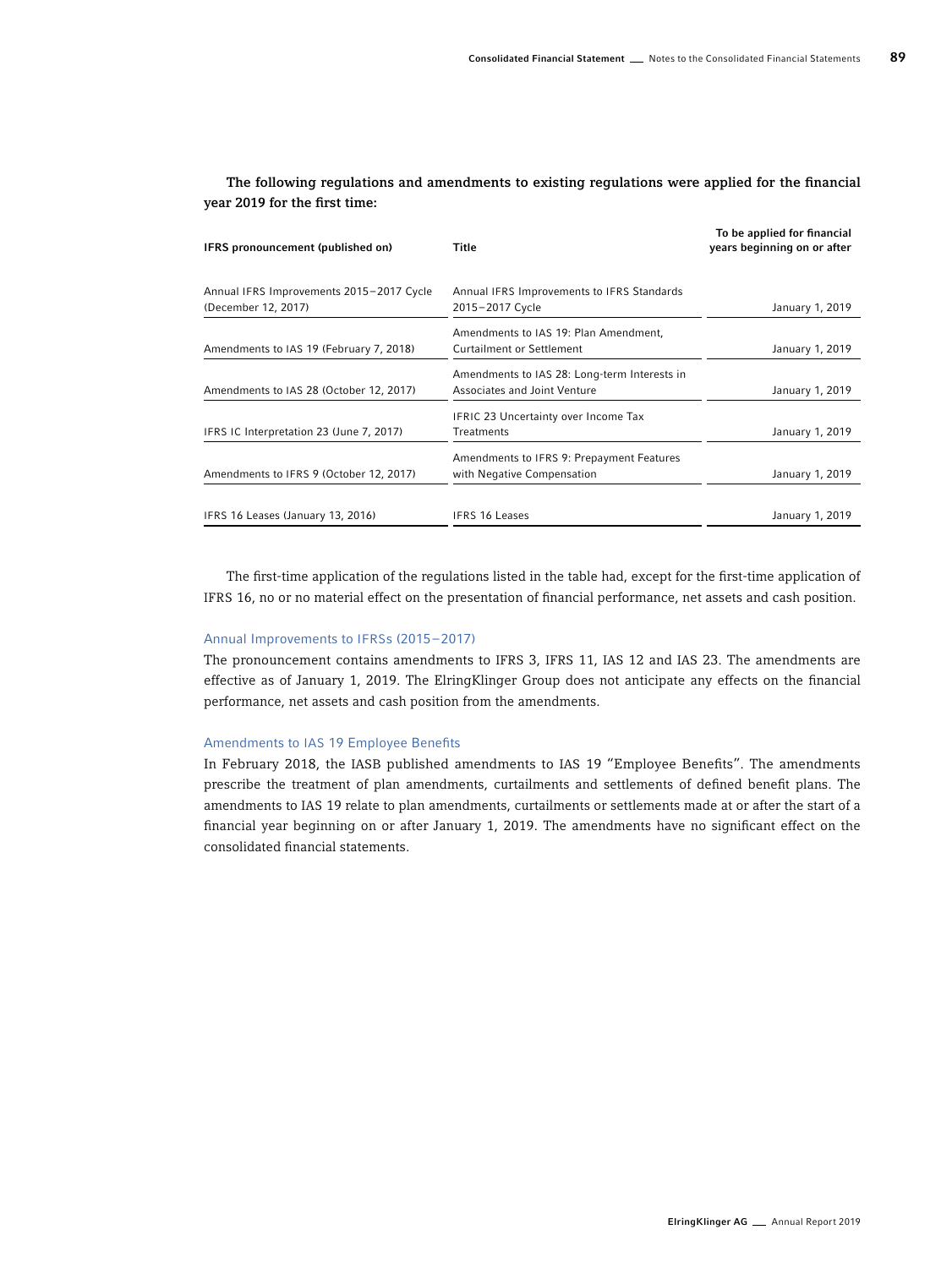#### Amendments to IAS 28 Investments in Associates

In October 2017, the IASB published amendments to IAS 28 "Investments in Associates". The amendments include the requirement that an entity has to apply IFRS 9 "Financial Instruments" to long-term interests in associates or joint ventures which are not accounted for using the equity method. The ElringKlinger Group has adopted the amended standard as of the date it is due to become effective. The amendments have no significant effect on the consolidated financial statements.

#### IFRIC 23 Uncertainty over Income Tax Treatments

In June 2017, the IFRS Interpretations Committee (IFRS IC) published IFRIC 23 "Uncertainty over Income Tax Treatments". The interpretation clarifies the requirements of the recognition and measurement of uncertain income tax items. A company is to assess the likelihood of the relevant authority accepting the respective tax treatment.

The Interpretation addresses the accounting for income taxes in accordance with IAS 12 "Income Taxes" when income tax treatments involve uncertainty. It does not apply to taxes or levies outside the scope of IAS 12, nor does it specifically include requirements relating to interest and penalties associated with uncertain tax treatments. The Interpretation specifically addresses the following:

- Whether an entity considers uncertain tax treatments separately
- The assumptions an entity makes about the examination of tax treatments by taxation authorities
- How an entity determines taxable profit (tax loss), tax bases, unused tax losses, unused tax credits and tax rates
- How an entity considers changes in facts and circumstances

The Group determines whether to consider each uncertain tax treatment separately or together with one or more other uncertain tax treatments and uses the approach that better predicts the resolution of the uncertainty.

The Group applies significant judgment in identifying uncertainties over income tax treatments. Since the Group operates in a complex multinational environment, it assessed whether the Interpretation had an impact on its consolidated financial statements. Upon adoption of the Interpretation, it was considered whether there are any uncertain tax treatments, particularly relating to transfer pricing. The Company's and the subsidiaries' tax filings in different jurisdictions include deductions related to transfer pricing. The taxation authorities may challenge those tax treatments. The Group determined, based on its tax compliance and transfer pricing study, that it is probable that its tax treatments (including those for the subsidiaries) will be accepted by the taxation authorities. The Interpretation does not have an impact on the consolidated financial statements of the Group.

#### IFRS 16 Leases

In January 2016, the IASB published IFRS 16 "Leases", which was incorporated into European law in November 2017. IFRS 16 "Leases" is mandatory for financial years beginning on or after January 1, 2019 and regulates the recognition, measurement, presentation and disclosure requirements of leases in the financial statements of companies that are accounted for in accordance with IFRSs.

In particular, IFRS 16 replaces the previous lease standard IAS 17 "Leases" and introduces one uniform accounting model (right-of-use model), according to which all leases are to be recognized in the statement of financial position. An accounting option is available for short-term leases or leases of low-value assets. The Group exercises this option by not accounting for such leases.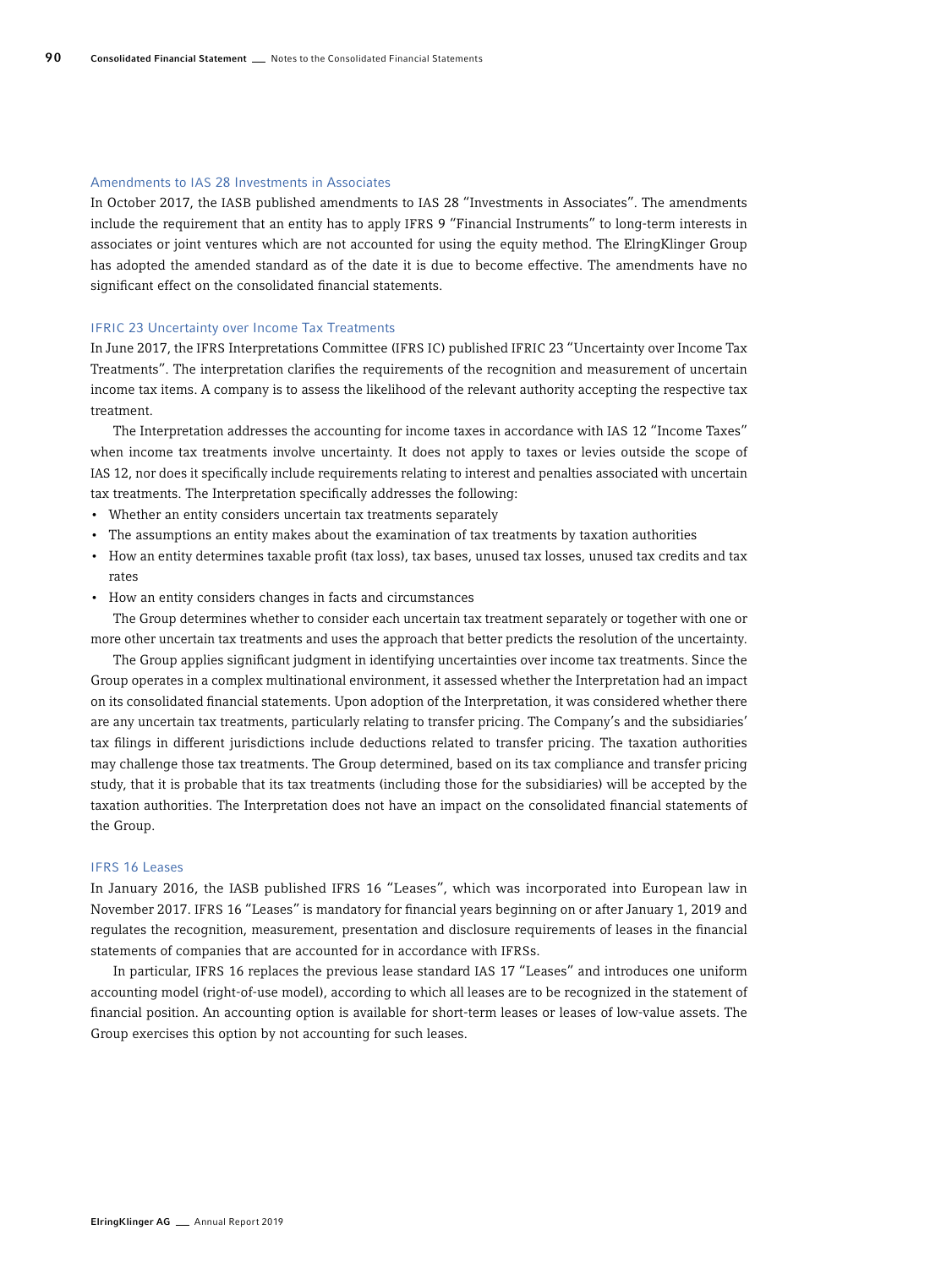'Leases' in accordance with IFRS 16 are all contracts from January 1, 2019, which grant the ElringKlinger Group the right to control a certain asset over a period of time in exchange for payment. As of January 1, 2019, for all lease contracts of the Group it was assessed whether the lease contracts of the ElringKlinger Group constitute a lease in accordance with IFRS 16 or contain such a lease.

For all lease contracts previously classified as operating leases, as of January 1, 2019, ElringKlinger measures lease liabilities at the present value of the remaining lease payments, discounted using the incremental borrowing rate at the time of first-time application. Correspondingly, right-of-use assets are accounted for on the assets side. Right-of-use assets as of January 1, 2019 are initially measured at the amount of lease liabilities.

ElringKlinger applied the new lease standard for the first time from January 1, 2019 using as a practical expedient the modified retrospective method in accordance with the transitional provisions. In agreement with the options provided in IRFS 16, the ElringKlinger Group does not recognize leases ending within 12 months from the date of first-time application (short-term leases) and low-value assets that are under the threshold of EUR 5 k (small ticket leases).

The first-time application of IFRS 16 as of January 1, 2019 resulted in adjustments being made to the opening statement of financial position. This can be seen in the table below. The prior-year figures have not been adjusted.

| EUR k                             | Dec. 31,<br>2018 | Adjustment<br>due to<br><b>IFRS 16</b> | Jan. 1,<br>2019 |
|-----------------------------------|------------------|----------------------------------------|-----------------|
| <b>ASSETS</b>                     |                  |                                        |                 |
| Property, plant and equipment     | 997,843          | 45,407                                 | 1,043,250       |
| <b>EQUITY AND LIABILITIES</b>     |                  |                                        |                 |
| Non-current financial liabilities | 472,005          | 36,133                                 | 508,138         |
| Current financial liabilities     | 296,786          | 9,274                                  | 306,060         |

Right-of-use assets are measured at amortized cost, taking into account amortization, depreciation and impairment.

Lease liabilities are remeasured using recognized financial methods. They increase in the amount of the periodic interest expenses and decrease in the amount of lease payments made.

Further explanations on right-of-use assets, the corresponding financial liabilities and the effects on the cash flow are contained in Note (13), (30), (31), (32) and (34) in the notes to the financial statements.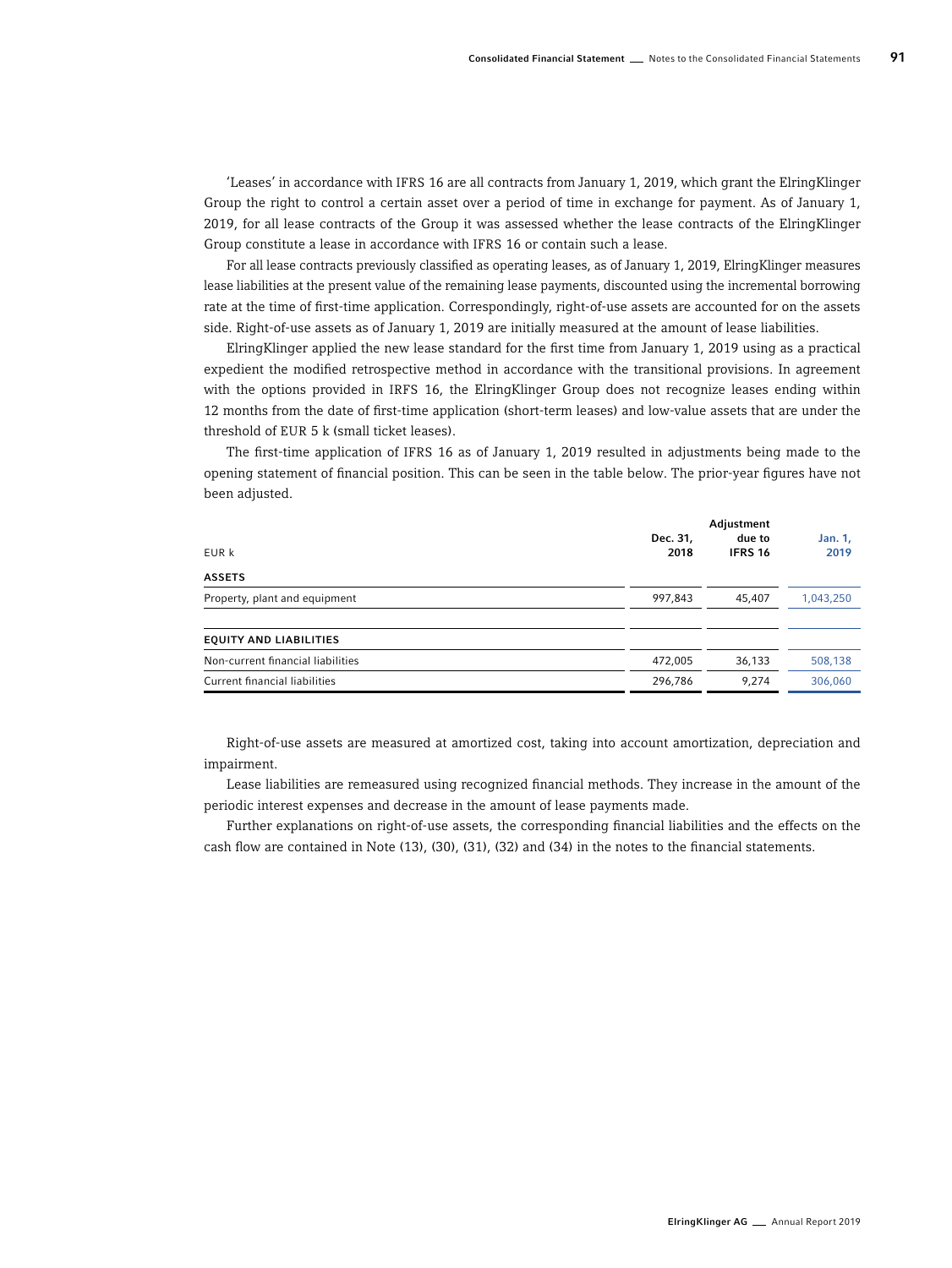## The following regulations or amendments of existing provisions are not yet mandatory and have not been applied by the ElringKlinger Group:

| IFRS pronouncement (published on)               | Title                                      | To be applied for financial<br>years beginning on or after |
|-------------------------------------------------|--------------------------------------------|------------------------------------------------------------|
| Incorporated in European law                    |                                            |                                                            |
| Amendments to IFRS 9                            | Amendments to IFRS 9:                      |                                                            |
| (September 26, 2019)                            | Interest Rate Benchmark Reform             | January 1, 2020                                            |
| Amendments to IAS 39                            | Amendments to IAS 39:                      |                                                            |
| (September 26, 2019)                            | Interest Rate Benchmark Reform             | January 1, 2020                                            |
| Amendments to IFRS 7                            | Amendments to IFRS 17:                     |                                                            |
| (September 26, 2019)                            | Interest Rate Benchmark Reform             | January 1, 2020                                            |
| Amendments to IAS 1                             | Amendments to IAS 1:                       |                                                            |
| (October 31, 2018)                              | <b>Definition of Material</b>              | January 1, 2020                                            |
| Amendments to IAS 8                             | Amendments to IAS 8:                       |                                                            |
| (October 31, 2018)                              | Definition of Material                     | January 1, 2020                                            |
| Amendments to References to the                 | Amendments to References to the Conceptual |                                                            |
| Conceptual Framework (March 29, 2019)           | Framework in IFRS Standards                | January 1, 2020                                            |
|                                                 |                                            |                                                            |
| Incorporation in European law still outstanding |                                            | <b>Endorsement expected</b>                                |
| Amendments to IFRS 3                            |                                            |                                                            |
| (October 22, 2018)                              | Amendments to IFRS 3 Business Combinations | First quarter 2020                                         |
| IFRS 17 (May 18, 2017)                          | <b>Insurance Contracts</b>                 | Not yet published                                          |
| Amendments to IAS 1                             | Amendments to IAS 1: Classification of     |                                                            |
| (January 23, 2020)                              | Liabilities as Current or Non-Current      | Not yet published                                          |

For standards that are yet to be adopted by the EU, the initial date for first-time application is assumed to be the date approved by the IASB.

Provisions whose application will or may have an effect on the presentation of financial performance, net assets and cash position are described further below. As far as the explanations hereinafter do not contain any statements on possible effects, ElringKlinger, after performing a review, has come to the conclusion that their application will have no or no significant influence on the financial performance, net assets and cash position.

#### Amendments to IFRS 9, IAS 39 and IFRS 7

In September 2019, the IASB published the amendments to IFRS 9, IAS 39 and IFRS 7 in respect of the Interest Rate Benchmark Reform. The amendments represent the first phase of IASB's work regarding the effects of the reform of the Interbank Offered Rates (IBOR reform). The amendments provide for temporary exemptions in IFRS 9 as well as in IAS 39, which should allow hedge accounting to be retained in the period of the formal replacement of the existing interest benchmark by alternative, almost risk-free rates (RFR). The exemptions apply to all hedging relationships that are directly affected by the reform of the interest benchmark. The same applies to the assessment of the economic relationship in accordance with IFRS 9 or effectiveness assessment in accordance with IAS 39. The amendments are to be applied retrospectively for the first time as of January 1, 2020. Early adoption is permitted. The ElringKlinger Group does not anticipate any significant effects.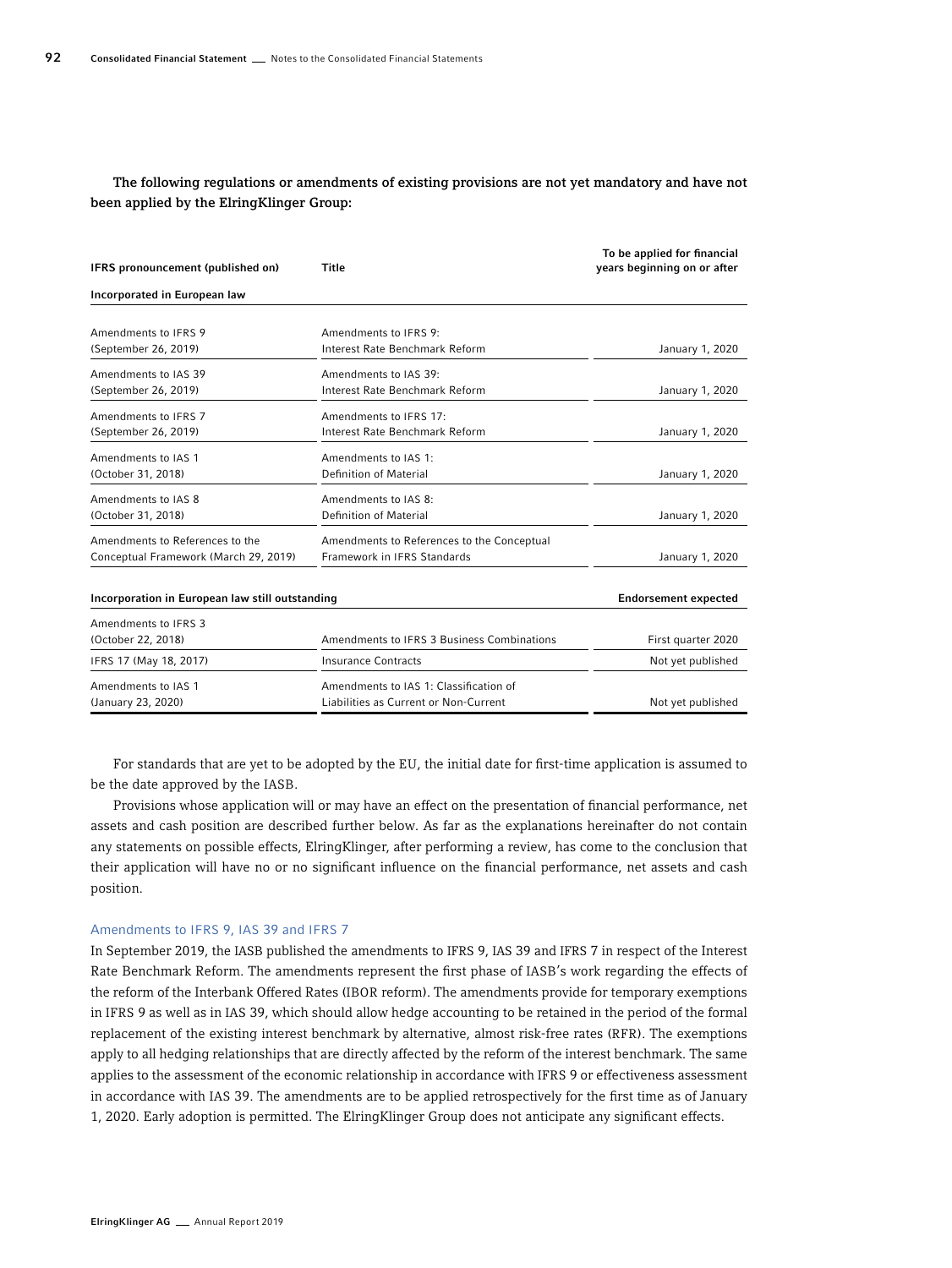#### Amendments to IAS 1 and IAS 8

In October 2018, the IASB issued amendments to IAS 1 and IAS 8 "Definition of Material" and thus providing a more precise definition of materiality of financial information. In this context, the definitions used in the Conceptual Framework, IAS 1, IAS 8 and IFRS Practice Statement 2 Making Materiality Judgments were aligned. The amendments are effective as of January 1, 2020. Early adoption is permitted. The ElringKlinger Group does not anticipate any significant effects as the expected requirements have already been fulfilled.

#### Amendments to IFRS 3

In October 2018, the IASB published amendments to IFRS 3 "Definition of a Business". With this amendment, the IASB clarifies whether a company has acquired business operations or a group of assets as part of a business combination. The amendment is to be applied to business combinations with the acquisition date as of or after January 1, 2020.

#### IFRS 17 Insurance Contracts

In May 2017, the IASB published IFRS 17 "Insurance Contracts", thereby creating uniform regulations for the accounting treatment of insurance contracts. The new standard replaces IFRS 4 and its application is mandatory for financial years beginning on or after January 1, 2021. Early adoption is permitted if IFRS 15 and IFRS 9 are adopted at the same time. This amendment is not relevant for the ElringKlinger Group and will therefore not have any effect on the financial performance, net assets and cash position of the Group.

#### Amendment to IAS 1

On January 23, 2020, the IASB published amendment to IAS 1 under the title "Classification of Liabilities as Current or Non-Current". The amendments contain selective adjustments to the criteria for the classification of liabilities as current or non-current.

#### Scope of consolidated financial statements

The consolidated financial statements of ElringKlinger AG as of December 31, 2019, include the annual financial statements of 6 (2018: 7) domestic and 32 (2018: 32) foreign subsidiaries in which ElringKlinger AG holds, either directly or indirectly, more than 50% of the shares or is able to control the entity's financial and business policy for other reasons. Inclusion begins at the time the control relationship comes into being and ends when control is deemed to no longer exist.

The interest in hofer AG, Nürtingen, Germany, decreased from 28.89% to 24.71% compared to December 31, 2018 due to a capital increase at hofer AG. The shares in hofer AG, Nürtingen, continue to be recorded as an associate in non-current group assets, as ElringKlinger has a significant influence on the business and financial policies. A significant influence in assumed for associates with voting rights ranging from 20% to 50%.

As of December 31, 2019, the following companies made use of the exemption provisions provided by §264 (3) HGB:

- ElringKlinger Kunststofftechnik GmbH, Bietigheim-Bissingen,
- ElringKlinger Logistic Service GmbH, Rottenburg/Neckar,
- Kochwerk Catering GmbH, Dettingen/Erms,
- ElringKlinger Motortechnik GmbH, Idstein.

Furthermore, ElringKlinger (Great Britain) Ltd., hofer powertrain products UK limited and Elring Parts Ltd. made use of the exemption provided by the UK Companies Act 2006 regarding the audit of financial statements as of December 31, 2019.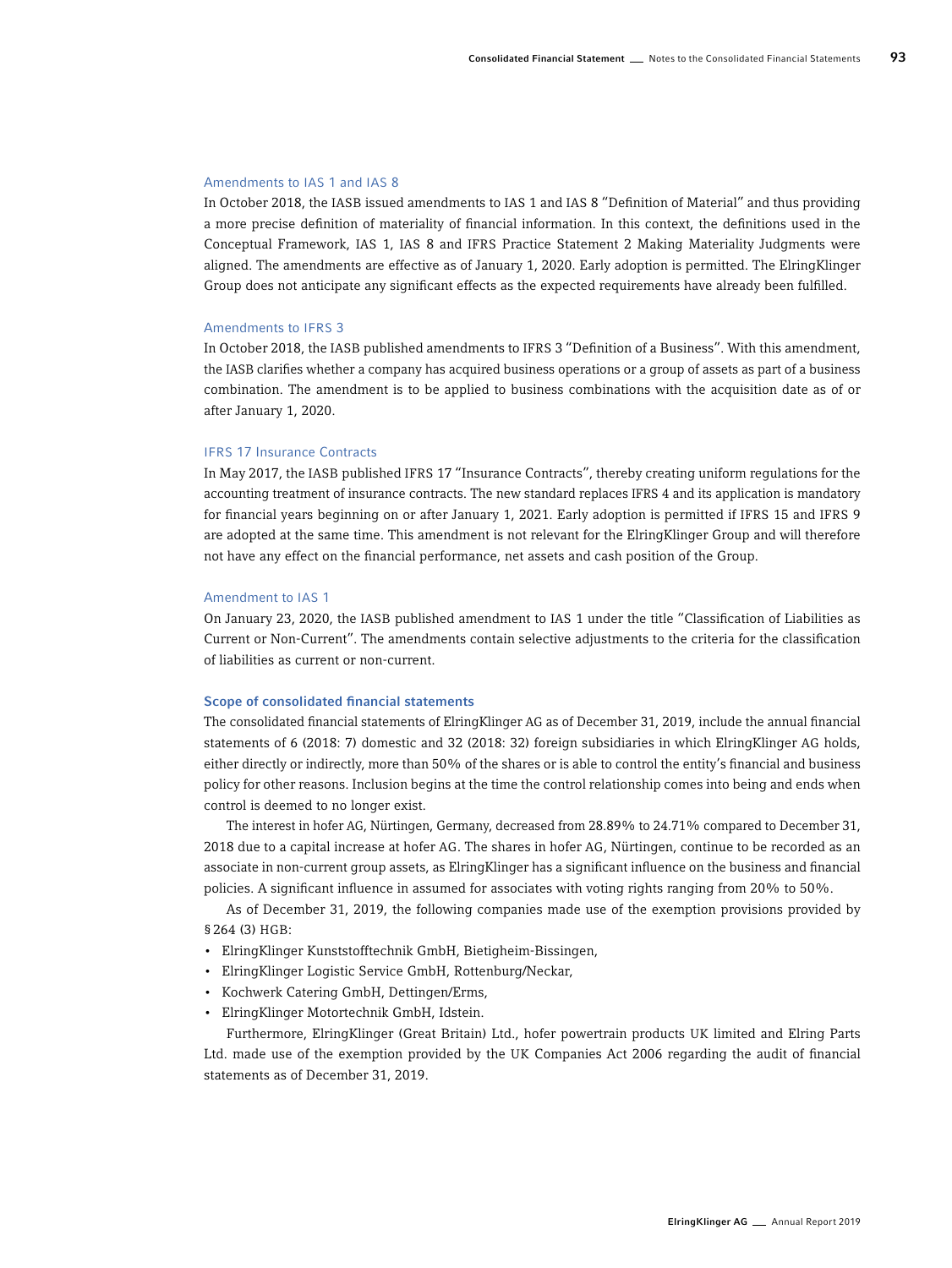An overview of the 38 companies included in the consolidated financial statements of the parent company is provided below.

# Schedule of Shareholdings and Scope of Consolidation

as of December 31, 2019

| Name of company                                                                              | <b>Registered office</b>      | Share of<br>capital in % |
|----------------------------------------------------------------------------------------------|-------------------------------|--------------------------|
| Parent company                                                                               |                               |                          |
| ElringKlinger AG1                                                                            | Dettingen/Erms                |                          |
|                                                                                              |                               |                          |
| Shares in affiliated companies (fully consolidated in the consolidated financial statements) |                               |                          |
| Germany                                                                                      |                               |                          |
| Gedächtnisstiftung KARL MÜLLER BELEGSCHAFTSHILFE GmbH                                        | Dettingen/Erms                | 100.00                   |
| Elring Klinger Motortechnik GmbH                                                             | Idstein                       | 92.86                    |
| ElringKlinger Logistic Service GmbH                                                          | Rottenburg/Neckar             | 96.00                    |
| ElringKlinger Kunststofftechnik GmbH                                                         | Bietigheim-Bissingen          | 77.50                    |
| hofer powertrain products GmbH                                                               | Nürtingen                     | 53.00                    |
| KOCHWERK Catering GmbH                                                                       | Dettingen/Erms                | 100.00                   |
|                                                                                              |                               |                          |
| Shares in affiliated companies (fully consolidated in the consolidated financial statements) |                               |                          |
| Foreign                                                                                      |                               |                          |
| ElringKlinger Abschirmtechnik (Schweiz) AG                                                   | Sevelen (Switzerland)         | 100.00                   |
| Elring Klinger (Great Britain) Ltd.                                                          | Redcar (UK)                   | 100.00                   |
| hofer powertain products UK Ltd.                                                             | Warwick (UK)                  | 53.00                    |
| ElringKlinger Italia Srl                                                                     | Settimo Torinese (Italy)      | 100.00                   |
| Technik-Park Heliport Kft.                                                                   | Kecskemét-Kádafalva (Hungary) | 100.00                   |
| ElringKlinger Hungary Kft.                                                                   | Kecskemét-Kádafalva (Hungary) | 100.00                   |
| Elring Parts Ltd.                                                                            | Gateshead (UK)                | 100.00                   |
| Elring Klinger, S.A.U.                                                                       | Reus (Spain)                  | 100.00                   |
| ElringKlinger TR Otomotiv Sanayi ve Ticaret A.Ş.                                             | Bursa (Turkey)                | 100.00                   |
| ElringKlinger Meillor SAS                                                                    | Nantiat (France)              | 100.00                   |
| ElringKlinger Fuelcell Systems Austria GmbH                                                  | Wels (Austria)                | 100.00                   |
| ElringKlinger Silicon Valley, Inc.                                                           | Fremont (USA)                 | 100.00                   |
| HURO Supermold S.R.L.                                                                        | Timisoara (Romania)           | 100.00                   |
| ElringKlinger Canada, Inc.                                                                   | Leamington (Canada)           | 100.00                   |
| ElringKlinger USA, Inc.                                                                      | Buford (USA)                  | 100.00                   |
| ElringKlinger Automotive Manufacturing, Inc.                                                 | Southfield (USA)              | 100.00                   |
| ElringKlinger Manufacturing Indiana, Inc.                                                    | Fort Wayne (USA)              | 100.00                   |
| Elring Klinger México, S.A. de C.V.                                                          | Toluca (Mexico)               | 100.00                   |
| EKASER, S.A. de C.V.                                                                         | Toluca (Mexico)               | 100.00                   |
| Elring Klinger do Brasil Ltda.                                                               | Piracicaba (Brazil)           | 100.00                   |
| ElringKlinger South Africa (Pty) Ltd.                                                        | Johannesburg (South Africa)   | 100.00                   |
| ElringKlinger Automotive Components (India) Pvt. Ltd.                                        | Ranjangaon (India)            | 100.00                   |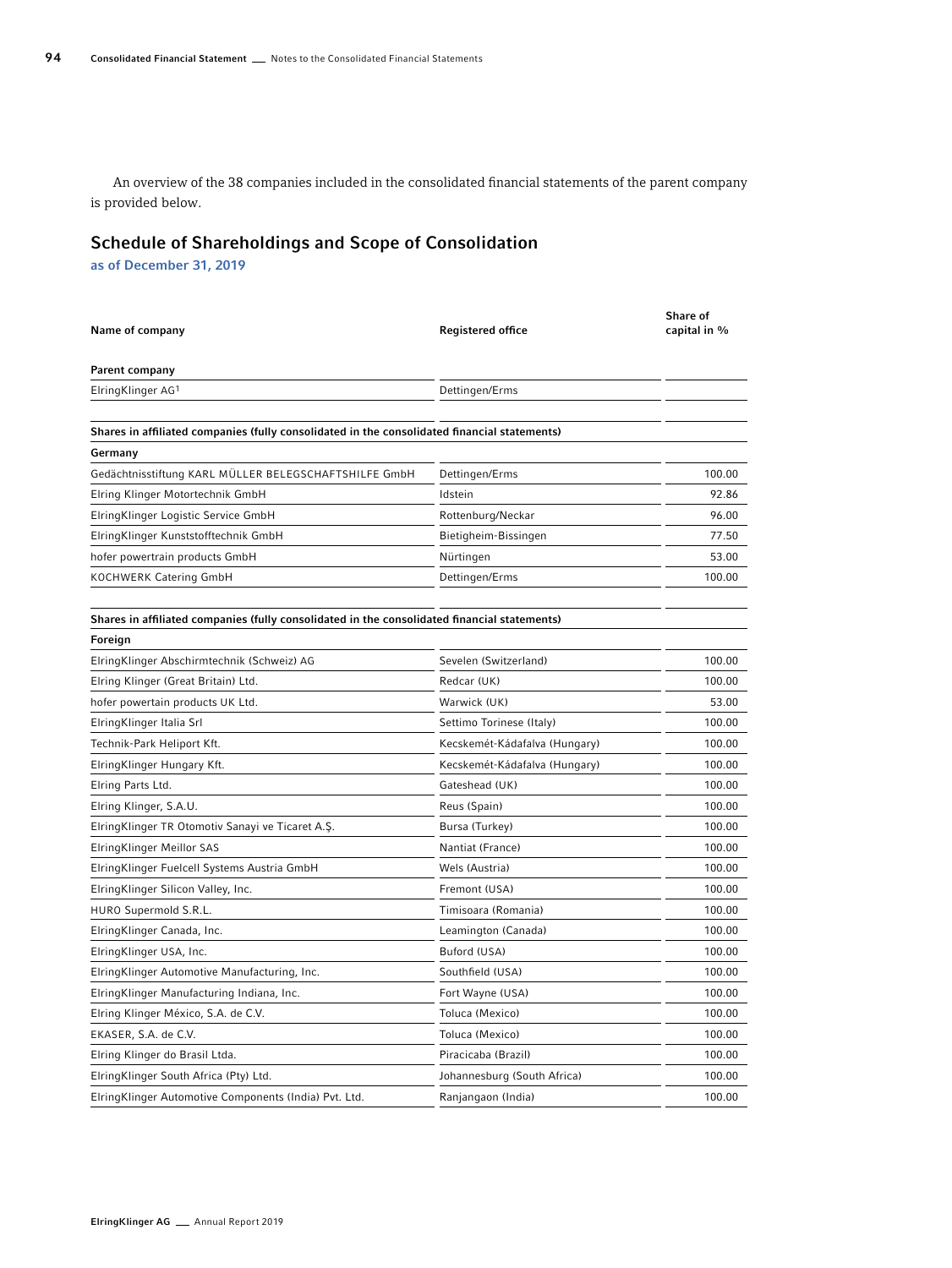| Changchun ElringKlinger Ltd.                                        | Changchun (China)     | 88.00  |
|---------------------------------------------------------------------|-----------------------|--------|
| ElringKlinger Korea Co., Ltd.                                       | Gumi-si (South Korea) | 100.00 |
| ElringKlinger China, Ltd.                                           | Suzhou (China)        | 100.00 |
| ElringKlinger Chongging Ltd.                                        | Chongging (China)     | 100.00 |
| ElringKlinger Engineered Plastics North America, Inc. <sup>2</sup>  | Buford (USA)          | 77.50  |
| Elring Klinger Engineered Plastics (Qingdao) Co., Ltd. <sup>2</sup> | Qingdao (China)       | 77.50  |
| ElringKlinger Marusan Corporation <sup>3</sup>                      | Tokyo (Japan)         | 50.00  |
| Marusan Kogyo Co., Ltd. <sup>5</sup>                                | Tokyo (Japan)         | 23.45  |
| PT. ElringKlinger Indonesia <sup>4</sup>                            | Karawang (Indonesia)  | 50.00  |
| ElringKlinger (Thailand) Co., Ltd. <sup>4</sup>                     | Bangkok (Thailand)    | 50.00  |
|                                                                     |                       |        |

#### Shares in associates (accounted for using the equity method in the consolidated financial statements)

| OCHILIANTY |           |                    |
|------------|-----------|--------------------|
| hofer AG   | Nürtingen | $\mathbf{\Lambda}$ |
|            |           |                    |

1 ElringKlinger AG prepares the consolidated financial statements for the largest and smallest group of subsidiaries to be consolidated.

2 Wholly owned subsidiary of ElringKlinger Kunststofftechnik GmbH.

3 Consolidated due to contractual possibility of exercising control.

Cash flow of the subgroup:

Germany

4 Wholly owned subsidiary of ElringKlinger Marusan Corporation.

5 46.9% subsidiary of ElringKlinger Marusan Corporation, consolidated due to majority of voting rights.

#### Notes on non-controlling interests in subsidiaries

In ElringKlinger Kunststofftechnik GmbH, Bietigheim-Bissingen (Germany), ElringKlinger AG holds, with its 2 subsidiaries

- ElringKlinger Engineered Plastics (Qingdao) Commercial Co., Ltd., Qingdao, China
- ElringKlinger Engineered Plastics North America, Inc., Buford, USA

(EKT subgroup) controlling interests of 77.5% (unchanged). The non-controlling interests amount to 22.5%.

The share in the earnings of this subgroup attributable to non-controlling interests for the financial year 2019 is EUR 2,636 k (2018: EUR 3,109 k).

A dividend of EUR 0 k (2018: EUR 1,575 k) was distributed to the non-controlling interests in the financial year 2019. The remaining EUR 0 k (2018: EUR 5,425 k) was distributed to the parent company ElringKlinger AG.

| Cash flow of the subgroup<br>EUR k         | 2019      | 2018      |
|--------------------------------------------|-----------|-----------|
| Operating activities                       | 26,087    | 16,661    |
| Investing activities                       | $-8,725$  | $-4,905$  |
| Financing activities                       | $-16.041$ | $-11,487$ |
| Changes in cash                            | 1.321     | 269       |
| Effects of currency exchange rates on cash |           | -1        |

ElringKlinger Kunststofftechnik GmbH is integrated in the monetary transactions of the ElringKlinger Group. Cash and cash equivalents are continuously made available to or called from ElringKlinger AG. They are reported under cash flow from financing activities.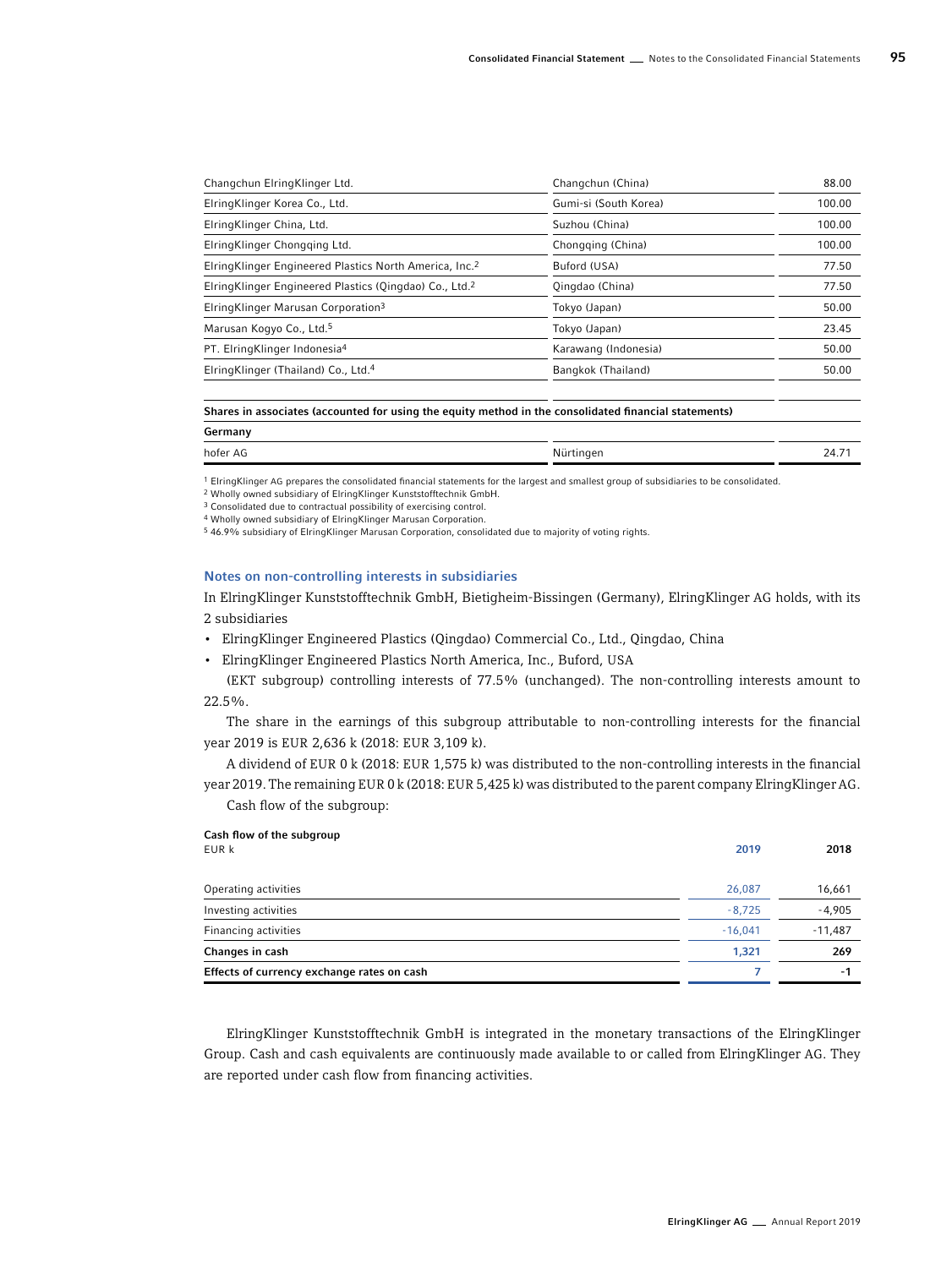| Summarized key financial information of the subgroup<br>EUR k | 2019    | 2018    |
|---------------------------------------------------------------|---------|---------|
| Non-current assets                                            | 65,122  | 62,627  |
| Current assets                                                | 57,471  | 48,233  |
| Non-current liabilities                                       | 15,809  | 13,827  |
| <b>Current liabilities</b>                                    | 11,950  | 11,065  |
| Sales revenue                                                 | 110,110 | 111,775 |
| Earnings before taxes (EBT)                                   | 14,025  | 17,424  |
| Net income                                                    | 10,145  | 12,623  |
| Total comprehensive income                                    | 8,867   | 12,885  |
|                                                               |         |         |

| <b>Further detailed information</b><br>EUR k          | 2019         | 2018  |
|-------------------------------------------------------|--------------|-------|
| Cash and cash equivalents                             | 4,012        | 2,683 |
| Cash in hand                                          | 9            | 6     |
| Bank deposits                                         | 4,003        | 2,677 |
| Non-current financial liabilities                     | 396          | 225   |
| to associates                                         | $\mathbf{0}$ | 225   |
| <b>Current financial liabilities</b>                  | 274          | 138   |
| to banks from loans                                   | $\mathbf 0$  | 0     |
| from overdraft facilities (only affiliated companies) | $\mathbf 0$  | 138   |
| Interest income                                       | 255          | 183   |
| Interest expenses                                     | 220          | 255   |
| Depreciation and amortization                         | 6,274        | 5,709 |

#### Newly formed company 2019

TPH Asset Management Kft., based in Kecskemét, Hungary, a wholly owned subsidiary of Technik-Park Heliport Kft., also based in Kecskemét, Hungary, was founded with effect from August 10, 2019.

#### Divestitures 2019

The Group primarily focuses its strategic direction on areas of the future: lightweighting, electromobility and electric drive systems. Against this background, in October 2019 the Group reached an agreement with two Hungarian entities on the sale of TPH Asset Management Kft., based in Kecskemét, Hungary, a wholly owned subsidiary of Technik-Park Heliport Kft., also based in Kecskemét, Hungary. The acquisition agreement was signed on October 14, 2019. The transaction was closed on December 20, 2019 with immediate effect. The selling price is EUR 21,550 k. 100% of the shares previously held in TPH Asset Management Kft. were transferred in full to the ownership of the contracting partners. The net gain on disposal of EUR 8,616 k is included in other operating income. Ancillary costs of EUR 397 k have been incurred for the disposal of TPH Asset Management Kft. These have been reported in administrative expenses.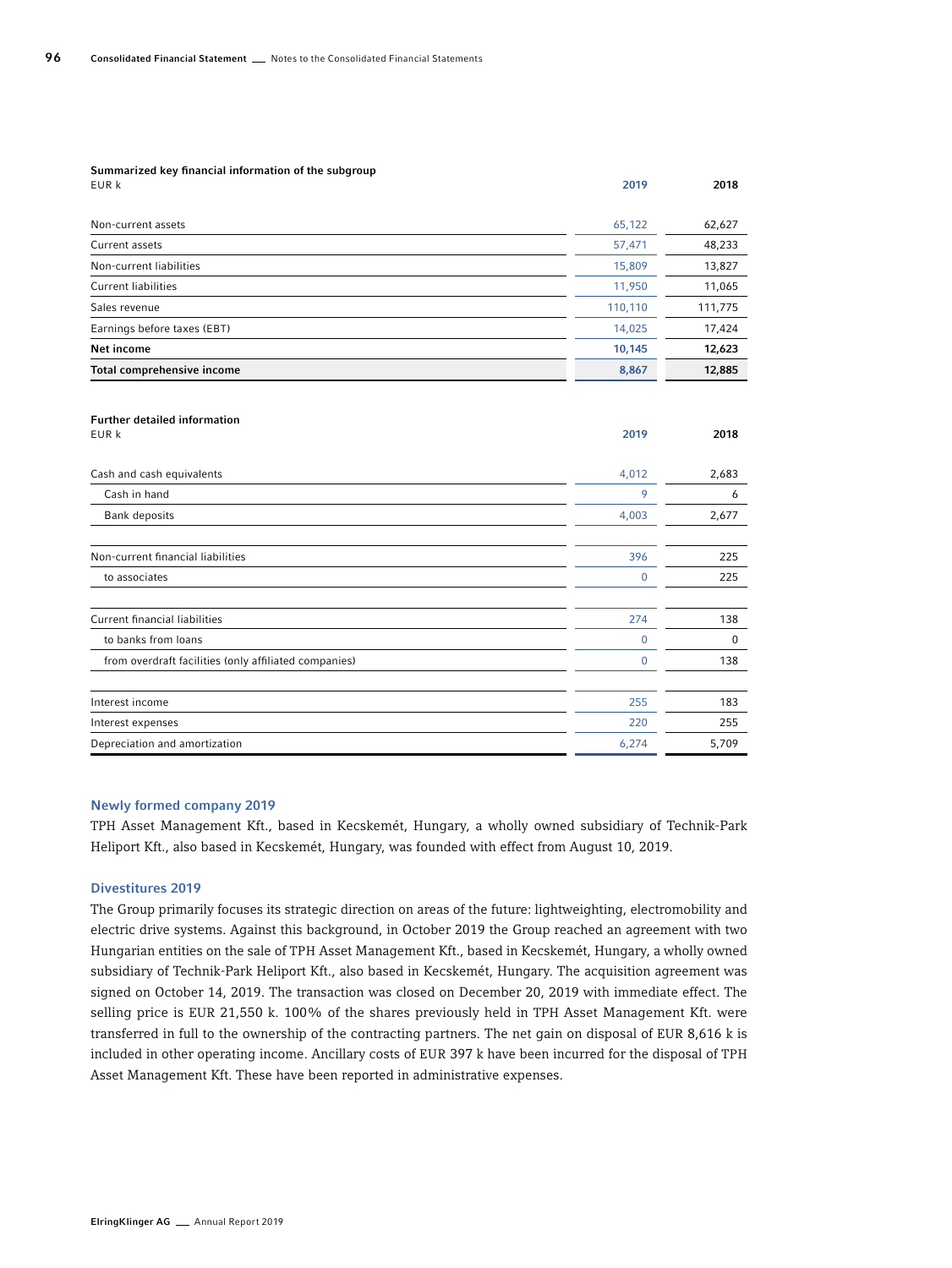#### Merger 2019

Effective January 1, 2019, Polytetra GmbH, based in Mönchengladbach, Germany, a wholly owned subsidiary of ElringKlinger Kunststofftechnik GmbH, based in Bietigheim-Bissingen, Germany, was merged into ElringKlinger Kunststofftechnik GmbH.

#### Newly formed company 2018

ElringKlinger Manufacturing Indiana, Inc., based in Fort Wayne, USA, was formed effective Feb February 28, 2018. ElringKlinger AG holds a 100% interest in the company.

ElringKlinger Fuelcell Systems Austria GmbH, headquartered in Wels, Austria, was formed effective December 18, 2018. ElringKlinger AG holds a 100% interest in the company.

#### Merger 2018

Effective from January 1, 2018, Taiyo Jushi Kakoh Co., Ltd., based in Tokyo, Japan, a wholly owned subsidiary of ElringKlinger Marusan Corporation, also based in Tokyo, Japan, was merged into ElringKlinger Marusan Corporation.

#### Divestitures 2018

In December 2017 the Group reached an agreement with a French automotive supplier on the sale of the Hug Group with registered offices in Elsau, Switzerland. The acquisition agreement was signed on December 21, 2017. The transaction was closed on February 28, 2018, with effect from March 1, 2018. The selling price is EUR 55,802 k. The 93.67% share that ElringKlinger held in Hug Engineering AG was transferred in full to the contracting party.

The net gain on disposal of EUR 24,534 k is included in other operating income. Ancillary costs of EUR 1,272 k have been incurred for the disposal of the Hug Group. These have been reported in administrative expenses.

As part of its strategic orientation in the area of electromobility, ElringKlinger AG has decided to concentrate on the low-temperature fuel cell PEMFC (Proton Exchange Membrane Fuel Cell) relevant for mobile applications in fuel cell technology. Against this backdrop, ElringKlinger is selling its current activities related to the high-temperature fuel cell SOFC (Solid Oxide Fuel Cell) and as a result, its investment in new enerday GmbH in Neubrandenburg, Germany.

In a first step, ElringKlinger AG acquired 20% of the shares in new enerday GmbH as of September 30, 2018. Subsequently, the 100% share held by ElringKlinger was transferred in its entirety to the contracting party at the same time.

The purchase contract was signed on September 19, 2018, the transaction was closed on September 30, 2018. The selling price amounts to EUR 1,288 k. As of the acquisition date, EUR 1,000 k of the purchase price was paid, the other components of the selling price are long-term and depend on the defined sales revenue of the years 2019 to 2021.

The net gain on disposal of EUR 975 k is included in other operating income.

#### Summary of the principal accounting and measurement methods

The consolidated financial statements were prepared on the basis of historical acquisition and manufacturing costs with the exception of assets and liabilities for which measurement at fair value is mandatory in accordance with IFRS.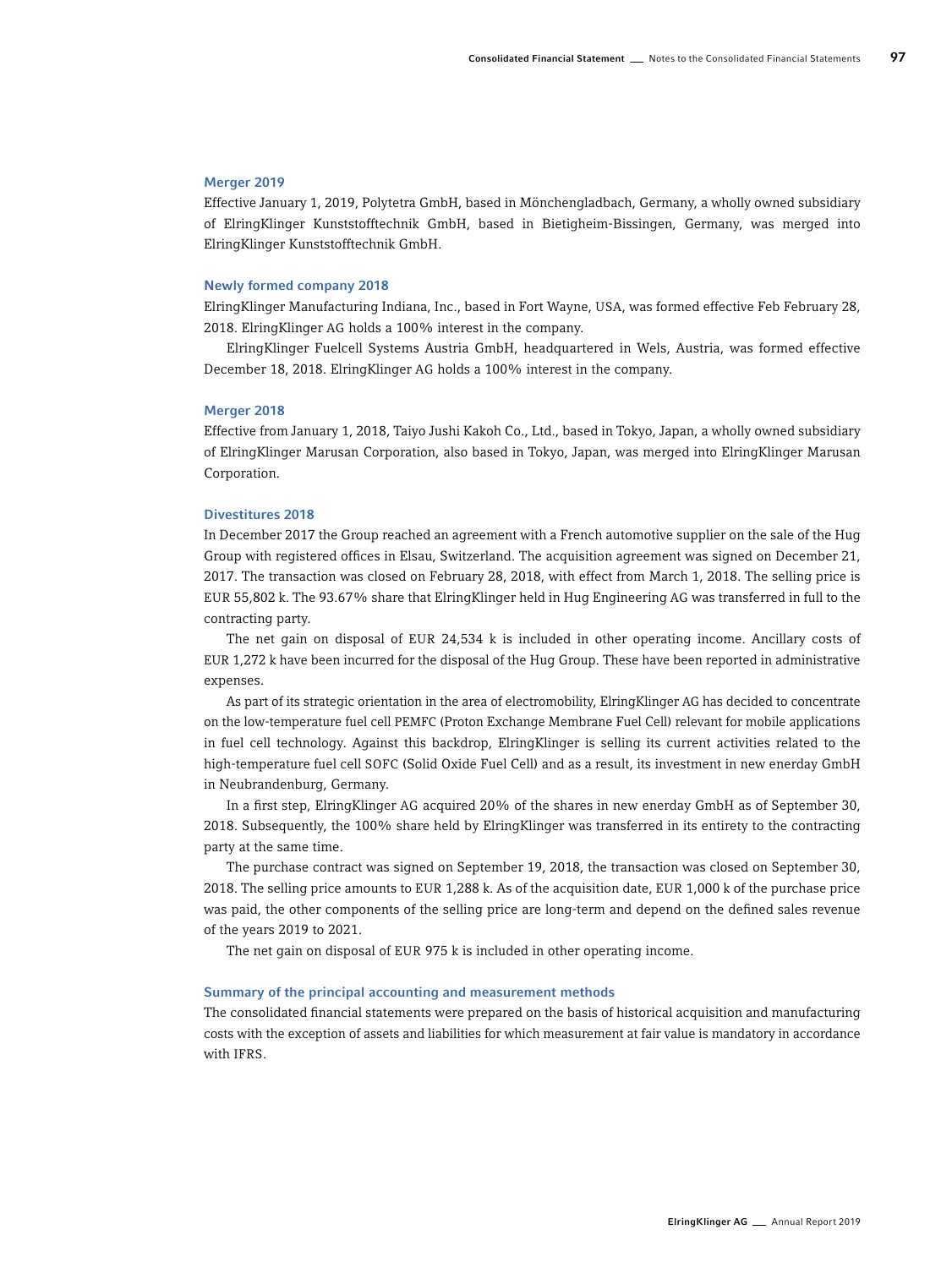The fundamental accounting and measurement methods applied in preparing the consolidated financial statements are described below:

#### Consolidation methods

Assets and liabilities of the domestic and foreign companies included in the consolidated financial statements are recognized and measured according to the accounting policies that apply uniformly across the ElringKlinger Group.

Upon acquisition of a company, the assets and liabilities of the subsidiaries acquired are measured at their fair value at the time of acquisition. If the purchase price of the interest exceeds the identified assets and liabilities to be measured at fair value, the excess is capitalized as goodwill. If the difference is negative, the identifiable assets and liabilities are remeasured, as are the acquisition costs.

Any remaining negative difference is recorded in income.

Any hidden reserves and liabilities that have been uncovered are rolled forward, depreciated, or released together with the corresponding assets or liabilities. Goodwill is not amortized, but is subject to annual impairment testing in accordance with IFRS 3.

If additional shares of an already fully consolidated subsidiary are acquired, the difference between the purchase price and carrying amount of non-controlling interests is recognized through other comprehensive income.

The minority interest in subsidiaries held by shareholders outside the Group must be shown as a separate line item under group equity.

Net income for the year for subsidiaries acquired or sold in the course of the year are included in the group income statement from the effective time of acquisition or until the effective time of divestment.

The financial year of all consolidated companies, except the Indian subsidiary (March 31), corresponds to the financial year of the parent company. If the reporting dates differ, interim financial statements are prepared as of the reporting date of the parent company.

All receivables, liabilities, sales revenue, other income and expenses within the scope of consolidation are eliminated. Accumulated gains and losses from intercompany supplies are eliminated from inventories or non-current assets.

#### Investments in associates

Associates are measured at their share of equity using the equity method and initially recognized along with their acquisition costs, including the transaction costs. The Group's share in the associate's net profit or loss for the period is recognized separately in the consolidated income statement as a share of the financial result. The share in other comprehensive income is recognized directly in group equity. The cumulative changes after the acquisition date increase or decrease the carrying amount of the investment in the associate.

The financial statements of the associate are prepared for the same reporting period as the Group. When necessary, adjustments are made to bring the accounting policies in line with those of the Group.

After application of the equity method, the Group determines whether it is necessary to recognize an impairment loss on its investment in its associates. At each reporting date, the Group determines whether there is any objective evidence of impairment of an investment in an associate. If so, the impairment loss is determined as the difference between the recoverable amount of the investment in an associate and its carrying amount, and the loss is recognized through profit or loss as "Share of result of associates."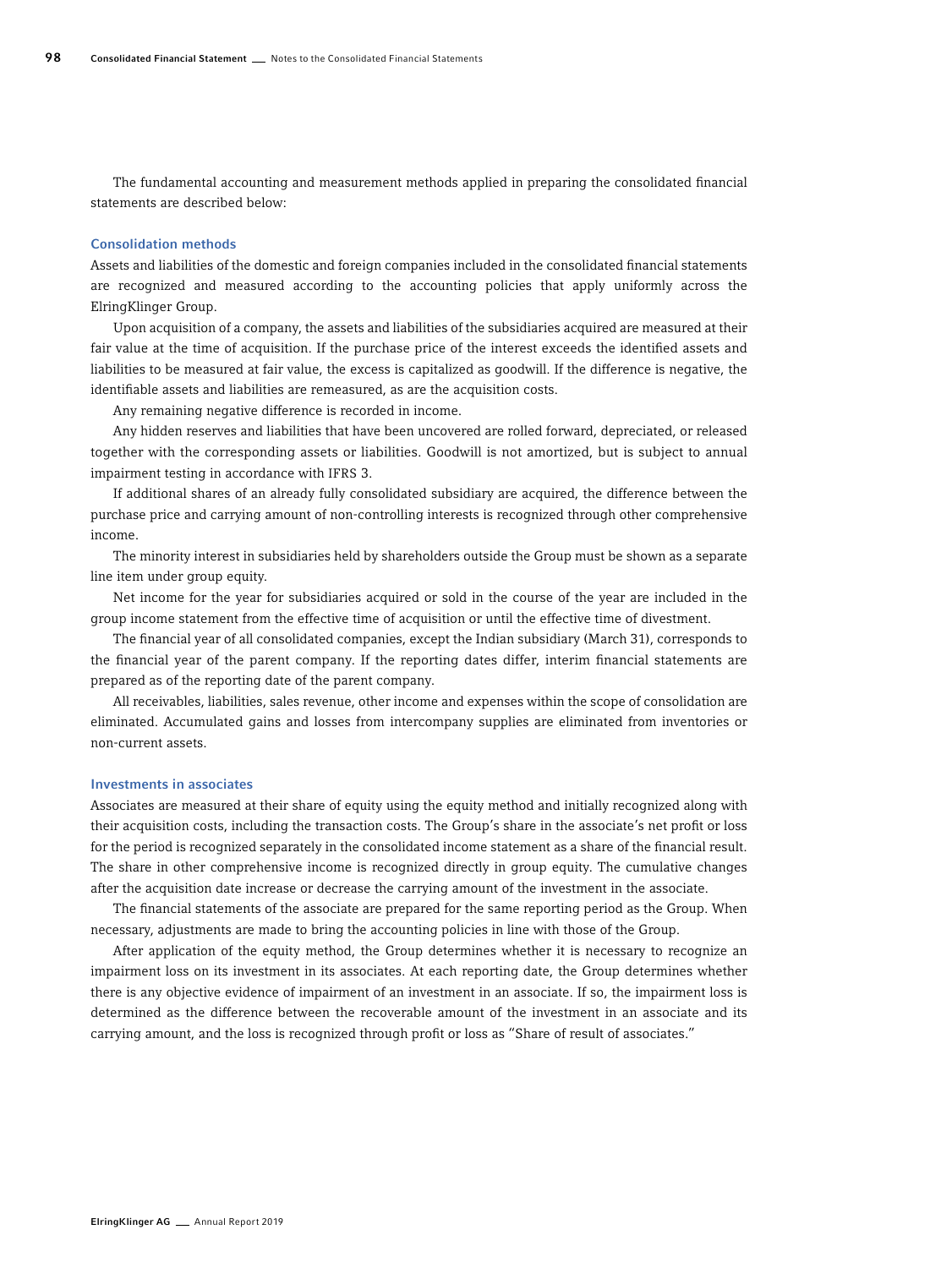#### Currency translation

The reporting currency of the ElringKlinger Group is the euro.

Foreign currency transactions are translated in the annual financial statements of ElringKlinger AG and its consolidated companies at the rates current as of the transaction date. As of the end of the reporting period, assets and liabilities in foreign currency are measured at the closing rate. Differences arising on translation are posted through profit or loss.

Currency translation differences from monetary items that form part of a net investment in a foreign operation are reported in equity under other comprehensive income until the disposal of the net investment.

The financial statements of the foreign companies are translated into euros since this is the functional currency of the parent company. Since the subsidiaries operate their businesses independently in financial, economic and organizational respects, the functional currency is generally identical to the relevant national currency of the company. The expenses and income from financial statements of entities included in the consolidated financial statements which were originally prepared in foreign currencies are translated at the average rate for the year. The average rate for the year is calculated on the basis of daily rates. Assets and liabilities are translated at the closing rate. Currency differences are reported in other comprehensive income and as a separate item in equity.

In the event of a disposal of a consolidated entity, accumulated currency differences are recorded as part of the gain or loss on sale.

The rates used for currency translation are shown in the table below:

|                               |            |               | <b>Closing rate</b> |              | Average rate |  |
|-------------------------------|------------|---------------|---------------------|--------------|--------------|--|
| Currency                      | Abbr.      | Dec. 31, 2019 | Dec. 31, 2018       | 2019         | 2018         |  |
| US dollar (USA)               | <b>USD</b> | 1.12340       | 1.14500             | 1.11945      | 1.17932      |  |
| Pound sterling (UK)           | GBP        | 0.85080       | 0.89453             | 0.87587      | 0.88595      |  |
| Franc (Switzerland)           | CHF        | 1.08540       | 1.12690             | 1.11114      | 1.15158      |  |
| Canadian dollar (Canada)      | CAD        | 1.45980       | 1.56050             | 1.48221      | 1.53288      |  |
| Real (Brazil)                 | <b>BRL</b> | 4.51570       | 4.44400             | 4.41745      | 4.32938      |  |
| Peso (Mexico)                 | <b>MXN</b> | 21.22020      | 22.49210            | 21.60815     | 22.65259     |  |
| RMB (China)                   | CNY        | 7.82050       | 7.87510             | 7.72366      | 7.81563      |  |
| WON (South Korea)             | <b>KRW</b> | 1.296.28000   | 1.277.93000         | 1.303.16917  | 1.295.97500  |  |
| Rand (South Africa)           | ZAR        | 15.77730      | 16.45940            | 16.17013     | 15.61657     |  |
| Yen (Japan)                   | <b>JPY</b> | 121.94000     | 125.85000           | 121.95917    | 130.00583    |  |
| Forint (Hungary)              | <b>HUF</b> | 330.53000     | 320.98000           | 325.75167    | 319.97250    |  |
| Turkish lira (Turkey)         | <b>TRY</b> | 6.68430       | 6.05880             | 6.35774      | 5.68349      |  |
| Leu (Romania)                 | <b>RON</b> | 4.78300       | 4.66350             | 4.75011      | 4.65583      |  |
| Indian rupee (India)          | <b>INR</b> | 80.18700      | 79.72980            | 78.77538     | 80.62578     |  |
| Indonesian rupiah (Indonesia) | <b>IDR</b> | 15,595.60000  | 16.500.00000        | 15,800.49750 | 16,788.76417 |  |
| Baht (Thailand)               | THB        | 33.41500      | 37.05200            | 34.59233     | 38.05167     |  |
| Swedish krona (Sweden)        | <b>SEK</b> | 10.44680      | 10.25480            | 10.58238     | 10.29367     |  |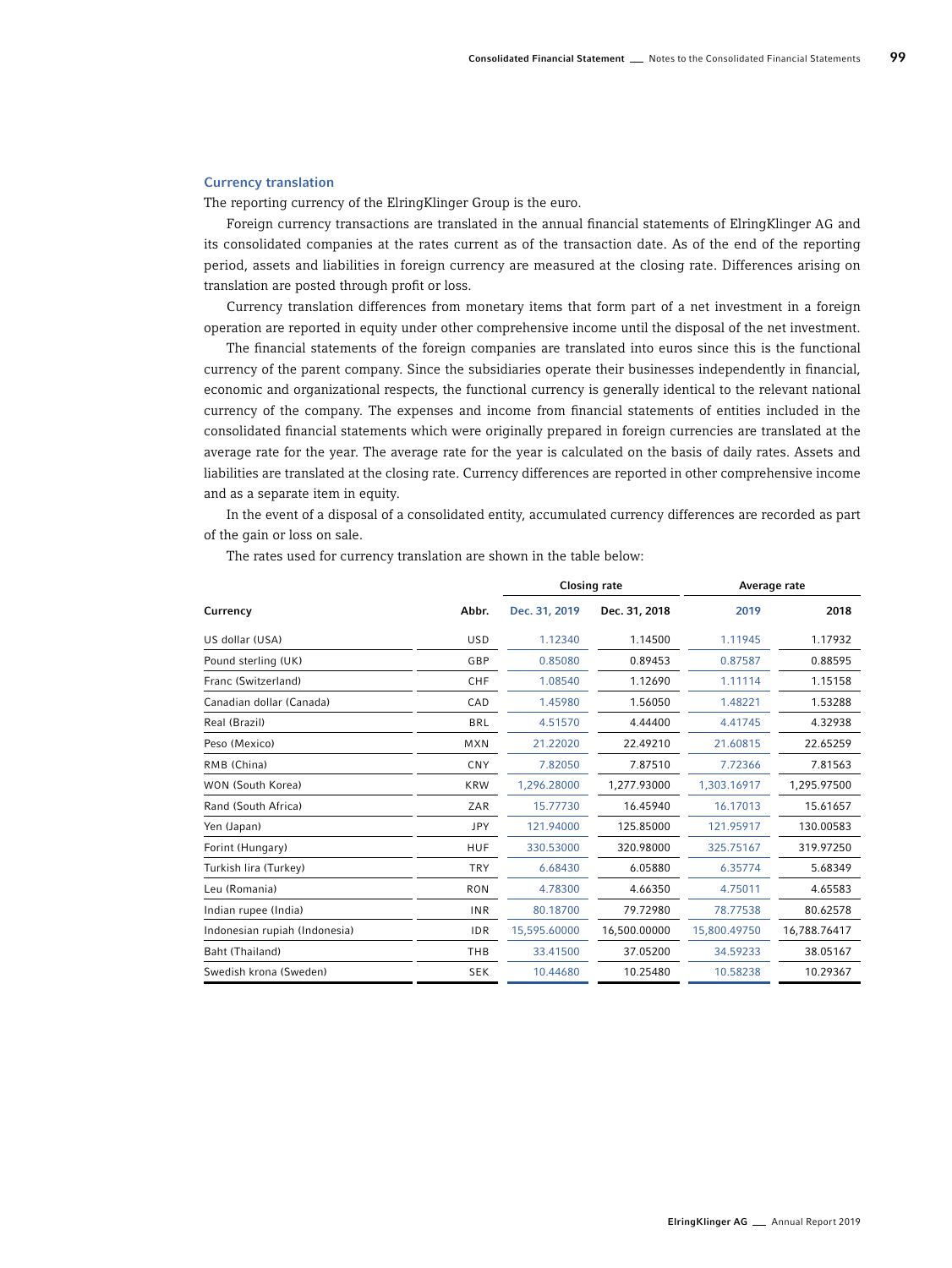# Accounting policies

#### Goodwill

The goodwill is attributable to cash-generating units (segments) as follows:

| EUR k                      | 2019    | 2018    |
|----------------------------|---------|---------|
| Original Equipment         | 158,338 | 149,834 |
| <b>Engineered Plastics</b> | 6,313   | 6,313   |
| Aftermarket                | 1,658   | 1,658   |
| Total                      | 166,309 | 157,805 |

#### Testing for impairment

Annual impairment testing of goodwill is performed as of the closing date on December 31. An impairment is recognized in the consolidated income statement through profit or loss if the recoverable amount, which is the higher of fair value less costs of disposal and value in use, is lower than the carrying amount of the cash-generating unit.

Impairment of goodwill is not reversed, even if the impairment has ceased to apply. The recoverable amount of the respective cash-generating unit for impairment testing as of December 31, 2019, is determined using the respective value in use as present value of forecast future cash inflows. For this purpose, the value in use of the cash-generating unit is determined by discounting future cash flows. A detailed plan of the cash flows for the cash-generating units is established over the forecast period of five years. Subsequent periods are accounted for by a perpetual annuity (terminal value) determined on the basis of the last detailed planning year.

Planning is based on expectations and assumptions of the Management Board regarding future market developments, taking into consideration the business development to date. Significant assumptions relate to the future development of sales revenue and earnings after taxes. Sales revenue and cost planning at the ElringKlinger Group is performed at individual component level.

Both historical data as well as the expected market performance are taken into account for determining the value in use of the cash-generating units. With regard to short-term sales revenue planning, the current order backlog, information on the respective manufacturer and information from independent sources, such as advisory firms or automobile associations, is used. In its sales revenue planning for the medium term, ElringKlinger assumes that it will be able to outpace global growth in automotive production. The figures allocated to the key assumptions are generally in line with external sources of information, e.g., production and expected sales for the respective regional sales markets and customer-specific budgets.

Cost planning takes into account both efficiency gains as well as cost increases.

The cost of capital of the cash-generating unit is calculated as the weighted average cost of equity and debt capital. Capital structure, equity and debt capital are based on the Company's peer group and are derived from the available capital market information. The WACC (weighted average cost of capital) applied in each case is determined on the basis of the risk-free rate according to the method of the IDW ["Institut der Wirtschaftsprüfer in Deutschland e.V.,": Institute of Public Auditors in Germany], the market risk premium and the beta factor. Beta represents the individual risk of a share as compared to a market index. It is calculated as the average value for the peer group. The credit spread, which expresses the premium over the risk-free rate, was derived from a rating of the peer group.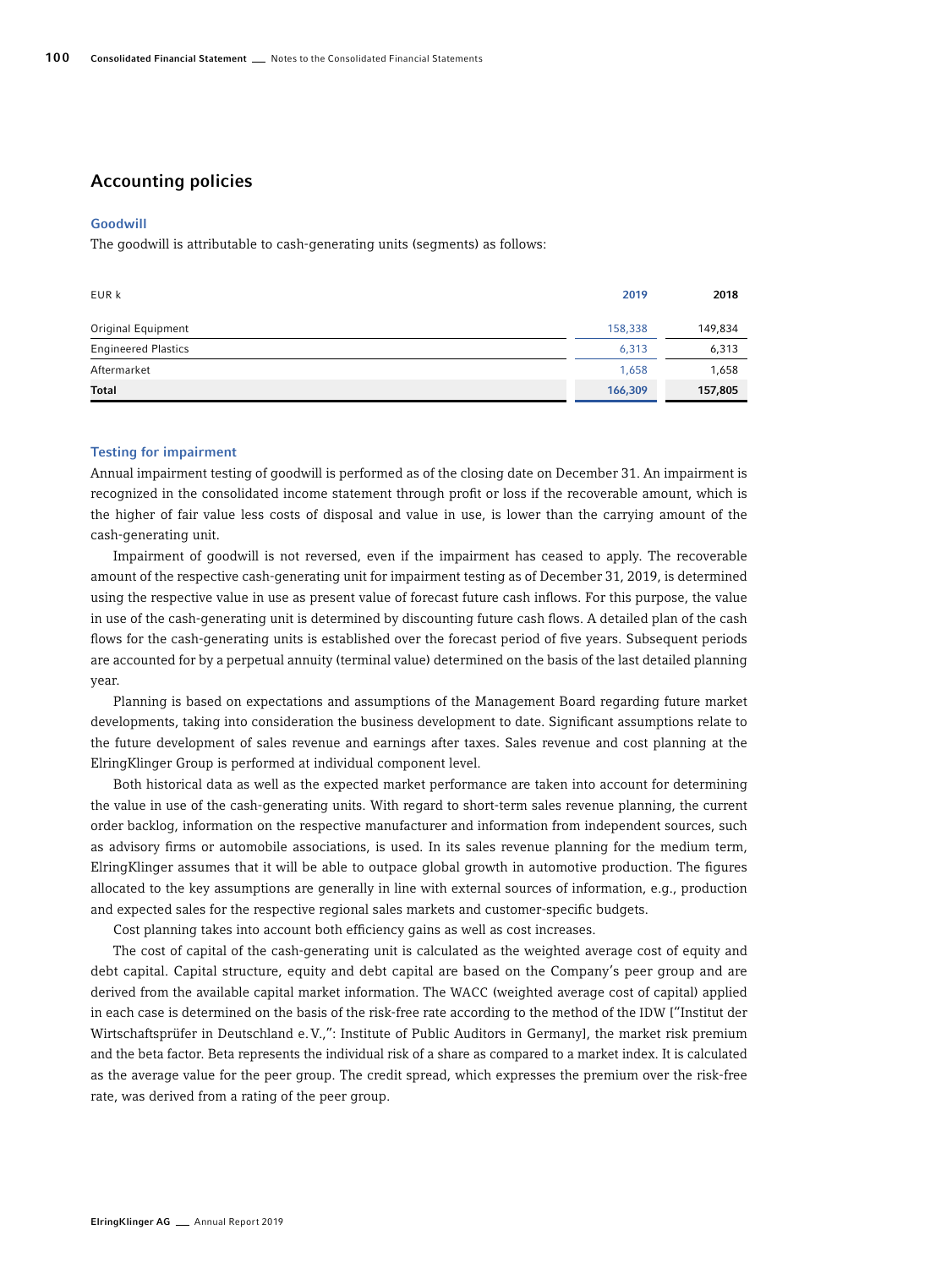As in the previous year, the discount rate was used without applying a growth discount to determine the terminal value, i.e., a growth rate of 0% is applied in the model.

The discount factor applied as of December 31, 2019 was the WACC before taxes of 10.40% (2018: 11.12%).

The following significant assumptions have been applied for the projections of cash-generating units:

#### Original Equipment

The Original Equipment unit suffered a few operative setbacks once again in the financial year 2019. Although these led to an increase in sales revenue, due to difficult circumstances, they had a noticeably negative impact on earnings after taxes. While the conventional business fields recorded losses in sales revenue, particularly the strategic fields of the future gained significantly. Due to the non-recurring effects in various plants, e.g., capacity bottlenecks, and the high level of commodity prices, the planning in terms of earnings was not achieved. The impairment test as of December 31, 2019, in addition to the historical development of the unit, included the development of the peer group as well as the general market outlook. The strategy of the Management Board is still to capture further market share, to increase the sales revenue and to implement margin improvements. Therefore, in the planning period it was assumed that margin improvements can also be realized with rising sales and the margins will again be higher than the margins of the peer group.

#### Engineered Plastics

Among other things, due to a very positive market response and successful development in the past financial years, Engineered Plastics in its planning still assumes an increase in sales revenue and a constant positive development in margin.

#### Aftermarket

The Aftermarket planning also assumes an increase in sales revenue and the related constant positive development in margin. The planned growth is to be realized through further expansion of business relationships with existing and new customers.

The impairment test performed as of December 31, 2019, did not result in any impairment of goodwill.

The value in use, determined on the basis of the abovementioned assumptions for Original Equipment as the cash-generating unit, exceeds the carrying amount by around EUR 118 million. Slight changes in cost of capital or profit margin can meanwhile lead to the situation where the carrying amount exceeds the recoverable amount. In the case of an isolated increase in cost of capital by around 0.5 percentage points, the recoverable amount would correspond to the carrying amount. An isolated reduction of the profit margin in the terminal value by around 0.5 percentage point would have the same effect.

#### Intangible assets

Purchased intangible assets, mainly patents, licenses and software, are recognized at cost.

Internally generated intangible assets, with the exception of goodwill, are capitalized if it is sufficiently probable that use of the asset is associated with a future economic benefit, the costs of the asset can be determined reliably, and the technical and economic feasibility along with the ability and intent to market it are ensured.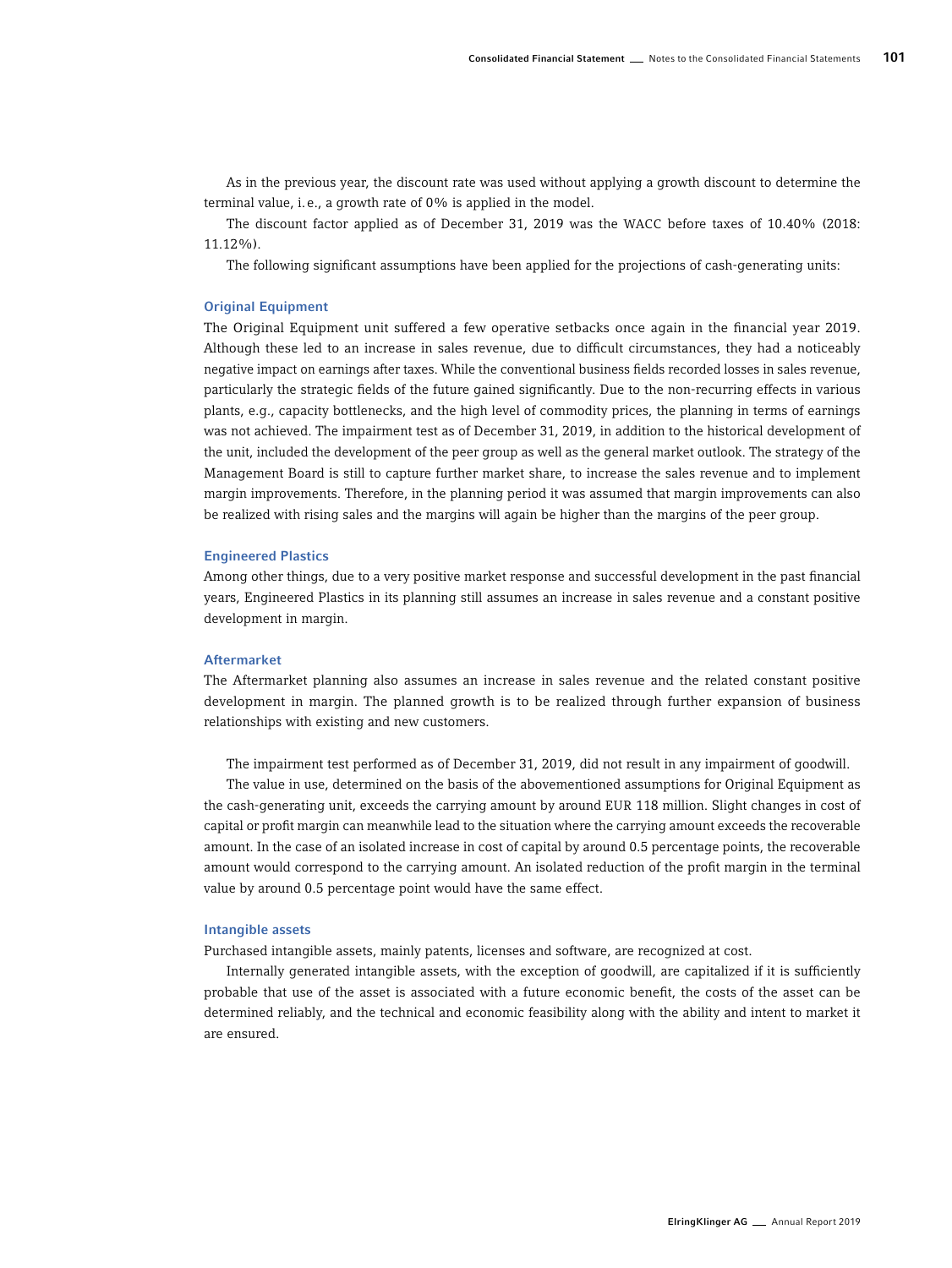The manufacturing costs of internally generated intangible assets are determined on the basis of directly attributable individual costs as well as their proportion of attributable overheads. The revaluation method, which is also permitted, is not applied.

All intangible assets in the Group – with the exception of goodwill − have determinable useful lives and are amortized over these useful lives using the straight-line method. Patents, licenses and software generally have useful lives of 10 years. Capitalized development costs and basic standard software have useful lives of 5 years. If the actual useful life is materially longer or shorter than 10 or 5 years, this actual useful life is recognized.

#### Property, plant and equipment

Tangible assets used in business operations for a period longer than one year are measured as property, plant and equipment at cost less straight-line depreciation in accordance with their useful life as well as any necessary impairment. The manufacturing cost of self-constructed property, plant and equipment is determined on the basis of directly attributable individual costs and their proportion of attributable overheads. The revaluation method, which is also permitted, is not applied.

Depreciation is calculated throughout the Group based on the following useful lives:

| Class of property, plant and equipment | Years    |
|----------------------------------------|----------|
| <b>Buildings</b>                       | 15 to 40 |
| Plant and machinery                    | 12 to 15 |
| Special tooling                        | 3        |
| Operating and office equipment         | 3 to 15  |

The useful lives and the depreciation methods and residual carrying amounts are reviewed regularly in order to ensure that the depreciation method and period are consistent with the expected consumption of the economic benefit.

#### Investment property

Investment property is measured at cost less straight-line depreciation. It is reported separately under non-current assets.

The useful lives of investment property are 40 years in the case of buildings and 20 years in the case of external facilities.

#### Impairment of property, plant and equipment and intangible assets other than goodwill

Pursuant to IAS 36, property, plant and equipment and intangible assets are subjected to impairment testing at the end of each reporting period or if there is evidence of impairment. If the carrying amount of an asset exceeds its recoverable amount, an impairment loss is recognized to the recoverable amount. The recoverable amount is the higher of the following two amounts: the net realizable value less anticipated costs to sell or the value in use. If the recoverable amount for an individual asset cannot be determined, an estimate of the recoverable amount is made at the next higher level cash-generating unit.

In the event that the recoverable amount exceeds the carrying amount in subsequent periods, a reversal is recognized up to, at most, amortized cost.

Impairments and reversals of impairments are recorded through profit or loss.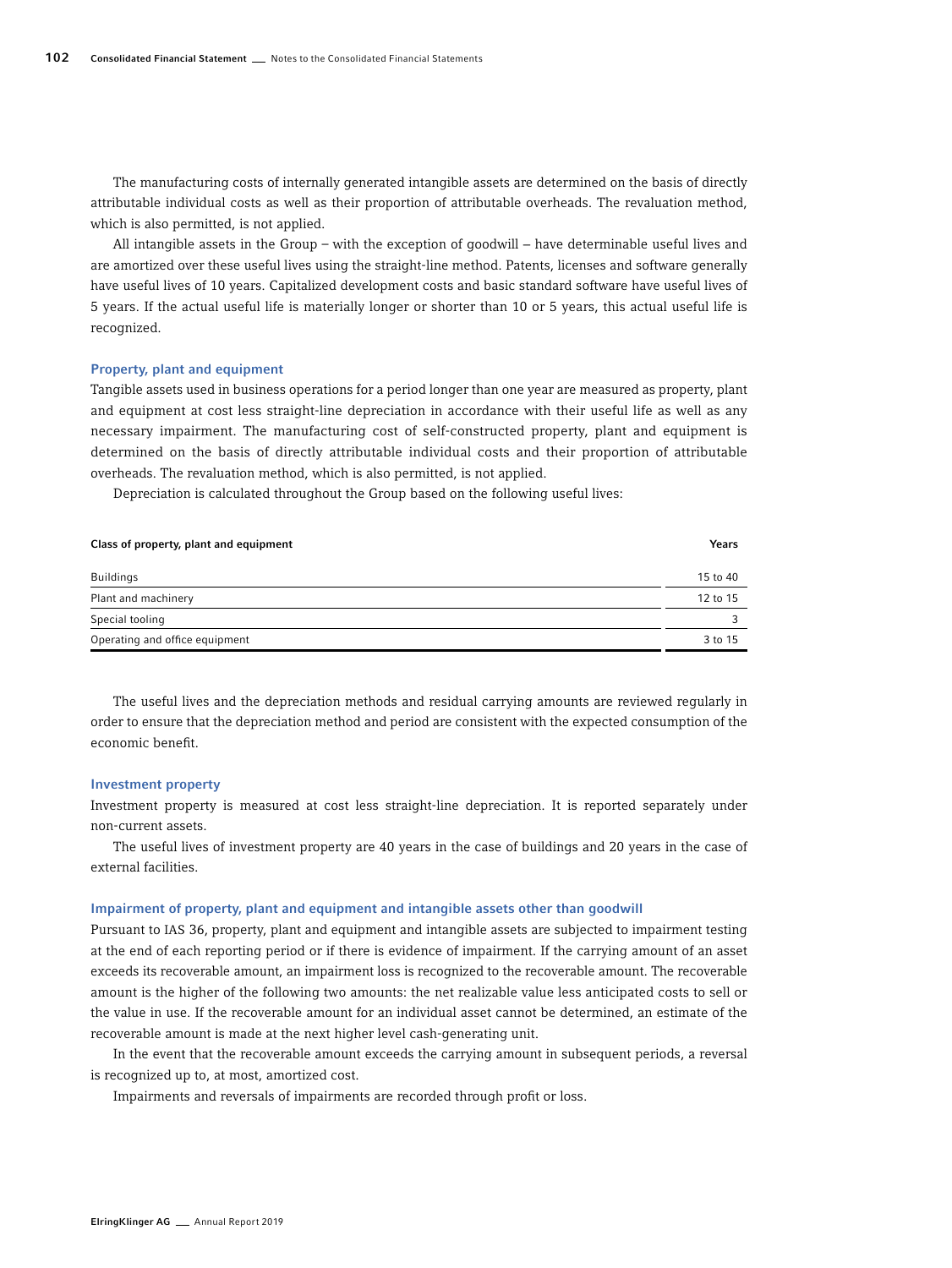#### Assets and liabilities held for sale

Assets held for sale or asset and liability groups related to assets held for sale are classified as "held for sale" and recognized separately in the statement of financial position if the corresponding carrying amount is mostly realized by the sale transaction and not by its continued use. In this case, the sale must be concluded and its completion probable. Assets held for sale and related liabilities are recognized at the lower of the carrying amount and fair value less costs to sell. Depreciation ceases when an asset is classified as held for sale.

#### Financial instruments

According to IFRS 9, financial assets are measured at either amortized cost or fair value, depending on the business model of the Group with regards to the control and on the cash flow characteristics of financial assets.

Debt instruments are measured at amortized cost if they meet two conditions. First, for a financial asset the business model determines collecting cash flows from the financial asset exclusively. Second, the contractual terms determine specified dates that are solely for payments of interest and principal on the principal amount outstanding. By contrast, if the business model does not exclusively provide for the collection of cash flows, but also the sale financial assets, then a financial asset is measured at fair value through other comprehensive income. If these conditions are not fulfilled, it is measured at fair value through profit or loss. However, there is an option for first-time recognition to designate the financial asset as at fair value through profit or loss, provided this designation eliminates or significantly reduces the accounting mismatch. This option was not exercised in the Group.

In general, equity instruments are measured at fair value through profit or loss. An exception is formed by equity instruments that are held for trading and classified by the Group as recognized through other comprehensive income. Recycling does not take place in this case.

Financial instruments held within the Group are divided into the following categories:

- Financial assets measured at amortized cost
- Financial assets at fair value through profit or loss
- Financial assets at fair value through other comprehensive income
- Financial liabilities measured at amortized cost
- Financial liabilities measured at fair value through profit or loss

At their acquisition date, financial instruments are categorized on the basis of their intended use.

Financial assets include cash and cash equivalents, trade receivables, financial investments, long-term securities, other loans and receivables as well as derivative financial assets held for trading.

The financial liabilities include trade payables, liabilities to banks, derivative financial liabilities held for trading as well as other financial liabilities.

#### Financial assets

The classification of financial assets at initial recognition depends on the financial asset's contractual cash flow characteristics and the Groups' business model for managing them. With the exception of trade receivables that do not contain a significant financing component, the Group initially measures a financial asset at its fair value plus, in the case of a financial asset not at fair value through profit or loss, transaction costs.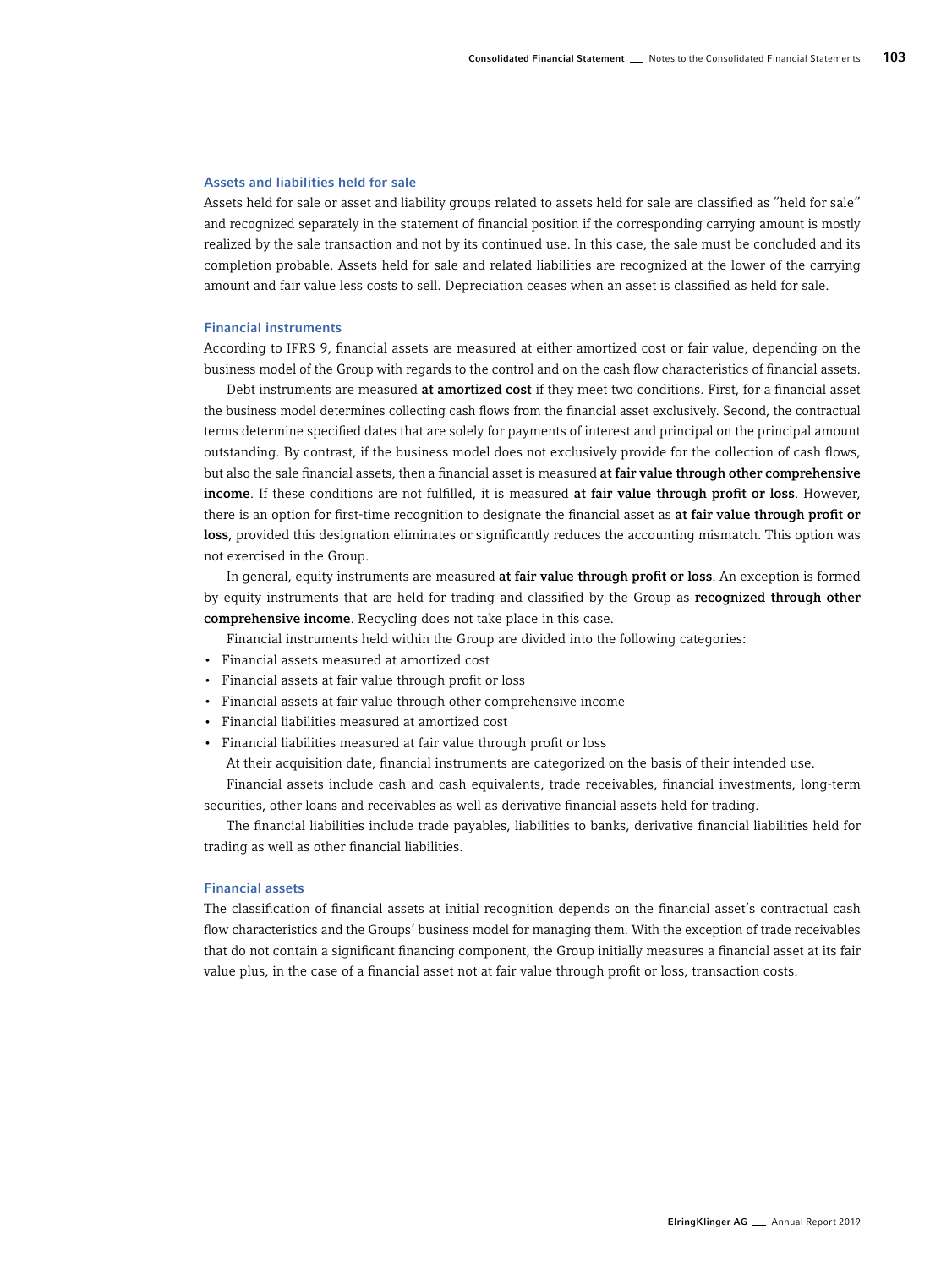In order for a financial asset to be classified and measured at amortized cost or at fair value through other comprehensive income, it needs to give rise to cash flows that are solely payments of principal and interest on the principal amount outstanding. This assessment is referred to as the SPPI test and is performed at an instrument level.

The Group's business model for managing financial assets refers to how it manages its financial assets in order to generate cash flows. The business model determines whether cash flows will result from collecting contractual cash flows, selling the financial assets, or both.

Derivatives are recognized on the trade date, all other regular way purchases and sales of financial assets are recognized in the statement of financial position on the settlement date.

The fair values recognized in the statement of financial position generally correspond to the market prices of the financial assets. If market prices are not available, the fair values are calculated using recognized measurement models and with recourse to current market parameters. The measurement methods include using the most recent transactions between knowledgeable, willing and independent business partners (i. e., at arm's length), comparison with a current fair value of another, substantially identical, financial instrument and the analysis of discounted cash flows.

A financial asset is derecognized if the contractual rights to receive cash flows from this financial asset have expired or have been transferred. In the framework of the transfer, essentially all risks and rewards connected with ownership of the financial asset or the power of control over the asset must be transferred.

Financial assets measured at amortized cost are financial assets resulting from money transfer, the rendering of services or the procurement of merchandise involving third parties are classified as loan and receivables. Current assets classified in this category are measured at acquisition cost, the non-current financial assets are measured at amortized cost in accordance with the effective interest method.

Financial assets acquired for the purpose of sale in the near future (financial instruments held for trading) are recognized at their fair value through profit or loss. At ElringKlinger, these are derivatives which do not meet the prerequisites for hedge accounting.

Financial assets measured at fair value through other comprehensive income if the financial asset is held within a business model whose objective is achieved by both collecting contractual cash flows and selling financial assets and the contractual terms of the financial asset give rise on specified dates to cash flows that are solely payments of principal and interest on the principal amount outstanding. In the same manner, equity instruments are measured as financial instruments at fair value through other comprehensive income if they fulfill the definition of equity according to IAS 32 and are not held for trading.

Cash and cash equivalents include cash in hand, bank deposits and short-term deposits with an original term of less than three months, and are measured at amortized cost.

Applying the expected credit loss model (ECL), the future expected credit loss is material for impairment losses in accordance with IFRS 9. Valuation allowances will be recognized for all financial assets measured at historical cost as well as for debt instruments measured at fair value through other comprehensive income. For the measurement, external measurement sources are consulted for the counterparties. IFRS 9 outlines a three-step model. A risk provision will either be recognized on the basis of the 12-month expected credit loss (step I) or on the basis of the lifetime expected credit loss, if the credit risk has significantly increased since the first-time recognition (step II) or if there is a deterioration in the credit rating (step III). The changes in measurement between the individual steps are determined according to external ratings and based on the model of established rating agencies: investment grade (step I), speculative grade (step II) and risk/default grade (step III).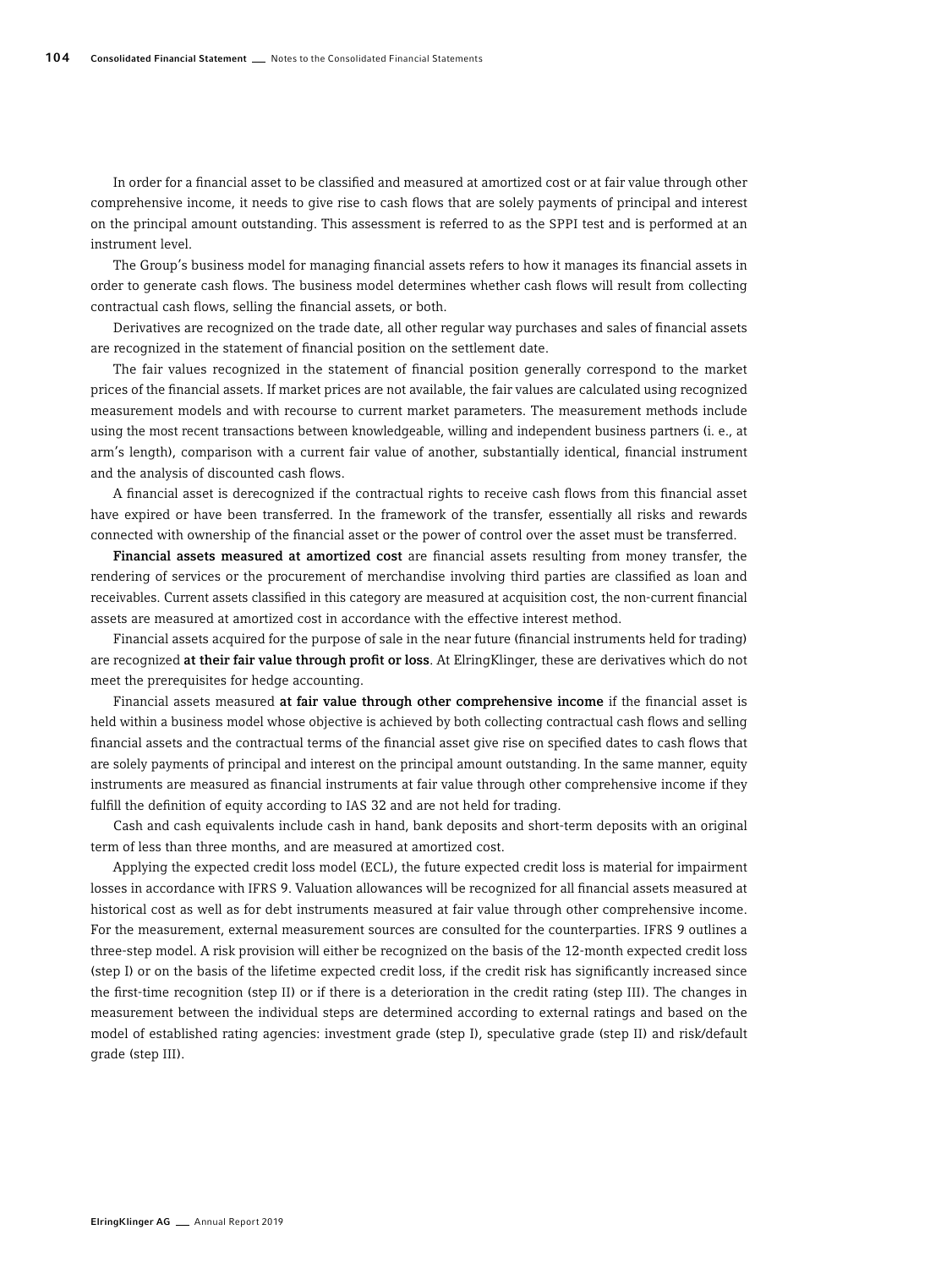The simplified procedure is applied to trade receivables. According to this, expected credit losses are calculated over the entire lifetime of receivables.

Impairments on doubtful receivables involve to a considerable extent estimates and judgments of the individual receivables based on the creditworthiness of the customer concerned. Should this not be possible or appropriate under certain circumstances, an average rating (which is based on the average of all the ratings obtained in the reporting period) is applied. ElringKlinger considers this estimate regarding ratings as appropriate.

If there is objective evidence of impairment of loans and receivables (e.g., major financial difficulties on the part of the debtor or negative changes in the market environment of the debtor), these are recognized through profit or loss. The expected credit loss methodology (ECL) in accordance with IFRS 9 does not rely on historical figures as previously under IAS 39, but instead applies forward-looking indicators. These not only consider the micro- and macroeconomic aspects, but also the expected development of the individual borrower. For determining risk provisions, ElringKlinger uses the assessment of recognized rating agencies (S&P, Moody's, Fitch, etc.). Impairments of trade receivables are initially recognized in an adjustments account. The impaired receivable is derecognized when it is considered unrecoverable. An irrecoverability is indicated in case of a "D" rating (according to S&P), or insolvency of the debtor has been made public or if there are specific payment defaults.

#### Financial liabilities

Financial liabilities comprise, in particular, trade payables, bank debt, derivative financial liabilities and other liabilities.

Upon initial recognition, financial liabilities are measured according to fair value less any transaction costs directly attributable to borrowing.

Financial liabilities are derecognized when the liability on which the obligation is based is settled, terminated or has expired.

At ElringKlinger, financial liabilities measured at amortized cost include trade payables, liabilities to banks and other financial liabilities. They are measured at amortized cost using the effective interest method. Gains or losses are recognized through profit or loss when the liability is retired or has been redeemed.

Financial liabilities measured at fair value through profit or loss comprise the financial liabilities held for trading purposes, in this case, derivatives, including any embedded derivatives that have been separated from the host contract, if applicable, since these do not qualify for hedge accounting as a hedging instrument. Gains or losses are recognized through profit or loss.

#### Other current liabilities

ElringKlinger agreed on a call and put option with the non-controlling shareholders for their share as part of the agreements with minority interests of ElringKlinger Marusan Corporation, Tokyo, Japan. The obligation that results from this agreement is recognized at the fair value of the shares under other current liabilities with an effect on income. ElringKlinger Marusan is therefore fully consolidated in the ElringKlinger Group; non-controlling interests have not been disclosed.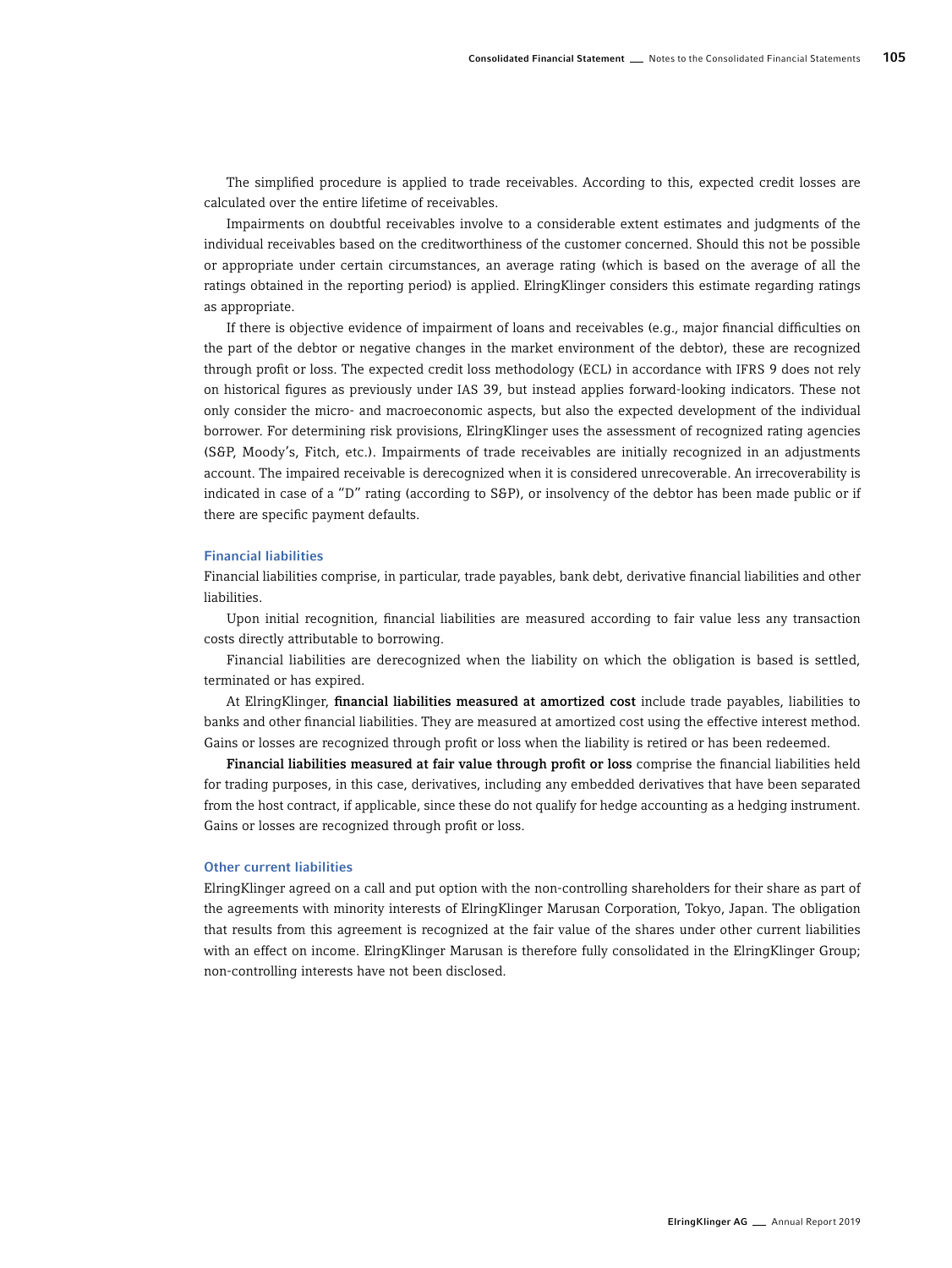#### Derivative financial instruments and hedge accounting

Under IFRS 9, all derivative financial instruments such as currency, price and interest swaps as well as forward exchange transactions, must be recognized at market values, independently of the purpose or the intent of the agreement under which they were concluded. Since no hedge accounting is applied in the ElringKlinger Group, the changes in the fair value of the derivative financial instruments are always recognized through profit or loss.

The derivative financial instruments used in the ElringKlinger Group are price hedges. The purpose of derivative financial instruments is to reduce the negative effects of interest and price risks on the financial performance, net assets and cash position of the Group. As of the reporting date, there were forward contracts for electricity and gas.

#### Costs to fulfill a contract

According to IFRS 15, the costs that are not within the scope of another standard can be recognized as an asset, if the costs relate directly to a contract and generate or enhance resources that will be used in satisfying performance obligations of a contract, and they are expected to be recovered as part of a contract.

Costs to fulfill a contract are determined on the basis of directly attributable individual costs and their proportion of attributable overheads.

The capitalized contract costs are amortized on a systematic basis that is consistent with the entity's transfer of the related goods or services to the customer. Amortization is recognized in cost of sales.

Furthermore, costs to fulfill a contract are amortized affecting cash if the carrying amount of an asset exceeds the amount of consideration the entity expects to receive in exchange for providing the associated goods and services, less the remaining costs that relate directly to providing those goods and services.

#### Contract assets and contract liabilities

A contract asset is the right to consideration in exchange for goods or services already transferred to the customer. Contract assets are reported as receivables when they have been billed.

Contract liabilities are recognized for prepayments received from customers before performing the contractually agreed service. On satisfying the performance obligations, these contract liabilities are recognized as revenue.

#### Inventories

Inventories are recognized at cost or the lower net realizable value. Raw materials supplies and consumables as well as merchandise are measured at the average amortized cost. Cost of conversion of work in progress and finished goods is determined on the basis of directly attributable individual costs and their proportion of production overheads. The proportion of overhead cost attributable to these products is determined on the basis of normal staffing levels. Cost of conversion does not include selling expenses and borrowing cost. Administrative expenses are included in cost of conversion if related to production. Net realizable value represents the estimated sales price less all estimated costs through to completion as well as the cost of marketing, sales and distribution. Markdowns are recorded for detectable impairment due to lack of marketability and quality defects, and to account for declining sales prices.

In the majority of cases, the customers acquire beneficial ownership of tools. The tools are recognized under inventories until the transfer of beneficial ownership.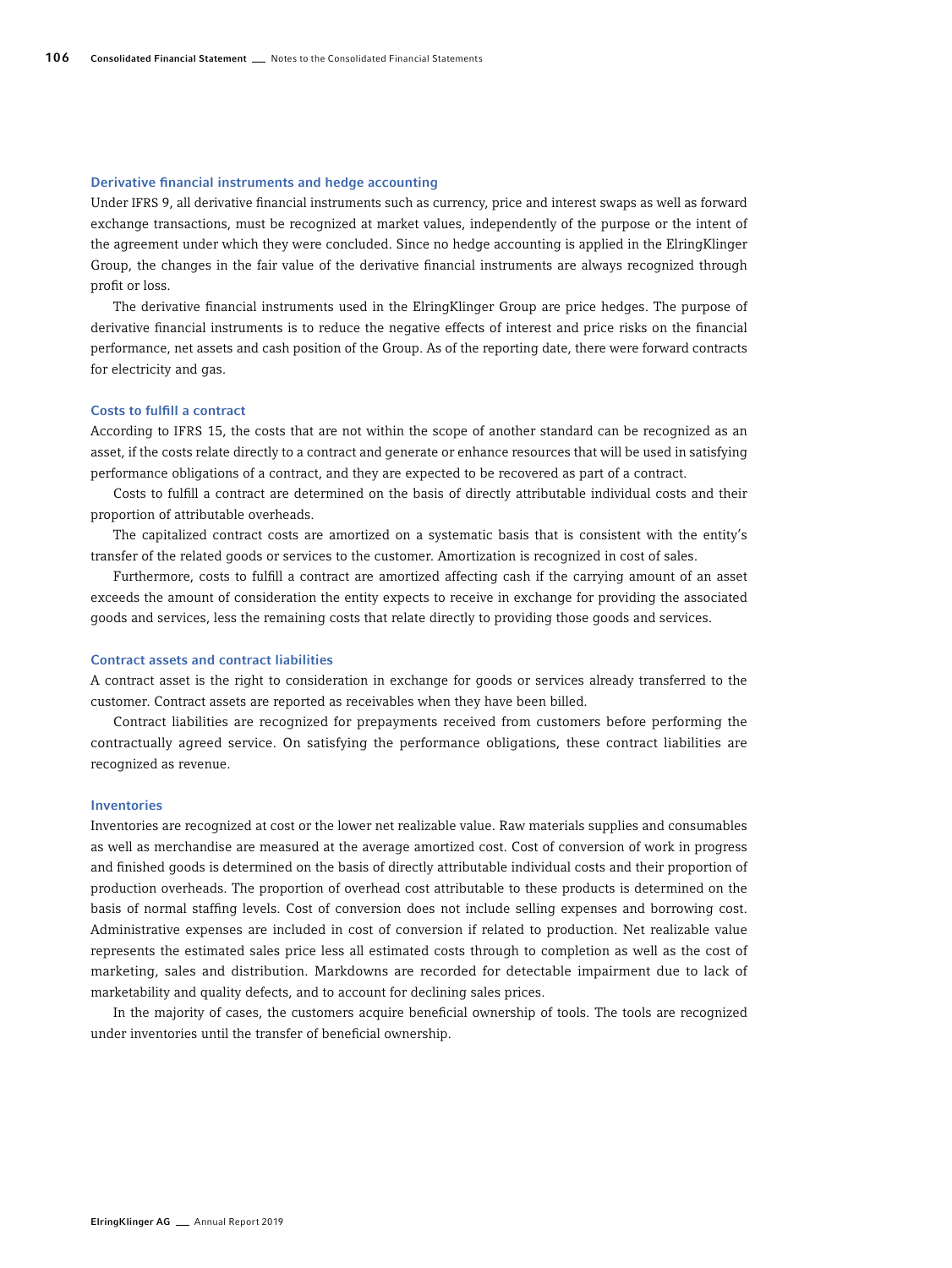#### Cash and cash equivalents

Cash and cash equivalents include cash in hand, checks and bank deposits available on demand. There are cash equivalents. Cash is recognized at amortized cost.

#### Provisions for pensions

Provisions for pensions are calculated on the basis of the projected unit credit method in accordance with IAS 19 (revised 2011). The calculation considers not only the pensions and vested claims known at the end of the reporting period but also future anticipated increases in pensions and salaries, with appropriate estimates of the relevant factors, as well as biometric assumptions, for which different discount rates are used.

Actuarial gains and losses resulting from the difference between the expected and actual accounting changes in headcount, as well as differences arising from changes to accounting assumptions, are recognized in full in the period in which they occur. They are recognized outside of the income statement under other comprehensive income.

In determining the discount interest rates, the Company is guided by the interest rates observed in capital markets for corporate bonds with first class credit ratings (AA rating or better) which are denominated in the same currency and have similar terms.

#### Provisions

Provisions are recorded when a past event gives rise to a present legal or constructive obligation to a third party, utilization of the obligation is probable and the anticipated amount of the obligation can be estimated reliably.

Provisions are recognized for risks arising from litigation if an entity of the ElringKlinger Group is the defendant and the weight of evidence supports a negative outcome. The provision is recognized in the amount that the entity will probably lose in the case of a negative outcome. This amount includes any payments to be made by the entity, particularly compensation and severance payments as well as the expected costs of the lawsuit. In litigation in which the entity itself is the plaintiff, provisions are set up for the cost of the lawsuit only.

The measurement of these provisions is at the present best estimate of the expenses necessary to fulfill the obligation.

If appropriate, the amount of the provision corresponds to the present value of the expenditures expected to be necessary to meet the obligations.

Refund claims are capitalized separately, if applicable. If the Group expects at least a partial refund for a provision, the refund is recognized under other assets if the return of the refund is virtually certain.

#### Leases

IFRS 16 abolishes the previous classification of lease contracts by the lessee in operating and finance leases. Instead, IFRS 16 introduces a uniform accounting model for lessees, according to which the lessee is required to recognize a right-of-use asset for all leases as well as a lease liability for the outstanding lease payments. The lease liability is recognized at the present value of the future lease payment, discounted with the term-based incremental rate, and reported under financial liabilities. The rights of use reported under property, plant and equipment are recognized at cost less accumulated amortization and any accumulated impairment losses necessary. The acquisition cost of the right-of-use asset is determined as the present value of all future lease payments plus the lease payments that are made at or before the beginning of the lease as well as the costs to conclude the contracts and the estimated costs for dismantling or restoring the lease asset. All lease incentives received are deducted.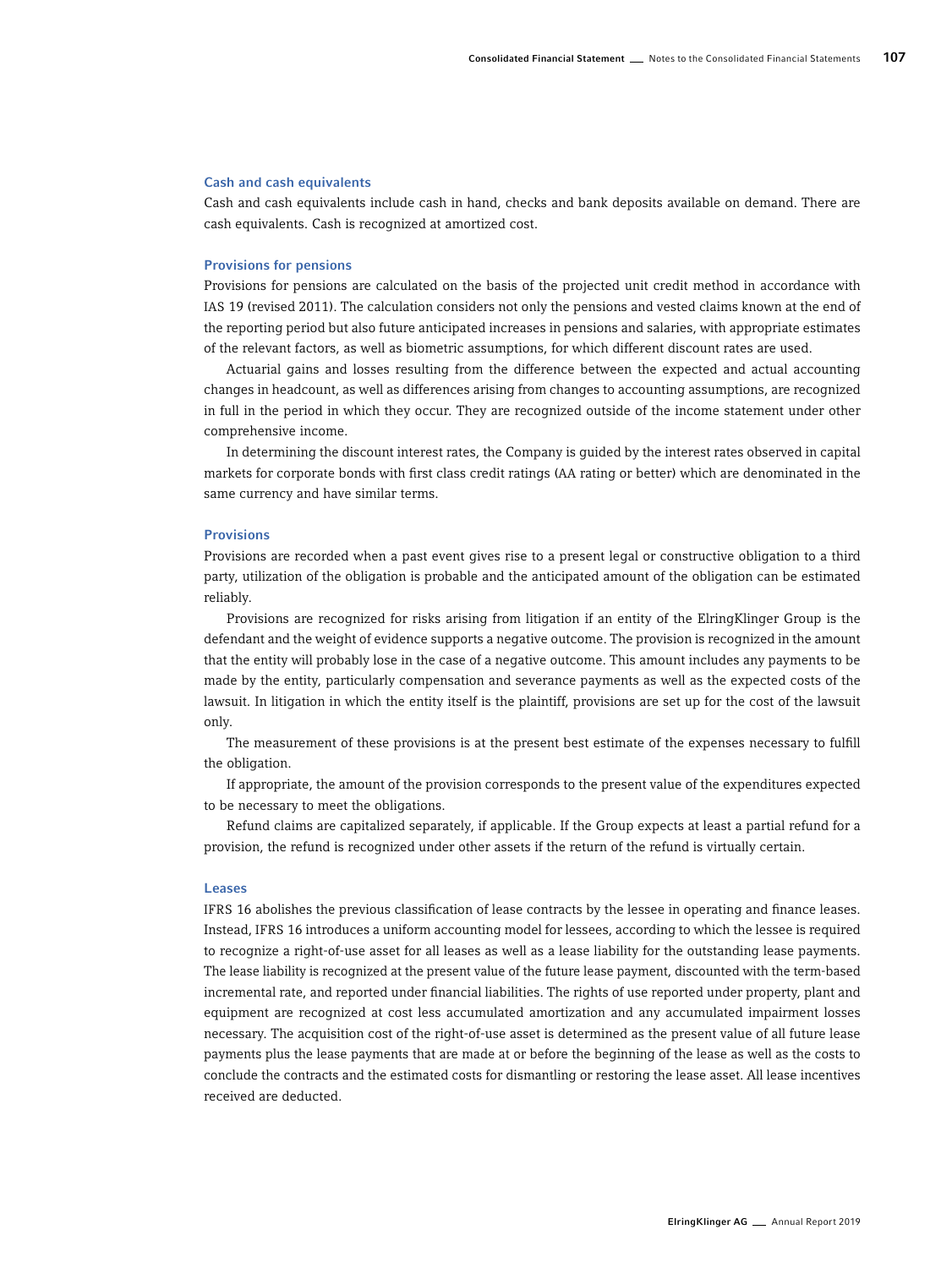Practical expedients provided by IFRS 16 are applied for low-value assets and short-term leases (with a term of up to 12 months). The lease payments associated with these leases are charged to profit or loss for the reporting period on a straight-line basis over the lease term. In the statement of cash flows, the payments are reported under cash flow from operating activities.

Lease relationships in which the ElringKlinger Group is the lessor, and for which the lessee does not for the most part bear all risks and rewards associated with ownership, are classified as operating leases. Income from operating lease relationships of the industrial park is recognized as sales revenue.

#### Recognition of income and expense

Sales revenue is measured at the fair value of the transaction price received or to be received and represents the amounts that are to be obtained for goods and services in the normal course of business. Sales revenue is shown net of sales deductions, discounts and value added taxes.

Sales revenue is recorded when the performances due have been rendered and the control has passed to the buyer and receipt of the payment can be reliably expected.

A portion of income from development services is to be recognized over time because the customer simultaneously receives and consumes the benefits provided by the ElringKlinger Group. The progress of development services is determined using the input method because there is a direct relationship between the effort of the ElringKlinger Group and the transfer of service to the customer. The Group recognizes sales revenue on the basis of the costs incurred relative to the total expected costs to complete the service.

Interest income is recognized on an accrual basis using the effective interest method.

Dividend income from financial investments is recorded at the time the payment claim arises.

Other income is recognized on an accrual basis in accordance with the substance of the underlying contract.

Operating expenses are recorded in the consolidated income statement at the time of performance or at the time of origination.

#### Research and development costs

Research costs are expensed at the time they are incurred. The costs for development activities are capitalized provided all of the following criteria are fulfilled:

- The development costs can be determined reliably.
- The product or the process can be realized technically and commercially.
- Future commercial benefits are likely.
- There is the intent and sufficient resources to complete the development and to use or sell the asset.

Capitalized costs are included under intangible assets. Other development costs are recognized as an expense when incurred. Capitalized development costs are amortized over five years.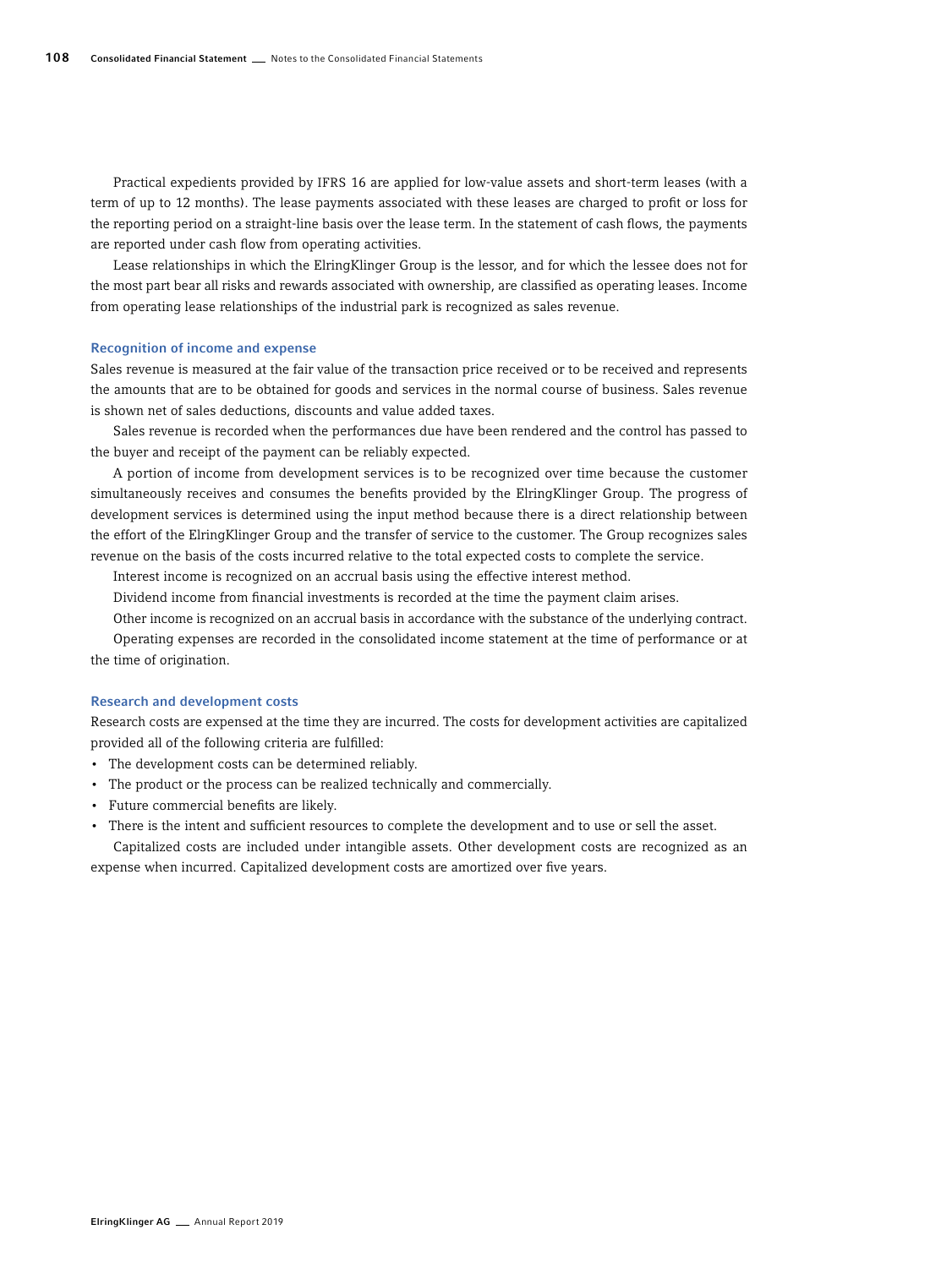#### Government grants

In accordance with IAS 20, government grants are recognized at fair value only when there is reasonable assurance that the Group will comply with any conditions attached to the grant and that the grant will be received.

The Group receives government grants primarily for development projects. These are recorded in income in the period when they are received and reported as other operating income, since the expenses have already been incurred.

Grants that relate to the acquisition or production cost of assets are recognized as deferred income and systematically released to income over the expected useful life of the related asset. The item is disclosed in other current and non-current liabilities.

#### Borrowing costs

Borrowing costs directly associated with the acquisition, construction, or production of qualifying assets are added to the production costs of these assets until the period in which the assets are largely available for their intended use or for their sale. Interest not capitalized pursuant to IAS 23 is recognized on an accrual basis as an expense using the effective interest method. The actual borrowing costs are capitalized if a financing loan can be definitively assigned to a specific investment. Unless a direct relationship can be established, the Group's average interest rate for borrowed capital for the current period is used. The Group's average interest rate for borrowed capital for the financial year 2019 amounted to 2.02% (2018: 1.77%). In the financial year 2019, borrowing costs of EUR 358 k (2018: EUR 232 k) were capitalized.

#### Income taxes and deferred taxes

The income tax expense represents the sum of current tax expense and deferred tax expense.

Current tax expense is determined on the basis of the taxable income for the relevant year. Taxable income differs from earnings before taxes as shown in the income statement, since it excludes expenses and income which will be tax deductible in earlier or later years or those which will never become taxable or tax deductible. The liability of the Group for current tax expense is calculated on the basis of applicable tax rates or tax rates established by law as of the end of the reporting period.

Deferred taxes are the expected tax charges and benefits from the differences in the carrying amounts of assets and liabilities in the tax base of the individual companies compared with the valuations in the consolidated financial statements under IFRS. The balance sheet liability method is applied. Such assets and liabilities are not recognized if the temporary difference is the result of (i) the first-time recognition of goodwill or (ii) the first-time recognition of other assets and liabilities resulting from occurrences (not including business combinations) that do not affect taxable income or earnings before taxes according to the income statement. Deferred taxes are recorded on all taxable temporary differences when it is probable that taxable profits will be available against which the deductible temporary differences can be offset. Otherwise, deferred tax assets are recognized on loss carryforwards to the extent that their future use may be anticipated.

The carrying amount of deferred tax assets is reviewed every reporting date.

Deferred taxes are measured at the future tax rates, i. e., those that are expected to apply at the time of realization.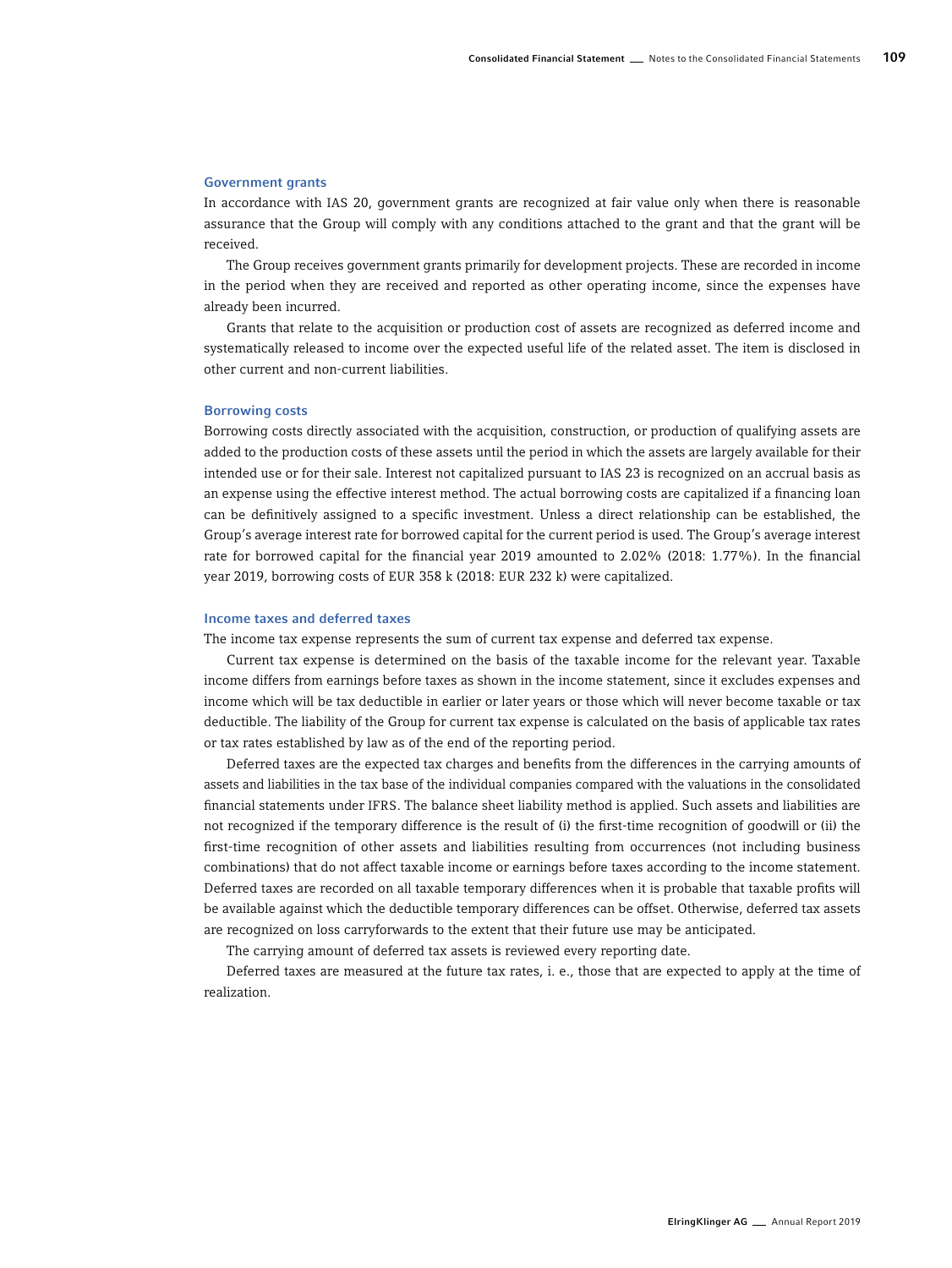Changes in deferred tax assets are recognized in the income statement as tax income or expense unless they relate to other comprehensive income or items recognized directly in equity; in these cases, changes in deferred taxes are also reported under other comprehensive income or directly in equity.

#### Contingent liabilities and contingent receivables

Contingent liabilities are not recognized. They are disclosed in the notes, unless the possibility of an outflow of resources with economic benefit is remote. Contingent receivables are not recognized in the financial statements. If the inflow of economic benefits is probable, they are disclosed in the notes.

#### Use of estimates

Financial statements are prepared in accordance with the pronouncements of the IASB using estimates which influence valuations of items in the statement of financial position, the nature and the scope of contingent liabilities and contingent receivables as of the end of the reporting period and the amounts of income and expenses in the reporting period. At ElringKlinger, the assumptions and estimates relate mainly to the recognition and measurement of provisions, the measurement of financial liabilities from put options, the measurement of goodwill and the realization of future tax relief. Actual results may deviate from these estimates. Changes are recognized through profit or loss at the time better insights are available.

Warranty obligations may arise by force of law, by contract or for policy reasons. Provisions are recognized for the expected claims arising from warranty obligations. A claim may be expected especially if the warranty period has not yet expired, if warranty expenses have been incurred in the past, or if there is concrete evidence of warranty incidents being imminent. The warranty risk is determined on the basis of the circumstances from individual estimates or from past experience, and appropriate provisions are recognized.

The use of estimates for other items in the group statement of financial position and the group income statement are described in the accounting principles for the respective items. This pertains in particular to the matters: Impairments of goodwill and the measurement of pension provisions.

#### Risks and uncertainties

As a rule, the global automotive markets develop similarly to the economy in general. If economic development cools down considerably, this represents a risk for demand and ultimately for vehicle production. This could possibly result in lower demand for the product portfolio of the ElringKlinger Group.

According to the assessment as of the reporting date, risks regarding economic development exist in the general slowdown of the global market growth. This is attributable both to the downward trend in the Chinese automotive market and the potential economic effects of the coronavirus. Besides, there are unclear global trade conflicts, particularly between the economic heavyweights, the US and China.

Economic experts predict that global automotive production will not grow in 2020, but will decrease slightly, i.e., in a lower single-digit percentage range. Despite the cautious nature of these forecasts, a more significant decline in vehicle production is not very probable based on the information currently available. ElringKlinger anticipates that global vehicle production will contract by at least 4% in 2020.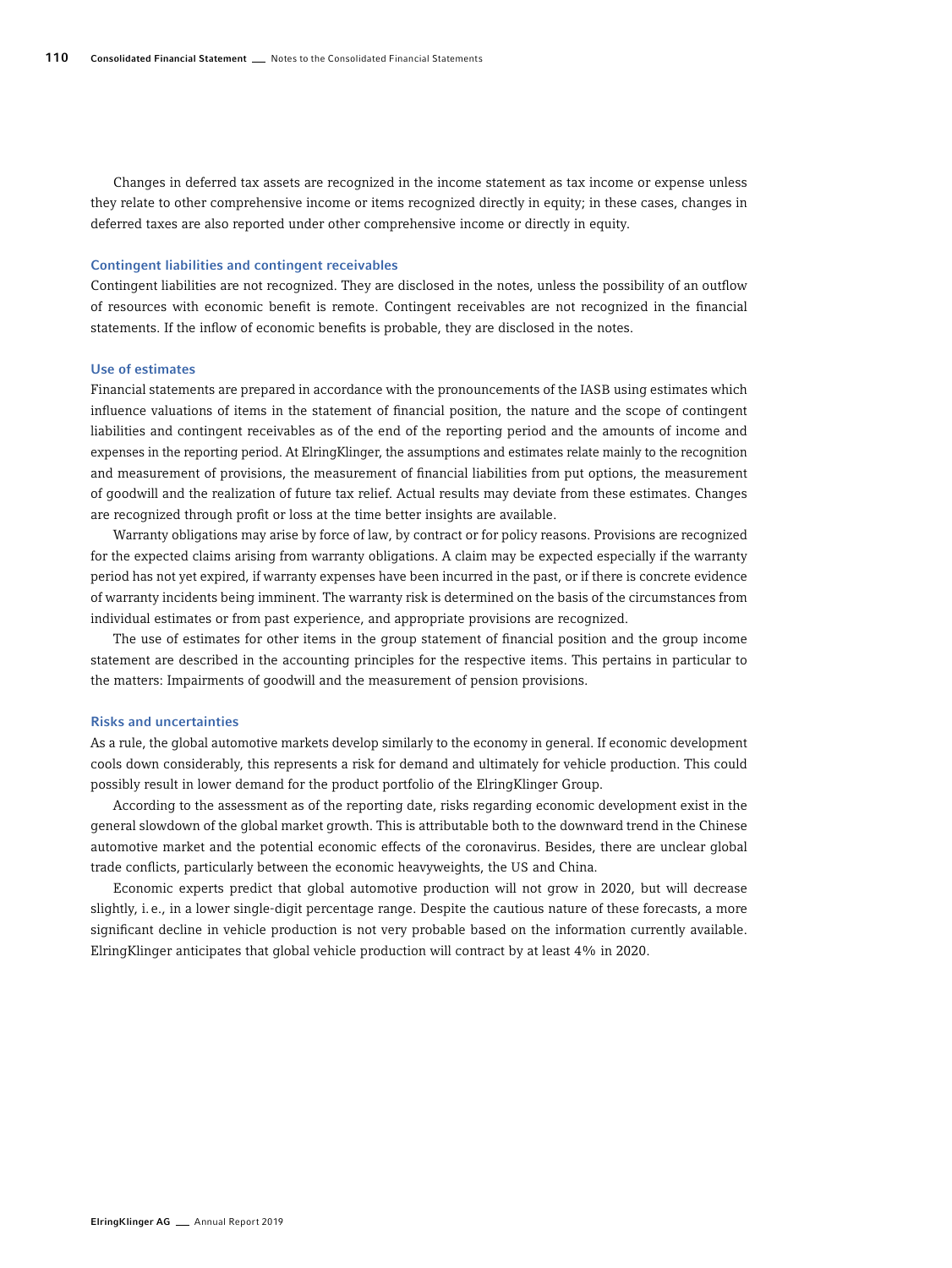With its customer structure, ElringKlinger is not dependent on specific markets or individual manufacturers. Given its global presence with production and sales locations, the Group is well positioned to handle potential stagnation or waning demand in individual vehicle markets.

This means that an economic downturn in one region can at least be partially offset. Thanks to its flexible cost structures, ElringKlinger, in the event of greater economic turmoil, would be in the position to react immediately to the market conditions. The instruments available include flextime accounts and flexible shift models as well as the option to apply for government-sponsored schemes for shorter working hours. In addition, it is possible to react to changing market situations by adjusting the headcount to the demand situation and by merging the production quantities of individual plants. The central purchasing department works in close cooperation with suppliers for the purpose of assessing and adjusting procurement volumes continuously.

ElringKlinger makes adequate provision for economic risks during the planning stage. A policy of using a cautious macro-economic scenario for budgeting purposes is applied.

# EUR k 2019 2018 Lightweighting/Elastomer Technology **451,651** and the control of the control of the control of the control of the control of the control of the control of the control of the control of the control of the control of the con Shielding Technology **399,161** 400,069 Special Gaskets 308,500 317,007 Cylinder-head Gaskets 182,686 193,482 E-Mobility 27,133 24,708 Exhaust Gas Purification Technology 10,388 19,611 Other 1,281 1,190 Segment Original Equipment 1,423,448 1,407,718 Segment Original Equipment 1,423,448 1,407,718 Segment Aftermarket 172,610 159,497 Segment Engineered Plastics 117,824 117,824 Sale of goods 1,713,509 1,685,039 Sale of goods 1,713,509 1,685,039 Proceeds from the rendering of services and the rendering of services and the rendering of services and the services of  $9,400$  9,659 Revenue from contracts with customers 1,722,909 1,694,698 Revenue from contracts with customers and the contracts with customers and the contracts with customers and the contracts with customers and the contracts with customers and the contracts with customers and the contracts w Income from rental and leasehold **4,106** 4,302 Total 1,727,025 1,699,000

#### Individual disclosures on the Group Income Statement

1 <sub>Sales</sub> revenue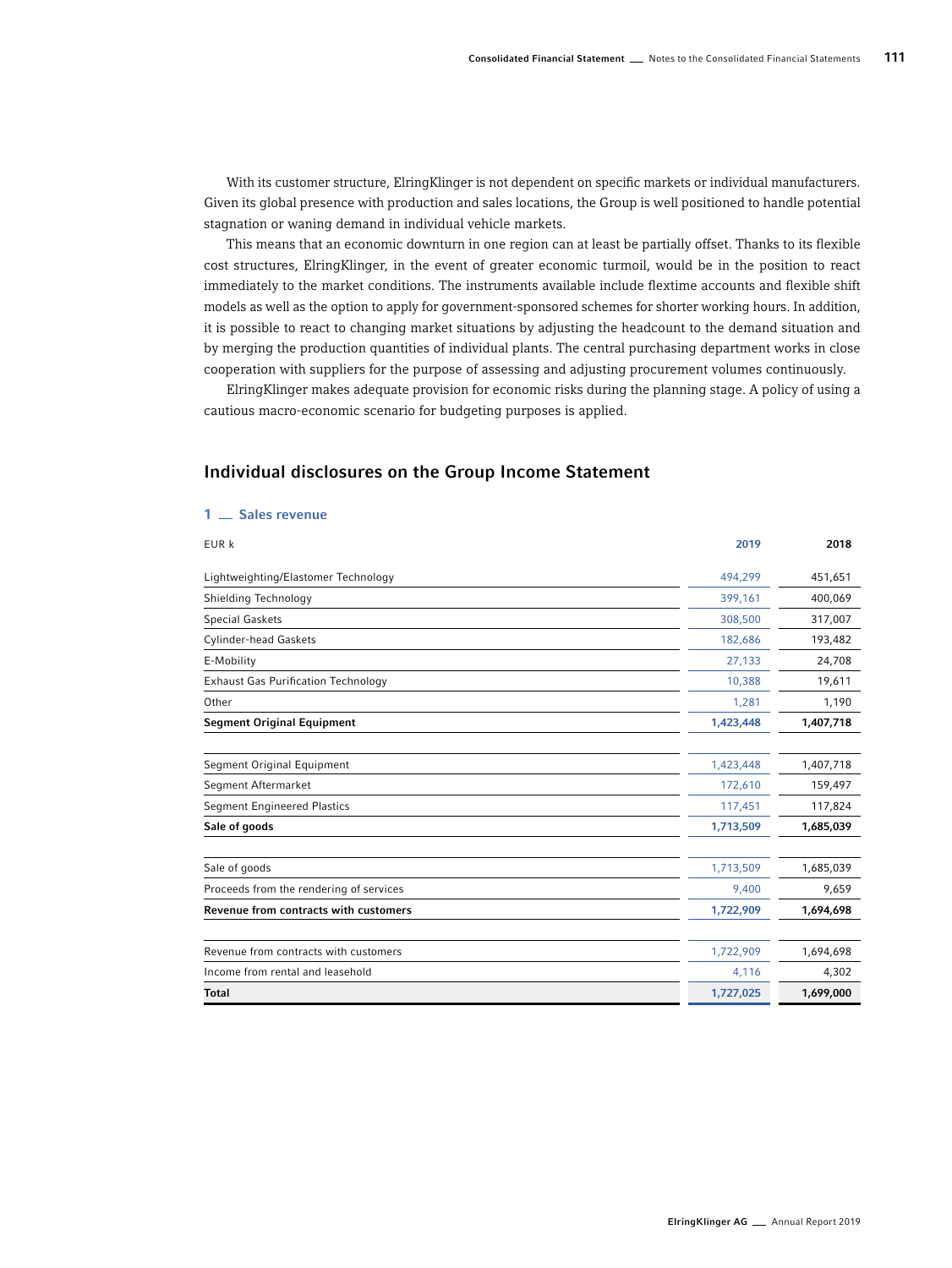Breakdown by geographical markets:

| EUR k                                 | 2019      | 2018      |
|---------------------------------------|-----------|-----------|
| Revenue from contracts with customers | 394,978   | 428,356   |
| Income from rental and leasehold      | 18        | 189       |
| <b>Total Germany</b>                  | 394,996   | 428,545   |
| Revenue from contracts with customers | 1,327,931 | 1,266,342 |
| Income from rental and leasehold      | 4,098     | 4,113     |
| <b>Total other countries</b>          | 1,332,029 | 1,270,455 |
| Total                                 | 1,727,025 | 1,699,000 |

The location of the customer is used to determine allocation of sales revenue. The division of group sales revenue by segment and region is provided under note (35) Segment reporting.

#### Contract balances

| EUR k                | Dec. 31, 2019 | Dec. 31, 2018 |
|----------------------|---------------|---------------|
| Trade receivables    | 233.231       | 306,351       |
| Contract assets      | 12,403        | 7,616         |
| Contract liabilities | 31.992        | 13,083        |

Sales revenue of EUR 10,469 k (2018: EUR 7,230 k) was recorded in the reporting period, which, at the beginning of the financial year, was included in contract liabilities.

A contract asset is the right to consideration in exchange for goods or services already transferred to the customer. This mainly takes place through sales revenue that is to be recognized over time. Contract assets are reported as receivables when billed. This is generally performed on a short-term basis within a month.

Contract liabilities include long-term prepayments for customer-specific provisions of additional production capacity and short-term prepayments for customer-specific tools. The increase in contract liabilities in the financial year 2019 was mainly due to the EUR 9,384 k long-term advances received from a customer as well as due to prepayment received on account of orders of customer-specific systems and tools of EUR 9,525 k.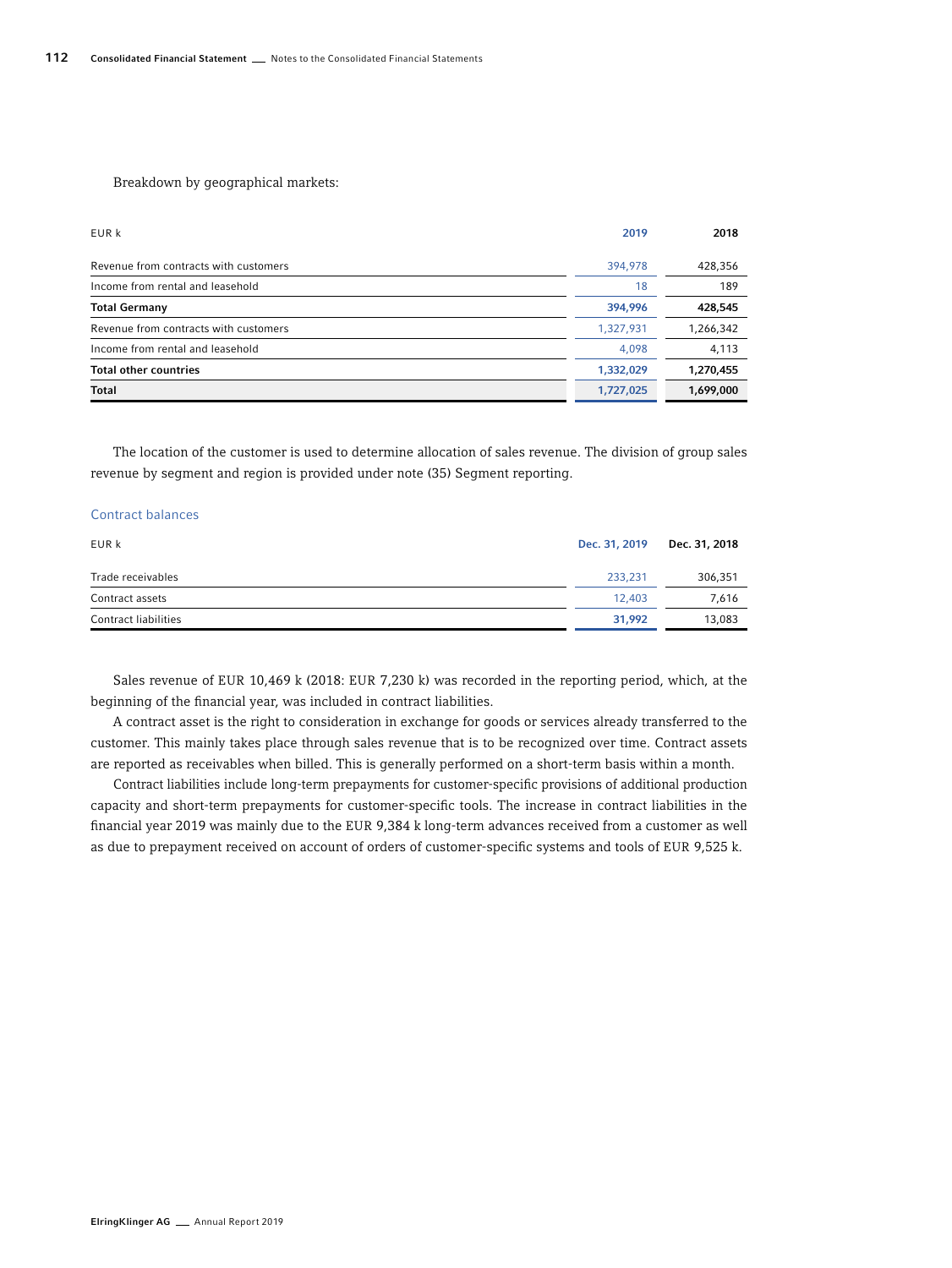#### Reconciliation of contract balances

The changes in contract assets and contract liabilities in the reporting period result from the following matters:

| EUR k                                                                                                         | <b>Contract assets</b> | <b>Contract liabilities</b> |
|---------------------------------------------------------------------------------------------------------------|------------------------|-----------------------------|
| As of Jan. 1, 2018                                                                                            | 7,112                  | 7,230                       |
| Revenue that was included in the contract liability balance at the beginning of the<br>reporting period       |                        | 7.230                       |
| Reclassification of contract assets reported at the beginning of the reporting period to<br>trade receivables | 5,737                  |                             |
| Additions from payments received less amounts reported as sales revenue in the<br>reporting period            |                        | 13,083                      |
| Additions from performance completed not yet billed in the reporting period                                   | 6,241                  |                             |
| As of Dec. 31, 2018                                                                                           | 7,616                  | 13,083                      |
| Revenue that was included in the contract liability balance at the beginning of the<br>reporting period       |                        | 10,469                      |
| Reclassification of contract assets reported at the beginning of the reporting period to<br>trade receivables | 6,297                  |                             |
| Additions from payments received less amounts reported as sales revenue in the<br>reporting period            |                        | 29,378                      |
| Additions from performance completed not yet billed in the reporting period                                   | 11,084                 |                             |
| As of Dec. 31, 2019                                                                                           | 12,403                 | 31,992                      |

#### Performance obligations

The transaction price allocated to the remaining performance obligations (unsatisfied or partially unsatisfied) as of December 31, 2019 are as follows:

| EUR k              | Dec. 31, 2019 | Dec. 31, 2018 |
|--------------------|---------------|---------------|
| Within one year    | 6.489         | 3,426         |
| More than one year | 3.780         | 3.740         |

Limited variable consideration is not taken into account in the disclosed amounts. Furthermore, no information is included for performance obligations from contracts with an expected original term of a maximum of one year. Similarly, no disclosures on performance obligations are included that are satisfied over a certain period and for which the entitlement of a consideration is equivalent to the amount that corresponds directly to the value of the performance already completed and for which revenue can be realized to that amount that can be billed.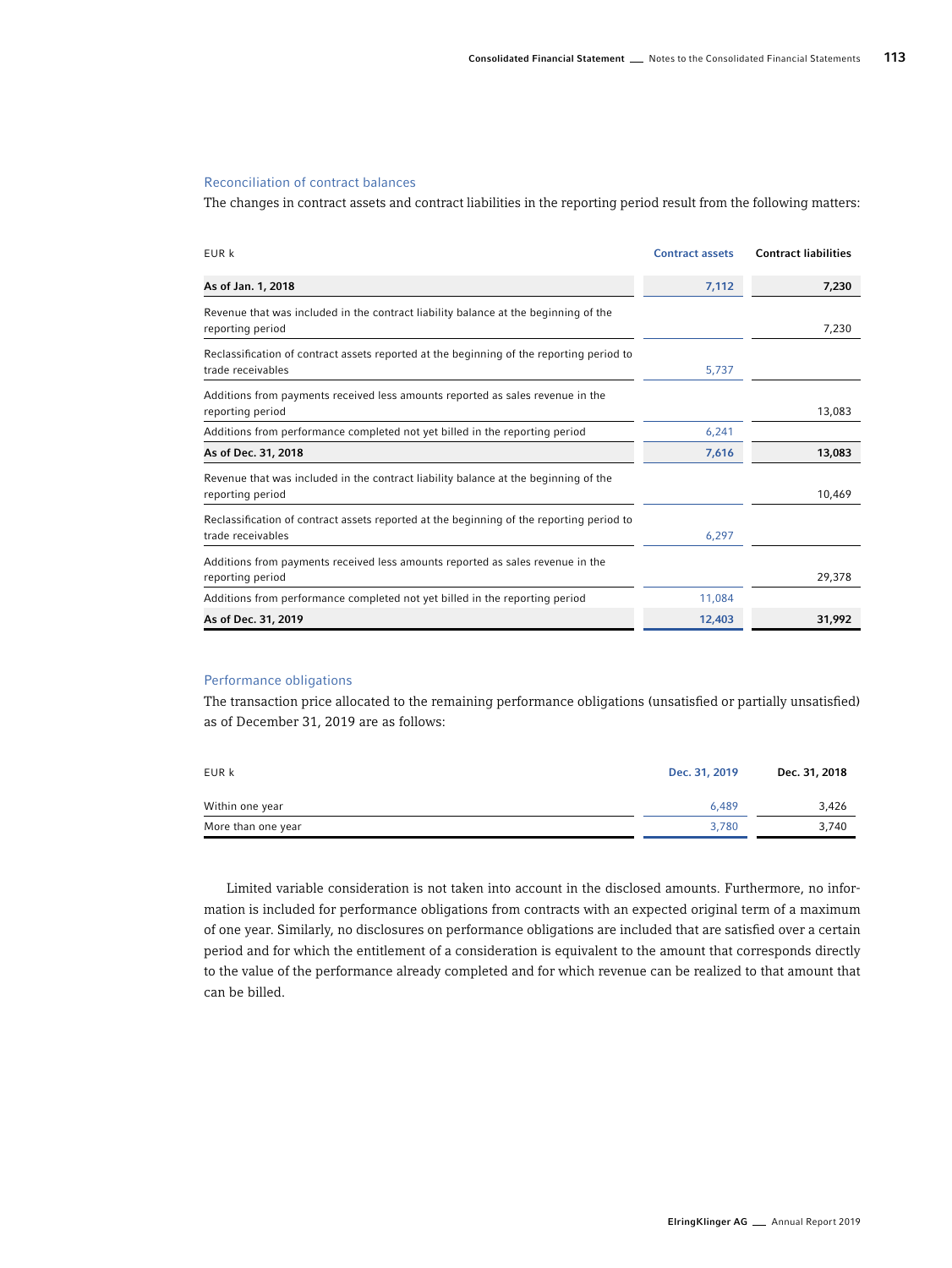#### 2 \_ Cost of sales

The cost of sales shows the costs incurred to obtain the sales revenue.

Cost of sales includes:

| EUR k                                   | 2019      | 2018      |
|-----------------------------------------|-----------|-----------|
| Cost of materials                       | 800,720   | 746,994   |
| Personnel expenses                      | 369,284   | 362,368   |
| Depreciation and amortization           | 104,206   | 88,572    |
| Reversal of costs to fulfill a contract | 1,053     | 123       |
| Other expenses                          | 126,483   | 130,860   |
| <b>Total</b>                            | 1,401,746 | 1,328,917 |

#### 3 <sub>Selling</sub> expenses

Compared to 2018, selling expenses decreased by EUR 13,080 k to EUR 133,435 k. Selling expenses mainly include personnel expenses, material and marketing costs, as well as depreciation and amortization related to sales activities.

#### 4 General and administrative expenses

General and administrative expenses primarily include personnel expenses and material costs as well as the depreciation and amortization related to the administrative area. General and administrative expenses rose by EUR 777 k compared to 2018 to reach EUR 84,823 k.

#### 5 **Research and development costs**

Research and development costs include the personnel expenses, amortization and depreciation and the cost of experimental materials and tools attributable to these activities, unless these are development costs that are required to be capitalized under the conditions set forth in IAS 38.57. Compared to 2018, research and development costs decreased by EUR 12,045 k to EUR 64,071 k. Development costs of EUR 16,695 k (2018: EUR 11,073 k) were capitalized in the financial year 2019.

#### 6 <sub>—</sub> Other operating income

| EUR k                                          | 2019   | 2018   |
|------------------------------------------------|--------|--------|
| Income from first-time consolidation           | 8,616  | 25,508 |
| Insurance reimbursements/claims reimbursements | 7,832  | 2,187  |
| Government grants                              | 5,581  | 5,348  |
| Reimbursements from third parties              | 3,549  | 4,217  |
| Other taxes (excl. income tax)                 | 5,241  | 1,873  |
| Income from disposals of non-current assets    | 423    | 291    |
| Reversal of impairments on receivables         | 147    | 259    |
| Other                                          | 2,117  | 5,916  |
| <b>Total</b>                                   | 33,506 | 45,599 |

Other taxes mainly contains EUR 4,012 k from the income of ElringKlinger do Brasil Ltda., based in Piracicaba, Brazil. These relate to an impermissible double taxation of past transactions, which have now been confirmed as impermissible by the supreme court in Brazil.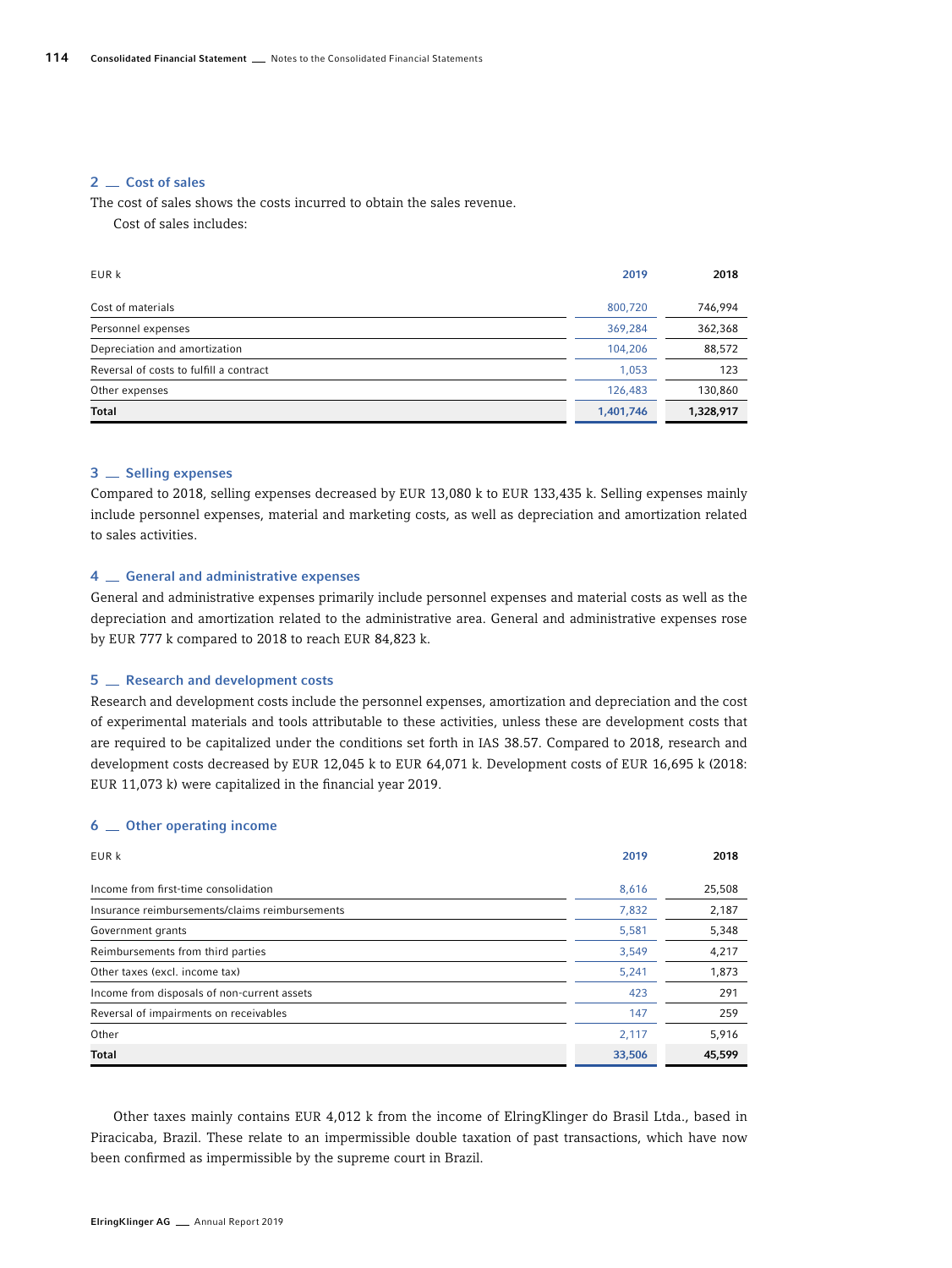#### 7 <sub>—</sub> Other operating expenses

| EUR k                                          | 2019   | 2018   |
|------------------------------------------------|--------|--------|
| Other taxes (excl. income tax)                 | 7,122  | 4,141  |
| Losses on disposal of non-current assets       | 2,113  | 244    |
| Other fees                                     | 1,417  | 885    |
| Impairment of receivables                      | 1,222  | 2,136  |
| <b>Expenditures for claims</b>                 | 1,000  | 928    |
| Defaults on receivables                        | 515    | 359    |
| Recognition of provisions/deferred liabilities | 365    | 968    |
| Selling costs for machinery                    | 243    | 556    |
| Other                                          | 1,226  | 2,607  |
| <b>Total</b>                                   | 15,223 | 12,824 |

# 8 <sub>Associates</sub>

ElringKlinger holds a share of 24.71% in hofer AG, Nürtingen. The hofer Group is a competent systems developer for drive train systems in the automotive sector. ElringKlinger continues to use the equity method to account for its share in hofer AG in the consolidated financial statements. The following table provides summarized information of the Group's investment in hofer AG.

As of July 19, 2019, hofer AG reduced its share of treasury shares by EUR 860 k to EUR 6 k. As of July 30, 2019, the share capital of hofer AG was increased by EUR 1,230 k to EUR 14,451 k. This increased the capital reserves by EUR 40,906 to EUR 60,434. ElringKlinger did not participate in the capital increase; the interest held in hofer AG therefore decreased from 28.89% to 24.71%.

The gain arising from the disposal amounts to EUR 8,022 k.

| EUR k                                       | 2019     | 2018     |
|---------------------------------------------|----------|----------|
| Non-current assets                          | 56,724   | 52,297   |
| Current assets                              | 90,421   | 35,789   |
| Non-current liabilities                     | 19,371   | 15,403   |
| <b>Current liabilities</b>                  | 46,496   | 29,131   |
| <b>Net assets</b>                           | 81,278   | 43,552   |
| Group share (24.71%; 2018: 28.89%)          | 20,084   | 12,582   |
| Goodwill                                    | 13,432   | 15,704   |
| Accumulated impairment loss previous years  | $-4,287$ | 0        |
| Impairment loss current year                | $-5,523$ | $-5,012$ |
| Carrying amount of the Group's share        | 23,706   | 23,274   |
| Sales revenue                               | 109,759  | 65,465   |
| Comprehensive income for the financial year | $-4,965$ | $-938$   |
| thereof other comprehensive income          | $-455$   | 22       |
| Group share in profit/loss                  | $-1,961$ | $-271$   |
| Dividends received                          | $\bf{0}$ | $\bf{0}$ |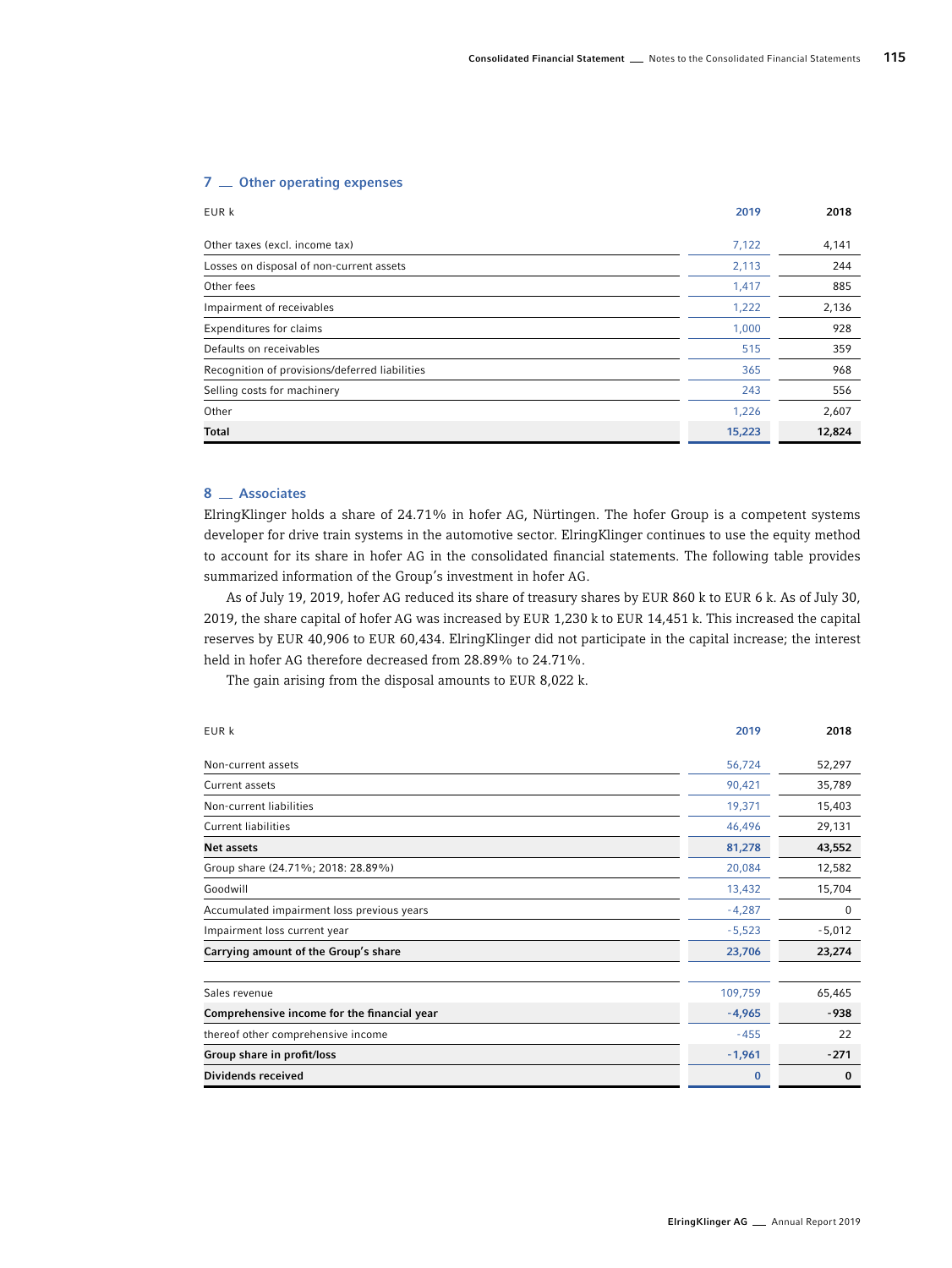As of December 31, 2019, the associate had contingent liabilities of EUR 497 k (2018: EUR 0 k) and liabilities to banks of EUR 2,486 k (2018: EUR 19,663 k).

According to IAS 28.42, the total carrying amount of the investment in an associate pursuant to IAS 36 is tested for impairment as a single asset. The regular testing for impairment is performed as of the closing date on December 31. Here the recoverable amount of the net investment is compared to its carrying amount. The value in use is applied as the recoverable amount. The value in use of the net investment is determined by discounting future cash flows expected to be generated by the associate.

This calculation is based on the following key assumptions:

A detailed plan of the cash flows is established over a forecast period of five years. Subsequent periods are accounted for by a perpetual annuity (terminal value) determined on the basis of the last detailed planning year.

The discount factor applied as of December 31, 2019 was the weighted average cost of capital (WACC) before taxes of 9.75% (2018: 10.61%). The WACC is determined on the basis of the risk-free rate according to the method of the IDW ["Institut der Wirtschaftsprüfer in Deutschland e.V.": Institute of Public Auditors in Germany], the market risk premium and the beta factor. Beta represents the individual risk of a share as compared to a market index. It is calculated as the average value for the peer group. The credit spread, which expresses the premium over the risk-free rate, was derived from a rating of a peer group.

The test for impairment performed as of December 31, 2019 revealed that the recoverable amount of the net investment (2019: EUR 23,706 k) is lower than the carrying amount taking into account its increase as part of capital measures at hofer AG, resulting in a need to recognize an impairment of EUR 5,523 k (2018: EUR 5,012 k). The recoverable amount is mainly attributable to the current assessment by management in the form of its updated budget. hofer AG is assigned to the Original Equipment segment.

#### 9 **Net finance costs**

| EUR k                             | 2019      | 2018      |
|-----------------------------------|-----------|-----------|
| <b>Finance income</b>             |           |           |
| Income from currency differences  | 20,852    | 27,796    |
| Interest income                   | 2,245     | 500       |
| Income from a put option          | 0         | 4,861     |
| Other                             | 7         | 0         |
| Finance income, total             | 23,104    | 33,157    |
| <b>Finance costs</b>              |           |           |
| Expenses from currency difference | $-21,097$ | $-26,977$ |
| Interest expenses                 | $-21,730$ | $-15,569$ |
| Other                             | $-387$    | $-62$     |
| Finance costs, total              | $-43,214$ | $-42,608$ |
| Expenses from associates          | $-7,484$  | $-5,283$  |
| Income from associates            | 8,022     | 0         |
| Share of result of associates     | 538       | $-5,283$  |
| Net finance costs                 | $-19,572$ | $-14,734$ |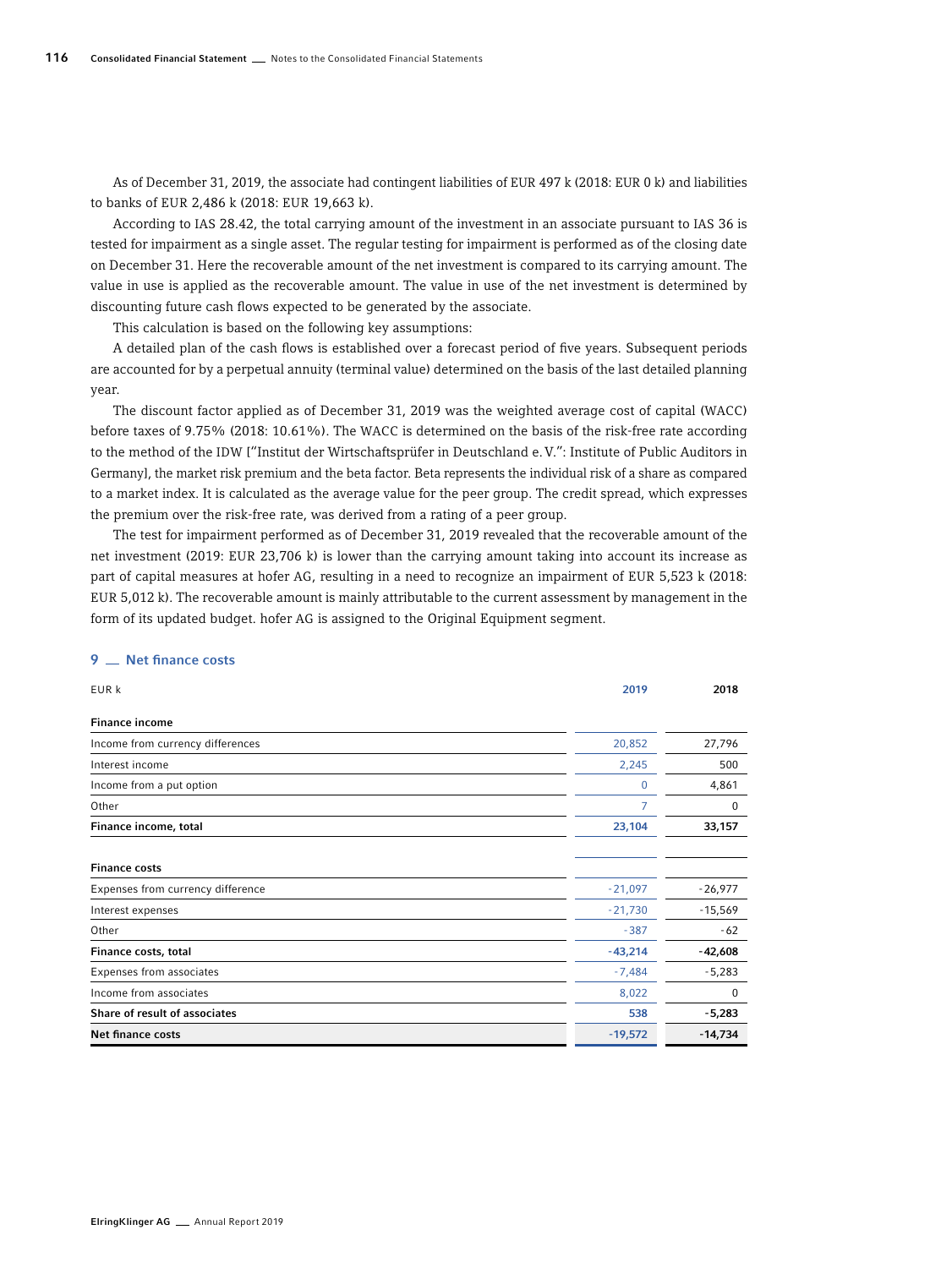Of the interest expenses, EUR 2,513 k (2018: EUR 2,285 k) relate to interest portions of pension plans and the remainder to bank interest and interest expense from the reversal of discounts on non-current provisions. The application of IFRS 16 resulted in interest expenses of EUR 1,299 k due to the roll forward in accordance with the effective interest method. Borrowing costs for qualifying assets in the amount of EUR 358 k were capitalized in the reporting year (2018: EUR 232 k); this represents a corresponding improvement in the result.

The expenses from associates contain the roll forward of the carrying amount affecting income of EUR -1,961 k as well as the impairment on the recoverable amount, determined as value in use, of EUR 5,523. The income from associates result from the deemed disposal of shares of EUR 8,022 k, as ElringKlinger AG did not participate in the capital increase of hofer AG.

#### 10 <sub>-</sub> Income taxes

Income taxes break down as follows:

| EUR k                | 2019   | 2018   |
|----------------------|--------|--------|
| Current tax expense  | 32.549 | 27,301 |
| Deferred taxes       | 4.100  | 6,242  |
| Tax expense reported | 36,649 | 33,543 |

The income taxes consist of corporation and municipal trade taxes including the solidarity surcharge of the domestic Group companies as well as comparable income taxes of the foreign Group companies.

The income tax rate calculated for the German companies is 28.7% (2018: 29.6%). Foreign taxation is calculated at the rates applicable in the countries concerned and lies between 9.0% and 34.7% (2018: between 9.0% and 34.7%). The average foreign tax rate is 23.3% (2018: 23.7%).

Deferred taxes are calculated by applying the applicable tax rates or tax ratios established by law in the different countries at the time of realization based on the accounting policies above.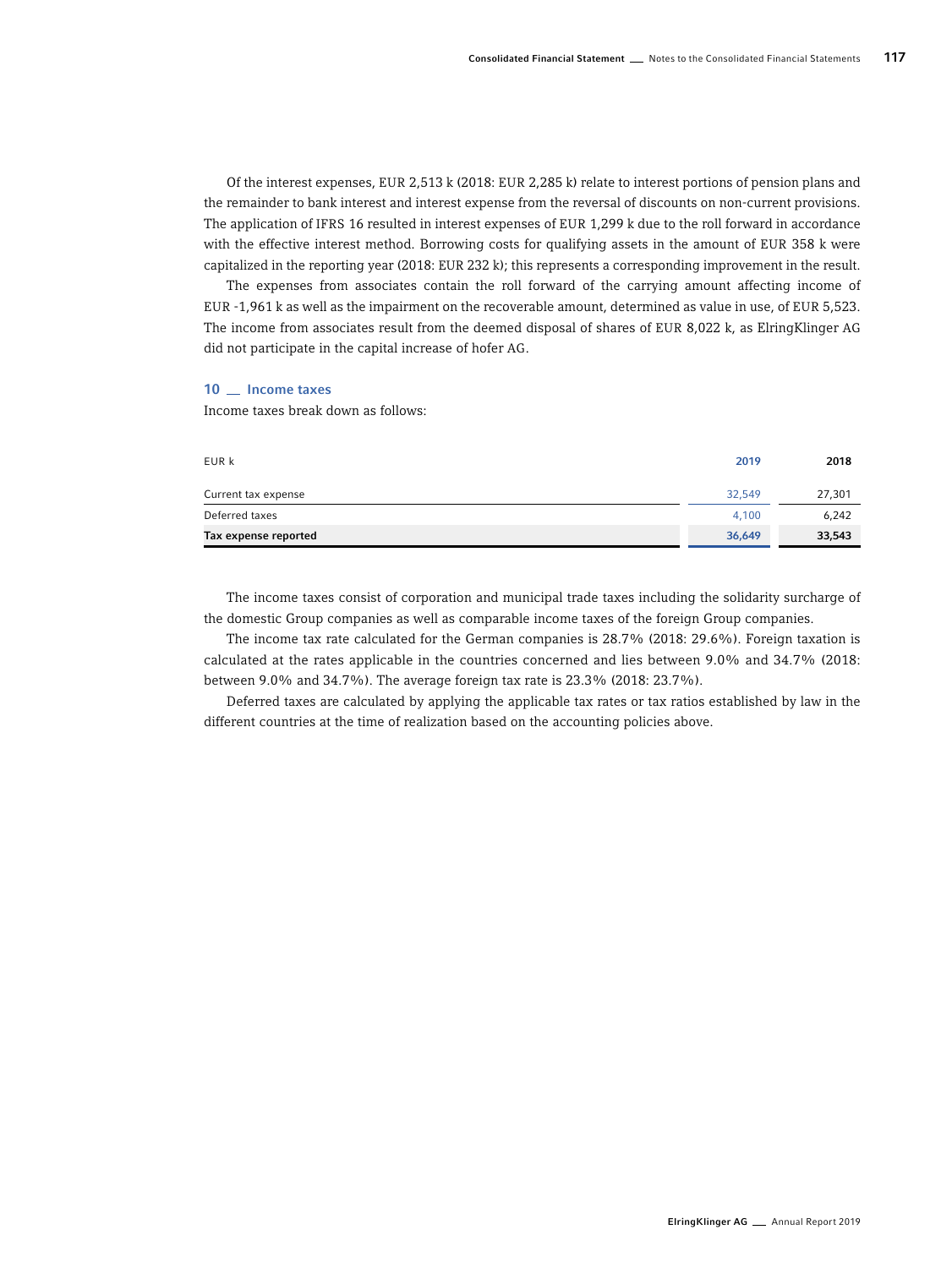The following table shows a reconciliation between the income tax expense that might theoretically be expected to arise for the Group under application of the current domestic rate of 24.2% (2018: 24.9%) and the income tax expense actually reported.

| EUR k                                                                        | 2019   | 2018     |
|------------------------------------------------------------------------------|--------|----------|
| Earnings before taxes                                                        | 41,661 | 81,446   |
| <b>Expected tax rate</b>                                                     | 24.2%  | 24.9%    |
| <b>Expected tax expenses</b>                                                 | 10,082 | 20,272   |
| Change in the expected tax rate due to:                                      |        |          |
| - Permanent differences                                                      | 1,399  | $-6,610$ |
| - Difference in basis of assessment of local taxes                           | 449    | 1,084    |
| - Use of non-capitalized or forfeiture of capitalized tax loss carryforwards | $-389$ | $-932$   |
| - Addition to non-current tax loss carryforwards (relating to the period)    | 15,750 | 13,286   |
| - Taxes relating to other periods                                            | 3,851  | 446      |
| - Deviations due to changes in tax rate                                      | 4,199  | 5,219    |
| - Deviations on account of withholding taxes                                 | 1,880  | 783      |
| - Other effects                                                              | $-572$ | - 5      |
| Tax expense reported                                                         | 36,649 | 33,543   |
| Actual tax rate                                                              | 88.0%  | 41.2%    |

Retained earnings of EUR 28,447 k (2018: EUR 26,147 k) at domestic and foreign subsidiaries will be distributed to ElringKlinger AG in the coming years. The tax expense on distributions in Germany amounts to EUR 1,238 k (2018: EUR 1,083 k) and was recorded as a deferred tax liability. Further retained earnings of domestic and foreign subsidiaries of EUR 189,217 k (2018: EUR 229,943 k) are intended to be permanently reinvested in those operations on the basis of current planning.

Deferred tax assets on tax loss carryforwards have been recognized in the amount of EUR 8,063 k (2018: EUR 12,176 k). No deferred tax assets were recognized in respect of tax loss carryforwards amounting to EUR 198,706 k (2018: EUR 128,442 k), since it was not expected that the deferred tax assets would be utilized in the foreseeable future.

Unused income tax loss carryforwards primarily relate to foreign subsidiaries. The loss carryforwards not recognized for tax purposes will be forfeited as follows:

# Loss carryforwards are forfeited within EUR k Dec. 31, 2018 **Dec. 31, 2018** One year 0 0 Two years 0 0 Three years 0 0 Four years 8,789 1,071 Five years 9,916 11,814 More than five years 79,583 76,250 Non-forfeitable 100,418 39,307 Total 198,706 128,442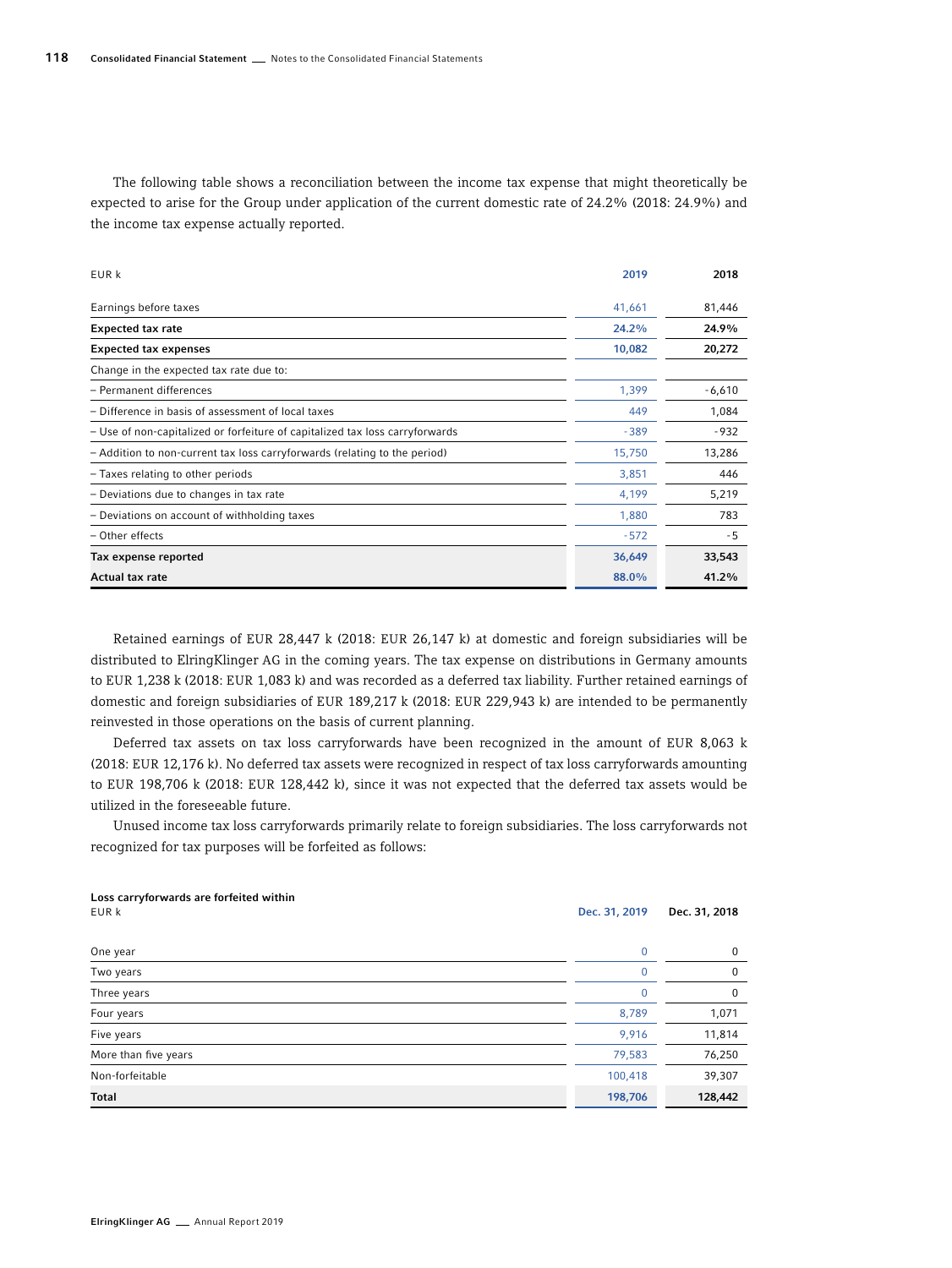Tax deferrals relate to the following line items:

| Deferred tax assets                                                   |                | <b>Deferred tax liabilities</b> |                |               |
|-----------------------------------------------------------------------|----------------|---------------------------------|----------------|---------------|
| Line items<br>EUR k                                                   | Dec. 31, 2019  | Dec. 31, 2018                   | Dec. 31, 2019  | Dec. 31, 2018 |
| Intangible assets                                                     | 873            | 871                             | 11,416         | 8,339         |
| Property, plant and equipment                                         | 2,878          | 4,465                           | 45,033         | 36,593        |
| Investment property                                                   | 82             | 82                              | 1,933          | 1,959         |
| <b>Financial assets</b>                                               | 5              | $\overline{7}$                  | $\mathbf{0}$   | $\Omega$      |
| Other non-current assets                                              | 21             | 73                              | 2,495          | 1,362         |
| Inventories                                                           | 7,737          | 4,758                           | $\Omega$       | 103           |
| Current contract assets                                               | 0              | $\Omega$                        | 2,533          | 1,259         |
| Trade receivables                                                     | 913            | 1,464                           | 144            | 213           |
| Other current assets                                                  | 1,551          | 328                             | 200            | 2,171         |
| Cash and cash equivalents                                             | $\overline{0}$ | $\Omega$                        | 0              | 0             |
| Provisions for pensions                                               | 26,681         | 20,587                          | $\mathbf 0$    | 0             |
| Non-current provisions                                                | 2,967          | 2,833                           | 5              | $\mathbf 0$   |
| Non-current financial liabilities                                     | 7,431          | 28                              | $\Omega$       | 170           |
| Other non-current liabilities                                         | 604            | 458                             | $\overline{0}$ | 70            |
| Current provisions                                                    | 1,497          | 1,373                           | $\Omega$       | $\Omega$      |
| Trade payables                                                        | 1,101          | 195                             | 133            | 96            |
| <b>Current financial liabilities</b>                                  | 3,601          | 1,320                           | 3,887          | 2,061         |
| <b>Current contract liabilities</b>                                   | 153            | 0                               | $\mathbf 0$    | 0             |
| Other current liabilities                                             | 2,836          | 1,912                           | 2,052          | 594           |
| Deferred taxes associated with investments in subsidiaries            | 0              | 0                               | 1,238          | 1,083         |
| Tax loss carryforwards                                                | 8,063          | 12,176                          | $\mathbf{0}$   | $\mathbf 0$   |
| Tax credits                                                           | 871            | 0                               | $\Omega$       | 0             |
| <b>Total</b>                                                          | 69,865         | 52,930                          | 71,069         | 56,073        |
| Offsetting of deferred tax assets against deferred tax<br>liabilities | $-54,901$      | $-41,125$                       | $-54,901$      | $-41,125$     |
| Recognized in the statement of financial position                     | 14,964         | 11,805                          | 16,168         | 14,948        |

Deferred taxes totaling EUR 5,913 k (2018: EUR -266 k) were recognized in other comprehensive income. Of this amount EUR 5,894 k (2018: EUR -1,115 k) relates to pension provisions and EUR 19 k (2018: EUR 70 k) to exchange rate differences. In addition, deferred taxes of EUR 779 k were recognized in equity in 2018 due to the first-time application of IFRS 9 and IFRS 15.

#### 11 **Basic and diluted earnings per share**

To obtain the basic earnings per share, the period profit attributable to the shareholders of the parent company is divided by the number of individual shares.

Diluted earnings per share correspond to basic earnings per share and are calculated as follows:

| Earnings per share in EUR                                                | 0.06       | 0.69       |
|--------------------------------------------------------------------------|------------|------------|
| Average number of shares                                                 | 63.359.990 | 63,359,990 |
| Profit/loss attributable to the shareholders of ElringKlinger AG (EUR k) | 4.068      | 43.835     |
|                                                                          | 2019       | 2018       |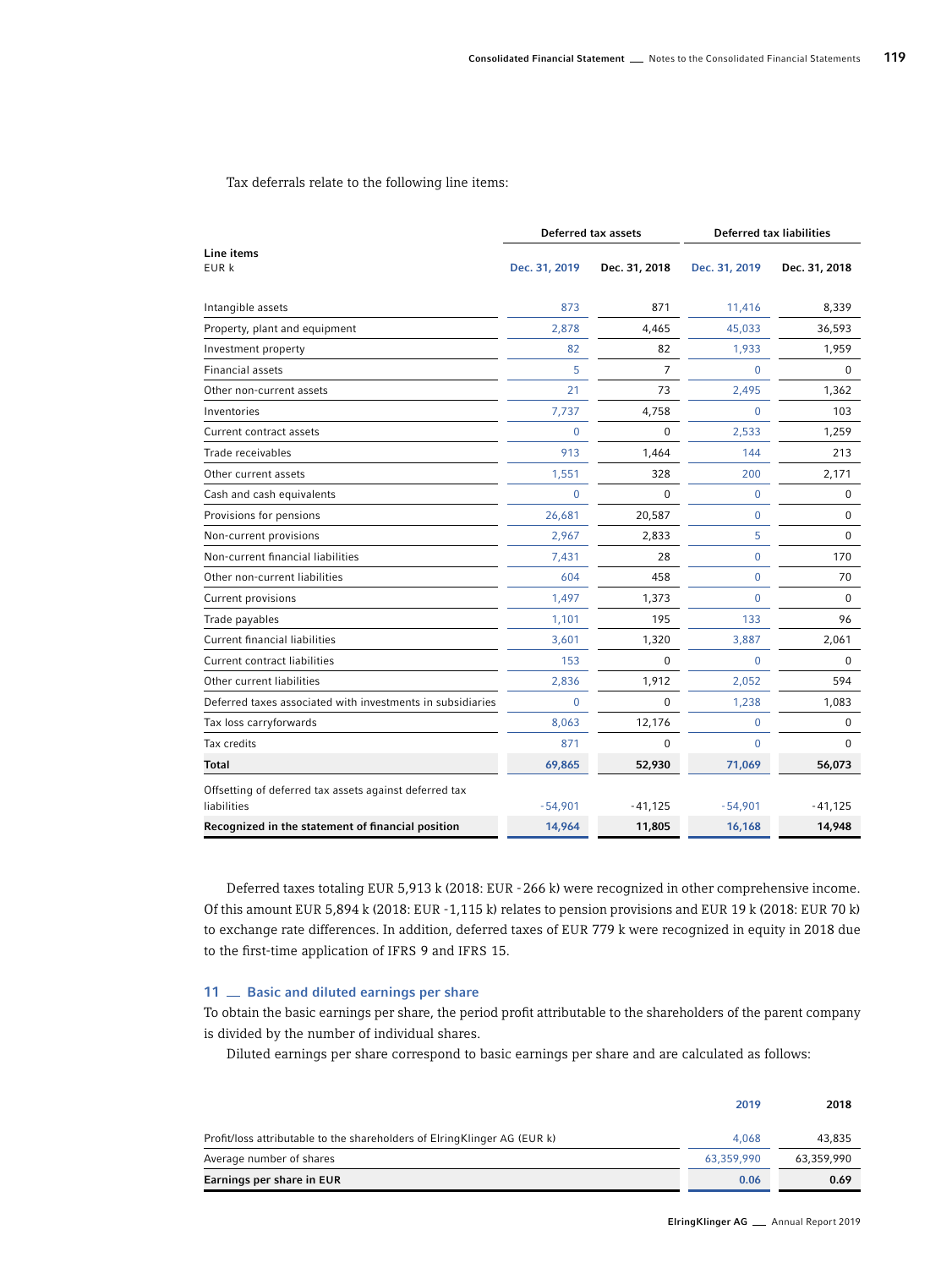# Disclosures on the Group Statement of Financial Position

# 12 \_ Intangible assets

| EUR k                                             | Development<br>costs<br>(internally<br>developed) | Goodwill<br>(purchased) | Patents,<br>licenses,<br>software and<br>similar rights<br>(purchased) | Intangible<br>assets under<br>construction<br>(purchased) | <b>Total</b> |
|---------------------------------------------------|---------------------------------------------------|-------------------------|------------------------------------------------------------------------|-----------------------------------------------------------|--------------|
| Acquisition/production cost                       |                                                   |                         |                                                                        |                                                           |              |
| as of Jan. 1, 2019                                | 48,995                                            | 171,327                 | 50,930                                                                 | 1,386                                                     | 272,638      |
| Adjustment carryforward new standards             | $\mathbf 0$                                       | 0                       | $\mathbf 0$                                                            | 0                                                         | 0            |
| Acquisition/production cost<br>as of Jan. 1, 2019 | 48,995                                            | 171,327                 | 50,930                                                                 | 1,386                                                     | 272,638      |
| Currency changes                                  | 695                                               | 8,580                   | 49                                                                     | 0                                                         | 9,324        |
| <b>Additions</b>                                  | 16,695                                            | 0                       | 2,082                                                                  | 314                                                       | 19,091       |
| Reclassifications                                 | $\mathbf 0$                                       | 0                       | 1,590                                                                  | $-1,362$                                                  | 228          |
| Disposals                                         | 6,424                                             | 0                       | 910                                                                    | 0                                                         | 7,334        |
| As of Dec. 31, 2019                               | 59,961                                            | 179,907                 | 53,741                                                                 | 338                                                       | 293,947      |
| Write-downs as of Jan. 1, 2019                    | 30,431                                            | 13,523                  | 38,377                                                                 | 0                                                         | 82,331       |
| Adjustment carryforward new standards             | 0                                                 | 0                       | 0                                                                      | 0                                                         | 0            |
| Write-downs as of Jan. 1, 2019                    | 30,431                                            | 13,523                  | 38,377                                                                 | 0                                                         | 82,331       |
| Currency changes                                  | 641                                               | 75                      | 30                                                                     | 0                                                         | 746          |
| <b>Additions</b>                                  | 5,719                                             | 0                       | 4,385                                                                  | 0                                                         | 10,104       |
| Reclassifications                                 | $\mathbf 0$                                       | 0                       | $\pmb{0}$                                                              | 0                                                         | 0            |
| Write-ups                                         | $\Omega$                                          | 0                       | 55                                                                     | 0                                                         | 55           |
| Disposals                                         | 6,424                                             | 0                       | 904                                                                    | 0                                                         | 7,328        |
| As of Dec. 31, 2019                               | 30,367                                            | 13,598                  | 41,833                                                                 | 0                                                         | 85,798       |
| Net carrying amount as of Dec. 31, 2019           | 29,594                                            | 166,309                 | 11,908                                                                 | 338                                                       | 208,149      |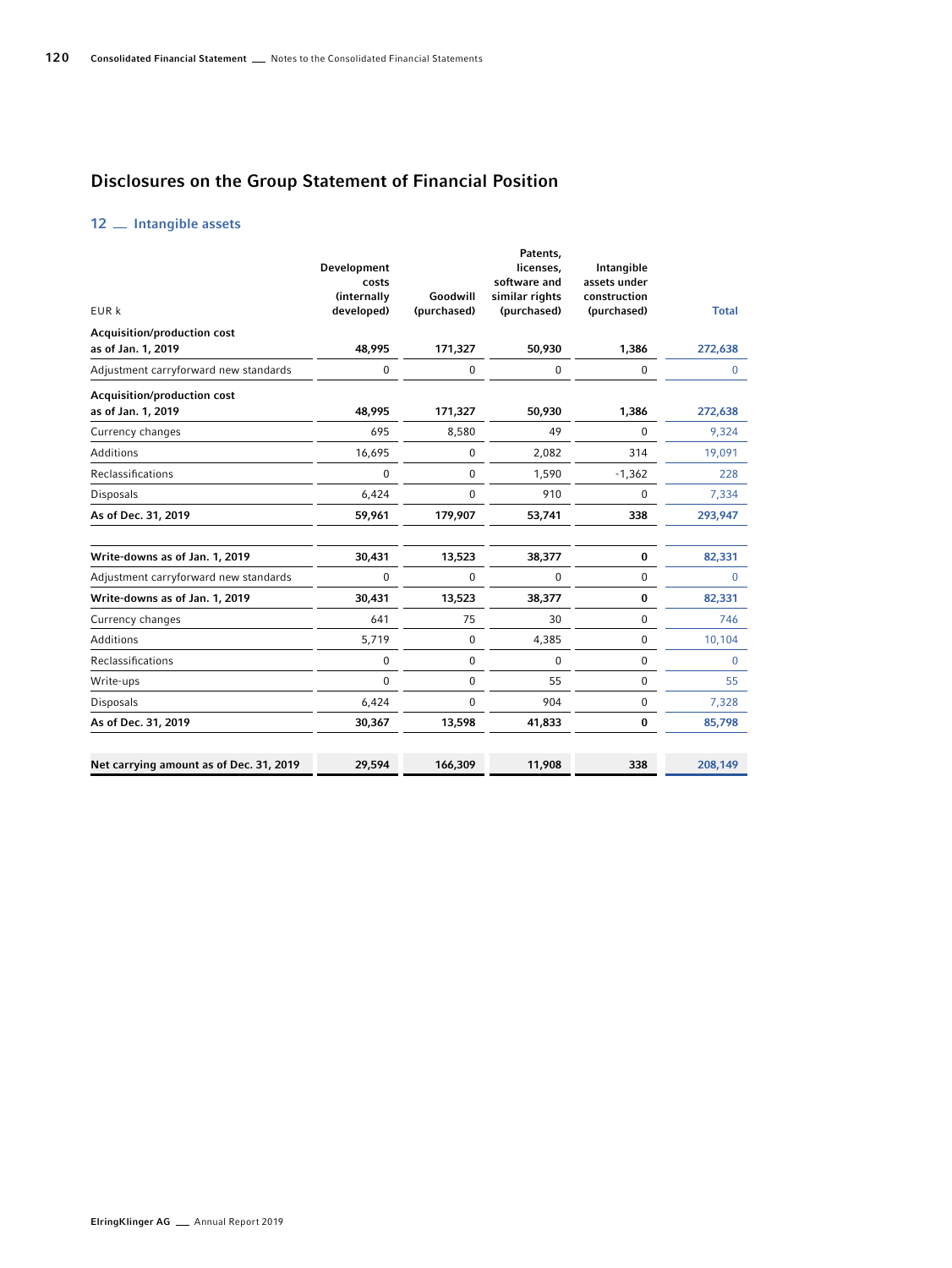| EUR k                                             | Development<br>costs<br>(internally<br>developed) | Goodwill<br>(purchased) | Patents,<br>licenses,<br>software and<br>similar rights<br>(purchased) | Intangible<br>assets under<br>construction<br>(purchased) | <b>Total</b> |
|---------------------------------------------------|---------------------------------------------------|-------------------------|------------------------------------------------------------------------|-----------------------------------------------------------|--------------|
| Acquisition/production cost                       |                                                   |                         |                                                                        |                                                           |              |
| as of Jan. 1, 2018                                | 44,205                                            | 169,765                 | 57,767                                                                 | 815                                                       | 272,552      |
| Adjustment carryforward new standards             | $\bf{0}$                                          | 0                       | $-9,699$                                                               | $\boldsymbol{0}$                                          | $-9,699$     |
| Acquisition/production cost<br>as of Jan. 1, 2018 | 44,205                                            | 169,765                 | 48,068                                                                 | 815                                                       | 262,853      |
| Currency changes                                  | 623                                               | 1,925                   | $-36$                                                                  | $\mathbf 0$                                               | 2,512        |
| Change in consolidated group                      | $-451$                                            | $-363$                  | $-305$                                                                 | $\Omega$                                                  | $-1,119$     |
| Additions                                         | 11,073                                            | 0                       | 2,949                                                                  | 1,039                                                     | 15,061       |
| Reclassifications                                 | $\pmb{0}$                                         | 0                       | 622                                                                    | $-468$                                                    | 154          |
| <b>Disposals</b>                                  | 6,455                                             | $\Omega$                | 368                                                                    | $\Omega$                                                  | 6,823        |
| As of Dec. 31, 2018                               | 48,995                                            | 171,327                 | 50,930                                                                 | 1,386                                                     | 272,638      |
| Write-downs as of Jan. 1, 2018                    | 29,907                                            | 13,409                  | 38,696                                                                 | 0                                                         | 82,012       |
| Adjustment carryforward new standards             | $\mathbf 0$                                       | $\Omega$                | $-5,555$                                                               | $\mathbf 0$                                               | $-5,555$     |
| Write-downs as of Jan. 1, 2018                    | 29,907                                            | 13,409                  | 33,141                                                                 | $\bf{0}$                                                  | 76,457       |
| Currency changes                                  | 522                                               | 114                     | $-45$                                                                  | $\pmb{0}$                                                 | 591          |
| Change in consolidated group                      | $\mathbf 0$                                       | 0                       | $-255$                                                                 | $\pmb{0}$                                                 | $-255$       |
| Additions                                         | 6,232                                             | 0                       | 5,902                                                                  | $\mathbf 0$                                               | 12,134       |
| Reclassifications                                 | $\mathbf{0}$                                      | 0                       | $\mathbf 0$                                                            | $\mathbf 0$                                               | $\mathbf{0}$ |
| <b>Disposals</b>                                  | 6,230                                             | 0                       | 366                                                                    | $\mathbf 0$                                               | 6,596        |
| As of Dec. 31, 2018                               | 30,431                                            | 13,523                  | 38,377                                                                 | 0                                                         | 82,331       |
| Net carrying amount as of Dec. 31, 2018           | 18,564                                            | 157,804                 | 12,553                                                                 | 1,386                                                     | 190,307      |

Purchase commitments to acquire intangible assets amounted to EUR 1,502 k as of December 31, 2019 (December 31, 2018: EUR 339 k).

All amortization of intangible assets is contained under the following line items in the income statement:

| EUR k                               | 2019   | 2018   |
|-------------------------------------|--------|--------|
| Cost of sales                       | 6,110  | 6,752  |
| Selling expenses                    | 1.650  | 3,170  |
| General and administrative expenses | 1.527  | 978    |
| Research and development costs      | 817    | 1,234  |
| <b>Total</b>                        | 10,104 | 12,134 |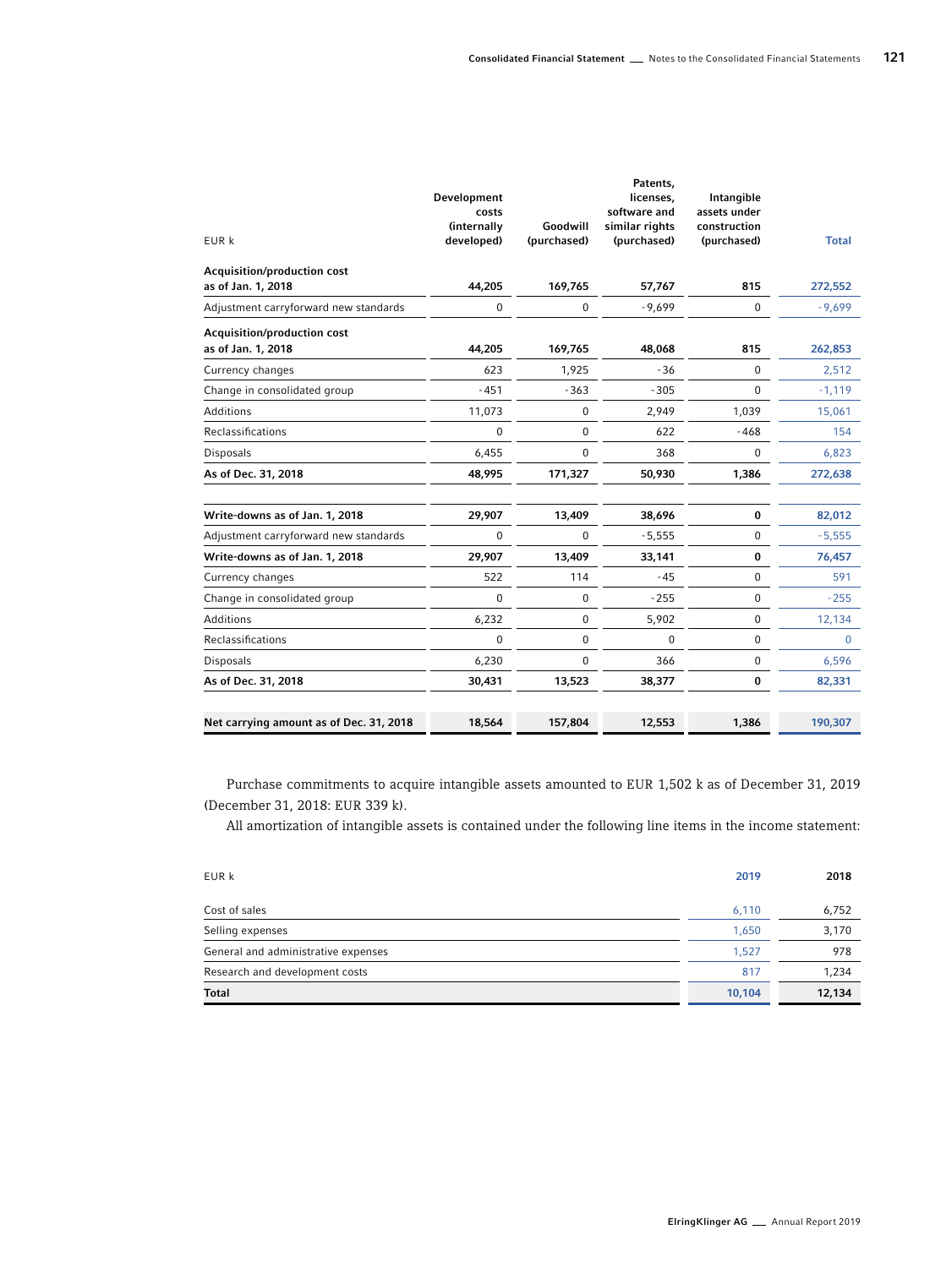# 13 <sub>Property, plant and equipment</sub>

| EUR k                                   | Land and<br>buildings | Plant and<br>machinery | Other<br>equipment,<br>furniture and<br>fixtures | Property,<br>plant and<br>equipment<br>under<br>construction | <b>Total</b> |
|-----------------------------------------|-----------------------|------------------------|--------------------------------------------------|--------------------------------------------------------------|--------------|
| Acquisition/production cost             |                       |                        |                                                  |                                                              |              |
| as of Jan. 1, 2019                      | 496,537               | 1,137,450              | 206,816                                          | 110,727                                                      | 1,951,530    |
| Adjustment carryforward new standards   | 39,062                | 405                    | 5,940                                            | 0                                                            | 45,407       |
| Acquisition/production cost             |                       |                        |                                                  |                                                              |              |
| as of Jan. 1, 2019                      | 535,599               | 1,137,855              | 212,756                                          | 110,727                                                      | 1,996,937    |
| Currency changes                        | 4,852                 | 12,968                 | 842                                              | 1,785                                                        | 20,447       |
| Additions                               | 18,400                | 42,498                 | 21,300                                           | 28,334                                                       | 110,532      |
| Reclassifications                       | 13,510                | 62,083                 | 3,959                                            | $-79,780$                                                    | $-228$       |
| <b>Disposals</b>                        | 10,043                | 13,851                 | 5,337                                            | 10                                                           | 29,241       |
| As of Dec. 31, 2019                     | 562,318               | 1,241,553              | 233,520                                          | 61,056                                                       | 2,098,447    |
| Write-downs as of Jan. 1, 2019          | 113,369               | 705,902                | 134,416                                          | $\bf{0}$                                                     | 953,687      |
| Adjustment carryforward new standards   | $\mathbf 0$           | 0                      | $\Omega$                                         | $\Omega$                                                     | $\Omega$     |
| Write-downs as of Jan. 1, 2019          | 113,369               | 705,902                | 134,416                                          | $\bf{0}$                                                     | 953,687      |
| Currency changes                        | 1,370                 | 7,315                  | 494                                              | $\mathbf{0}$                                                 | 9,179        |
| <b>Additions</b>                        | 21,260                | 69,297                 | 18,803                                           | $\mathbf 0$                                                  | 109,360      |
| Reclassifications                       | $\Omega$              | 30                     | $-30$                                            | $\mathbf 0$                                                  | $\Omega$     |
| Disposals                               | 496                   | 12,183                 | 4,836                                            | $\mathbf 0$                                                  | 17,515       |
| As of Dec. 31, 2019                     | 135,503               | 770,361                | 148,847                                          | $\bf{0}$                                                     | 1,054,711    |
| Net carrying amount as of Dec. 31, 2019 | 426,815               | 471,192                | 84,673                                           | 61,056                                                       | 1,043,736    |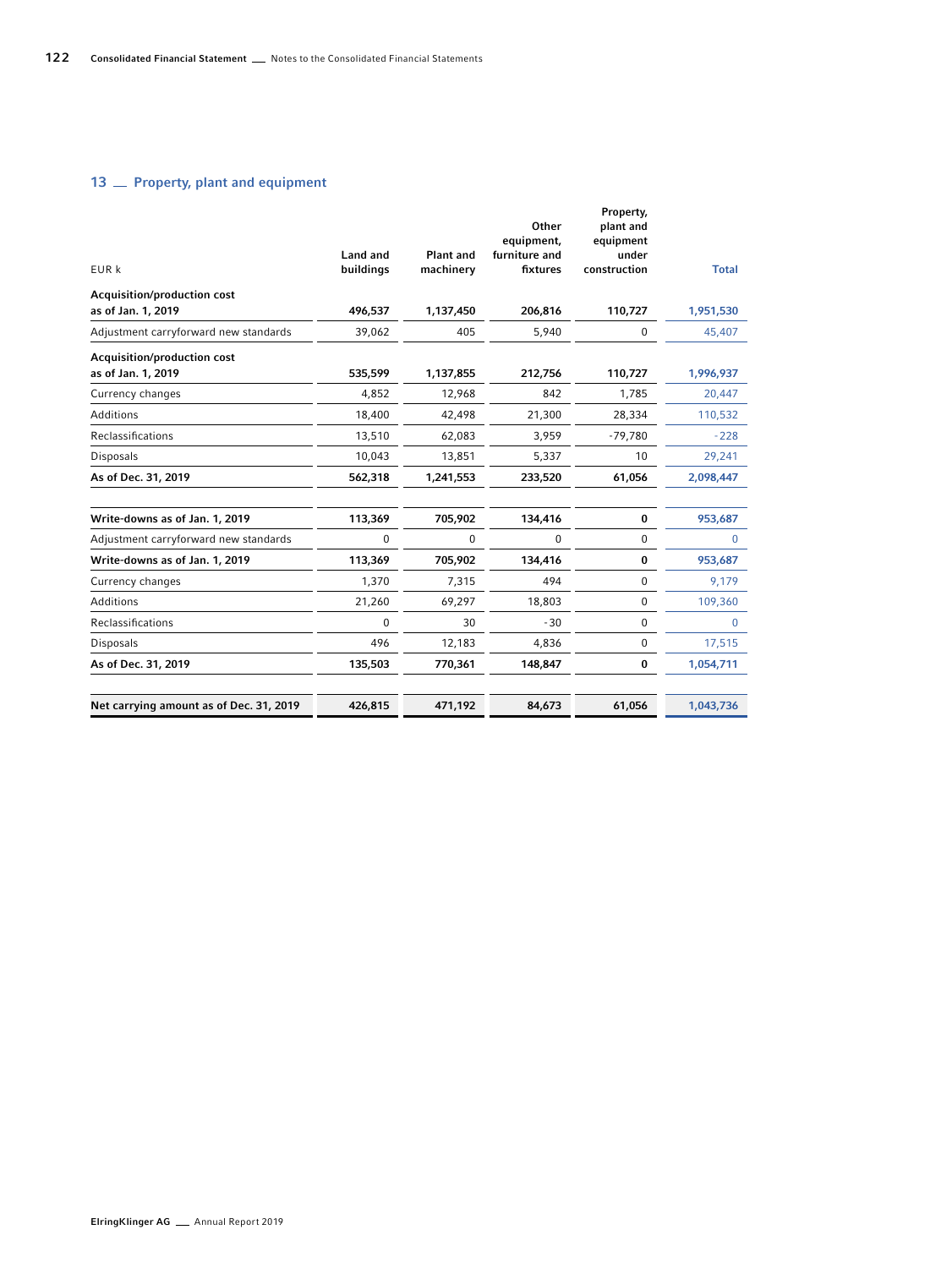| EUR k                                             | <b>Land and</b><br>buildings | <b>Plant and</b><br>machinery | Other<br>equipment,<br>furniture and<br>fixtures | Property,<br>plant and<br>equipment<br>under<br>construction | <b>Total</b> |
|---------------------------------------------------|------------------------------|-------------------------------|--------------------------------------------------|--------------------------------------------------------------|--------------|
| Acquisition/production cost                       |                              |                               |                                                  |                                                              |              |
| as of Jan. 1, 2018                                | 473,383                      | 1,049,277                     | 193,340                                          | 89,854                                                       | 1,805,854    |
| Adjustment carryforward new standards             | 0                            | $-3,925$                      | 0                                                | 0                                                            | $-3,925$     |
| Acquisition/production cost<br>as of Jan. 1, 2018 | 473,383                      | 1,045,352                     | 193,340                                          | 89,854                                                       | 1,801,929    |
| Currency changes                                  | 2,146                        | 4,722                         | 84                                               | $-689$                                                       | 6,263        |
| Change in consolidated group                      | - 67                         | $-873$                        | $-797$                                           | $\Omega$                                                     | $-1,737$     |
| <b>Additions</b>                                  | 8,568                        | 51,705                        | 8,384                                            | 94,296                                                       | 162,953      |
| Reclassifications                                 | 18,811                       | 44,332                        | 9,434                                            | $-72,731$                                                    | $-154$       |
| Disposals                                         | 110                          | 7,788                         | 3,629                                            | 3                                                            | 11,530       |
| Reclassification Assets held for sale             | 6,194                        | 0                             | 0                                                | $\Omega$                                                     | 6,194        |
| As of Dec. 31, 2018                               | 496,537                      | 1,137,450                     | 206,816                                          | 110,727                                                      | 1,951,530    |
| Write-downs as of Jan. 1, 2018                    | 100,543                      | 652,256                       | 123,485                                          | 0                                                            | 876,284      |
| Adjustment carryforward new standards             | $\Omega$                     | $-1,694$                      | 0                                                | $\mathbf 0$                                                  | $-1,694$     |
| Write-downs as of Jan. 1, 2018                    | 100,543                      | 650,562                       | 123,485                                          | $\bf{0}$                                                     | 874,590      |
| Currency changes                                  | 672                          | 2,542                         | 17                                               | 0                                                            | 3,231        |
| Change in consolidated group                      | $-4$                         | $-303$                        | $-395$                                           | 0                                                            | $-702$       |
| <b>Additions</b>                                  | 12,493                       | 60,576                        | 14,684                                           | 0                                                            | 87,753       |
| Reclassifications                                 | 0                            | 1                             | $-1$                                             | 0                                                            | $\mathbf{0}$ |
| <b>Disposals</b>                                  | 107                          | 7,476                         | 3,374                                            | $\mathbf 0$                                                  | 10,957       |
| Reclassification Assets held for sale             | 228                          | 0                             | 0                                                | $\mathbf 0$                                                  | 228          |
| As of Dec. 31, 2018                               | 113,369                      | 705,902                       | 134,416                                          | $\bf{0}$                                                     | 953,687      |
| Net carrying amount as of Dec. 31, 2018           | 383,168                      | 431,548                       | 72,400                                           | 110,727                                                      | 997,843      |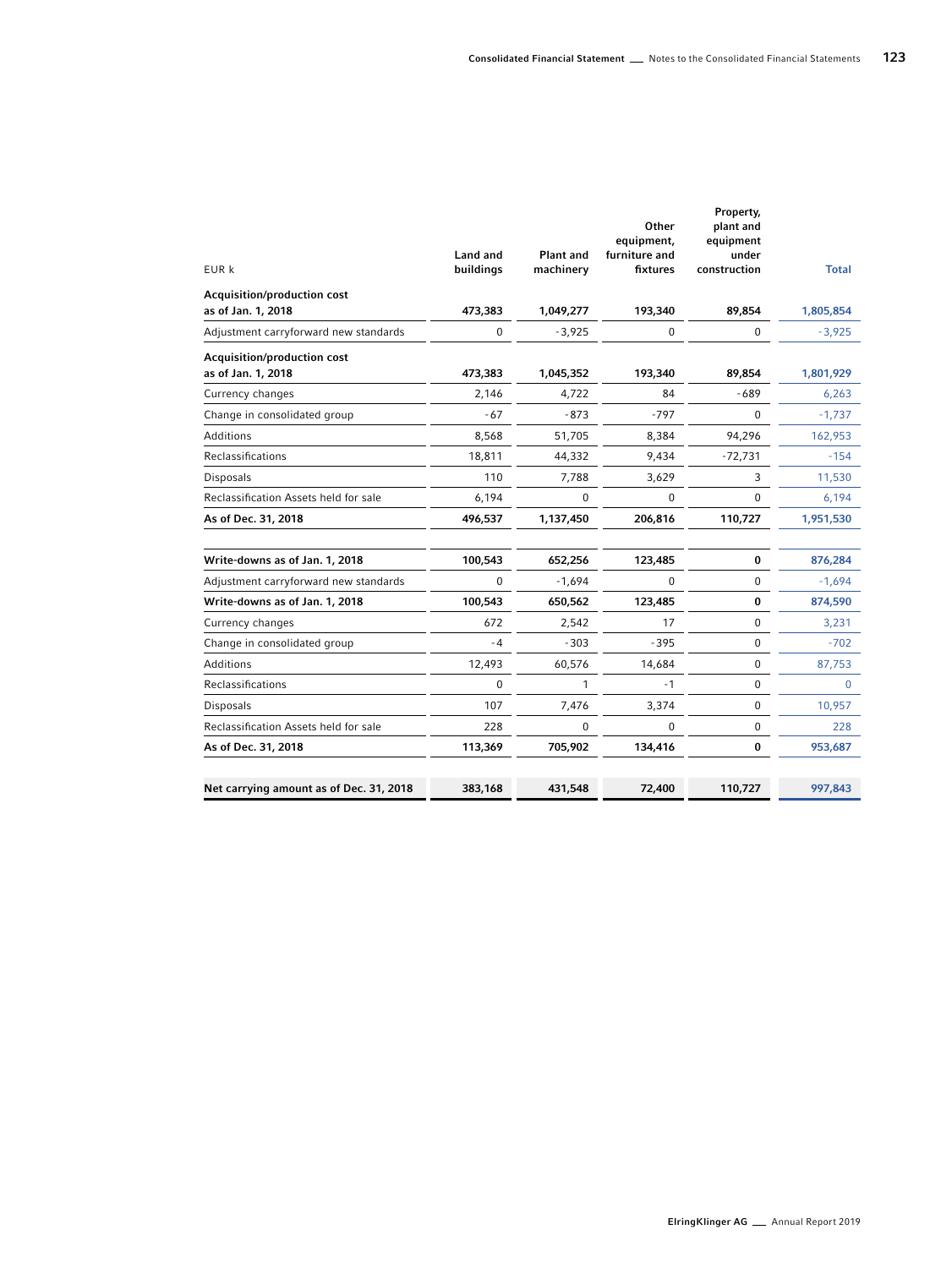As in the previous year, no impairment losses were recognized on property, plant and equipment in the financial year 2019.

Purchase commitments to acquire property, plant and equipment from third parties amounted to EUR 34,212 k as of December 31, 2019 (December 31, 2018: EUR 35,283 k).

Due to the first-time application of IFRS 16, right-of-use assets were reported in non-current assets for the first time. As regards property, the ElringKlinger Group primarily rents production halls, office space as well as parking spaces. The rented technical equipment primarily comprises machines, which are deployed in production. The operating and office equipment comprises leased vehicles and forklifts. Lease contracts can include extension and termination options. All lease contracts are negotiated individually and contain a number of different conditions.

IFRS 16 matters disclosed under property, plant and equipment break down as follows:

| EUR k                                          | Land and<br>buildings | <b>Plant and</b><br>machinery | Other<br>equipment,<br>furniture and<br>fixtures | <b>Total</b> |
|------------------------------------------------|-----------------------|-------------------------------|--------------------------------------------------|--------------|
| Acquisition/production cost as of Jan. 1, 2019 | 39,062                | 405                           | 5,940                                            | 45,407       |
| Currency changes                               | 1,170                 | 4                             | 67                                               | 1,241        |
| Additions                                      | 9,534                 | 281                           | 8,857                                            | 18,672       |
| Disposals                                      | 6,656                 | 237                           | 906                                              | 7,799        |
| As of Dec. 31, 2019                            | 43,110                | 453                           | 13,958                                           | 57,521       |
| Write-downs as of Jan. 1, 2019                 |                       |                               |                                                  |              |
| Currency changes                               | 44                    | 0                             | 18                                               | 62           |
| Additions                                      | 8,093                 | 426                           | 4,346                                            | 12,865       |
| <b>Disposals</b>                               | 355                   | 204                           | 702                                              | 1,261        |
| As of Dec. 31, 2019                            | 7,782                 | 222                           | 3,662                                            | 11,666       |
| Net carrying amount as of Dec. 31 2019         | 35,328                | 231                           | 10,296                                           | 45,855       |

For further comments on IFRS 16, please refer to Note (30), (31) and (32) in the notes to the financial statements.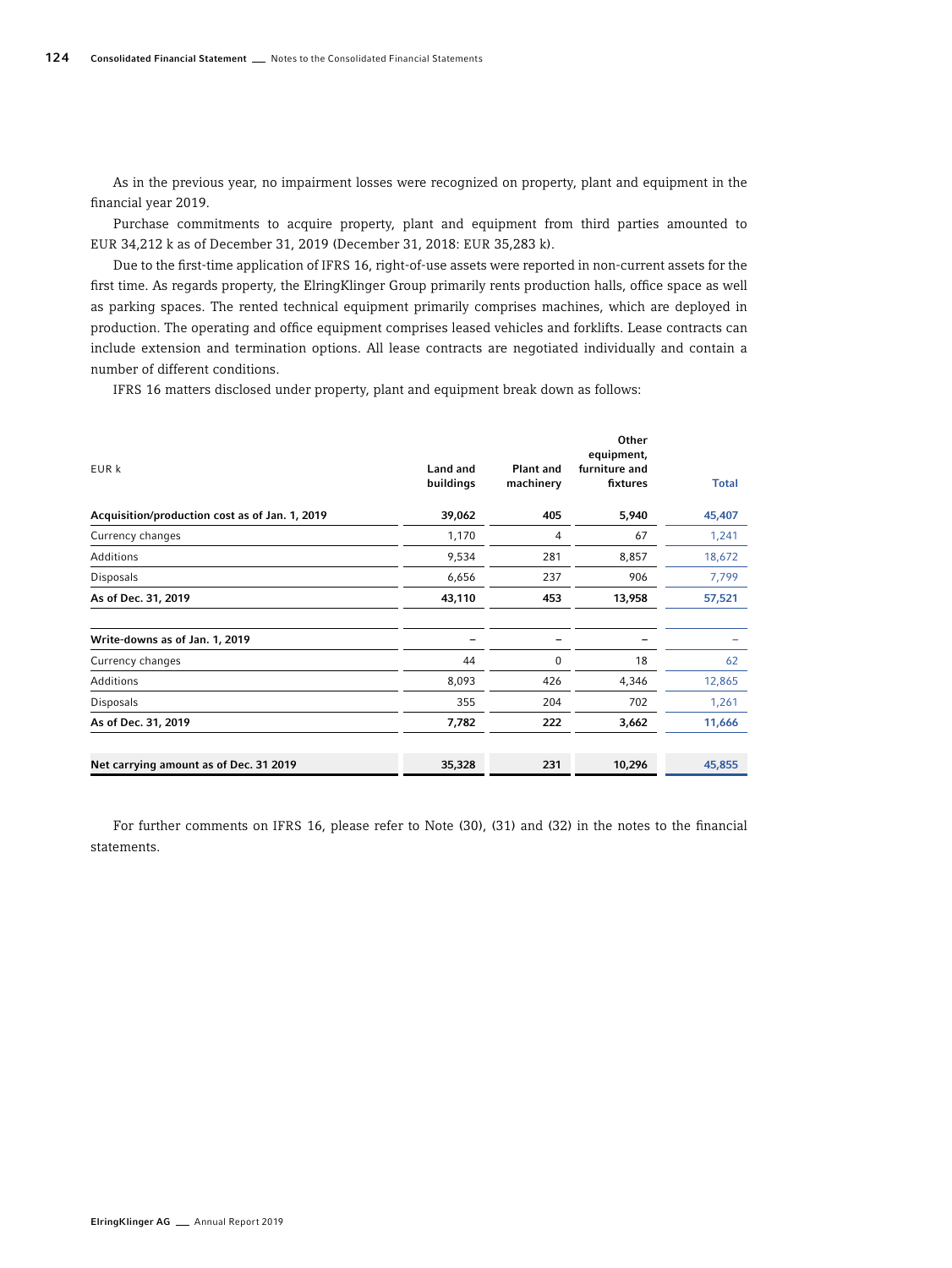### 14 <sub>Investment property</sub>

| EUR k                                          | Investment<br>property | Investment<br>property<br>under<br>construction | <b>Total</b> |
|------------------------------------------------|------------------------|-------------------------------------------------|--------------|
| Acquisition/production cost as of Jan. 1, 2019 | 28,185                 | 106                                             | 28,291       |
| Currency changes                               | $-564$                 | $-3$                                            | $-567$       |
| Additions                                      | 106                    | 261                                             | 367          |
| Reclassifications                              | 263                    | $-263$                                          | $\Omega$     |
| Disposals                                      | 0                      | 90                                              | 90           |
| Reclassification Assets held for sale          | 19,227                 | $\mathbf 0$                                     | 19,227       |
| As of Dec. 31, 2019                            | 8,763                  | 11                                              | 8,774        |
| Write-downs as of Jan. 1, 2019                 | 11,724                 | 0                                               | 11,724       |
| Currency changes                               | $-187$                 | $\mathbf 0$                                     | $-187$       |
| <b>Additions</b>                               | 267                    | $\mathbf 0$                                     | 267          |
| Disposals                                      | 0                      | $\mathbf 0$                                     | $\mathbf{0}$ |
| Reclassification Assets held for sale          | 6,293                  | $\mathbf 0$                                     | 6,293        |
| As of Dec. 31, 2019                            | 5,511                  | 0                                               | 5,511        |
| Net carrying amount as of Dec. 31, 2019        | 3,252                  | 11                                              | 3,263        |
| Acquisition/production cost as of Jan. 1, 2018 | 28,293                 | 99                                              | 28,392       |
| Currency changes                               | $-652$                 | - 3                                             | $-655$       |
| Additions                                      | 544                    | 10                                              | 554          |
| Reclassifications                              | $\overline{0}$         | $\mathbf 0$                                     | $\mathbf{0}$ |
| As of Dec. 31, 2018                            | 28,185                 | 106                                             | 28,291       |
| Write-downs as of Jan. 1, 2018                 | 11,362                 | 0                                               | 11,362       |
| Currency changes                               | $-197$                 | 0                                               | $-197$       |
| Additions                                      | 559                    | $\pmb{0}$                                       | 559          |
| As of Dec. 31, 2018                            | 11,724                 | 0                                               | 11,724       |
| Net carrying amount as of Dec. 31, 2018        | 16,461                 | 106                                             | 16,567       |
|                                                |                        |                                                 |              |

The Idstein industrial park is reported under investment property in the current financial year. In the previous year, in addition to the Idstein industrial park, the Kecskemét-Kádafalva (Hungary) industrial park was included under investment property.

Investment property has a fair value of EUR 5,344 k as of the reporting date (2018: EUR 25,615 k). The input data used to determine the fair value correspond to stage 3 of the fair value hierarchy. The fair value is determined using the discounted cash flow method and official valuations. Under the discounted cash flow method, the surplus of expected future rental payments over the expected cash expenses is discounted to the valuation date. The discount rate used for the Idstein industrial park was 2.78% (2018: 3.22%). Measurement of the fair values was not performed by an independent expert.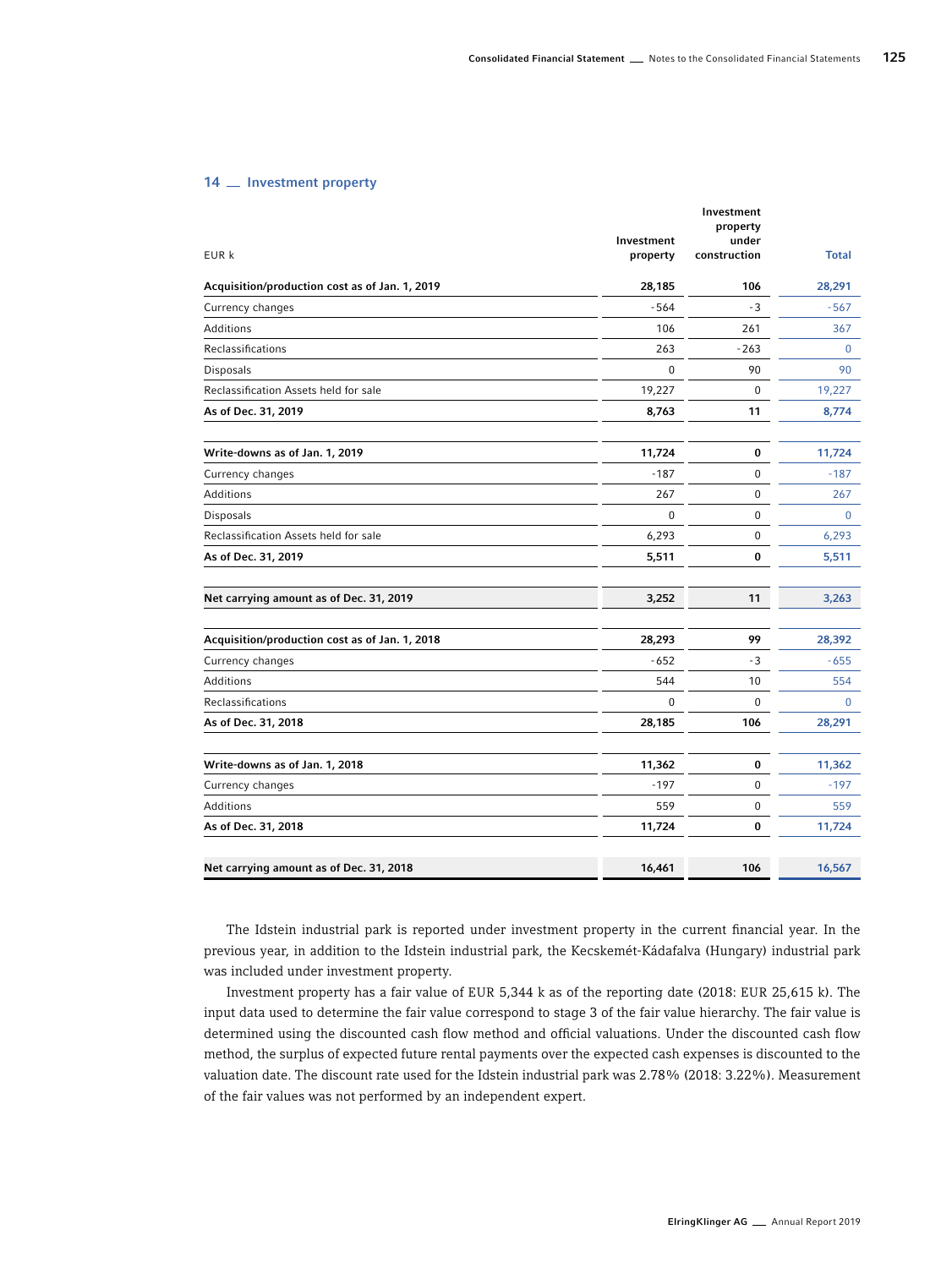All investment property is rented out under leases. The resulting rental income came to EUR 4,116 k (2018: EUR 4,302 k). Expenses directly connected with these financial investments amounted to EUR 4,048 k (2018: EUR 4,508 k). Material contractual commitments to acquire or maintain investment property did not exist as of the end of the reporting period. Furthermore, there were no limitations regarding the salability of investment property.

# 15 **Financial assets and shares in associates**

| EUR k                                            | Shares in<br>associates | Non-current<br>securities | Other<br>financial<br>assets | <b>Total</b>   |
|--------------------------------------------------|-------------------------|---------------------------|------------------------------|----------------|
| Acquisition cost as of Jan. 1, 2019              | 28,286                  | 729                       | 2,016                        | 31,031         |
| Currency changes                                 | $-106$                  | $-1$                      | 0                            | $-107$         |
| Additions                                        | 0                       | 1,020                     | 0                            | 1,020          |
| Changes in value                                 | 6,061                   | -18                       | 0                            | 6,043          |
| Disposals                                        | 0                       | 111                       | 0                            | 111            |
| As of Dec. 31, 2019                              | 34,241                  | 1,619                     | 2,016                        | 37,876         |
| Depreciation and amortization as of Jan. 1, 2019 | 5,012                   | 82                        | 0                            | 5,094          |
| Currency changes                                 | 0                       | $-1$                      | 0                            | $-1$           |
| Additions                                        | 5,523                   | 10                        | 0                            | 5,533          |
| Changes in value                                 | 0                       | 0                         | 0                            | 0              |
| Write-ups                                        | 0                       | 7                         | 0                            | $\overline{7}$ |
| <b>Disposals</b>                                 | 0                       | $\mathbf 0$               | 0                            | 0              |
| As of Dec. 31, 2019                              | 10,535                  | 84                        | 0                            | 10,619         |
| Net carrying amount as of Dec. 31, 2019          | 23,706                  | 1,535                     | 2,016                        | 27,257         |
| Fair value Dec. 31, 2019                         |                         | 1,540                     | 2,016                        |                |
| Acquisition cost as of Jan. 1, 2018              | 28,563                  | 1,083                     | 16                           | 29,662         |
| Currency changes                                 | - 5                     | 7                         | 0                            | $\overline{2}$ |
| Additions                                        | 0                       | 0                         | 2,000                        | 2,000          |
| Changes in value                                 | $-272$                  | - 37                      | 0                            | $-309$         |
| Disposals                                        | 0                       | 324                       | 0                            | 324            |
| As of Dec. 31, 2018                              | 28,286                  | 729                       | 2,016                        | 31,031         |
| Depreciation and amortization as of Jan. 1, 2018 | 0                       | 63                        | 0                            | 63             |
| Currency changes                                 | 0                       | 0                         | 0                            | 0              |
| Additions                                        | 5,012                   | 19                        | 0                            | 5,031          |
| Changes in value                                 | 0                       | 0                         | 0                            | 0              |
| <b>Disposals</b>                                 | 0                       | 0                         | 0                            | 0              |
| As of Dec. 31, 2018                              | 5,012                   | 82                        | 0                            | 5,094          |
| Net carrying amount as of Dec. 31, 2018          | 23,274                  | 647                       | 2,016                        | 25,937         |
| Fair value Dec. 31, 2018                         |                         | 647                       | 2,016                        |                |

Of the non-current securities, EUR 309 k (2018: EUR 549 k) is pledged in full to secure pension claims.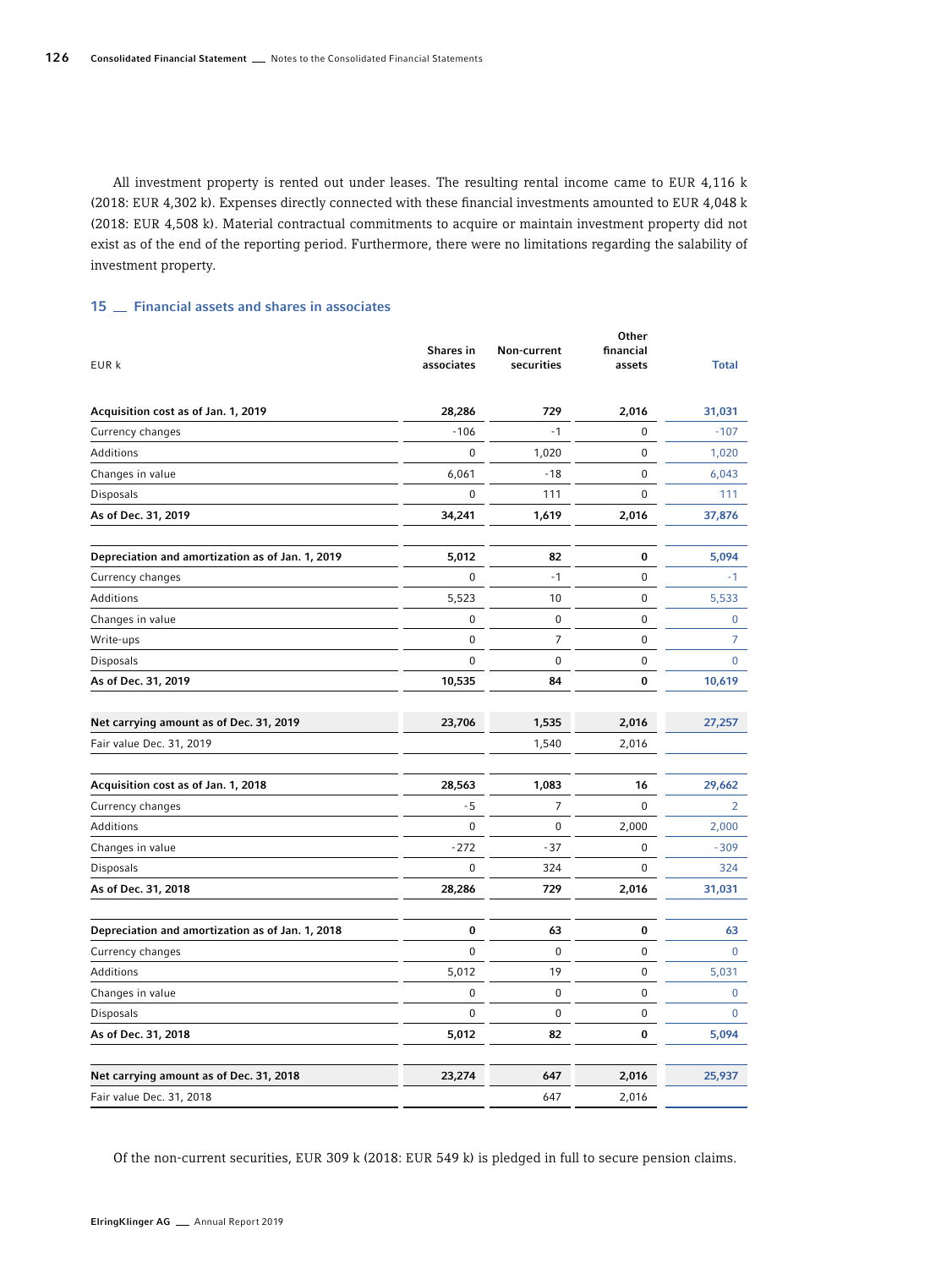# 16  $\equiv$  Non-current income tax assets and other non-current assets

Non-current income tax assets include an investment income tax credit carried by ElringKlinger Automotive Components (India) Pvt. Ltd., based in Ranjangaon, India, of EUR 295 k (2018: EUR 98 k).

Other non-current assets include a receivable of ElringKlinger do Brasil Ltda., based in Piracicaba, Brazil, of EUR 1,785 k, which results from a tax recoverable from the Brazilian government. This will be offset against the ongoing local tax gradually over a period of one year.

Other non-current assets also include a receivable due to a warranty event. Due to a technical evaluation, the liability has decreased in this case, decreasing the receivable in the current financial year to EUR 750 k (2018: EUR 4,500 k).

# 17 <sub>costs</sub> to fulfill a contract

In accordance with IFRS 15, costs associated with fulfilling contracts with customers are capitalized if certain requirements are satisfied. As of December 31, 2019, the carrying amount of costs to fulfill a contract have increased to EUR 9,428 k (December 31, 2018: EUR 5,427 k).

# 18 **Non-current and current contract assets**

As of December 31, 2019, the rolled forward carrying amount of the contract assets came to EUR 12,403 k (December 31, 2018: EUR 7,616 k). No significant events for impairment pursuant to IFRS 9 were identified.

# 19 <sub>-</sub> Inventories

| EUR k                                   | Dec. 31, 2019 | Dec. 31, 2018 |
|-----------------------------------------|---------------|---------------|
| Raw materials, consumables and supplies | 124.768       | 132,344       |
| Work in progress                        | 66.747        | 78,537        |
| Finished goods and merchandise          | 155,953       | 172,305       |
| Advance payments                        | 9.009         | 18,205        |
| Total                                   | 356,477       | 401,391       |

Impairments of EUR 17,765 k were recognized on inventories due to market risks and obsolescence (2018: EUR 16,910 k). Impairments and write-ups of inventories are recognized in cost of sales.

## 20  $\pm$  Trade receivables, current income tax assets and other current assets

For trade receivables, valuation allowances of EUR 3,708 k (2018: EUR 3,492 k) were recognized for future credit risks.

The carrying amount of the trade receivables and other assets corresponds to their fair values.

Trade receivables do not bear interest and are generally due in 30 to 120 days.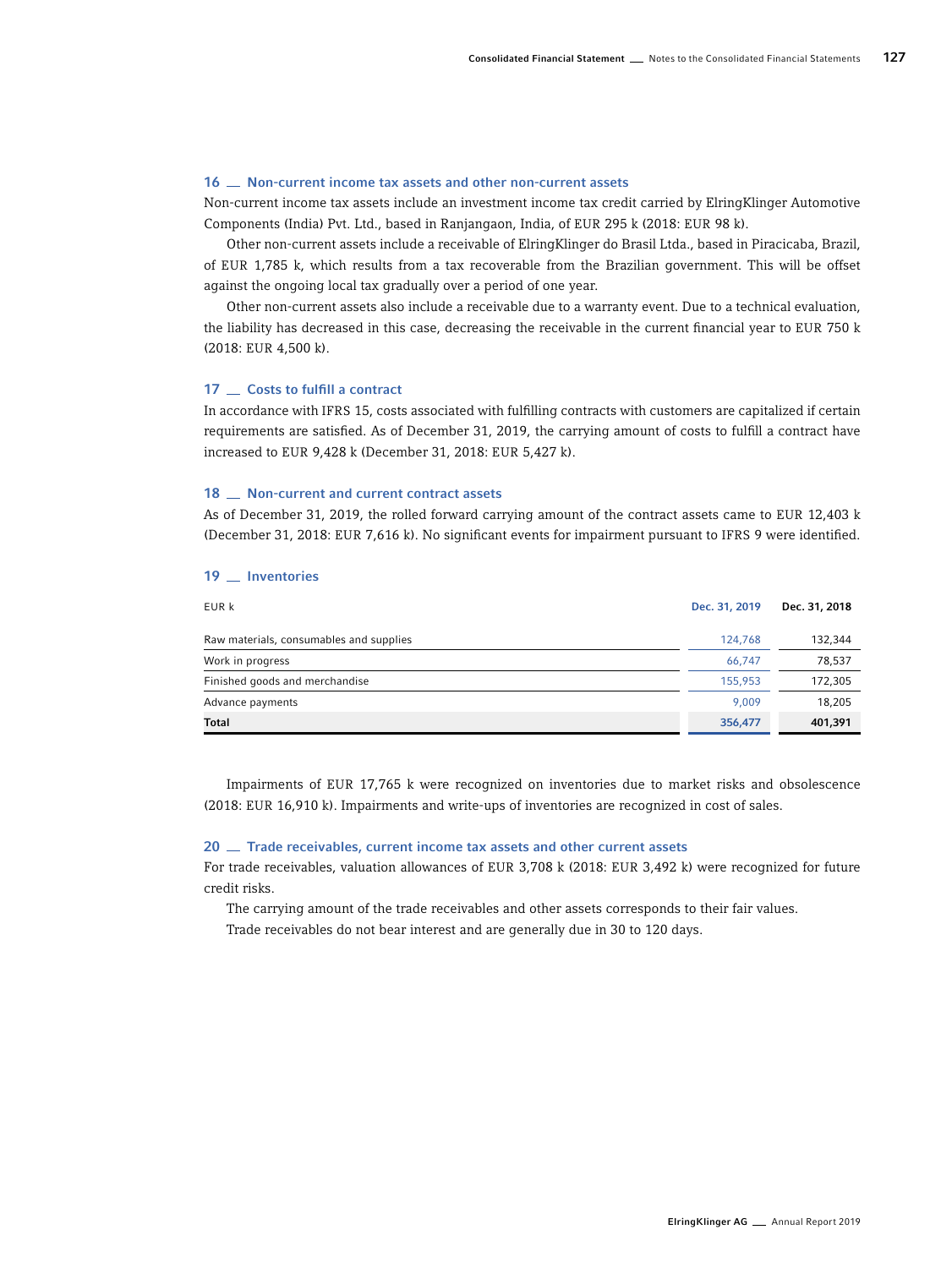Movements in the bad debt allowance for trade receivables and current assets are presented in the table below:

| EUR k                              | 2019     | 2018     |
|------------------------------------|----------|----------|
| As of Jan. 1                       | 3,492    | 2,642    |
| considering IFRS 9 adjustments     | $\Omega$ | $-3,118$ |
| Transfer in provisions             | $\Omega$ | $-358$   |
| Additions                          | 770      | 2,136    |
| Reversals/utilizations             | $-541$   | $-259$   |
| Change of risk parameters (IFRS 9) | $\Omega$ | $-453$   |
| Exchange rate effects              | $-13$    | $-216$   |
| As of Dec. 31                      | 3,708    | 3,492    |

The development in impairments is mainly attributable to the change in receivables structure.

As of December 31, 2019, trade receivables with a carrying amount of EUR 60,448 k (2018: 0 k) were sold as part of an ABCP program (Asset Backed Commercial Papers).

In the reporting period, receivables with a carrying amount of EUR 515 k (2018: EUR 359 k) were written-down, which are currently being enforced.

The impairment model introduced for trade receivables by IFRS 9 in 2018 remains unchanged. The impairment model takes into account the expected credit losses (expected credit loss model (ECL)), where mainly forward-looking information is used. ElringKlinger applies the simplified impairment model of IFRS 9 and considers the lifetime expected losses from all receivables and active contract items.

The ratings from Standard & Poor's (S&P) or other well-known rating agencies are used as the basis for the impairment model. Future impairments are determined using these ratings and with the help of probability of default, also published by S&P.

The risk categories used for the model are also used as internal risk categories:

| Internal credit rating            | <b>External rating</b><br>by S&P | Probability of<br>default | <b>Basis of recogni-</b><br>tion of risk<br>provision | Gross<br>carrying<br>amount |
|-----------------------------------|----------------------------------|---------------------------|-------------------------------------------------------|-----------------------------|
|                                   |                                  |                           | Lifetime expected                                     |                             |
| High creditworthiness             | $AAA - A$                        | $0.0\%$                   | credit loss                                           | 69,551                      |
|                                   |                                  |                           | Lifetime expected                                     |                             |
| Medium creditworthiness           | $BBB - B$                        | $0.0\% - 9.7\%$           | credit loss                                           | 167,387                     |
|                                   |                                  |                           | Lifetime expected                                     |                             |
| Low creditworthiness              | $CCC - C$                        | $9.7\% - 27.2\%$          | credit loss                                           |                             |
|                                   |                                  |                           | Write-down of                                         |                             |
| Default                           | D                                | 100.0%                    | asset                                                 | 2,841                       |
| Risk provision pursuant to IFRS 9 |                                  |                           |                                                       | 866                         |
| Total                             |                                  |                           |                                                       | 233,231                     |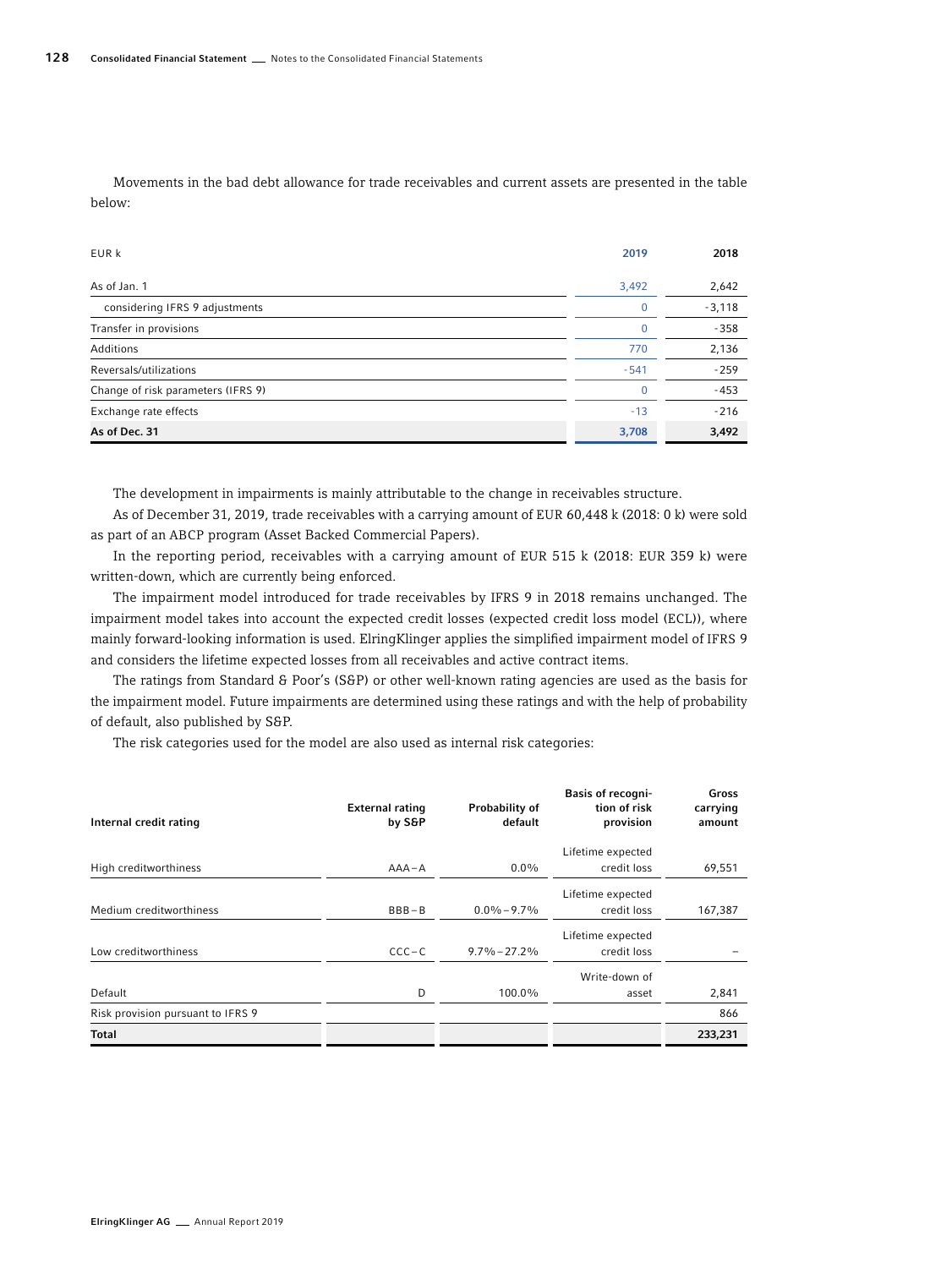Other current assets include tax receivables from VAT and other taxes of EUR 18,240 k (2018: EUR 16,985 k), time deposits and securities of EUR 8,724 k (2018: EUR 5,259 k) and other receivables from third parties including claims from the sale of receivables of EUR 61,720 k (2018: EUR 26,188 k), of which EUR 12,920 k (2018: EUR 6,110 k) relates to financial assets, EUR 15,882 k (2018: EUR 0 k) to other assets from factoring and EUR 832 k (2018: EUR 12 k) to financial derivatives.

Current income tax assets mainly contain the corporate income tax credits of ElringKlinger Mexico, S.A. de C.V., based in Toluca, Mexico, of EUR 4,240 k (2018: EUR 4,076 k) and ElringKlinger TR Otomotiv Sanayi ve Ticaret A.S., based in Bursa, Turkey, of EUR 1,278 k (2018: EUR 1,494 k) as well as of ElringKlinger AG of EUR 1,418 k (2018: EUR 1,989 k).

### 21 <sub>cash</sub> and cash equivalents

The item cash and cash equivalents comprises cash and deposits held by the Group in current accounts. As in the previous year, there were no cash equivalents. No significant events for impairment pursuant to IFRS 9 were identified.

The carrying amount of these assets corresponds to their fair value.

# 22 <sub>-</sub> Assets and liabilities held for sale

| EUR k                         | Dec. 31, 2019 | Dec. 31, 2018 |
|-------------------------------|---------------|---------------|
| Property, plant and equipment |               | 5,966         |
| Non-current assets            |               | 5,966         |
| <b>ASSETS</b>                 | o             | 5,966         |

In the previous year, in accordance with IFRS 5, one land right was reported under assets held for sale. This was sold in the financial year 2019.

# $23$   $\equiv$  Equity

The changes in individual items of equity in the Group are shown separately in the "Statement of changes in equity".

The share capital of ElringKlinger AG amounted to EUR 63,359,990 as of December 31, 2019 and is divided into 63,359,990 registered shares, each entitled to a single vote. The share capital is paid in full. Each registered share represents a theoretical interest of EUR 1.00 of the share capital. Profit is distributed in accordance with Sec. 60 AktG ["Aktiengesetz": German Stock Corporation Act] in conjunction with Sec. 23 no. 1 of the Articles of Association.

The Management Board is authorized, subject to the approval of the Supervisory Board, to increase the Company's share capital by issuing new shares for cash and/or in-kind contributions on one or more occasions, however by no more than EUR 31,679,995, by May 17, 2022 (Authorized Capital 2017). As a rule, the shareholders are entitled to subscription rights. The shares may also be acquired by one or more banks subject to the provision that they offer them to the shareholders for subscription. However, the Management Board is authorized, subject to the approval of the Supervisory Board, to exclude shareholder subscription rights

- in order to eliminate fractional amounts;
- if the capital increase against in-kind contributions is implemented specifically for the purpose of acquiring companies, parts of companies, equity investments classified as fixed financial assets or other assets in connection with an intended acquisition or within the framework of business combinations and the shares issued excluding the subscription rights do not exceed 10% of the capital stock, either on the date on which this authorization takes effect or on the date on which it is exercised.
- if the new shares are issued against cash contributions and if the issue price per new share does not fall significantly below the quoted price of shares already listed, and the shares issued without subscription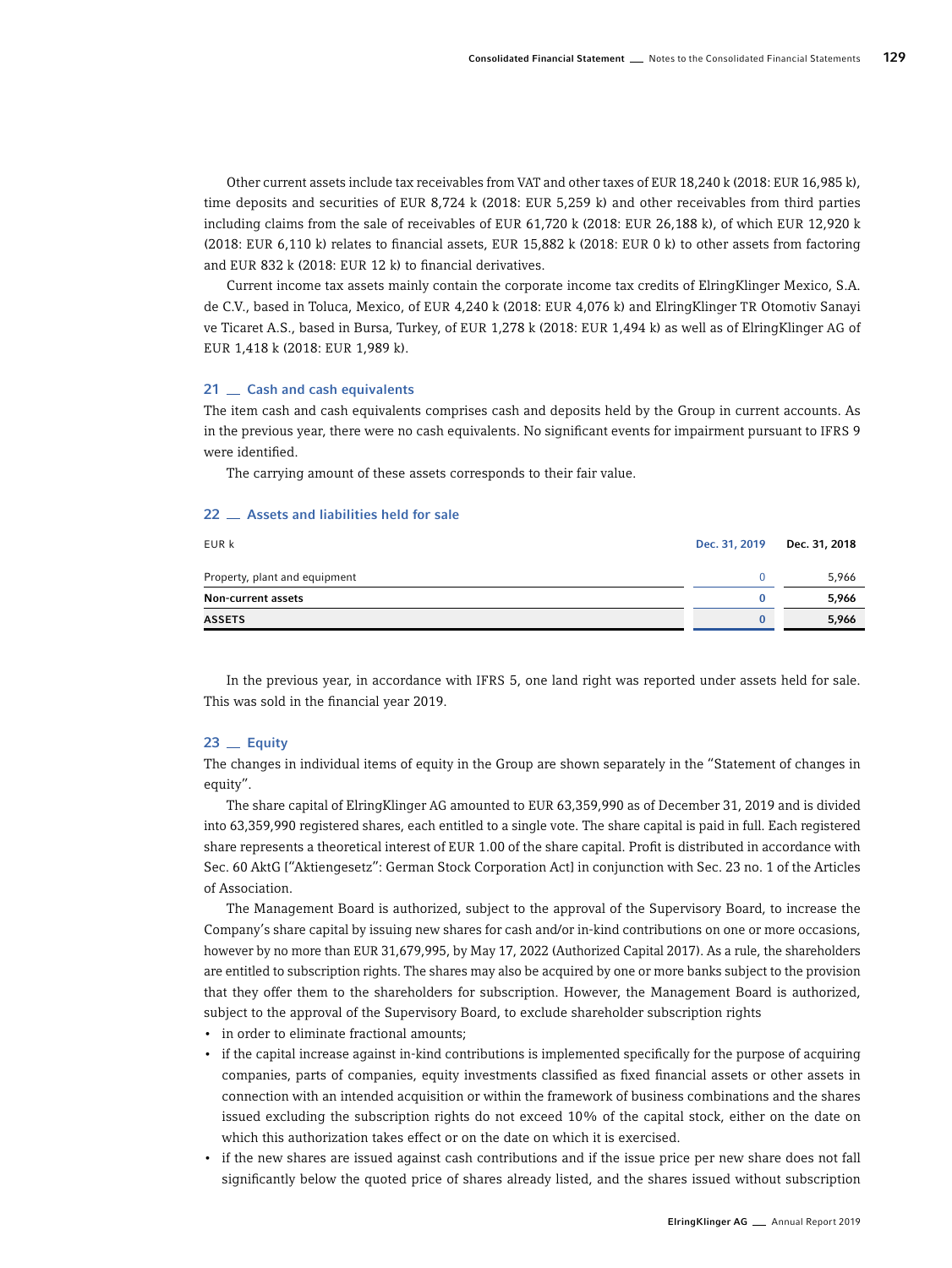rights pursuant to Sec. 186 (3) sentence 4 AktG, do not represent more than 10% of the share capital, either on the date on which this authorization takes effect or on the date on which it is exercised. The upper limit of 10% of share capital includes any shares issued or sold during the term of this authorization in exclusion of shareholders' subscription rights in direct or indirect application of Sec. 186 (3) sentence 4 AktG. The Management Board has not exercised the authorization to date.

The capital reserves were essentially created from the premium from the 2010 capital increase.

The revenue reserves contain the earnings generated by the group companies which have not yet been distributed. There is also an amount of EUR 26,181 k arising from the first application of IFRSs in 2005.

Other reserves contain actuarial gains and losses from pension commitments, equity impact of controlling interests and currency translation differences.

Under the AktG, the distributable dividend is measured by the sum of retained earnings and the profit or loss for the year, as shown in the annual financial statements of ElringKlinger AG that have been drawn up according to the provisions of the German Commercial Code (HGB). In view of the Group's earnings performance in fiscal 2018, the Management Board and the Supervisory Board have jointly agreed to depart from the Group's established dividend policy and to suspend the dividend for the financial year 2018. Accumulated loss of EUR 17,112 k (2018: EUR 5,291 k) is reported in the financial year 2019. Therefore, Management Board and Supervisory Board have decided jointly not to distribute a dividend for the financial year 2019. The loss will carried forward to new account.

### 24 **Mon-controlling interests in equity and net income**

ElringKlinger AG holds less than 100% of the shares in some of the companies that have been included in the consolidated financial statements. In accordance with IFRS 10, the relevant non-controlling interests are reported under equity in the group statement of financial position, separately from the equity attributable to the shareholders of the parent company. Similarly, non-controlling interests in the net income and in total comprehensive income are reported separately in the group income statement and in the consolidated statement of comprehensive income.

### 25 **Provisions for pensions**

The pension obligations of most of the Group's foreign companies mainly take the form of defined contribution plans while in the case of domestic companies and the group company in Switzerland, pension obligations take the form of defined benefit and defined contribution plans.

Under the defined contribution plans the Company pays contributions to state or private pension schemes on the basis of statutory or contractual obligations or on a voluntary basis. Once the contributions are paid, the Company has no further obligations, such as follow-up contribution payments. Current contribution payments are reported under personnel expenses in the reporting year; in the reporting year, the Group's contribution payments totaled EUR 26,589 k (2018: EUR 25,554 k) and are allocated to the relevant function costs.

The Group accounts for **defined benefit plans** by creating provisions for pensions that are calculated using the projected unit credit method pursuant to IAS 19. Under the defined benefit plans, the employees receive life-long pension payments once they have reached a certain age or suffered disability. In addition, surviving dependents also receive benefits. The amount of the benefit is determined by the number of years with the Company and the final salary. For employees subject to collective bargaining, the eligible service period is limited to 30 years. For executive employees, the benefit is limited to 35% or 45% of the terminal salary, whereby in certain cases the benefits from prior commitments do not count towards this limit.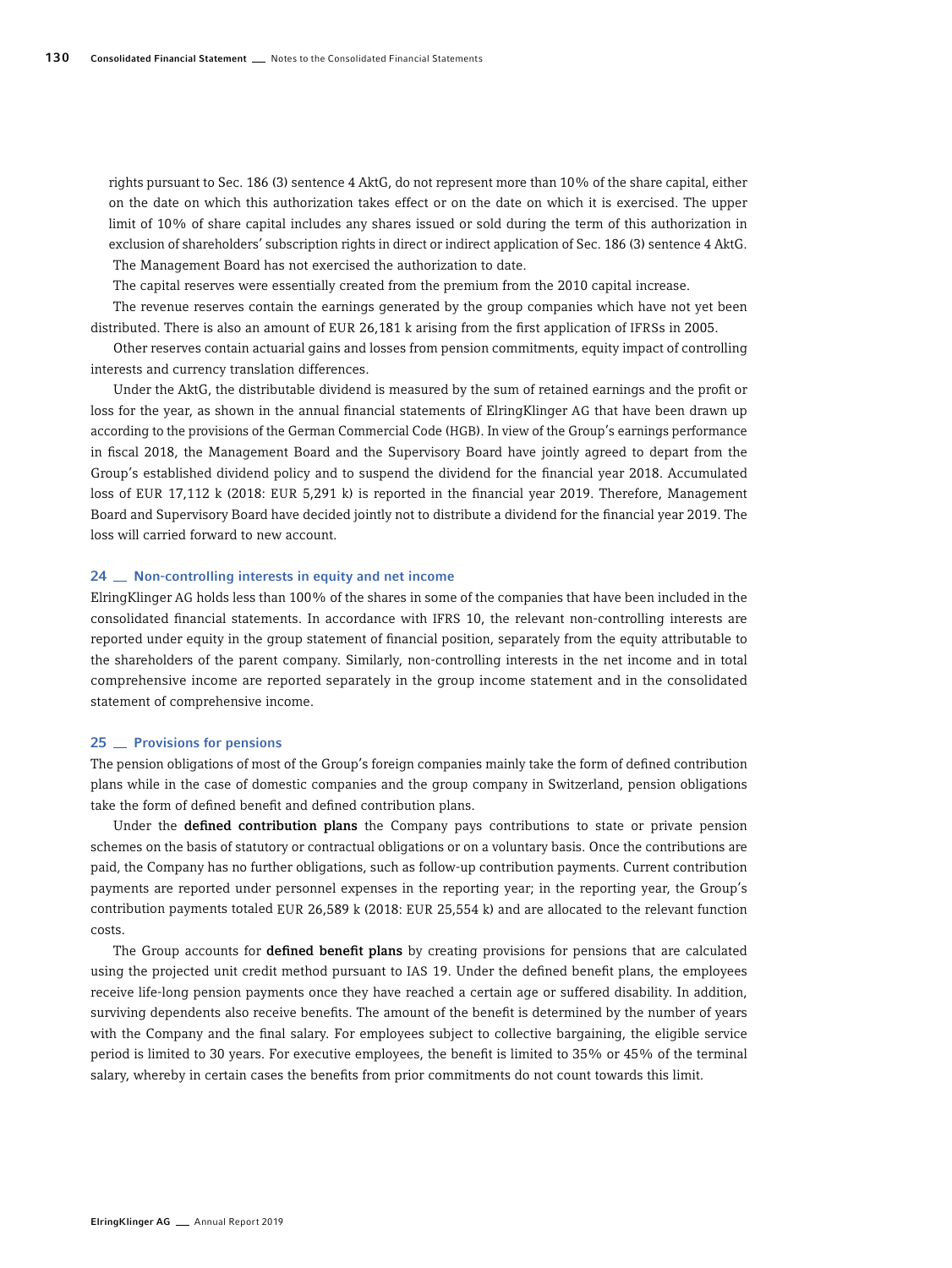In 2011, the ElringKlinger AG's pension system was partially modified. In order to secure pension payments going forward, the obligations to certain executive employees were transferred to Allianz Pensionsfonds AG, Stuttgart, and a provident fund covered by plan assets, the Allianz Pensions-Management e.V., Stuttgart. This does not affect the amount of benefits. The assets held by the pension fund constitute plan assets as defined by IAS 19.8 and are thus netted with the obligation to the beneficiaries.

The pension plans of the Swiss Group company insure employees against the economic consequences of old age, disability and death. The pension benefits not covered by plan assets are covered by employer's pension liability insurance. No shortfall can arise from an agreement on an insured pension fund.

The obligations from the benefits granted are subject to certain risks. The main risks are interest rate risks, where falling market interest rates lead to a higher present value of the obligation in the future, inflation risks, which may lead to higher pension benefits and longevity risks where benefits are paid over a period longer than the one assumed in the mortality tables.

The following assumptions were used as a basis for measuring the Group's obligations.

| Measurement as of                | Dec. 31, 2019 | Dec. 31, 2018 |
|----------------------------------|---------------|---------------|
| Discount rate (vesting period)   | $0.90\%$      | 1.78%         |
| Discount rate (pension period)   | 0.74%         | 1.46%         |
| Expected salary increases (in %) | 2.69%         | 2.67%         |
| Future pension increases         | $1.50\%$      | $1.52\%$      |

The changes in the present value of the defined benefit obligation are as follows:

| EUR k                                           | 2019     | 2018     |
|-------------------------------------------------|----------|----------|
| Present value of pension benefits as of Jan. 1  | 152,966  | 152,879  |
| Current service cost                            | 5,417    | 5,508    |
| Past service cost                               | 0        | 161      |
| Plan participant contributions                  | 1,847    | 2,580    |
| Interest expense                                | 2,513    | 2,285    |
| Disbursements/utilization                       | $-7,507$ | $-8,216$ |
| Actuarial gains/losses                          | 21,911   | $-3,557$ |
| Currency differences                            | 994      | 1,170    |
| Other changes                                   | 26       | 156      |
| Present value of pension benefits as of Dec. 31 | 178,167  | 152,966  |
| of which (partially) covered by plan assets     | 58,765   | 49,731   |
| of which not covered                            | 119,402  | 103,235  |

The average weighted term of the defined benefit obligation amounts to 19 years (2018: 18 years).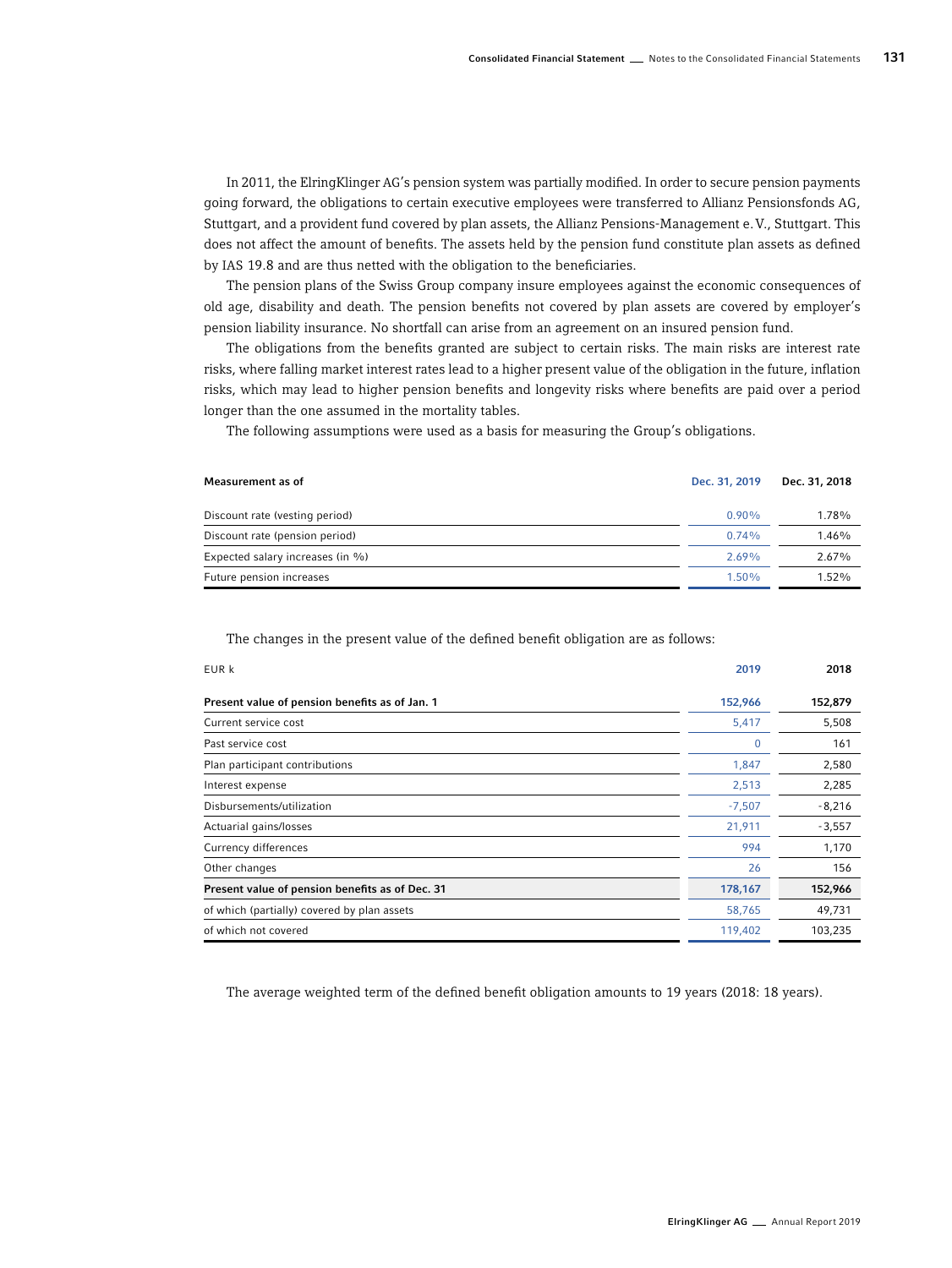Actuarial gains and losses arise from the following effects:

| EUR k                                           | 2019     | 2018     |
|-------------------------------------------------|----------|----------|
| Effects from changes in the interest rate       | 23,318   | $-3.200$ |
| Effects from changes in demographic assumptions | $-47$    | 191      |
| Effects from other experience-based adjustments | $-1.360$ | - 548    |
| <b>Actuarial gains/losses</b>                   | 21.911   | $-3,557$ |

The table below shows the changes to the plan assets over the course of the financial year:

| EUR k                          | 2019     | 2018     |
|--------------------------------|----------|----------|
| Market value as of Jan. 1      | 28,565   | 26,880   |
| Interest income                | 334      | 281      |
| <b>Employer contributions</b>  | 2,250    | 2,397    |
| Plan participant contributions | 1,847    | 2,580    |
| Service costs                  | $-3.796$ | $-4,311$ |
| Actuarial gains/losses         | 9        | - 9      |
| Currency effects               | 743      | 747      |
| Market value as of Dec. 31     | 29,952   | 28,565   |

Plan assets comprise insurance claims. The plan assets and present values of defined benefit obligations are allocated to key countries as follows:

| EUR k                                           | 2019    | 2018    |
|-------------------------------------------------|---------|---------|
| Present value of pension benefits as of Dec. 31 |         |         |
| Germany                                         | 142,096 | 120,371 |
| Switzerland                                     | 29,943  | 27,127  |
| Other                                           | 6,128   | 5,468   |
| Present value of pension benefits as of Dec. 31 | 178,167 | 152,966 |
|                                                 |         |         |
| Market value of plan assets as of Dec. 31       |         |         |
| Germany                                         | 8,453   | 7,762   |
| Switzerland                                     | 21,001  | 20,414  |
| Other                                           | 498     | 389     |
| Market value of plan assets as of Dec. 31       | 29,952  | 28,565  |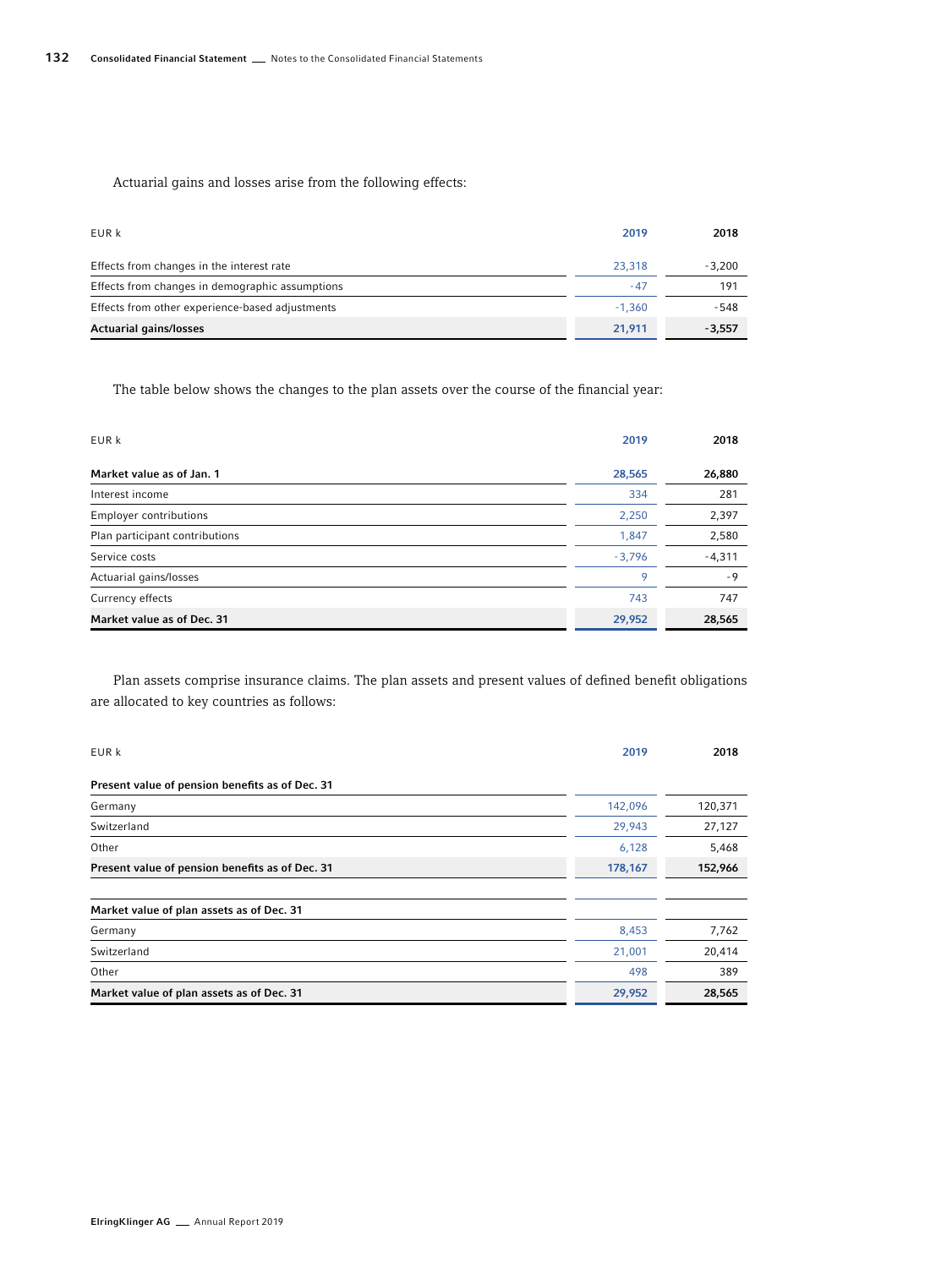The actual return on plan assets amounts to EUR 347 k (2018: EUR 272 k).

In 2020, liquidity is likely to be reduced due to contributions to plan assets and the reimbursement rights and by direct Group benefit payouts, which are expected to amount to EUR 6,494 k (2018: EUR 5,149 k). The future payments from pension obligations are as follows:

| EUR k                      | 2019    | 2018    |
|----------------------------|---------|---------|
| For the next 12 months     | 6.494   | 5,149   |
| Between one and five years | 65.274  | 69,291  |
| More than five years       | 257.853 | 271,684 |

The following amounts are reported in the income statement for defined benefit plans:

| EUR k                        | 2019  | 2018  |
|------------------------------|-------|-------|
| Current service cost         | 5,417 | 5,508 |
| Net interest expenses        | 2.179 | 2,004 |
| Past service cost            |       | 161   |
| <b>Total pension expense</b> | 7,596 | 7,673 |

Net interest expenses comprise interest expenses of EUR 2,513 k (2018: EUR 2,285 k) as well as interest income from plan assets of EUR 334 k (2018: EUR 281 k).

The current service cost and past service costs are reported as part of the personnel expenses of the functional areas.

The full amount of actuarial gains and losses during the current year is reported under other comprehensive income. Changes are shown in the table below:

| EUR k                                                                                                                    | 2019   | 2018   |
|--------------------------------------------------------------------------------------------------------------------------|--------|--------|
| Actuarial gains $\left(\rightarrow\right)$ and losses $\left(\leftarrow\right)$ recognized in other comprehensive income | 21.911 | -3.493 |
| Deferred taxes on actuarial gains $(-)$ and losses $(+)$ recognized under other<br>comprehensive income                  | 6.019  | 1.161  |

The amount of the Group's obligation as reported on the statement of financial position is derived as follows:

| EUR k                               | 2019    | 2018    |
|-------------------------------------|---------|---------|
| Present value of pension obligation | 178.167 | 152.966 |
| Fair value of plan assets           | 29.952  | 28,565  |
| Reported pension provision          | 148.215 | 124,401 |

With regard to sensitivities, the key actuarial assumptions determined were the discount rate, salary increases and future pension developments.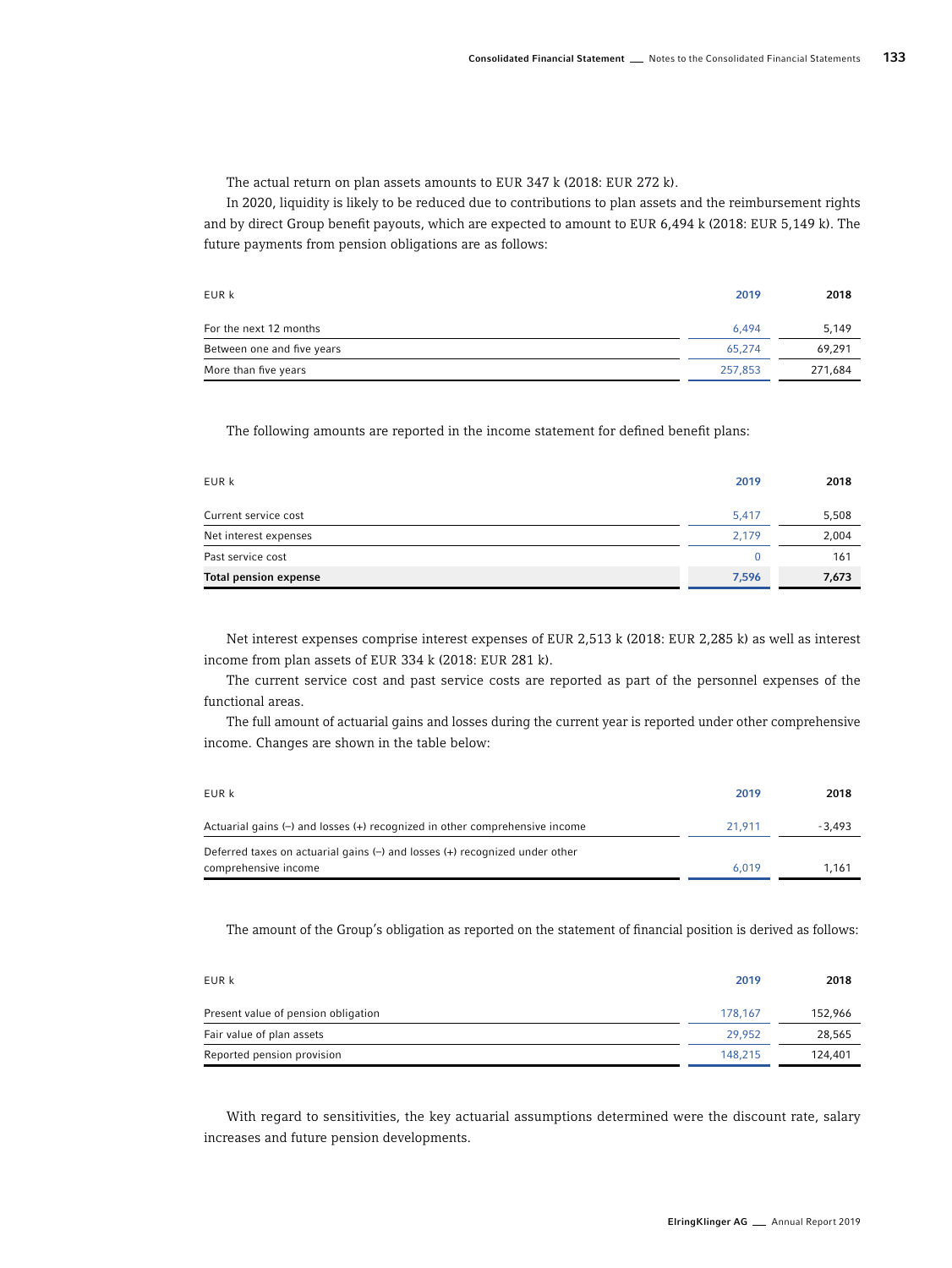A 1% increase/decrease in the discount rate would lead to a decrease/increase in the DBO of EUR 33,440 k/ EUR 38,372 k.

A 0.5% increase/decrease in future salary increases would lead to an increase/decrease in the DBO of EUR 6,382 k/EUR 6,058 k.

A change in future pension developments of +0.25%/-0.25% would lead to an increase/decrease in the DBO of EUR 7,275 k/EUR 6,995 k.

# 26 <sup>other</sup> provisions

Other provisions can be broken down as follows:

| EUR k                  | Dec. 31, 2019 | Dec. 31, 2018 |
|------------------------|---------------|---------------|
| Current provisions     | 17.713        | 10.769        |
| Non-current provisions | 18,503        | 19,603        |
| Total                  | 36,216        | 30,372        |

### Current provisions:

| EUR k               | Personnel<br>obligations | Warranty<br>obligations | Potential<br>losses from<br>customer<br>contracts | Litigation<br>costs | Other risks | <b>Total</b> |
|---------------------|--------------------------|-------------------------|---------------------------------------------------|---------------------|-------------|--------------|
| As of Dec. 31, 2018 | 2,864                    | 2,299                   | 4,133                                             | 198                 | 1,275       | 10,769       |
| Currency changes    | 9                        | 11                      | 26                                                | $-2$                | 32          | 76           |
| Utilization         | 3,371                    | 395                     | 3,276                                             | 5                   | 201         | 7,248        |
| Reversal            | 96                       | 928                     | 21                                                | 164                 | 834         | 2,043        |
| Addition            | 2,888                    | 6,787                   | 3,752                                             | 94                  | 2,600       | 16,121       |
| Reclassifications   | 0                        | 6                       | $\mathbf 0$                                       | $\Omega$            | 32          | 38           |
| As of Dec. 31, 2019 | 2,294                    | 7,780                   | 4,614                                             | 121                 | 2,904       | 17,713       |

The increase in current warranty provisions in the reporting year is mainly attributable to warranty incidents at a foreign entity. Current warranty obligations are counterbalanced by insurance reimbursements claims of EUR 4,670 k. They are reported under other current assets.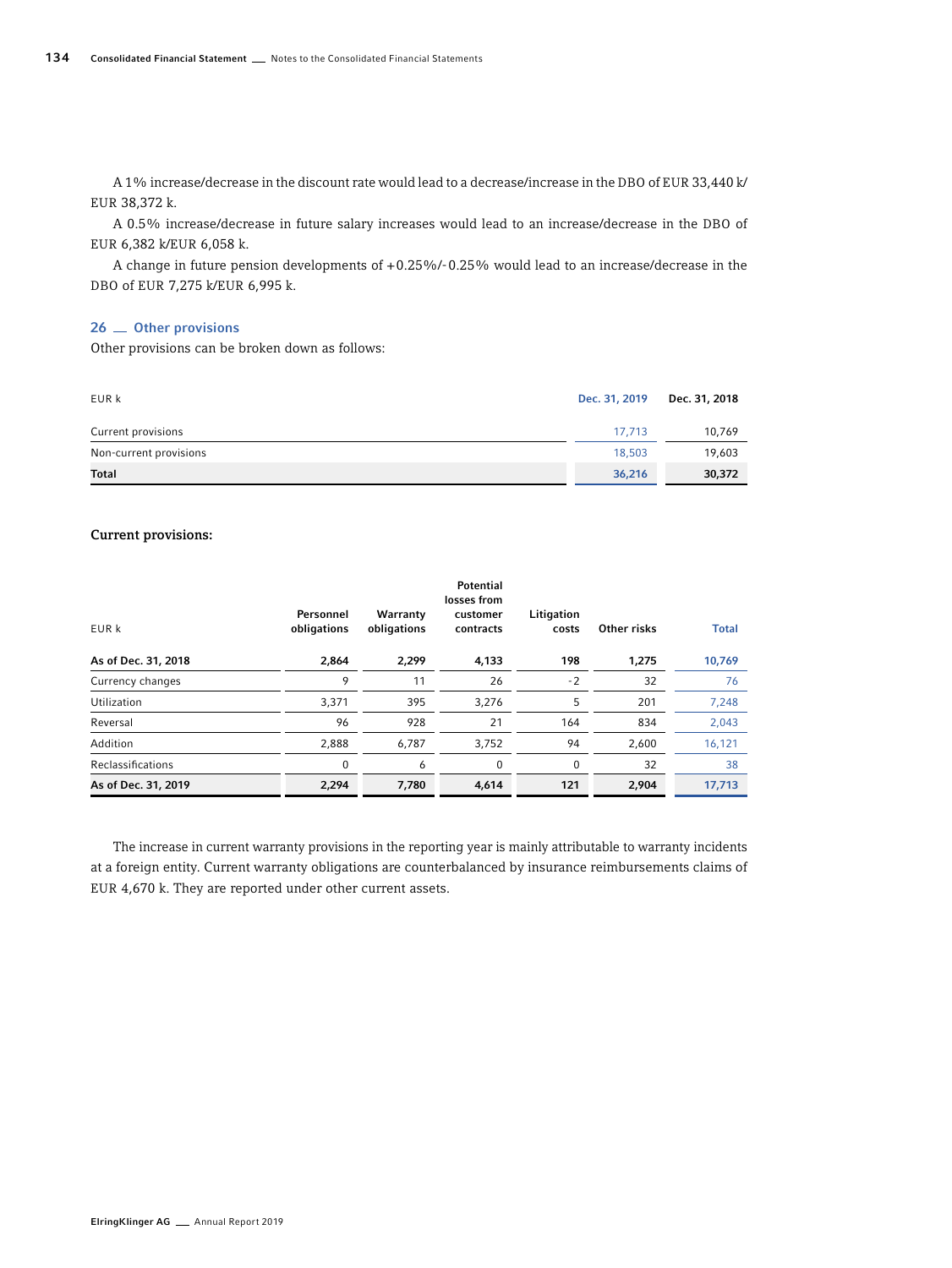### Non-current provisions:

| EUR k                             | Personnel<br>obligations | Warranty<br>obligations | Litigation<br>costs | Other risks | <b>Total</b> |
|-----------------------------------|--------------------------|-------------------------|---------------------|-------------|--------------|
| As of Dec. 31, 2018               | 13,373                   | 5,560                   | 26                  | 644         | 19,603       |
| Currency changes                  | 15                       | 0                       | 0                   | 11          | 26           |
| Utilization                       | 402                      | 27                      | 5                   | 8           | 442          |
| Reversal                          | $\Omega$                 | 4,090                   | 21                  | 2           | 4,113        |
| Unwinding of discount/discounting | 137                      | 0                       | 0                   | $\Omega$    | 137          |
| Addition                          | 1,453                    | 225                     | 15                  | 1,636       | 3,329        |
| Reclassifications                 | $\Omega$                 | - 5                     | 0                   | $-32$       | $-37$        |
| As of Dec. 31, 2019               | 14,576                   | 1,663                   | 15                  | 2,249       | 18,503       |

Non-current warranty obligations are counterbalanced partially by a claim of insurance reimbursement, which is reported under other non-current assets. Due to a technical evaluation performed by ElringKlinger AG, the liability has decreased in this case, decreasing the provision in the current financial year to EUR 750 k (2018: EUR 4,500 k).

Personnel provisions are recognized for phased retirement schemes, long-term service benefits and similar obligations.

The provision for warranties represents the most current estimate of management and was recognized on the basis of past experience and the industry average for defective products with regard to the Group's liability for a warranty of twelve months. In addition, specific individual warranties were taken into account.

The other risks relate to a variety of identifiable individual risks and uncertain obligations, which have been recognized as they are more likely than not to lead to an outflow of resources.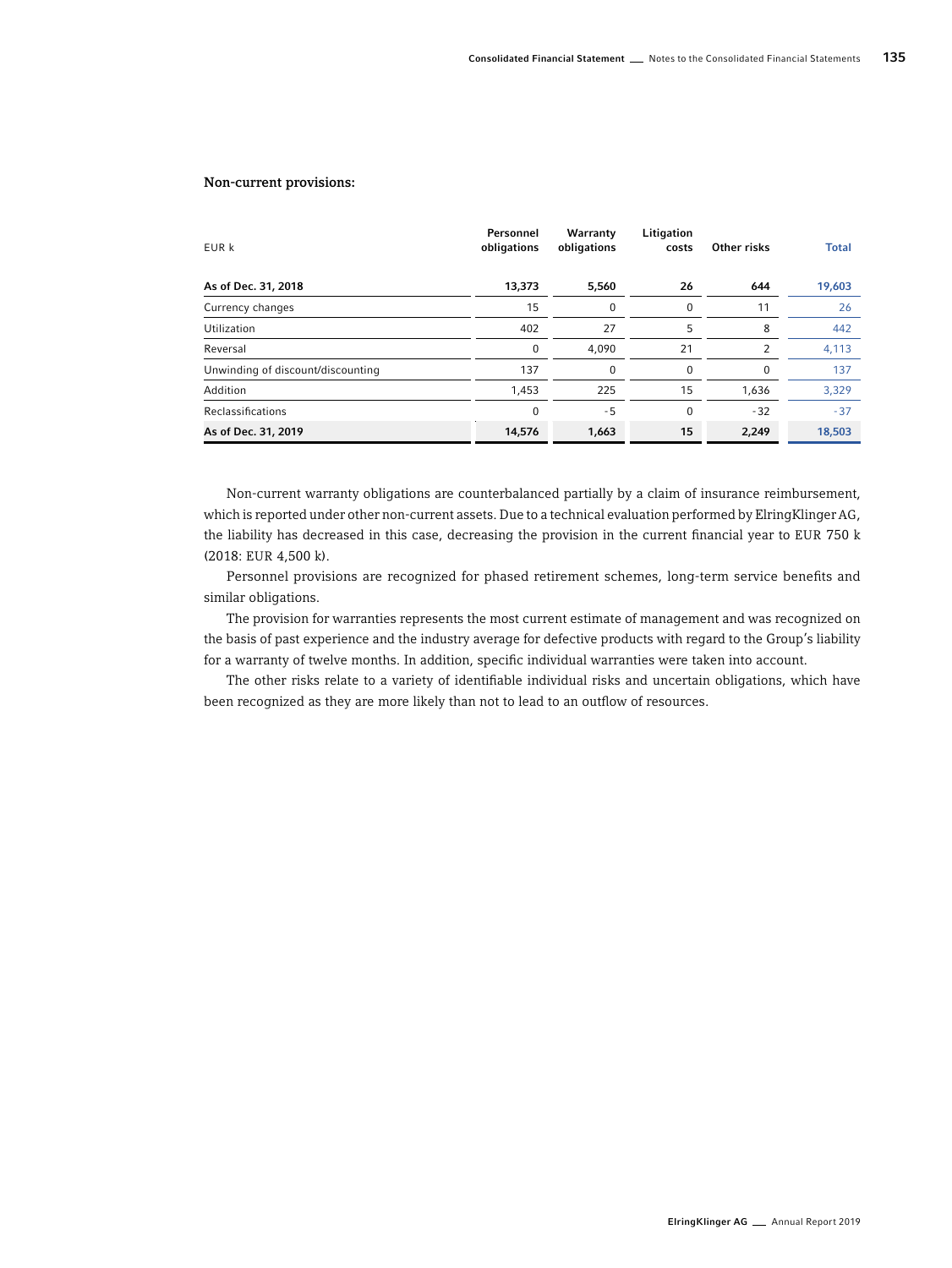# 27 <sub>m</sub> Non-current and current financial liabilities

| EUR k                                                                                       | <b>Domestic</b><br>(Germany) | Foreign | <b>Total</b><br>Dec. 31,<br>2019 | <b>Domestic</b><br>(Germany) | Foreign          | <b>Total</b><br>Dec. 31,<br>2018 |
|---------------------------------------------------------------------------------------------|------------------------------|---------|----------------------------------|------------------------------|------------------|----------------------------------|
| Overdrafts                                                                                  | 11,631                       | 4,262   | 15,893                           | 169,740                      | 9,256            | 178,996                          |
| Lease liabilities with a residual<br>term of less than one year                             | 2,847                        | 8,202   | 11,049                           | 0                            | 0                | $\mathbf{0}$                     |
| Financial liabilities with a residual<br>term of less than one year                         | 80,096                       | 53,269  | 133,365                          | 70,074                       | 47,716           | 117,790                          |
| <b>Current financial liabilities</b>                                                        | 94,574                       | 65,733  | 160,307                          | 239,814                      | 56,972           | 296,786                          |
| Lease liabilities with a residual<br>term of more than one year and<br>less than five years | 3,851                        | 21,114  | 24,965                           | 0                            | $\boldsymbol{0}$ | $\mathbf 0$                      |
| Financial liabilities with a residual<br>term of between one and five years                 | 412,057                      | 96,711  | 508,768                          | 253,309                      | 95,692           | 349,001                          |
| Lease liabilities with a residual term<br>of more than five years                           | 198                          | 10,495  | 10.693                           | 0                            | 0                | $\Omega$                         |
| Financial liabilities with a residual<br>term of more than five years                       | 25,990                       | 0       | 25,990                           | 123,004                      | 0                | 123,004                          |
| Non-current financial liabilities                                                           | 442,096                      | 128,320 | 570,416                          | 376,313                      | 95,692           | 472,005                          |
| Total                                                                                       | 536,670                      | 194,053 | 730,723                          | 616,127                      | 152,664          | 768,791                          |

Lease liabilities from IFRS 16 are described in more detail in Note (30) Hedging policy and financial instruments.

The average interest rates were:

| in $\%$                              | Dec. 31, 2019 | Dec. 31, 2018 |
|--------------------------------------|---------------|---------------|
| Overdrafts:                          |               |               |
| Domestic (Germany)                   | 4.08          | 2.13          |
| Foreign                              | 3.06          | 3.15          |
| <b>Financial liabilities:</b>        |               |               |
| Domestic: less than one year         | 1.69          | 1.75          |
| Domestic: between one and five years | 1.68          | 1.32          |
| Domestic: more than five years       | 1.85          | 1.44          |
| Foreign: less than one year          | 3.50          | 2.74          |
| Foreign: between one and five years  | 3.73          | 2.57          |
| Foreign: more than five years        |               |               |
|                                      |               |               |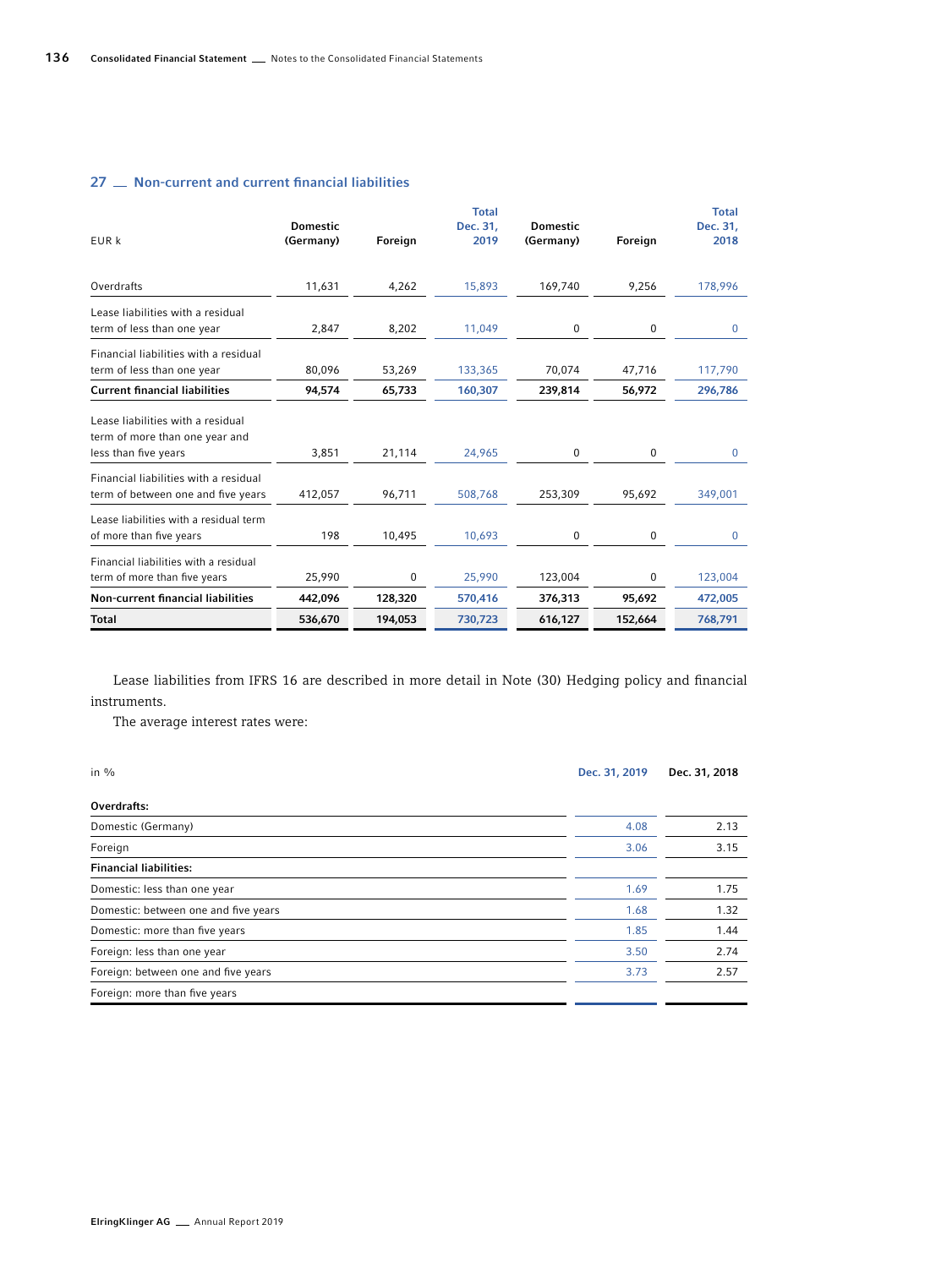Fixed interest rates have been agreed for financial liabilities amounting to EUR 446,349 k (2018: EUR 573,870 k).

Land charges on company land with a carrying amount of EUR 130,694 k (2018: EUR 159,533 k) are recognized as collateral. The secured liabilities amounted to EUR 38,291 k (2018: EUR 23,711 k) as of December 31, 2019.

As of December 31, 2019, the Group had unused lines of credit amounting to EUR 150,487 k (2018: EUR 190,200 k).

On February 15, 2019, ElringKlinger AG concluded a syndicated loan with a banking syndicate of seven national and international banks. The syndicate comprises Commerzbank, Landesbank Baden-Württemberg and Deutsche Bank, who have arranged the financing jointly. In addition, DZ Bank, HSBC, Banque Europèenne du Crèdit Mutuel and Credit Suisse (Schweiz) AG are also involved. The agreement comprises a total volume of EUR 350 million over a minimum term of five years. EUR 235,253 k had been drawn as of December 31, 2019.

### 28 <sub>c</sub> Current and non-current contract liabilities

Contract liabilities include long-term prepayments for customer-specific provisions of additional production capacity and short-term prepayments for customer-specific tools. As of December 31, 2019, the carrying amount of contract liabilities came to EUR 31,992 k (December 31, 2018: EUR 13,083 k). The increase in contract liabilities in the financial year 2019 was mainly due to the EUR 9,384 k long-term advances received from a customer as well as due to prepayment received on account of orders of customer-specific systems and tools of EUR 9,525 k.

### 29  $\pm$  Trade payables and other current and non-current liabilities

Trade payables and other non-current and current liabilities include open obligations from the exchange of goods and services.

The carrying amounts of trade payables approximate their fair value.

The trade payables and other current and non-current liabilities are not secured except for the retentions of title that are customary in trading relationships.

Other current liabilities from third parties contain financial liabilities of EUR 51,882 k (2018: EUR 43,275 k).

In the financial year 2019, government grants of EUR 6,231 k (2018: EUR 6,478 k) were recognized as deferred income. This includes an investment allowance and a repayment allowance for a loan. These grants were provided for property, plant and equipment, particularly buildings and machinery at the locations in Dettingen/Erms, Germany and Kecskemét, Hungary. In the reporting period, a total of EUR 313 k (2018: EUR 247 k) of the deferred item was released through profit or loss. The release takes place in cost of sales.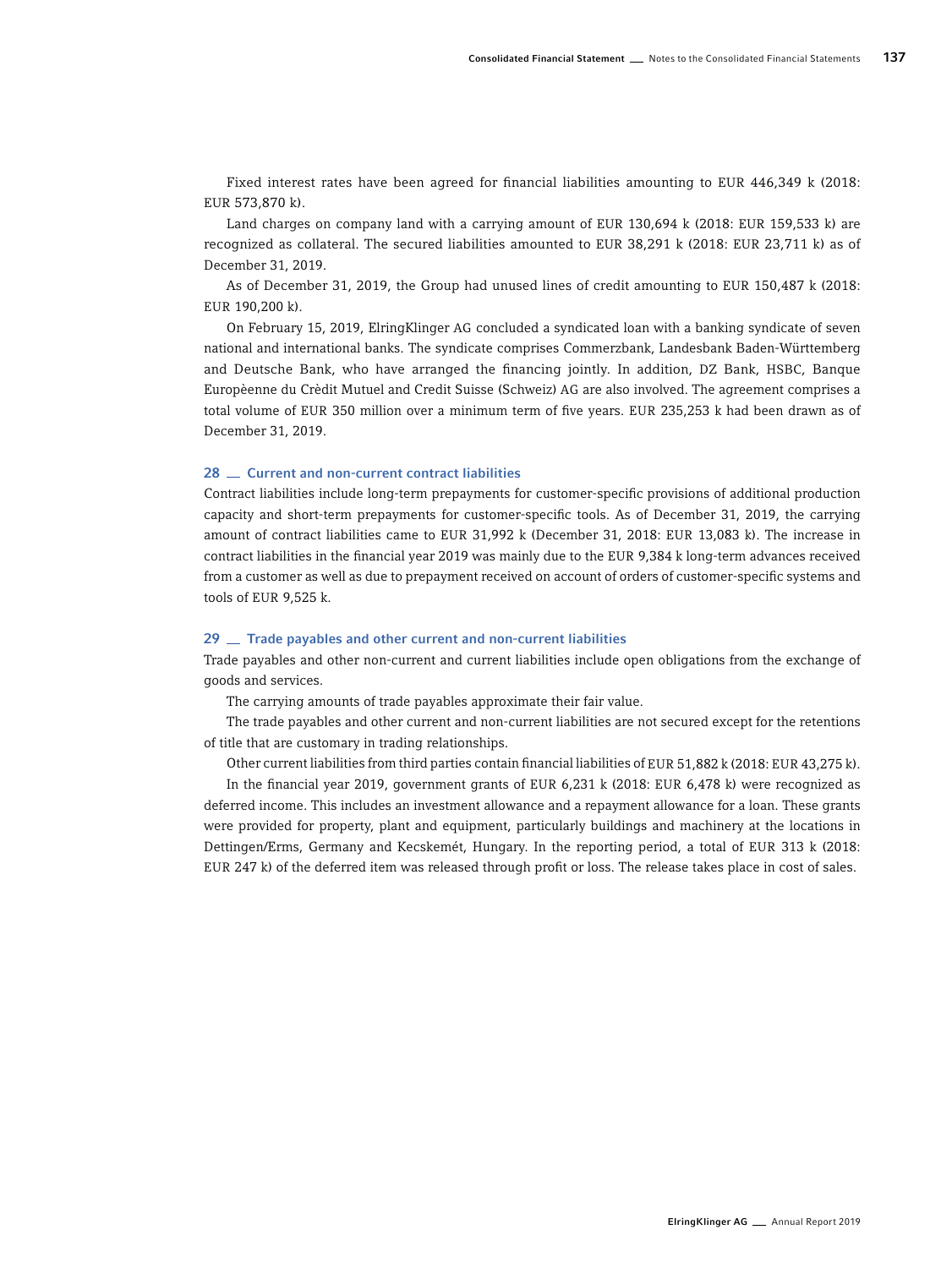#### 30  $\equiv$  Hedging policy and financial instruments

### Risks and hedging policy

As a consequence of the international nature of the activities of the ElringKlinger Group, changes in exchange rates, interest rates and prices of raw materials impact the financial performance, net assets and cash position of the Group. The risks arise from currency and interest rate fluctuations in connection with business operations and financing. Further risks result from fluctuations in the market prices of raw materials. Additionally, there are liquidity risks which relate to credit and market risks or accompany a deterioration of business operations and financial market turmoil.

By concluding hedges, the Management Board of ElringKlinger AG aims to manage the risk factors that may adversely affect the financial performance, net assets and cash position and thus to minimize these influences. Within the ElringKlinger Group, derivative financial instruments may only be entered into with the consent of the Management Board. Hedge accounting in accordance with IFRS 9 was not applied.

### Currency risk

Due to the international nature of its business, the ElringKlinger Group is exposed to currency risks in the normal course of business.

Exchange rate risk arises for the Group in relation to its operating business principally when sales revenue is generated in a currency other than that in which the related costs are incurred. Sales revenue is generally generated in the functional currency (which is the relevant local currency) of the Group entity concerned. In order to reduce currency risks from operating business, the purchases of goods, raw materials and services as well as investing and financing activities are generally accounted for in the functional currency of the group entity. The group also endeavors to minimize its foreign currency risk by manufacturing its products in the relevant local sales markets.

Subsidiaries are not permitted to take out financing in foreign currency or to invest it for speculative reasons. Intercompany financing and investment is usually denominated in the relevant functional currency.

Several ElringKlinger AG subsidiaries are domiciled outside the euro area. Since the euro is the reporting currency of the ElringKlinger Group, the income and expenses of these subsidiaries are translated into euros upon consolidation. Changes in the closing rates and changes in the closing rates compared to the average rates and historical rates can give rise to currency translation effects that are reflected in the equity of the Group under other comprehensive income.

Due to the inclusion of subsidiaries, the group also recognizes assets and liabilities relating to these subsidiaries outside of the euro area that are denominated in national currencies. When these assets are translated into euros, exchange rate fluctuations can lead to changes in value. The changes in these net assets are reflected in group equity under other comprehensive income.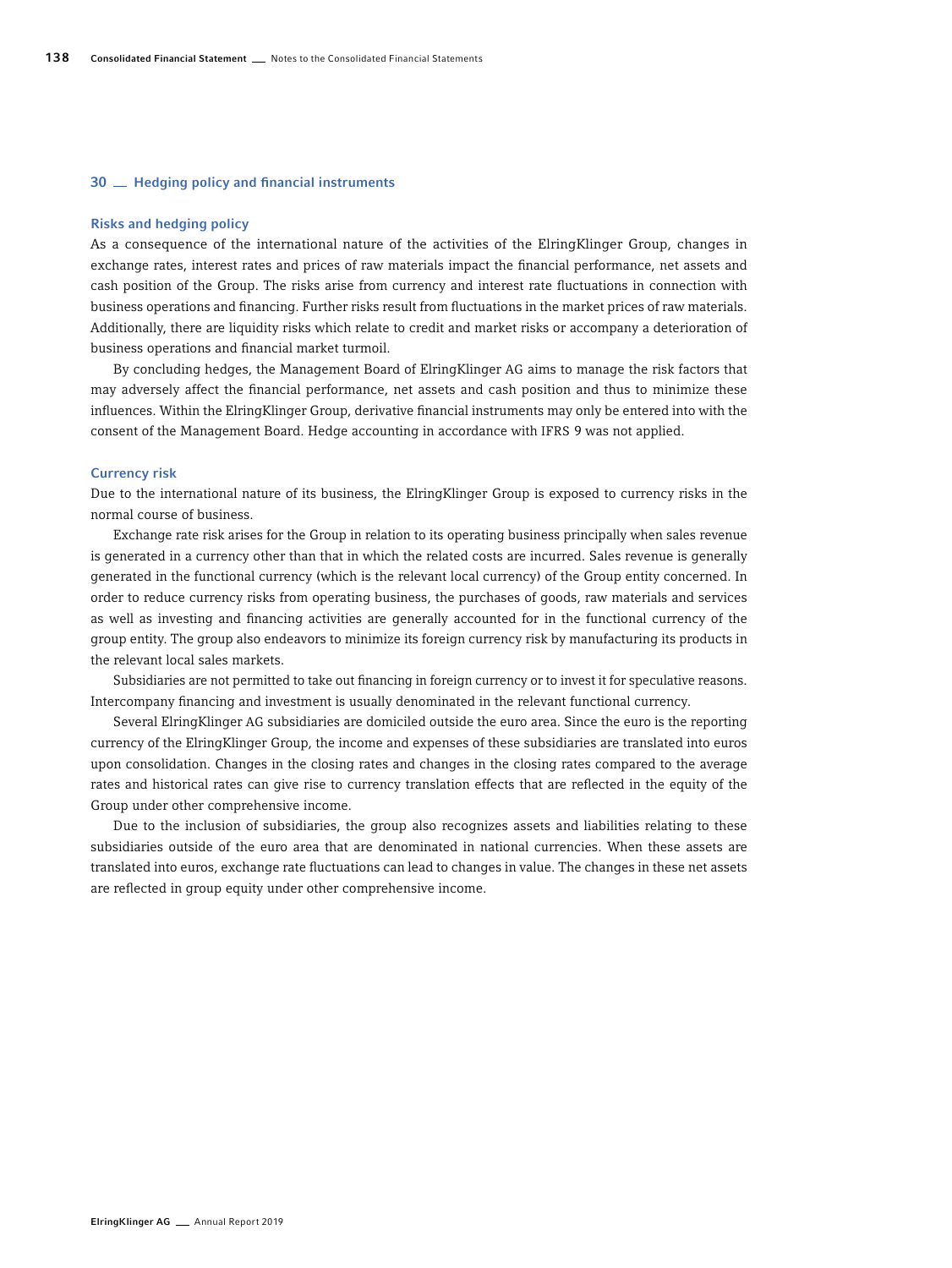A sensitivity analysis has been conducted in order to quantify the potential effects of exchange rate changes on consolidated net income. This analysis illustrates the change in consolidated net income in the event that the relevant functional currency of the Group companies appreciates or depreciates by 10% as compared to the foreign currency.

| Dec. 31, 2019                                                   |            |            |            |            |            |          |              |
|-----------------------------------------------------------------|------------|------------|------------|------------|------------|----------|--------------|
| EUR k                                                           |            |            |            |            |            |          |              |
| Local currency                                                  | <b>EUR</b> | <b>MXN</b> | <b>USD</b> | <b>GBP</b> | <b>BRL</b> | Other    | <b>Total</b> |
| Local currency +10%                                             |            |            |            |            |            |          |              |
| Consolidated net income                                         | $-9,171$   | 4,999      | 3,086      | 1,101      | 677        | 2,340    | 3,032        |
| Local currency -10%                                             |            |            |            |            |            |          |              |
| Consolidated net income                                         | 8,990      | $-4,999$   | $-3,086$   | $-1,101$   | $-677$     | $-2,340$ | $-3,213$     |
| Dec. 31, 2018<br>EUR k<br>Local currency<br>Local currency +10% | <b>EUR</b> | <b>MXN</b> | <b>USD</b> | <b>CHF</b> | <b>HUF</b> | Other    | <b>Total</b> |
| Consolidated net income                                         | $-3,606$   | 4,772      | 2,676      | 2,673      | 2,302      | 934      | 9,751        |
| Local currency -10%                                             |            |            |            |            |            |          |              |
| Consolidated net income                                         | 3,606      | $-4,772$   | $-2,676$   | $-2,673$   | $-2,302$   | $-934$   | $-9,751$     |
|                                                                 |            |            |            |            |            |          |              |

### Interest rate risk

Interest rate risk arises primarily from financial assets that are subject to a floating rate of interest. The Group manages interest rate risk with the objective of optimizing its interest income and expense.

Fixed interest rates have been agreed mainly for the financing liabilities of the ElringKlinger Group. As a result, the risk arising from interest rate fluctuations is only slight.

Had market interest rates been 30 basis points higher as of December 31, 2019, earnings would have been EUR 509 k (2018: EUR 551 k) lower. Had market interest rates been 30 basis points lower, earnings would have been EUR 191 k (2018: EUR 34 k) lower.

### Risk arising from prices for raw materials

ElringKlinger is exposed to risks from changes in the prices for the raw materials it uses in production. In order to mitigate fluctuations in the purchase prices for raw materials, ElringKlinger has entered into one nickel hedges. Where necessary, it is possible to secure acceptable procurement prices by means of additional derivatives.

ElringKlinger processes a significant volume of high-grade stainless steels. This includes alloy surcharges, in particular for nickel, which is a listed metal subject to market price fluctuations. ElringKlinger uses derivative financial instruments to hedge portions of alloy surcharges assessed in cost calculations. A price corridor surrounding the average calculation cost is hedged. If the quoted exchange price of nickel exceeds the upper range of the corridor, ElringKlinger receives a compensatory payment. If the quoted exchange price of nickel falls below the lower range of the corridor, ElringKlinger has to pay a surcharge. The nickel hedge ended on September 30, 2019. There was no other nickel hedging contract as of the reporting date.

The Group manages the credit risk of derivatives by entering into derivative financial transactions exclusively with major banks of impeccable creditworthiness in accordance with uniform guidelines.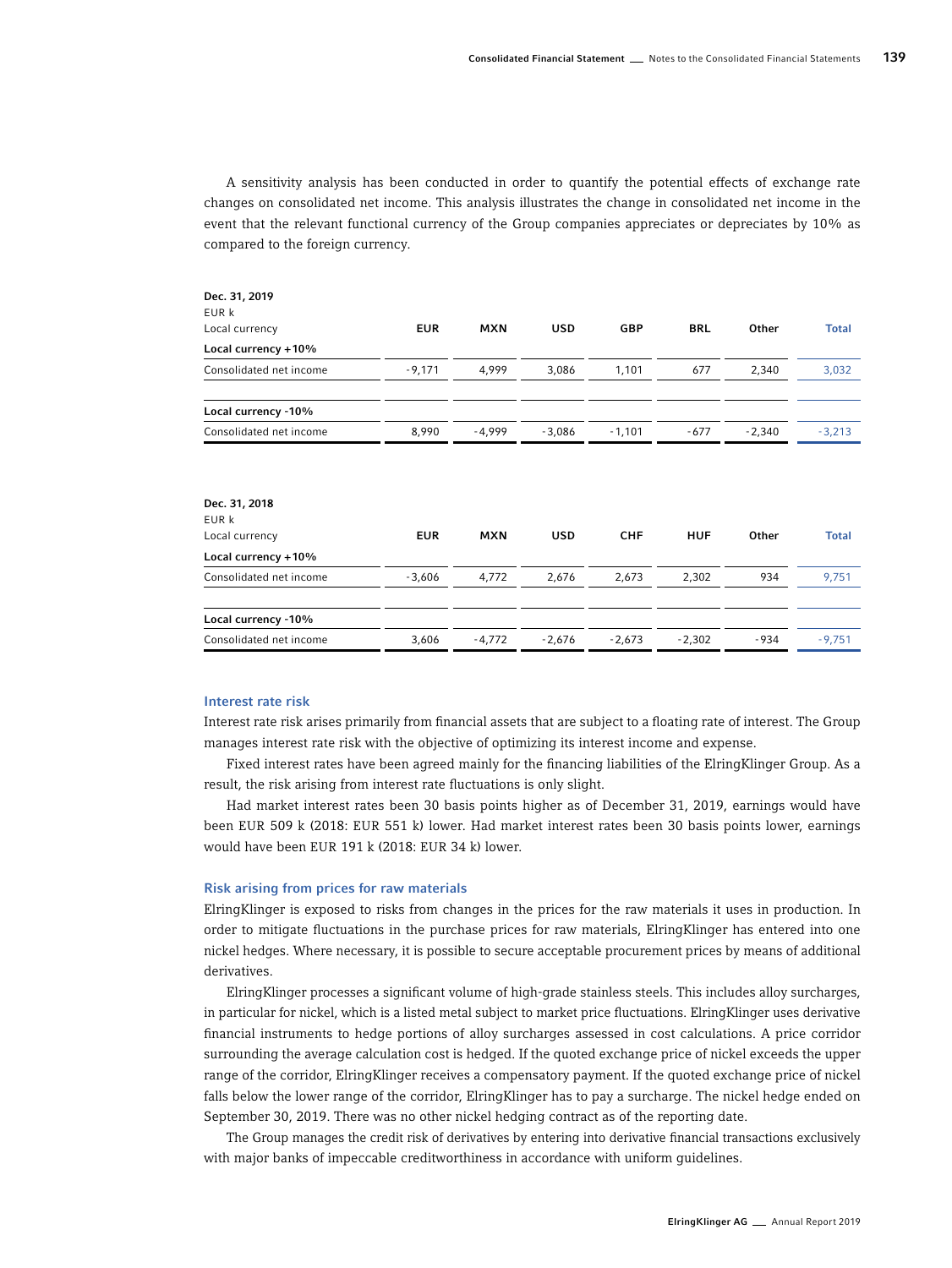#### Credit risk

Credit risk defines the risk of economic loss arising from a counterparty's failure to satisfy contractual payment obligations.

Credit risk involves both the direct risk of default and the risk of a deterioration in creditworthiness as well as risks of a concentration of individual risks. The maximum risk exposures of financial assets generally subject to credit risk correspond to their carrying amounts and can be described as follows:

### Liquid funds

Liquid funds comprise primarily bank deposits available on demand. The ElringKlinger Group is exposed to losses from credit risks in connection with the investment of liquid funds if financial institutions fail to meet their obligations (counterparty risk). In order to minimize this risk, care is taken in selecting the financial institutions at which deposits are made. The maximum risk exposure corresponds to the carrying amount of the liquid funds at the end of the reporting period.

### Trade receivables

Trade receivables relate primarily to the global sales of gaskets, sealing materials, plastic products and modules for the automotive sector and for the manufacturing industry in general. Credit risk resides in the possibility of counterparty default, and is characterized by the Group's customer base, which includes a number of key accounts.

In domestic business, most receivables are secured by retention of title. In order to limit credit risk, credit checks in the form of inquiries with credit information services are performed for selected counterparties. Moreover, internal processes are in place to continually monitor receivables where partial or complete default may be anticipated.

As part of an ABCP program, the ElringKlinger Group sold a part of trade receivables to a structured entity. The sale will be on a revolving basis at the nominal value of receivables less variable reserves. The financing volume committed under the ABCP program is EUR 100 million. The structured entity is not controlled and therefore not consolidated.

As of December 31, 2019, trade receivables with a carrying amount of EUR 60,448 k were sold. They were derecognized with the exception of the ongoing interest of EUR 1,207 k. A corresponding liability was recognized in the same amount. In connection with the provisional withholding of variable reserves, other current assets of EUR 15,882 k are reported as of December 31, 2019. In addition, customers payments received for receivables sold, which are yet to be forwarded to the purchaser, of EUR 16,075 k are reported under other current liabilities.

In its export business, ElringKlinger also assesses the credit standing of its counterparties by submitting inquiries to credit information services and on the basis of the specific country risk. In addition, credit insurance policies are taken out or letters of credit are required in certain cases. Trade receivables of EUR 10,645 k (2018: EUR 12,178 k) are secured by credit insurance policies.

Allowances are also recognized in respect of identifiable individual risks. The maximum risk exposure from trade receivables corresponds to the carrying amount of these receivables at the end of the reporting period. The carrying amounts of trade receivables, together with a separate breakdown of overdue receivables and receivables for which allowances have been recognized, can be found under note (20).

In 2019, the two largest customers accounted for 10.5% and 9.8% of sales, respectively (2018: 9.5% and 9.2%).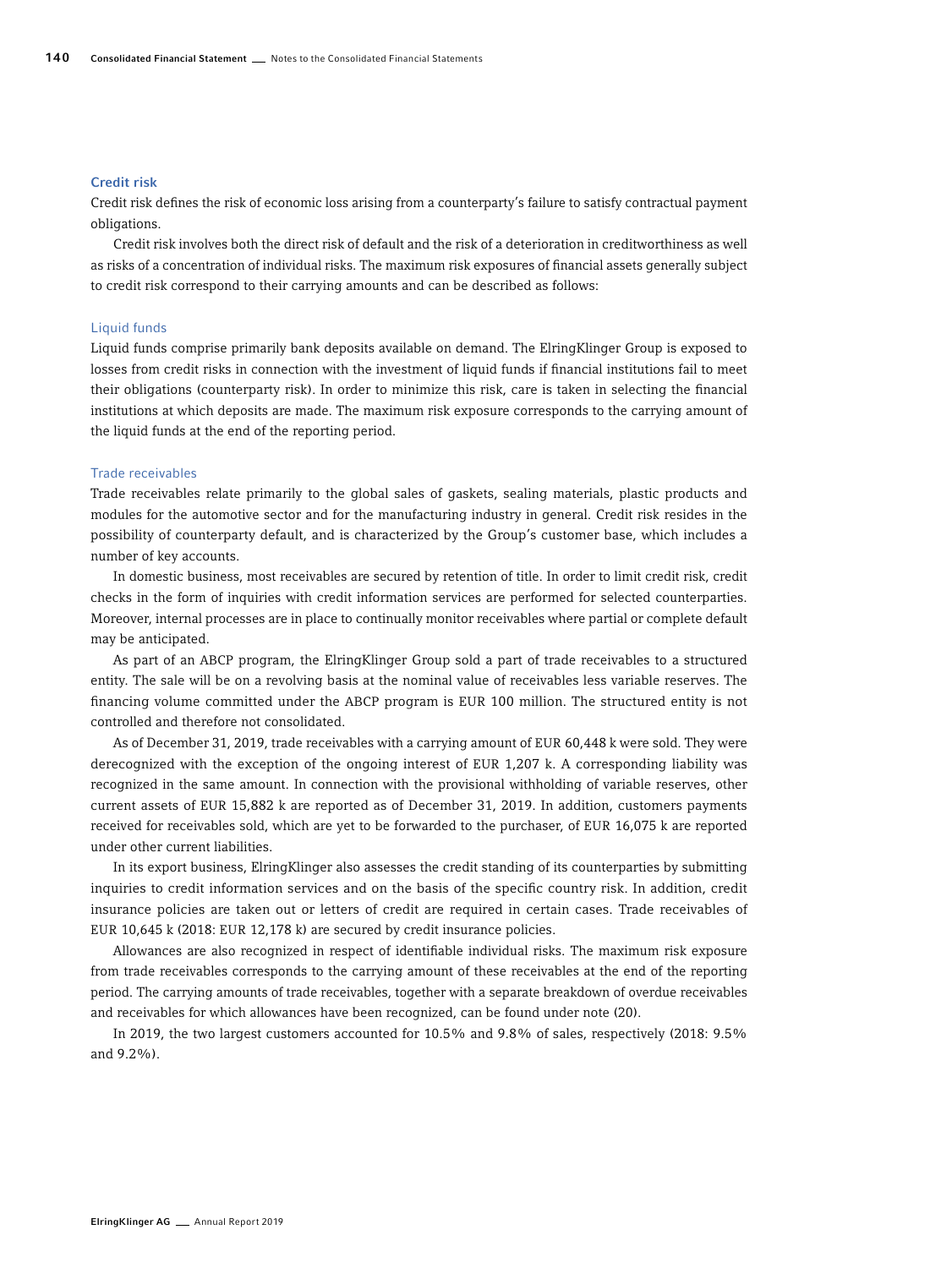## Liquidity risk

The solvency and liquidity of the ElringKlinger Group is constantly monitored by liquidity planning. Furthermore, a cash liquidity reserve and guaranteed credit lines ensure solvency and liquidity. Reference is also made to the financing risks presented in the risk report as part of the group management report of the ElringKlinger Group (Opportunity and risk report – Financial risks– Liquidity and financing risks).

#### Expected cash outflows

The following table shows all contractually fixed payments for redemptions, repayments and interest from financial liabilities recognized in the statement of financial position, including derivative financial instruments that have a negative market value.

| Trade<br>payables | <b>Financial</b><br><b>liabilities</b> | <b>Liabilities</b><br>from<br><b>IFRS 16</b> | <b>Derivatives</b> | Other<br>current<br><b>liabilities</b> | <b>Total</b> |
|-------------------|----------------------------------------|----------------------------------------------|--------------------|----------------------------------------|--------------|
|                   |                                        |                                              |                    |                                        |              |
| 157,119           | 684,015                                | 46,707                                       | 1,210              | 51,882                                 | 940,933      |
| 157,119           | 690,905                                | 52,203                                       | 1,210              | 51,882                                 | 953,319      |
| 100,688           | 23,223                                 | 998                                          | 0                  | 0                                      | 124,909      |
| 51,835            | 29,086                                 | 2,007                                        | 0                  | 15,144                                 | 98,072       |
| 2,998             | 101,022                                | 9,048                                        | 1,210              | 36,738                                 | 151,016      |
| 1,298             | 500,585                                | 28,089                                       | 0                  | 0                                      | 529,972      |
| 300               | 36,989                                 | 12,061                                       | 0                  | 0                                      | 49,350       |
|                   |                                        |                                              |                    |                                        |              |

| EUR k                               | <b>Trade</b><br>payables | <b>Financial</b><br>liabilities | <b>Finance</b><br>leases | <b>Derivatives</b> | Other<br>current<br><b>liabilities</b> | <b>Total</b> |
|-------------------------------------|--------------------------|---------------------------------|--------------------------|--------------------|----------------------------------------|--------------|
| As of Dec. 31, 2018                 |                          |                                 |                          |                    |                                        |              |
| Carrying amount                     | 135,560                  | 768,482                         | 309                      | 122                | 43,275                                 | 947,748      |
| <b>Expected outflows:</b>           | 135,560                  | 787,219                         | 318                      | 122                | 43,275                                 | 966,494      |
| $-$ less than one month             | 100,328                  | 73,883                          | 17                       | 14                 | 0                                      | 174,242      |
| - between one and three months      | 31,707                   | 25,837                          | 38                       | 27                 | 9,659                                  | 67,268       |
| - between three months and one year | 2,617                    | 205.016                         | 153                      | 81                 | 33,616                                 | 241,483      |
| - between one and five years        | 659                      | 358,184                         | 110                      | 0                  | 0                                      | 358,953      |
| - more than five years              | 249                      | 124,299                         | 0                        | 0                  | $\Omega$                               | 124,548      |

Further disclosures on financial liabilities are provided under note (27).

# 31 <sub>-</sub> Additional information on financial instruments

This section provides a comprehensive overview of the significance of financial instruments and offers additional information on line items of the statement of financial position containing financial instruments. No recognized financial instruments were offset.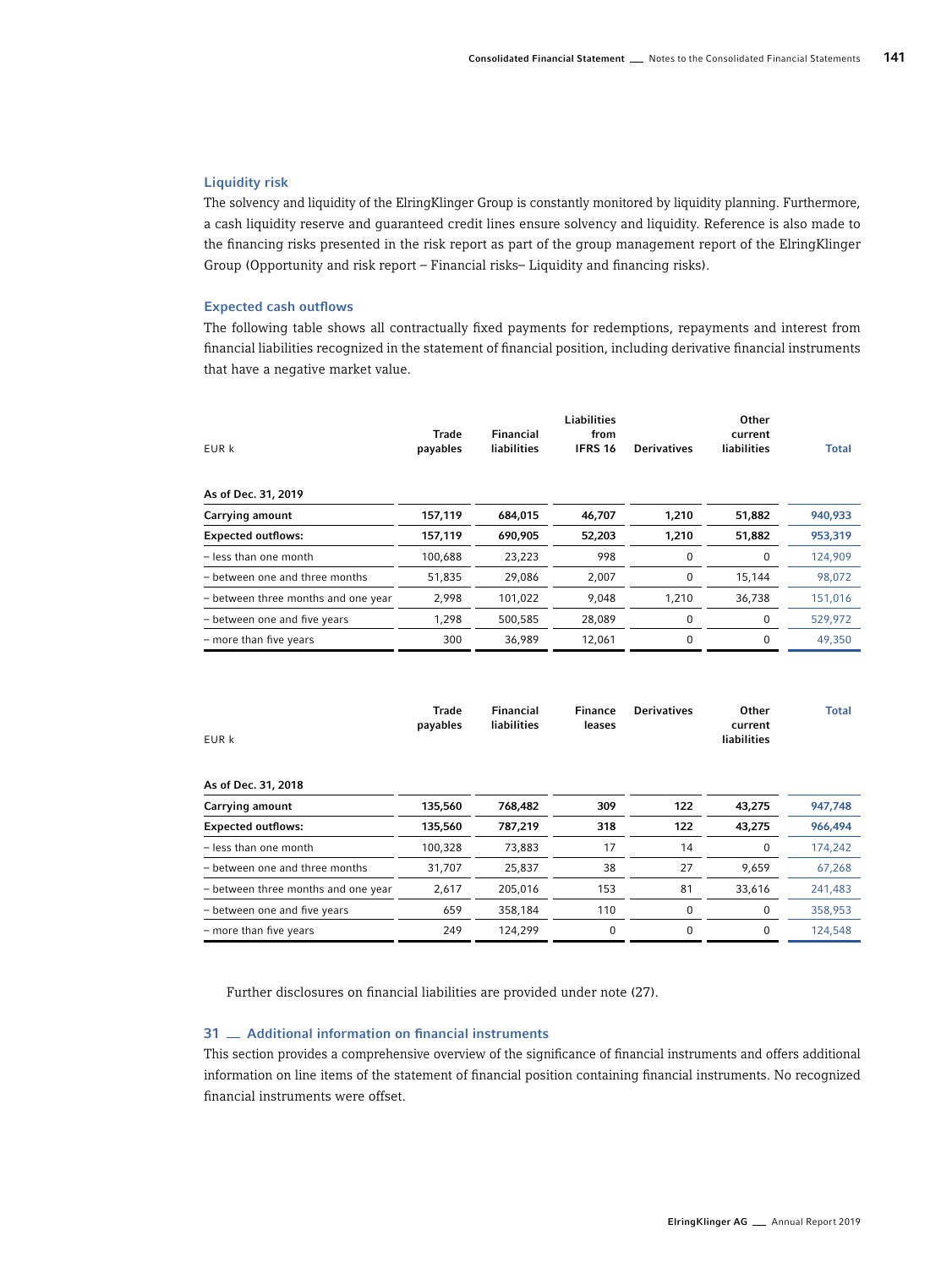# The following table shows the carrying amounts (CA) and fair values (FV) of financial assets:

|                                                                            | Cash and cash<br>equivalents | <b>Trade</b><br>receivables | Other current<br>assets |  |
|----------------------------------------------------------------------------|------------------------------|-----------------------------|-------------------------|--|
| EUR k                                                                      | CA                           | CA                          | CA                      |  |
| As of Dec. 31, 2019                                                        |                              |                             |                         |  |
| Financial assets measured at amortized cost                                | 135,450                      | 233,231                     | 22,294                  |  |
| Financial assets at fair value through profit or loss                      |                              |                             |                         |  |
| Financial assets measured at fair value through other comprehensive income |                              |                             |                         |  |
| Total                                                                      | 135,450                      | 233,231                     | 22,294                  |  |
| As of Dec. 31, 2018                                                        |                              |                             |                         |  |
| Financial assets measured at amortized cost                                | 45,314                       | 306,351                     | 11,490                  |  |
| Financial assets at fair value through profit or loss                      |                              |                             |                         |  |
| Financial assets measured at fair value through other comprehensive income |                              |                             |                         |  |
| Total                                                                      | 45,314                       | 306,351                     | 11,490                  |  |

The following table shows the carrying amounts (CA) and fair values (FV) of financial liabilities:

|                                                                        | Other current<br>liabilities | Current<br>financial<br>liabilities | Short-term<br>financial leases |           | Short-term<br>financial<br>leases<br>liabilities<br><b>IFRS 16</b> | Trade<br>liabilities |  |
|------------------------------------------------------------------------|------------------------------|-------------------------------------|--------------------------------|-----------|--------------------------------------------------------------------|----------------------|--|
| EUR k                                                                  | CA                           | CA                                  | CA                             | <b>FV</b> | CA                                                                 | CA                   |  |
| As of Dec. 31, 2019                                                    |                              |                                     |                                |           |                                                                    |                      |  |
| Financial liabilities measured at<br>amortized cost                    | 51,882                       | 149,181                             |                                | $\Omega$  | 11,049                                                             | 157,119              |  |
| Financial liabilities measured at<br>fair value through profit or loss |                              |                                     |                                |           |                                                                    | $\cap$               |  |
| As of Dec. 31, 2018                                                    |                              |                                     |                                |           |                                                                    |                      |  |
| Financial liabilities measured at<br>amortized cost                    | 43,275                       | 296,584                             |                                |           |                                                                    | 135,560              |  |
| Financial liabilities measured at<br>fair value through profit or loss |                              |                                     |                                |           |                                                                    | $\Omega$             |  |
| No IFRS 9 measurement<br>category                                      |                              |                                     | 202                            | 209       | $\Omega$                                                           | $\Omega$             |  |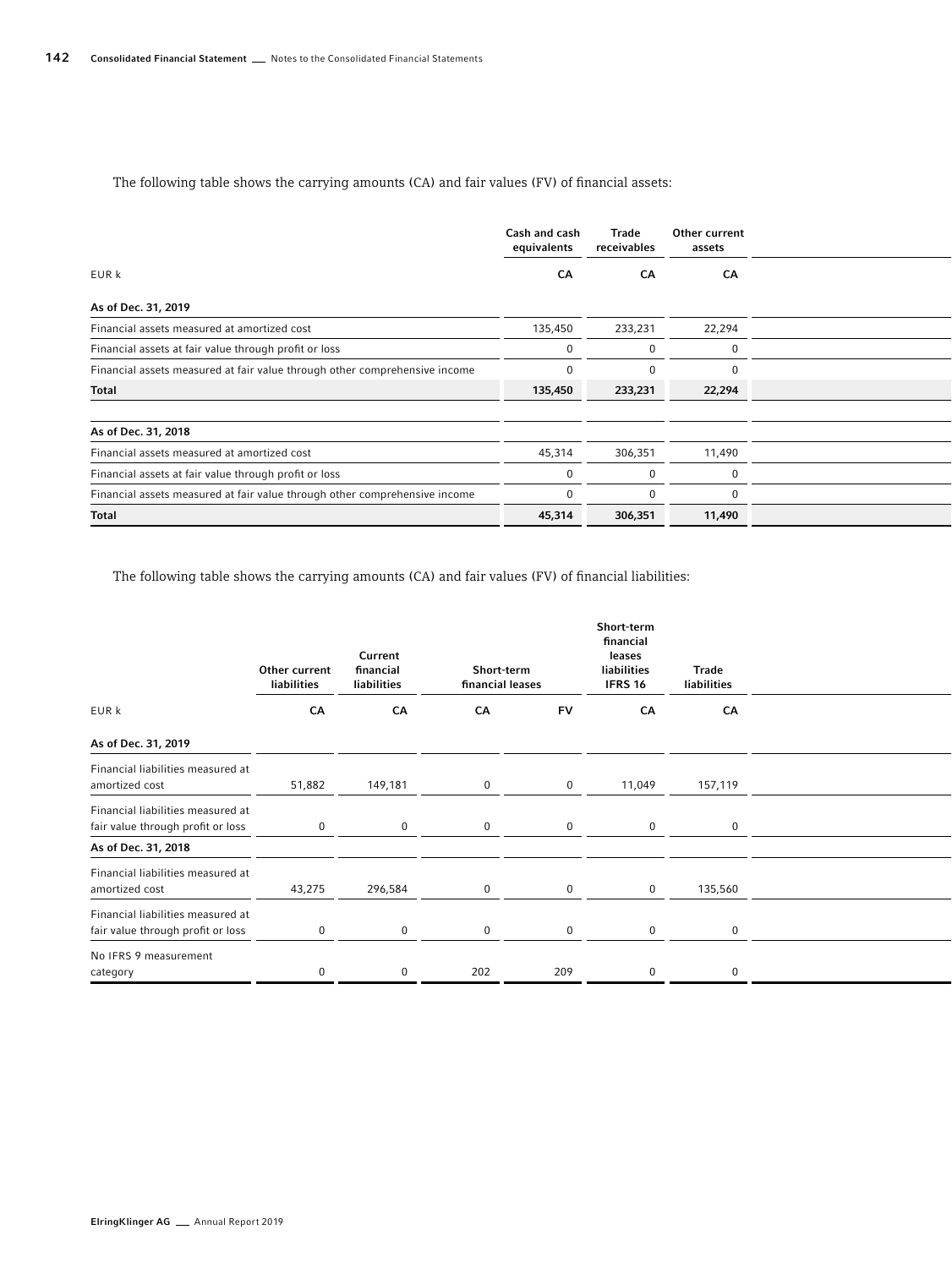| Derivatives | Non-current securities |           |          | Other financial investments |           |
|-------------|------------------------|-----------|----------|-----------------------------|-----------|
| CA          | CA                     | <b>FV</b> | CA       | <b>FV</b>                   | <b>CA</b> |
|             |                        |           |          |                             |           |
| $\mathbf 0$ | 1,438                  | 1,443     | 2,008    | 2,008                       | 394,421   |
| 832         | $\mathbf 0$            | $\Omega$  | $\Omega$ | $\Omega$                    | 832       |
| $\Omega$    | 97                     | 97        |          |                             | 105       |
| 832         | 1,535                  | 1,540     | 2,016    | 2,016                       | 395,358   |
|             |                        |           |          |                             |           |
|             |                        |           |          |                             |           |
| $\Omega$    | 549                    | 438       | 2,008    | 2,008                       | 365,712   |
| 12          | $\overline{0}$         | $\Omega$  | $\Omega$ | $\Omega$                    | 12        |
| $\mathbf 0$ | 98                     | 98        | 8        |                             | 106       |
| 12          | 647                    | 536       | 2,016    | 2,016                       | 365,830   |

| <b>Derivatives</b> |           | Non-current financial<br>liabilities |           | Long-term<br>lease liabilities<br><b>IFRS 16</b> |          | <b>Long-term</b><br>financial leases |           |
|--------------------|-----------|--------------------------------------|-----------|--------------------------------------------------|----------|--------------------------------------|-----------|
| CA                 | <b>FV</b> | CA                                   | <b>FV</b> | CA                                               | CA       | <b>FV</b>                            | <b>CA</b> |
|                    |           |                                      |           |                                                  |          |                                      |           |
| $\Omega$           | $\Omega$  | 534,724                              | 489,862   | 35,658                                           |          |                                      | 939,613   |
| 1,210              | 1,210     | $\Omega$                             |           | $\Omega$                                         |          |                                      | 1,210     |
|                    |           |                                      |           |                                                  |          |                                      |           |
|                    | $\Omega$  | 471,898                              | 430,639   | $\Omega$                                         |          | $\Omega$                             | 947,317   |
| 165                | 165       | $\Omega$                             | $\Omega$  | $\Omega$                                         | $\Omega$ | $\Omega$                             | 165       |
|                    |           | $\Omega$                             |           | $\Omega$                                         | 107      | 109                                  | 309       |
|                    |           |                                      |           |                                                  |          |                                      |           |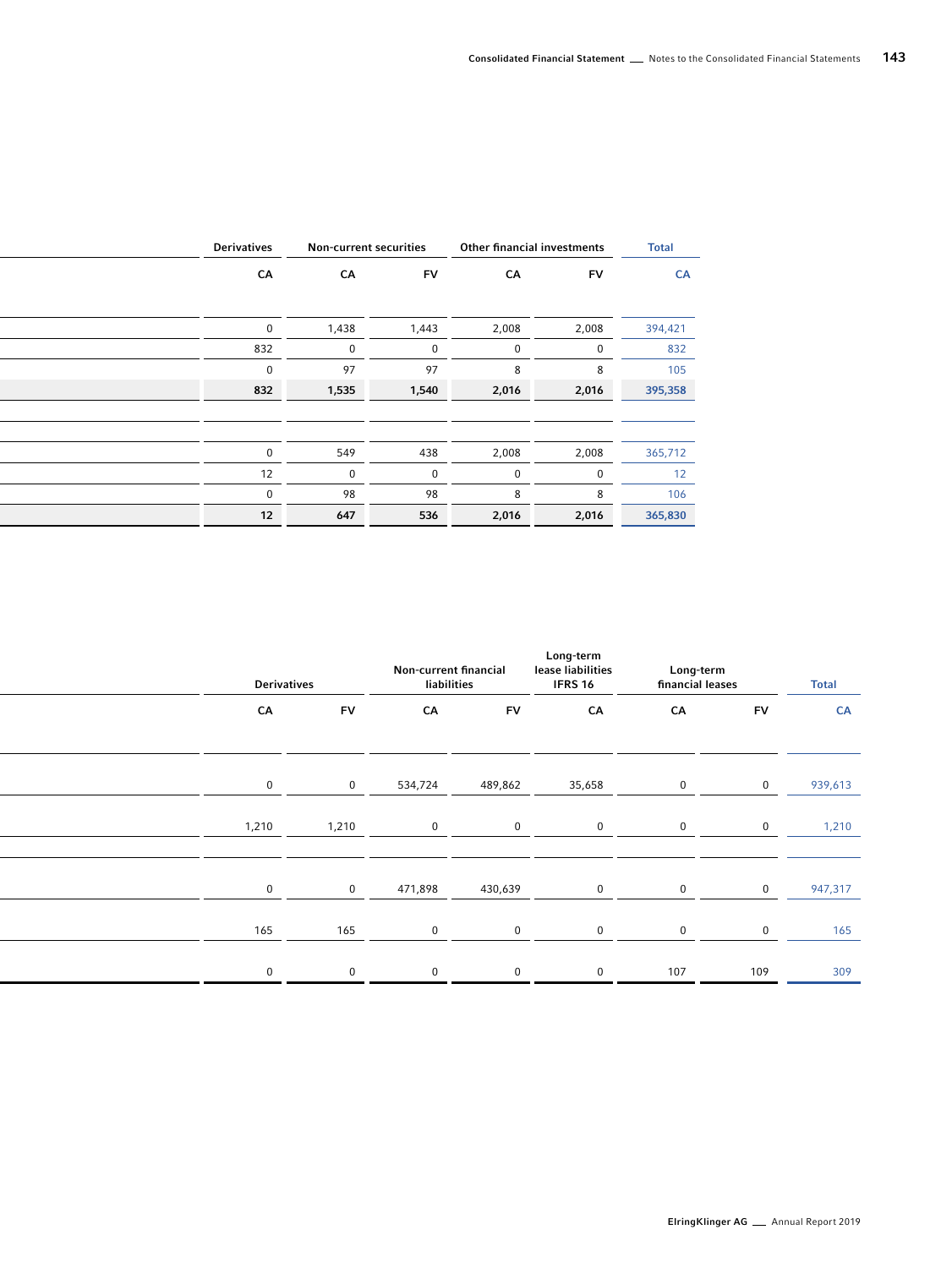Other current liabilities contain a purchase price liability of EUR 30,252 k (2018: EUR 29,921 k) from a put option which is measured at amortized cost.

Management determined that the carrying amounts of cash, trade receivables, other current assets, trade payables, current financial liabilities and other current liabilities are virtually the same as their fair value, primarily as a result of the short-term nature of these instruments.

ElringKlinger determines the market value of non-current fixed-interest liabilities to banks and derivatives by discounting expected future cash flows with the current prevailing interest rates for similar financial liabilities with comparable residual terms and the company-specific risk rate.

The fair value of the put option of non-controlling interests of ElringKlinger Marusan Corporation, Tokyo, Japan, on their shares contained in other current liabilities is based on forecasts of its business value. For the measurement of this put option of non-controlling interests, estimates are made when forecasting business development as well as when selecting the interest rate used regarding the liability recognized. A 10% change in the business value causes the put option to increase/decrease by EUR 3,025 k (2018: 2,992 k).

Equity instruments of the measurement category at fair value recognized through other comprehensive income:

| <b>Total</b>           | 105               |
|------------------------|-------------------|
| Other financial assets | 8                 |
| Non-current securities | 97                |
| EUR k                  | Dec. 31, 2019     |
|                        | <b>Fair value</b> |

These equity instruments were allocated to the measurement category at fair value recognized through other comprehensive income. Generally speaking, ElringKlinger holds its equity interests as a complement to the operating activities for strategic reasons.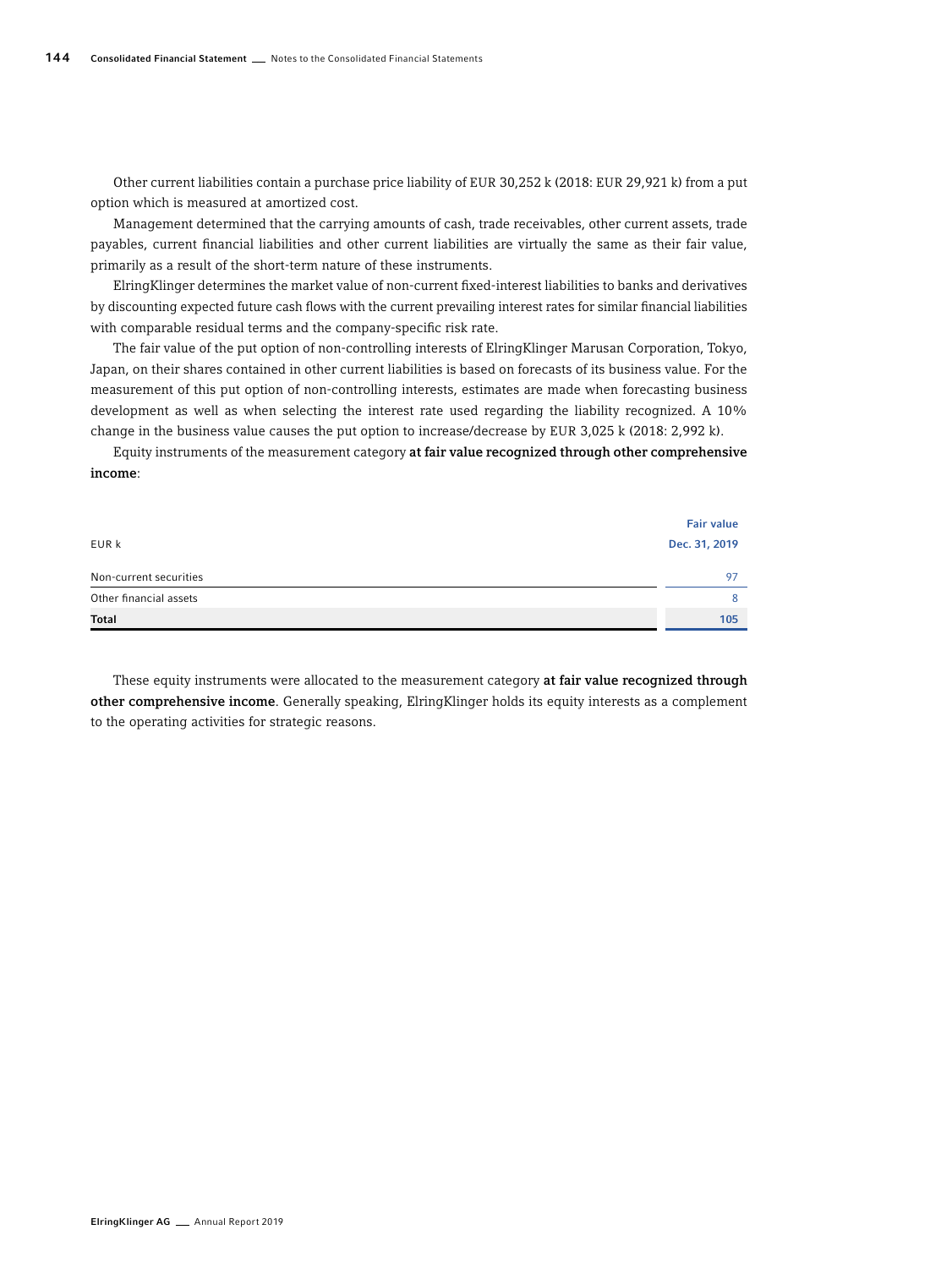Financial assets and liabilities measured at fair value are classified into the following 3-level fair value hierarchy as of the valuation date December 31, 2019:

| EUR k                        | Level 1     | Level <sub>2</sub> | Level 3     |
|------------------------------|-------------|--------------------|-------------|
| Dec. 31, 2019                |             |                    |             |
| <b>Financial assets</b>      |             |                    |             |
| Non-current securities       | 97          | 0                  | 0           |
| Other financial assets       | 8           | 0                  | $\mathbf 0$ |
| Derivatives*                 | $\mathbf 0$ | 832                | $\mathbf 0$ |
| <b>Total</b>                 | 105         | 832                | $\bf{0}$    |
| <b>Financial liabilities</b> |             |                    |             |
| Derivatives*                 | $\mathbf 0$ | 1,210              | $\mathbf 0$ |
| <b>Total</b>                 | $\bf{0}$    | 1,210              | $\bf{0}$    |
|                              |             |                    |             |
| Dec. 31, 2018                |             |                    |             |
| <b>Financial assets</b>      |             |                    |             |
| Non-current securities       | 98          | $\bf{0}$           | $\mathbf 0$ |
| Other financial assets       | 8           | 2,000              | 0           |
| Derivatives*                 | $\mathbf 0$ | 12                 | 0           |
| <b>Total</b>                 | 106         | 2,012              | $\bf{0}$    |
| <b>Financial liabilities</b> |             |                    |             |
| Derivatives*                 | $\bf{0}$    | 165                | $\mathbf 0$ |
| <b>Total</b>                 | $\bf{0}$    | 165                | $\bf{0}$    |

\* These are derivatives which do not meet the prerequisites for hedge accounting.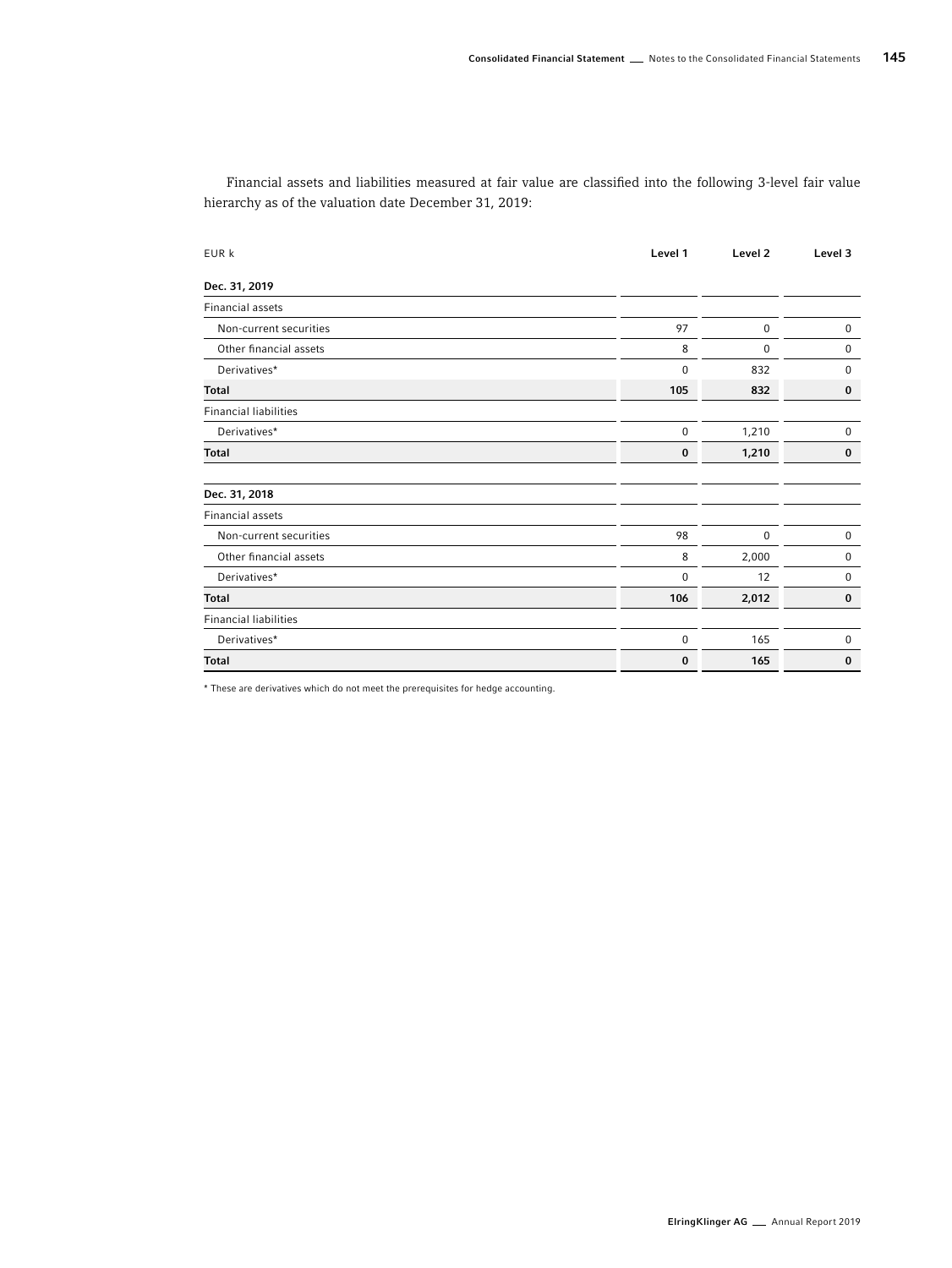The following table presents the allocation of financial assets and liabilities not measured at fair value, but for which fair value is disclosed, to the 3-level fair value hierarchy as of the measurement date December 31, 2019:

| EUR k                                            | Level 1     | Level 2     | Level 3  |
|--------------------------------------------------|-------------|-------------|----------|
| Dec. 31, 2019                                    |             |             |          |
| <b>Financial assets</b>                          |             |             |          |
| Non-current securities                           | 1,443       | 0           | 0        |
| Other financial assets                           | 0           | $\mathbf 0$ | 2,008    |
| <b>Total</b>                                     | 1,443       | $\bf{0}$    | 2,008    |
| <b>Financial liabilities</b>                     |             |             |          |
| Non-current financial liabilities                | $\mathbf 0$ | 502,152     | 0        |
| Purchase price liability from written put option | 0           | 0           | 30,252   |
| <b>Total</b>                                     | 0           | 502,152     | 30,252   |
| Dec. 31, 2018                                    |             |             |          |
| <b>Financial assets</b>                          |             |             |          |
| Non-current securities                           | 549         | $\mathbf 0$ | 0        |
| Other financial assets                           | 0           | $\mathbf 0$ | 8        |
| <b>Total</b>                                     | 549         | 0           | 8        |
| <b>Financial liabilities</b>                     |             |             |          |
| Non-current liabilities from financial leases    | 0           | 0           | 109      |
| Non-current financial liabilities                | $\mathbf 0$ | 456,640     | $\Omega$ |
| Purchase price liability from written put option | 0           | 0           | 29,921   |
| <b>Total</b>                                     | $\bf{0}$    | 456,640     | 30,030   |

The levels of the fair value hierarchy are defined as follows:

Level 1: Measurement based on market prices.

Level 2: Measurement based on market prices for similar instruments on the basis of measurement models based on inputs that are observable on active markets.

Level 3: Measurement based on inputs for assets and liabilities not representing observable market data. An assessment is made at the end of every reporting period as to whether the assets and liabilities accounted for at fair value have been transferred between the levels of the fair value hierarchy.

The liabilities of fair value level 3 developed as follows:

| EUR k                | 2019   | 2018     |
|----------------------|--------|----------|
| As of Jan. 1         | 30,030 | 35,008   |
| Change in fair value | 222    | $-4.978$ |
| As of Dec. 31        | 30,252 | 30,030   |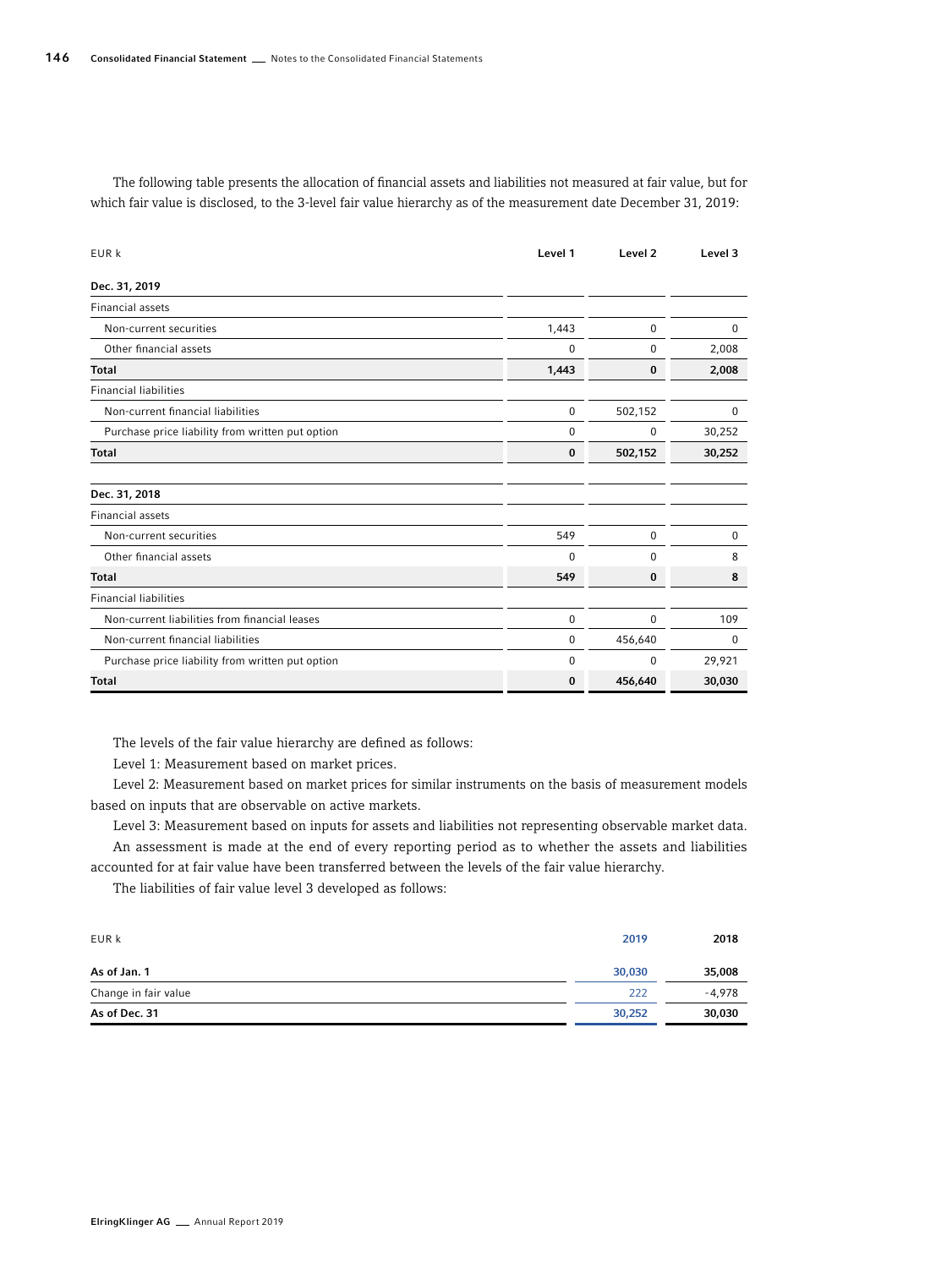Net gains/losses on financial instruments:

| EUR k                                            | 2019     | 2018   |
|--------------------------------------------------|----------|--------|
| At fair value recognized in profit or loss*      | $-755$   | $-153$ |
| Financial assets measured at amortized cost      | 1.894    | 1.877  |
| Financial liabilities measured at amortized cost | $-1.084$ | 3.219  |

\* These are derivatives which do not meet the prerequisites for hedge accounting.

Net gains and losses from derivatives include the effects from changes in market values, which were recorded in full in profit or loss for the period.

Net gains and losses from financial assets measured at amortized cost primarily consist of currency effects. Net gains from financial liabilities measured at amortized cost include currency effects.

Total interest income and expenses for financial assets and financial liabilities not measured at fair value through profit or loss are as follows:

| EUR k                  | 2019      | 2018      |
|------------------------|-----------|-----------|
| Total interest income  | 1.200     | 562       |
| Total interest expense | $-18.699$ | $-13,388$ |

As in the previous year, total interest income did not result in interest income from impaired financial assets.

## 32 Leases

Due to the provisions of IFRS 16 to be applied for the first-time from January 1, 2019, a reconciliation of the existing leases in the ElringKlinger Group is presented below.

Based on the operating lease obligations as of December 31, 2018, they were reconciled to the opening balance of lease liabilities as of January 1, 2019 as follows:

# EUR k

| Operating lease obligations as of December 31, 2018                                             | 35,059   |
|-------------------------------------------------------------------------------------------------|----------|
| Minimum lease payments of liabilities from finance leases as of December 31, 2019               | 318      |
| Discounting                                                                                     | $-6,689$ |
| Practical expedients relating to short-term leases                                              | $-1,059$ |
| Practical expedients for small ticket leases                                                    | $-114$   |
| Service components                                                                              | $-329$   |
| Reasonably certain contract extension options/others                                            | 18,530   |
| Present value of liabilities from finance leases as of December 31, 2018                        | $-309$   |
| Additional lease liabilities due to the first-time application of IFRS 16 as of January 1, 2019 | 45,407   |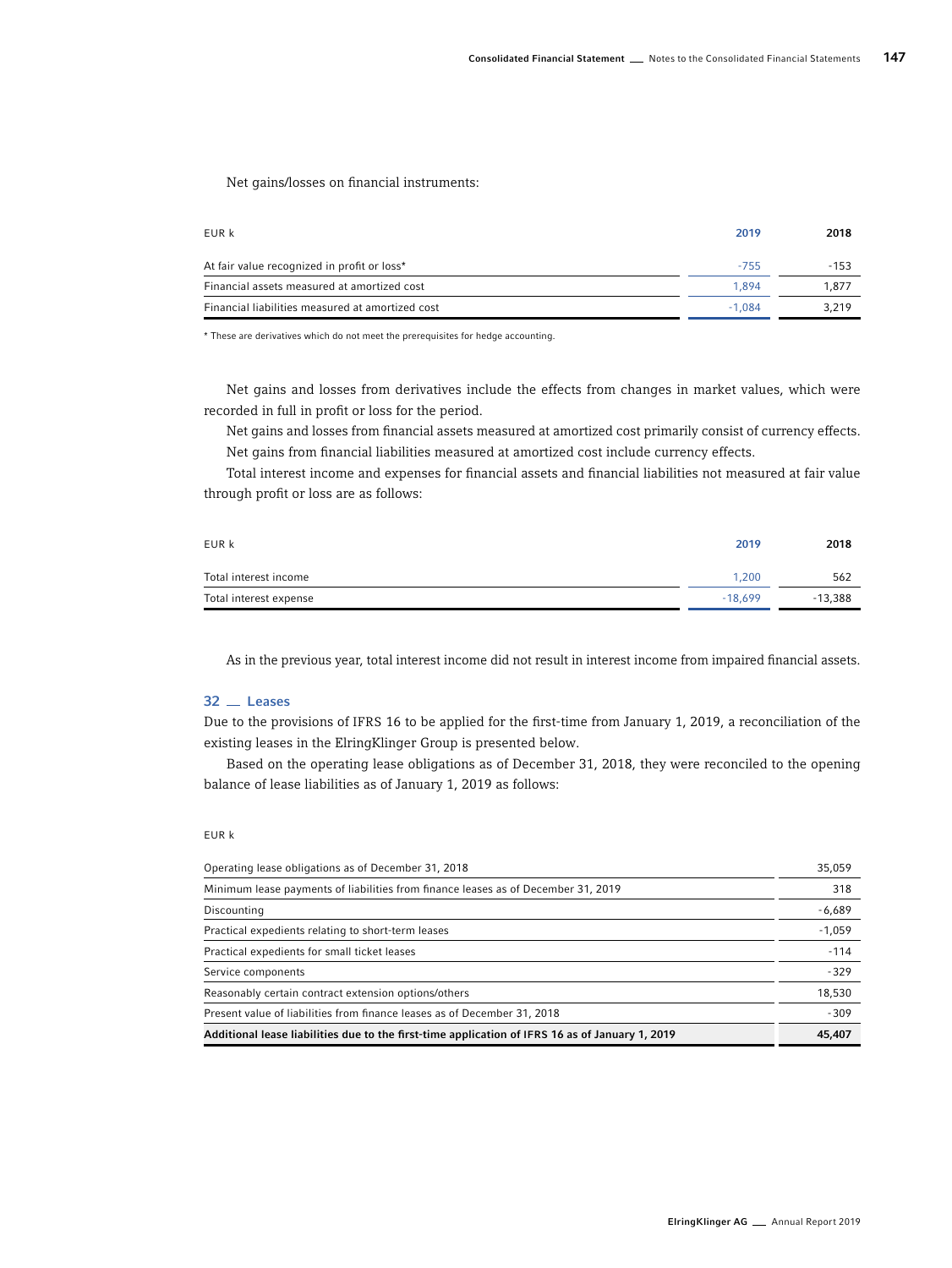The lease liabilities were discounted using the weighted average incremental borrowing rate as of January 1, 2019. Reference interest rates for a period of up to 15 years from the return on government bonds in the countries concerned were used to determine the incremental borrowing rate. The development of the corresponding currencies was thus taken into account. The reference interest rates were extended by a lease risk premium on the basis of Euler Hermes assessment of the ElringKlinger Group. The weighted average interest rate amounted to 3.55%.

The IFRS matters contained in the income statement for the first time are as follows:

| EUR k                                                   | 2019   |
|---------------------------------------------------------|--------|
| Cost of sales                                           |        |
| Expenses relating to short-term leases                  | 1,543  |
| Expenses from small ticket leases                       | 250    |
| Expenses from variable lease payments                   | 0      |
| Other expenses from leases (ancillary costs)            | 411    |
| Depreciation and amortization                           |        |
| Amortization of right-of-use assets                     | 12,865 |
| Impairment of right-of-use assets                       | 0      |
| Net finance costs                                       |        |
| Interest expenses from lease liabilities                | 1,299  |
| Income from currency translation of lease liabilities   | 344    |
| Expenses from currency translation of lease liabilities | 4      |

Information on expected cash outflows is contained in Note (30) Hedging policy and financial instruments.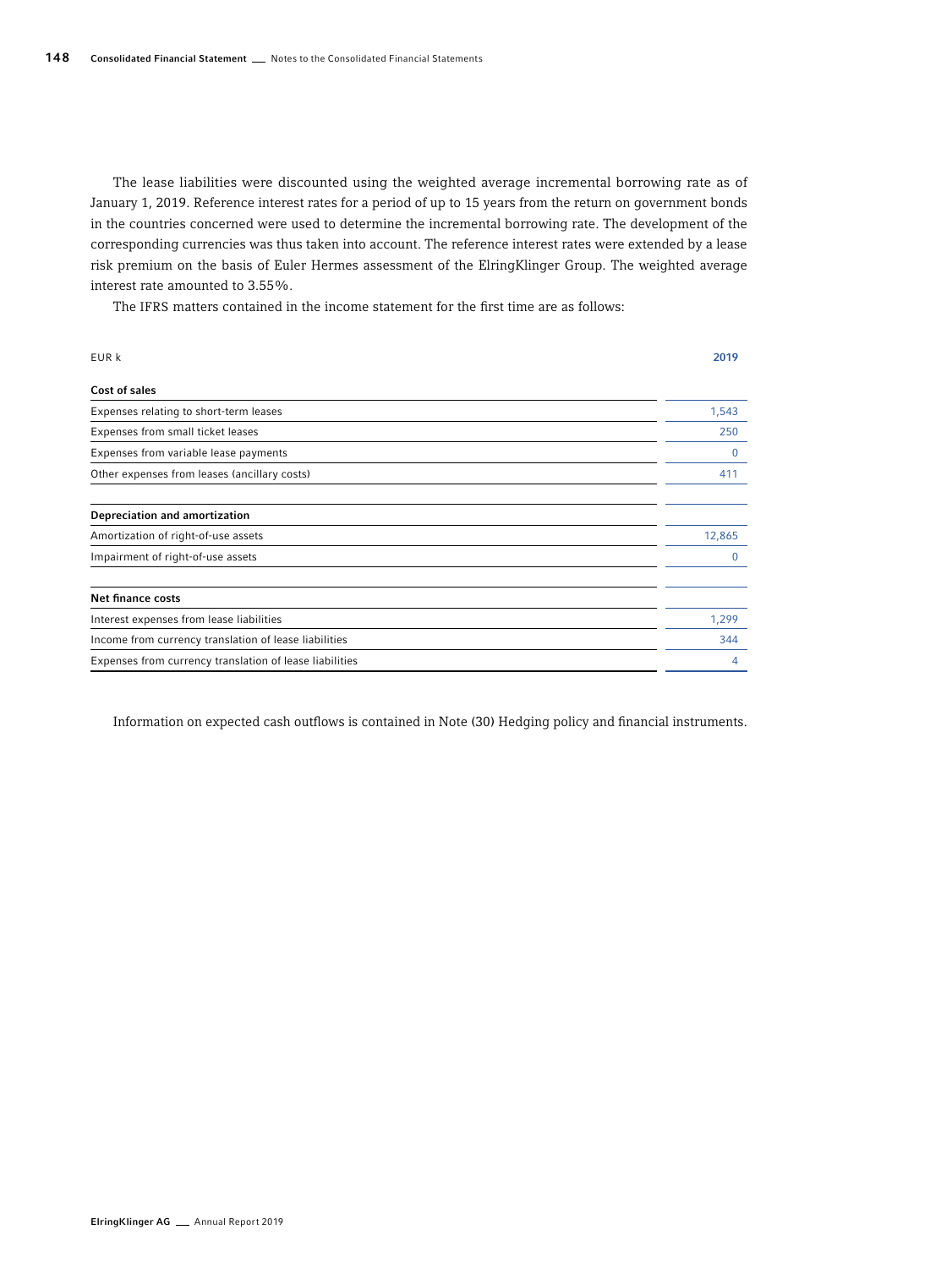### 33 Capital management

ElringKlinger believes that the Group's sound financial base is a prerequisite for further growth. The Group's solid capital resources render it possible to invest in future organic growth, as well as in external growth.

The Management Board of the parent company has set a target equity ratio of 40% to 50% within the Group. ElringKlinger AG's Articles of Association do not define any capital requirements.

The Management Board is authorized to buy back company shares up to a total amount of 10% of share capital existing at the date on which this resolution was passed (May 13, 2015). The authorization is valid until May 13, 2020. There are no share option programs that impact the capital structure.

The following table presents changes in equity, debt and total capital as of December 31, 2019 as compared to December 31, 2018.

| <b>EUR</b> million      | 2019    | 2018    |
|-------------------------|---------|---------|
| Equity                  | 891.2   | 890.1   |
| as % of total capital   | 41.52%  | 42.80%  |
| Non-current liabilities | 773.5   | 642.5   |
| Current liabilities     | 481.8   | 547.1   |
| Liabilities             | 1,255.3 | 1,189.6 |
| as % of total capital   | 58.48%  | 57.20%  |
| Total capital           | 2,146.5 | 2,079.7 |

The change in equity from December 31, 2018 to December 31, 2019 was due primarily to a decrease in other reserves. Debt increased year-on-year by 5.23%.

At 41.52%, the Group equity ratio reached the 40% target equity ratio set by the Supervisory Board and Management Board.

For one loan at a subsidiary, financial covenants have been agreed upon. These affect the equity ratio and gearing factor. If these covenants are breached, the terms of the loan change and the loan becomes immediately callable.

As of December 31, 2019, there were no issues prevailing that would have justified banks exercising their unilateral right of termination. The Management Board expects that the financial covenants agreed will be reached in the financial year 2020.

### 34  $\equiv$  Notes to the statement of cash flows

The group statement of cash flows shows how the liquidity of the ElringKlinger Group has changed as a result of cash inflows and outflows in the course of the financial year. In accordance with IAS 7, cash flows are categorized as cash flows from operating activities, investing activities or financing activities.

The cash reported in the statement of cash flows comprises liquid funds reported in the statement of financial position, i.e., cash in hand, checks and bank deposits.

Cash flows from investing and financing activities are determined by reference to payments. By contrast, cash flows from operating activities are derived indirectly from earnings before taxes for the year. For the indirect computation, effects from currency translation and changes to the basis of consolidation are eliminated from the changes to the items of the statement of financial position arising from operating activities. For this reason, it is not possible to reconcile the changes in the relevant items of the statement of financial position with the corresponding figures in the published group statement of financial position.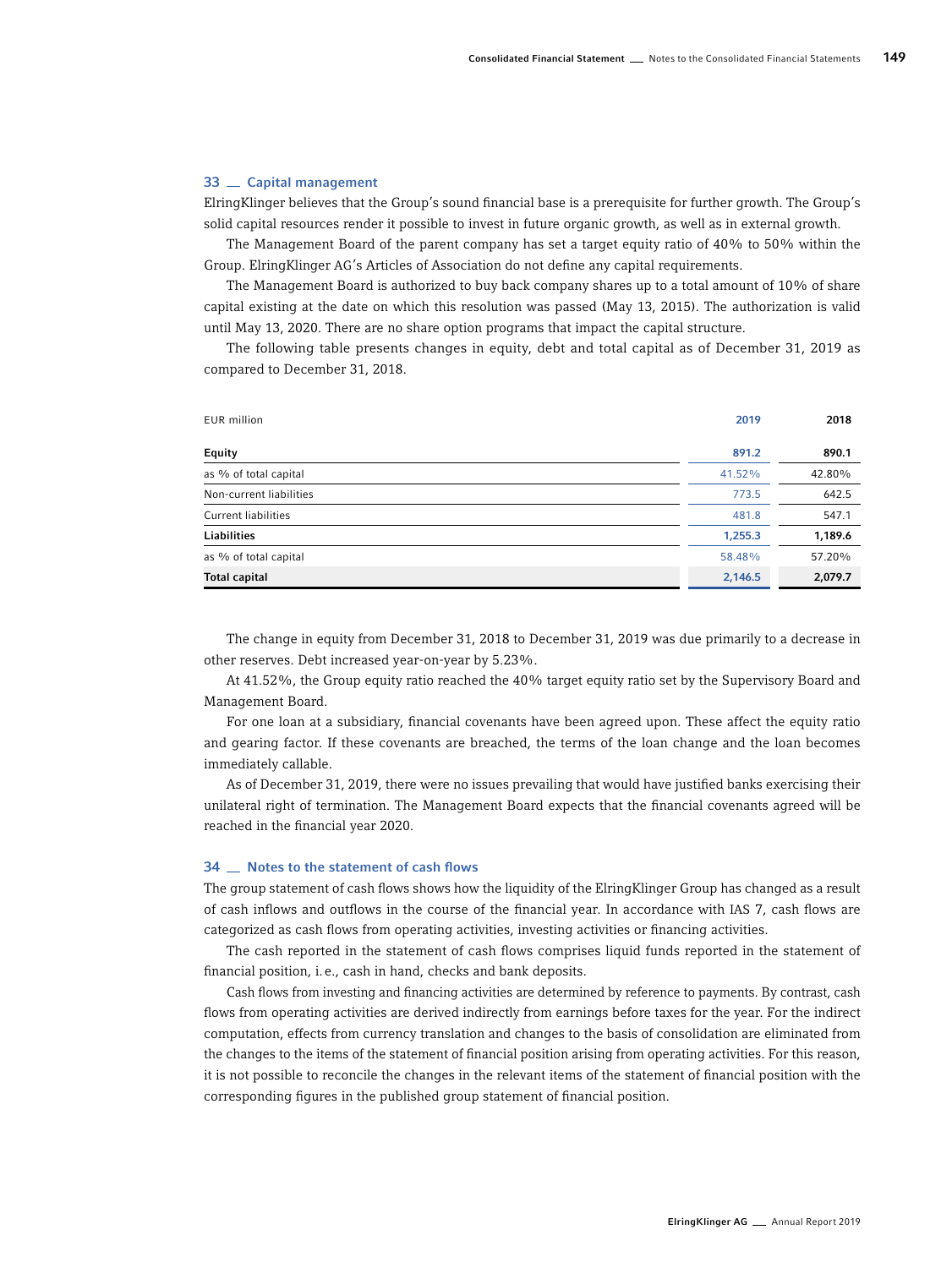# Change in liabilities from financing activities:

| EUR k                                  | Non-current financial<br><b>liabilities</b> | <b>Current financial</b><br><b>liabilities</b> |
|----------------------------------------|---------------------------------------------|------------------------------------------------|
| Dec. 31, 2018                          | 472,005                                     | 296,786                                        |
| Adjustment carryforward new standards* | 36,133                                      | 9,274                                          |
| Changes in cash                        | 127,428                                     | $-230,435$                                     |
| Exchange rate differences              | 2,578                                       | 2,155                                          |
| Non-cash changes                       | $-67,728$                                   | 82,527                                         |
| Dec. 31, 2019                          | 570,416                                     | 160,307                                        |
| Dec. 31, 2017                          | 478,811                                     | 221,944                                        |
| Changes in cash                        | $-7,812$                                    | 71,400                                         |
| Exchange rate differences              | 3,547                                       | 2,226                                          |
| Change in fair value                   | 0                                           | 0                                              |
| Other changes                          | $-2,541$                                    | 1,216                                          |
| Dec. 31, 2018                          | 472,005                                     | 296,786                                        |

\* IFRS 16

Cash outflows from leases are contained in the statement of cash flows as follows:

| <b>Total</b>                                                            | 14,850 |
|-------------------------------------------------------------------------|--------|
| Short-term or small ticket leases (cash flow from operating activities) | 1.793  |
| Interest paid (cash flow from operating activities)                     | 1.299  |
| Repayments for lease liabilities (cash flow from financing activities)  | 11.758 |
| EUR k                                                                   | 2019   |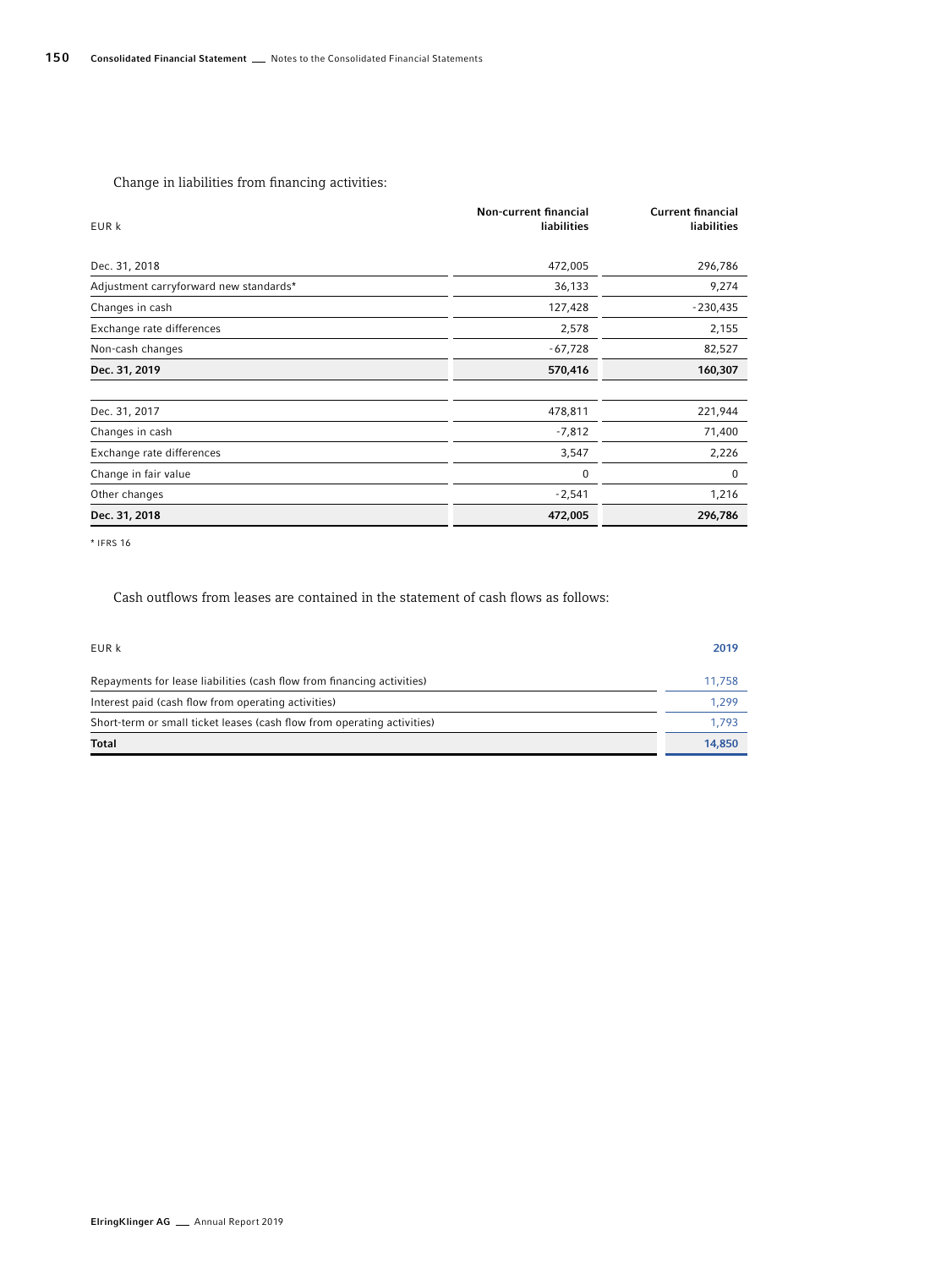# 35 Segment reporting

The organizational and internal reporting structure of the ElringKlinger Group is centered around its five business divisions: "Original Equipment", "Aftermarket", "Engineered Plastics", "Services" and "Industrial Parks".

The activities in the "Original Equipment" and "Aftermarket" reporting segments relate to the manufacturing and distribution of parts and components for the engine, transmission and exhaust system and lightweight plastic components in motor vehicles (powertrain), as well as battery and fuel cell components and tools machining.

The "Engineered Plastics" segment manufactures and distributes technical products made of highperformance PTFE plastics for the vehicle and general industrial sectors.

The "Services" reporting segment primarily operates engine test benches and contributes to the development of engines.

The "Industrial Parks" segment is responsible for the administration and leasing of land and buildings.

The "Consolidation" column in the "Segment reporting" table below provides an overview of consolidation entries between the segments. Internal control and reporting are based on IFRS. With the exception of the Original Equipment segment's provision of supplies to the Aftermarket segment, the extent of trade between the individual segments is insignificant. The exchange of goods and/or services between the segments takes place at arm's-length prices.

The segment results do not contain an impairment loss.

10.5% or EUR 182,043 k of the Group sales revenue (2018: 9.5% or EUR 161,747 k) was generated with one customer in the Segment Original Equipment.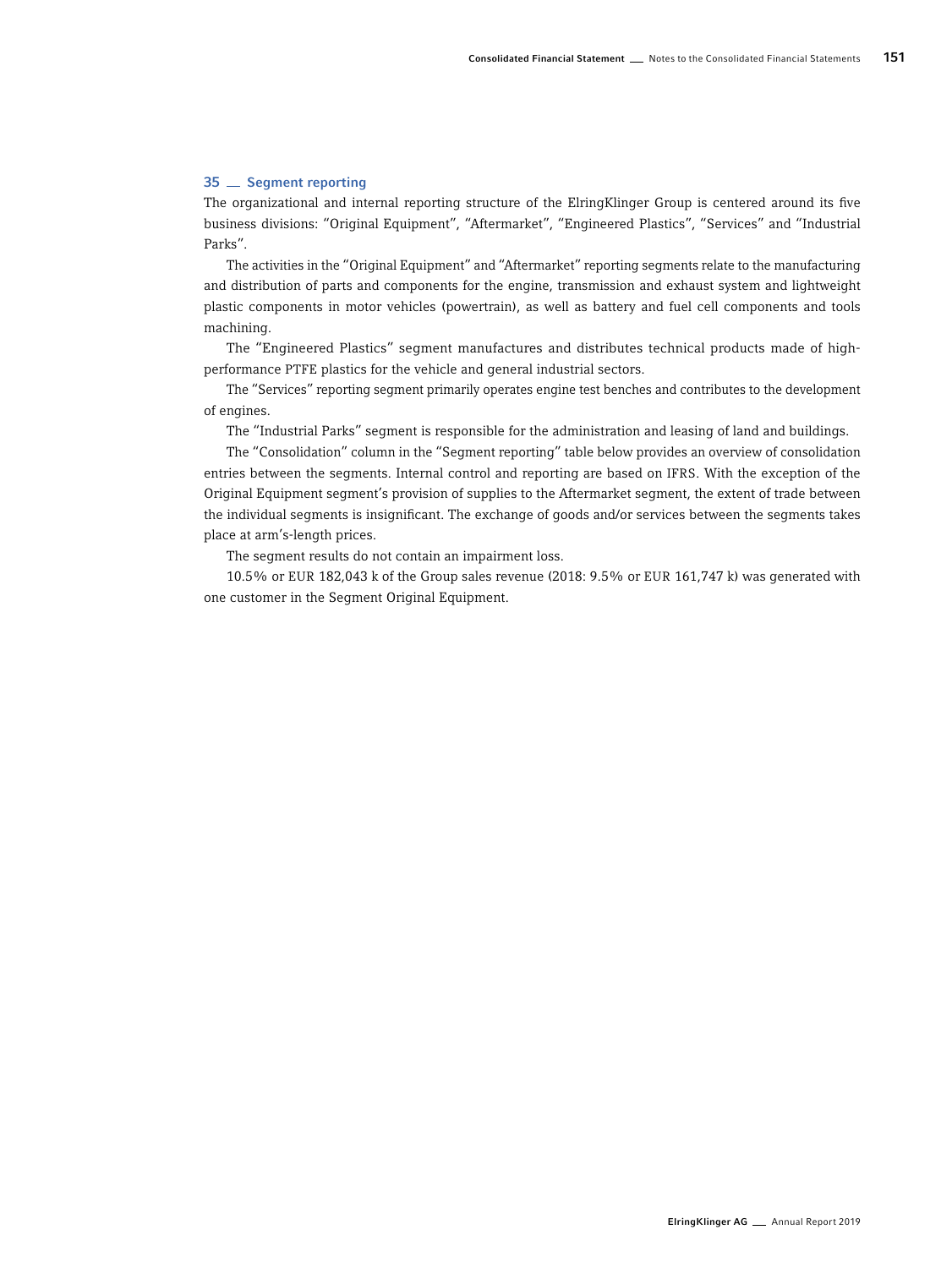# Segment Reporting

| Segment                           |           | <b>Original Equipment</b> | <b>Aftermarket</b> |         | <b>Engineered Plastics</b> |         | <b>Industrial Parks</b> |        |
|-----------------------------------|-----------|---------------------------|--------------------|---------|----------------------------|---------|-------------------------|--------|
| EUR k                             | 2019      | 2018                      | 2019               | 2018    | 2019                       | 2018    | 2019                    | 2018   |
| <b>External revenue</b>           | 1,423,448 | 1,407,718                 | 172,610            | 159,497 | 117,451                    | 117,824 | 4,116                   | 4,302  |
| Intersegment revenue              | 23,012    | 20,321                    | 0                  | 0       | 66                         | 25      | 509                     | 530    |
| Segment revenue                   | 1,446,460 | 1,428,039                 | 172,610            | 159,497 | 117,517                    | 117,849 | 4,625                   | 4,832  |
| EBIT <sup>1</sup>                 | 5,123     | 50,716                    | 30,406             | 24,919  | 15,850                     | 19,543  | 9,193                   | 324    |
| Depreciation and<br>amortization  | 106,812   | 88,376                    | 3,862              | 2,975   | 6,681                      | 6,104   | 315                     | 1,069  |
| Capital expenditures <sup>2</sup> | 115,804   | 163,422                   | 4,773              | 6,546   | 7,043                      | 5,285   | 360                     | 561    |
| Segment assets                    | 1,894,357 | 1,824,420                 | 107,569            | 116,016 | 131,011                    | 118,597 | 27,954                  | 19,401 |

| Segment                           | <b>Services</b> |        | Other |      | Consolidation |           |             | Group     |
|-----------------------------------|-----------------|--------|-------|------|---------------|-----------|-------------|-----------|
| EUR k                             | 2019            | 2018   | 2019  | 2018 | 2019          | 2018      | 2019        | 2018      |
| <b>External revenue</b>           | 9,400           | 9,659  | 0     | 0    | 0             | 0         | 1,727,025   | 1,699,000 |
| Intersegment revenue              | 7,443           | 7,260  | 0     | 0    | $-31,030$     | $-28,136$ | $\mathbf 0$ | 0         |
| Segment revenue                   | 16,843          | 16,919 | 0     | 0    | $-31,030$     | $-28,136$ | 1,727,025   | 1,699,000 |
| EBIT <sup>1</sup>                 | 661             | 678    | 0     | 0    | 0             | 0         | 61,233      | 96,180    |
| Depreciation and<br>amortization  | 2,062           | 1,923  | 0     | 0    | 0             | 0         | 119,732     | 100,447   |
| Capital expenditures <sup>2</sup> | 2,011           | 2,753  | 0     | 0    | 0             | 0         | 129,991     | 178,567   |
| Segment assets                    | 16,197          | 16,052 |       | 0    | $-30,593$     | $-14,785$ | 2,146,495   | 2,079,701 |
|                                   |                 |        |       |      |               |           |             |           |

1 Earnings before interest and taxes

2 Investments in intangible assets and property, plant and equipment and investment property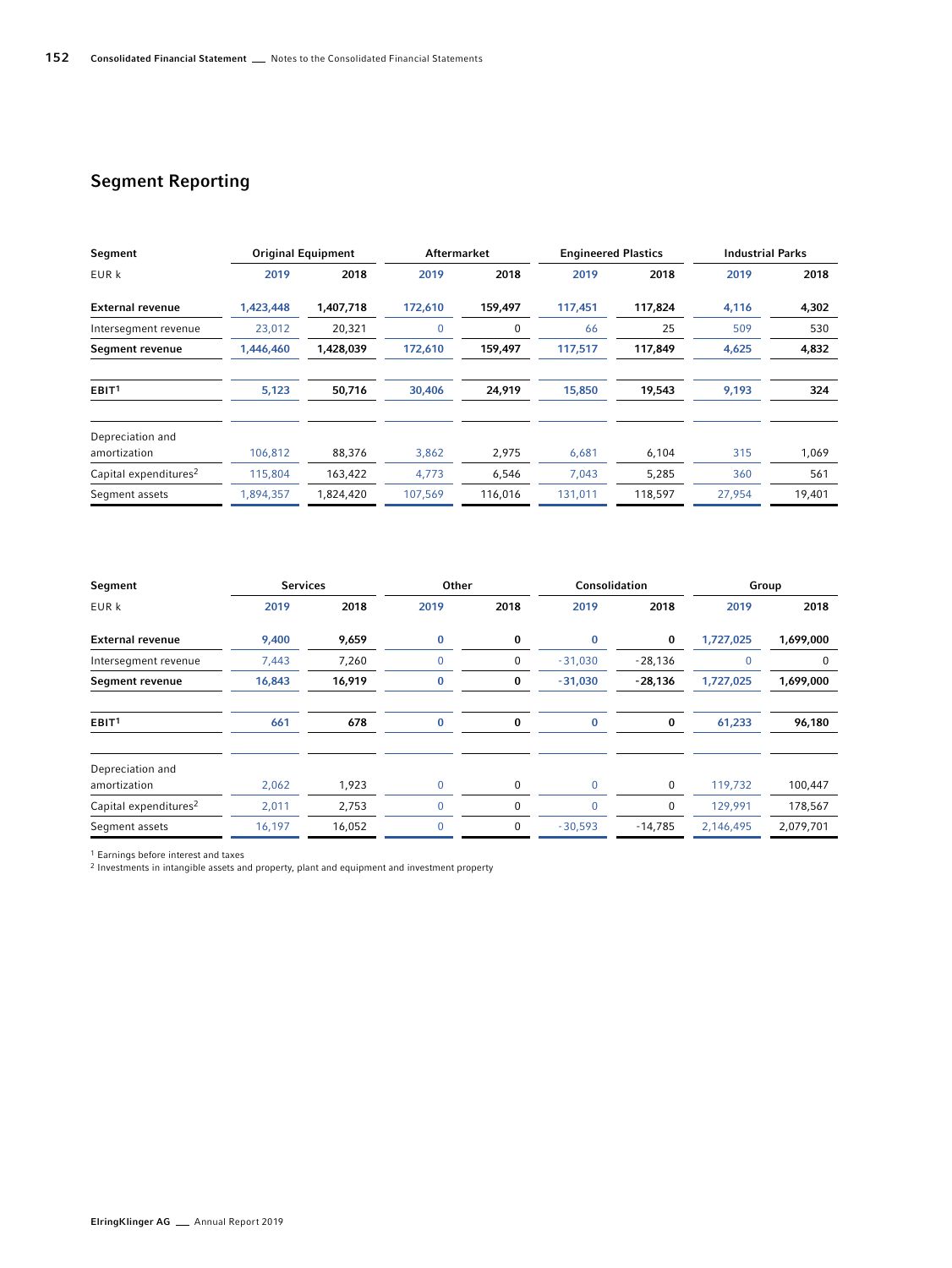# Segment reporting by region

| Region<br>EUR k                     |      | <b>Sales</b><br>revenues <sup>1</sup> | Non-current<br>assets | <b>Investments</b> |
|-------------------------------------|------|---------------------------------------|-----------------------|--------------------|
| Germany                             | 2019 | 394,996                               | 548,261               | 57,991             |
|                                     | 2018 | 428,545                               | 535,477               | 74,092             |
| Rest of Europe                      | 2019 | 494,234                               | 268,761               | 15,536             |
|                                     | 2018 | 515,574                               | 271,528               | 19,013             |
| North America                       | 2019 | 450,871                               | 243,816               | 37,505             |
|                                     | 2018 | 360,287                               | 203,974               | 53,486             |
| Asia-Pacific                        | 2019 | 309,996                               | 207,640               | 17,232             |
|                                     | 2018 | 314,509                               | 201,829               | 26,299             |
| South America and rest of the world | 2019 | 76,928                                | 23,355                | 1,727              |
|                                     | 2018 | 80,085                                | 23,273                | 5,677              |
| Group                               | 2019 | 1,727,025                             | 1,291.8332            | 129,991            |
|                                     | 2018 | 1,699,000                             | 1,236.0812            | 178,567            |

1 The location of the customer is used to determine allocation of sales revenus to the regions.

2 This includes financial assets of EUR 3,551 k (2018: EUR 2,662 k).

# Other disclosures

# Contingent liabilities

As in the previous year, the ElringKlinger Group does not have any contingent liabilities stemming from guarantees, performance bonds or bills of exchange issued.

# Other financial commitments

Energy purchase commitments

| EUR k                      | Dec. 31, 2019 | Dec. 31, 2018 |
|----------------------------|---------------|---------------|
| Less than one year         | 13,180        | 11,954        |
| Between one and five years | 12,863        | 21,489        |
| Total                      | 26,043        | 33,443        |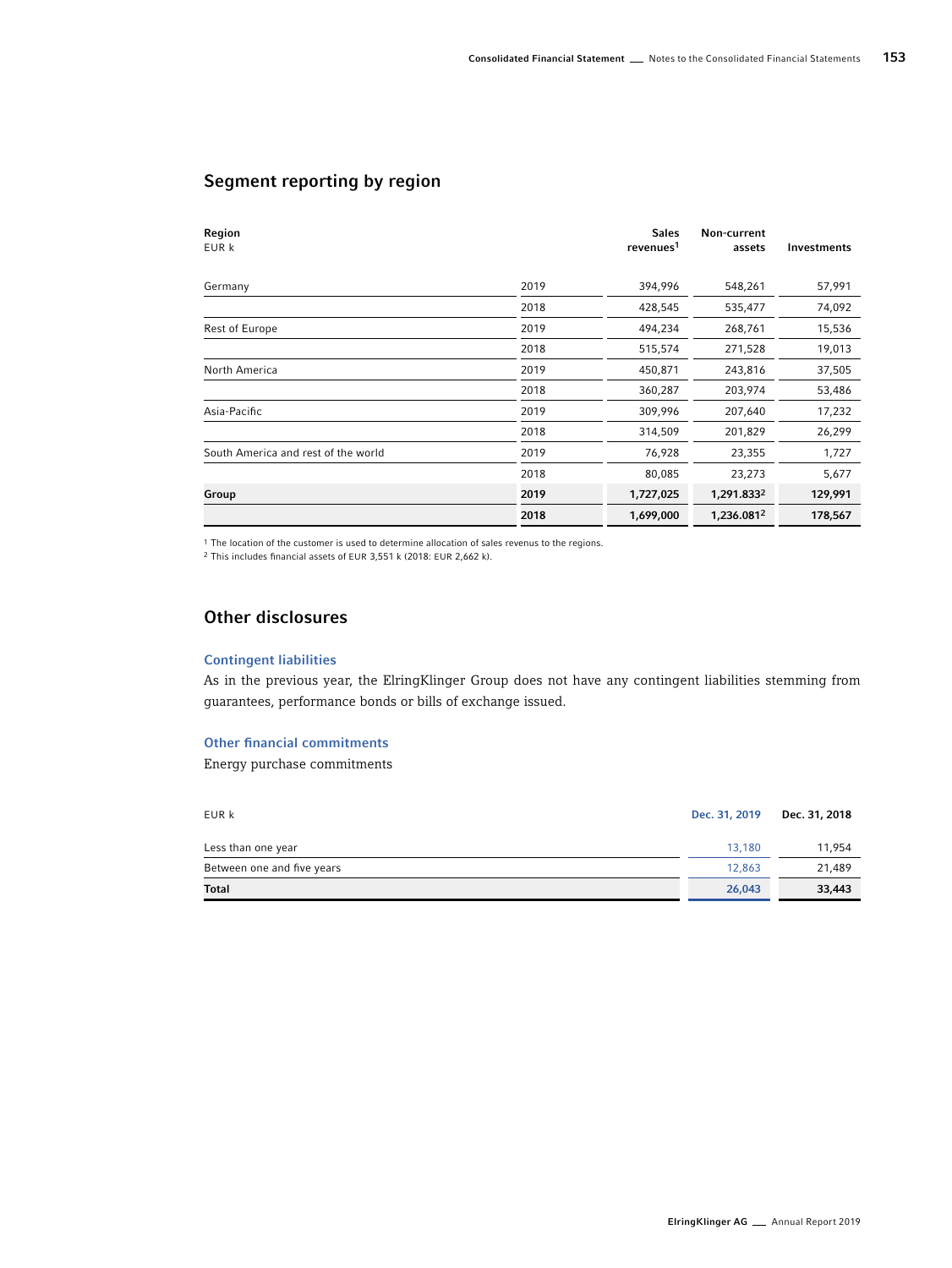### Proceeds from lease agreements

The future lease payments due to ElringKlinger from lease contracts from letting the industrial parks Idstein and Kecskemét-Kádafalva (Hungary) are due as follows:

| EUR k                      | Dec. 31, 2019 | Dec. 31, 2018 |
|----------------------------|---------------|---------------|
| Less than one year         | 18            | 1,658         |
| Between one and five years | o             | 1,675         |
| More than five years       |               |               |
| <b>Total</b>               | 27            | 3,333         |

The Kecskemét-Kádafalva (Hungary) industrial park was sold in the financial year 2019.

# Contingent assets and liabilities

As of the reporting date, there were no contingent assets and liabilities.

### Number of employees

The average number of employees during the year (excluding Management Board members) was as follows:

|              | 2019   | 2018   |
|--------------|--------|--------|
| Employees    | 10,247 | 9,670  |
| Trainees     | 210    | 363    |
| <b>Total</b> | 10,457 | 10,033 |

# Personnel expenses

Personnel expenses in the reporting year amounted to EUR 544,394 k (2018: EUR 531,175 k) and break down as follows:

| EUR k                         | Dec. 31, 2019 | Dec. 31, 2018 |
|-------------------------------|---------------|---------------|
| Wages and salaries            | 464.854       | 454,366       |
| Social security contributions | 70.506        | 66,354        |
| Post-employment benefit       | 9.034         | 10,455        |
| <b>Total</b>                  | 544,394       | 531,175       |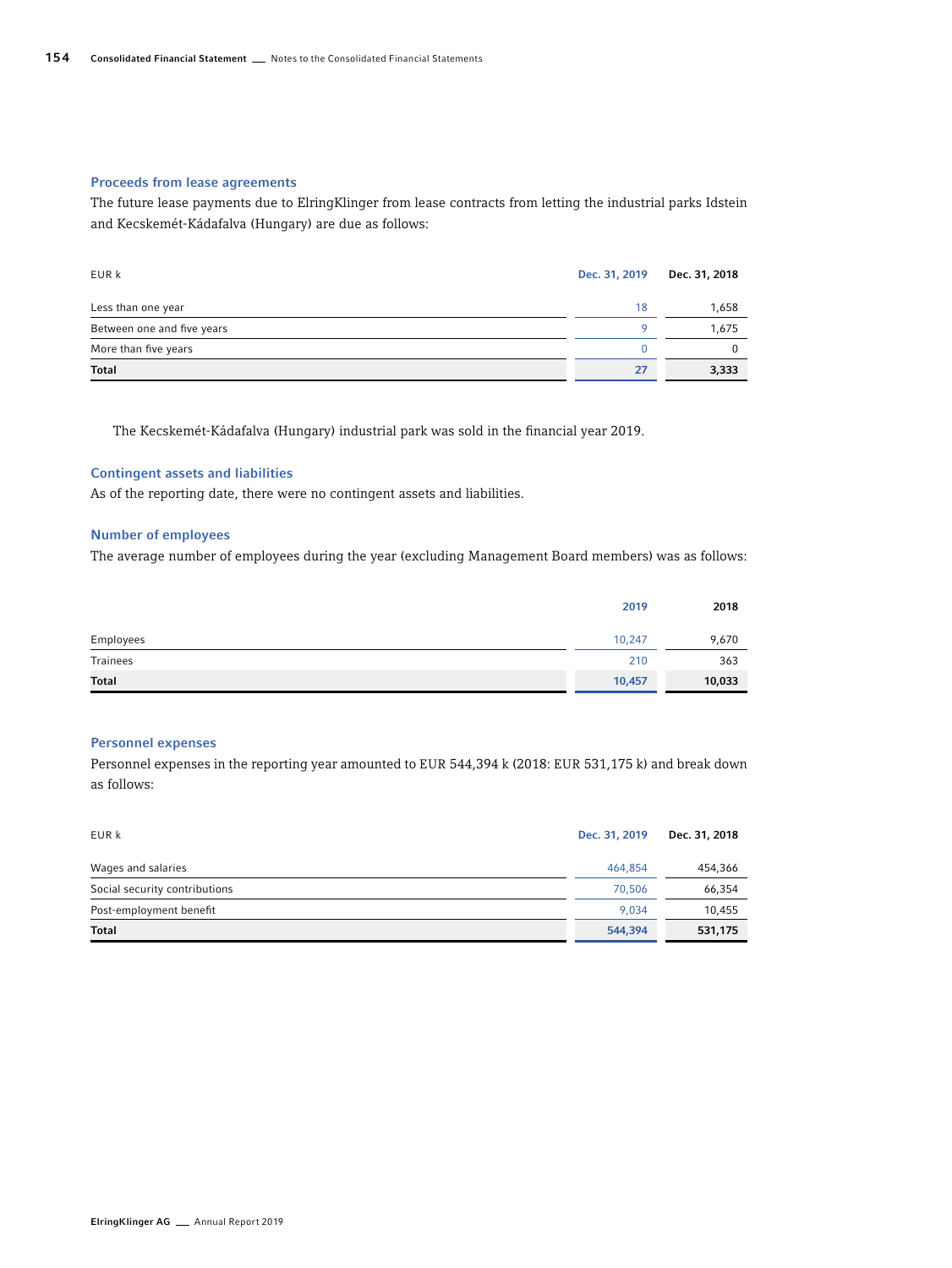### Related-party disclosures

Transactions between the parent company, ElringKlinger AG, and its subsidiaries are eliminated in the course of consolidation and are therefore not discussed in this note. Other than these, the following business relationships exist between companies of the ElringKlinger Group and related parties and companies controlled by related parties:

Cooperation agreement between ElringKlinger AG and Lechler GmbH, Metzingen, concerning traineeships. The deceased Prof. Walter H. Lechler held a significant interest in ElringKlinger AG and control over Lechler GmbH. The testamentary disposition of Prof. Lechler regarding the shares he held has yet to be conclusively implemented. ElringKlinger AG earned EUR 52 k during the reporting year (2018: EUR 42 k). Receivables outstanding amounted to EUR 10 k (2018: EUR 10 k) as of the reporting date.

Lease agreement between Technik-Park Heliport Kft., Kecskemét-Kádafalva, Hungary (TPH), and the Lechler GmbH subsidiary, Lechler Kft., Kecskemét-Kádafalva, Hungary. Based on this lease, TPH earned EUR 281 k in rental income including ancillary costs in the reporting year (2018: EUR 300 k). As in the previous year, there were no open receivables as of the end of the reporting period.

Agreement between ElringKlinger Logistic Service GmbH, Rottenburg-Ergenzingen (EKLS), and Lechler GmbH, Metzingen, regarding assembly activities and the storage of components. This agreement gave rise to EUR 550 k in sales revenue during the reporting year (2018: EUR 533 k). As of December 31, 2019, there were open receivables of EUR 33 k (2018: EUR 33 k).

Business relations between the ElringKlinger subsidiary, Changchun ElringKlinger Ltd., China, (CEK), and Changchun Hongyu Automobile Parts Co., Ltd. (CHYAP), controlled by Ms. Liu, a close relative of Mr. Huang, who is a joint partner in CEK. CEK procured EUR 12 k worth of services under these business relations in 2019 (2018: EUR 76 k). As of December 31, 2019, there are liabilities of EUR 1 k (2018: EUR 4 k). CEK did not sell any goods and raw materials to CHYAP in the reporting year (2018: 89 k). As in the previous year, there are no outstanding trade receivables as of the reporting date.

Loan agreement between Lechler GmbH and ElringKlinger AG. Lechler GmbH granted ElringKlinger AG loans totaling EUR 12,000 k (2018: EUR 17,000 k). A loan of EUR 7,000 k with indefinite term carries an interest rate of 2.10% p.a. Another loan of EUR 5,000 k carries an interest rate of 0.90% p.a. and has a term until June 19, 2020.

Supply agreement between Lechler GmbH and KOCHWERK Catering GmbH, (EKKW), Dettingen/Erms, a wholly owned subsidiary of ElringKlinger AG. EKKW supplies Lechler GmbH with canteen food. Sales revenue of EKKW amounted to EUR 134 k in the reporting year (2018: EUR 127 k). As of the end of the reporting period, outstanding receivables came to EUR 12 k (2018: EUR 10 k).

Relationships in the course of ordinary activities exist between various subsidiaries of hofer AG, Nürtingen, and the ElringKlinger subsidiary hofer powertrain products GmbH, Nürtingen, as well as hofer powertrain products UK Ltd., Warwick. The business dealings pertain to services received and other expenses of EUR 2,119 k (2018: EUR 6,204 k). Outstanding liabilities come to EUR 788 k (2018: EUR 2,372 k) as of December 31, 2019. At EUR 1,850 k (2018: EUR 5,871 k), the services received mainly relate to services for sales, project management and product development and an amount of EUR 269 k (2018: 309 k) for a rent agreement between hofer powertrain products GmbH, Nürtingen and the subsidiary of hofer AG, hofer Immobilien UG & Co. KG, Nürtingen, for the rent of office and production space in Nürtingen. The goods and services received and other expenses are counterbalanced by income from development services rendered or from delivery of machines and tools of EUR 1,750 k (2018: EUR 2,971 k). Outstanding liabilities come to EUR 1,707 k (2018: EUR 3,179 k) as of December 31, 2019.

The salaries of the employee representatives to the Supervisory Board are in line with market conditions.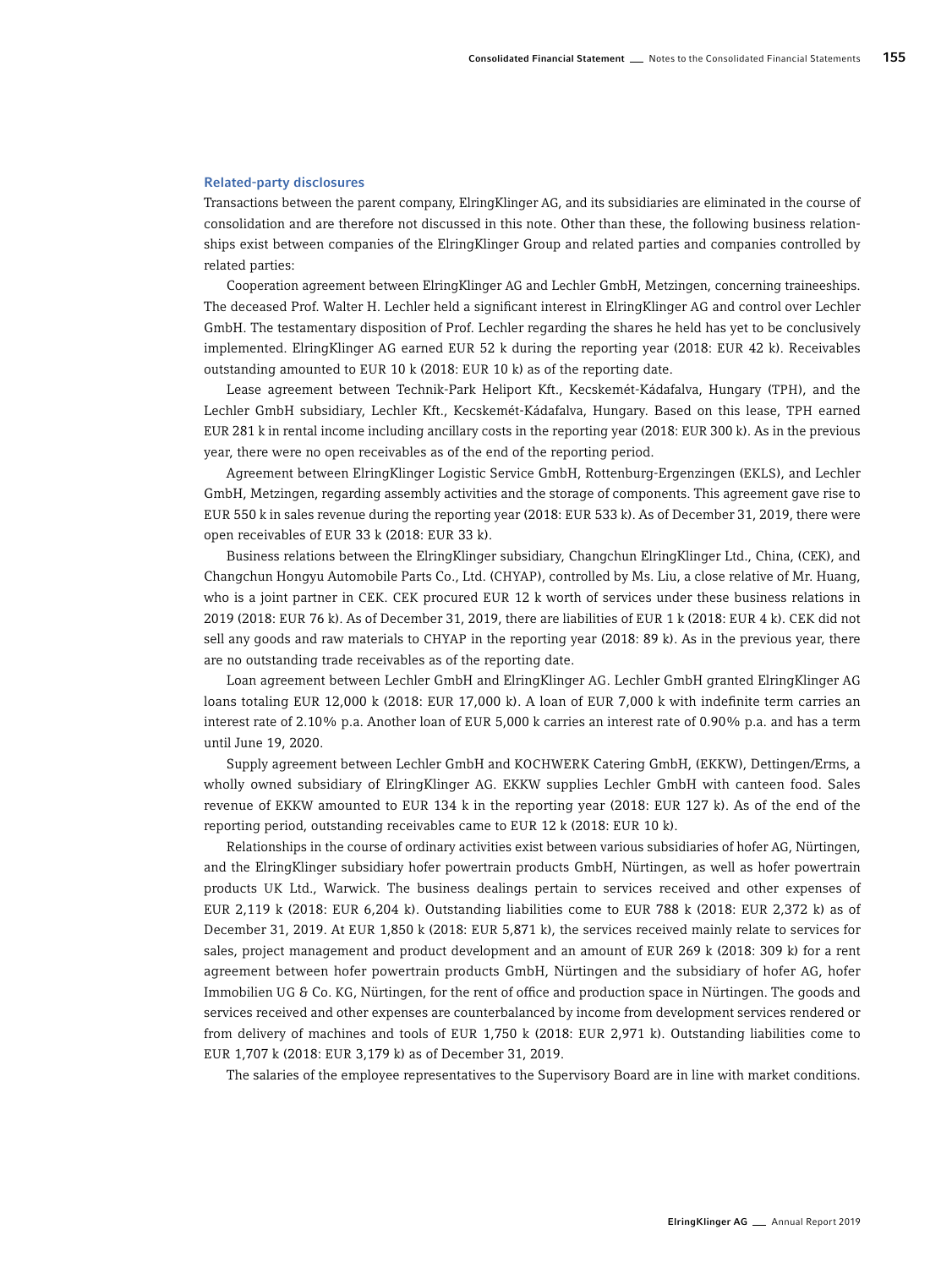# Corporate Bodies

# Supervisory board

| Klaus Eberhardt          | Independent consultant, Lindau                                                                      |
|--------------------------|-----------------------------------------------------------------------------------------------------|
| Lindau, Chairman         | Former CEO of Rheinmetall AG, Düsseldorf                                                            |
|                          | Governance roles:                                                                                   |
|                          | a) MTU Aero Engines AG, Munich                                                                      |
|                          | b) n/a                                                                                              |
| Markus Siegers*          | Chairman of the Works Council of ElringKlinger AG,                                                  |
| Nürtingen,               | Dettingen/Erms                                                                                      |
| Deputy Chairman          |                                                                                                     |
| Nadine Boguslawski*      | Principal Authorized Representative of IG Metall Stuttgart,                                         |
| Stuttgart                | Stuttgart                                                                                           |
|                          | Governance roles:                                                                                   |
|                          | a) Robert Bosch Automotive Steering GmbH,<br>Schwäbisch Gmünd                                       |
|                          | Robert Bosch GmbH, Gerlingen-Schillerhöhe                                                           |
|                          | Mercedes-Benz AG, Stuttgart                                                                         |
|                          | $b)$ n/a                                                                                            |
| Armin Diez*<br>Lenningen | Vice president of the Battery Technology/E-Mobility Division<br>at ElringKlinger AG, Dettingen/Erms |
|                          | Governance roles:                                                                                   |
|                          | $a)$ $n/a$                                                                                          |
|                          | b) Member of the Advisory Board of e-mobil BW GmbH,<br>Stuttgart                                    |
| Pasquale Formisano*      | Chairman of the Works Council of                                                                    |
| Vaihingen an der Enz     | ElringKlinger Kunststofftechnik GmbH, Bietigheim-Bissingen                                          |
| Rita Forst               | Independent consultant, Dörsdorf                                                                    |
| Dörsdorf                 | Former member of the Management Board of Adam Opel AG,                                              |
|                          | Rüsselsheim                                                                                         |
|                          | Governance roles:                                                                                   |
|                          | a) NORMA Group SE, Maintal                                                                          |
|                          | b) AerCap Holdings N.V., Dublin, Ireland                                                            |
|                          | Joh. Winklhofer Beteiligungs GmbH & Co. KG, Munich                                                  |
|                          | Westport Fuel Systems, Inc., Vancouver, Canada                                                      |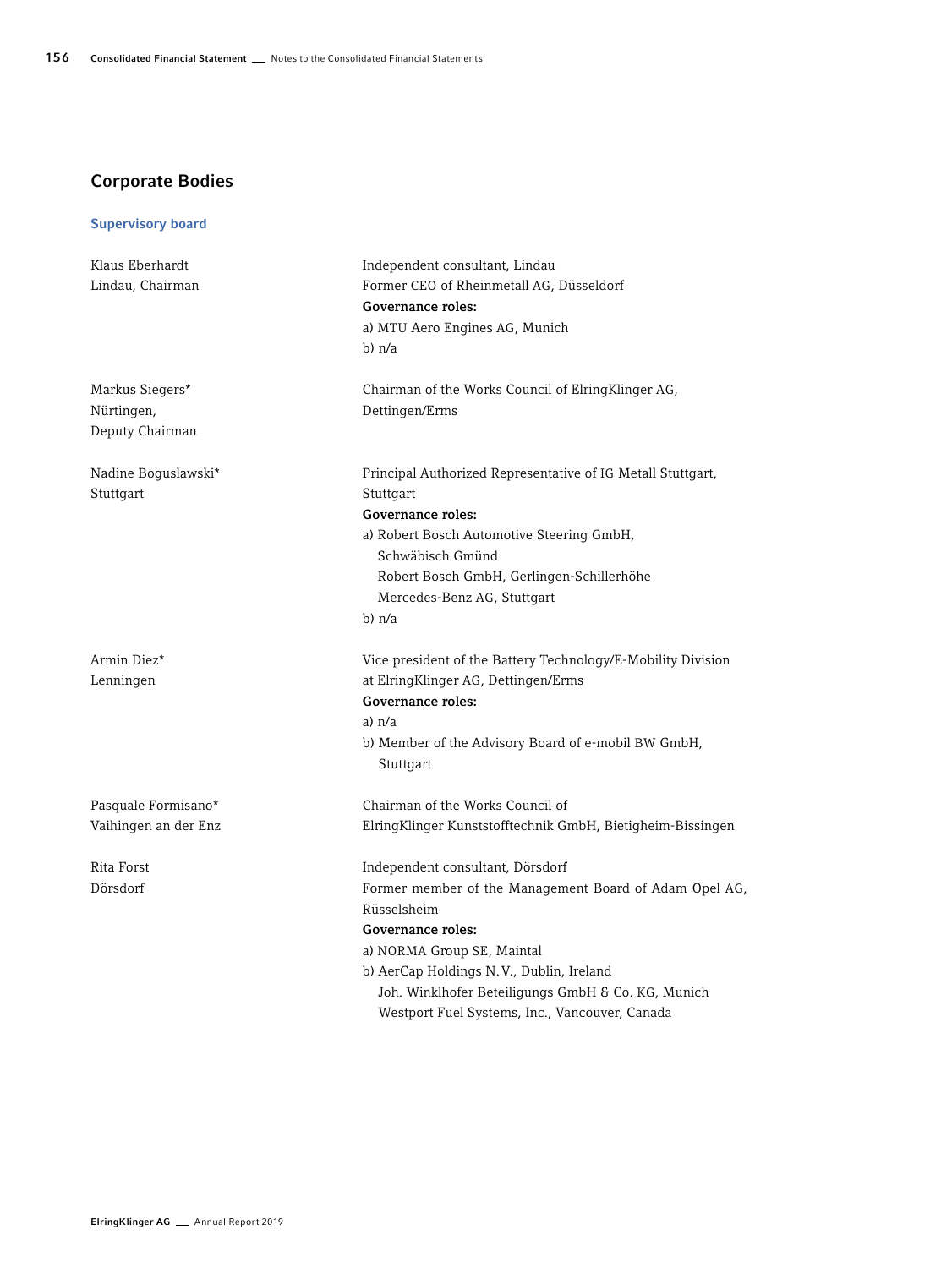| Andreas Wilhelm Kraut<br>Rottenburg   | Chairman and CEO of Bizerba SE & Co. KG, Balingen                              |
|---------------------------------------|--------------------------------------------------------------------------------|
| Gerald Müller*<br>Reutlingen          | Trade union secretary of IG Metall Reutlingen-Tübingen,<br>Reutlingen          |
| Paula Monteiro-Munz*<br>Grabenstetten | Deputy chairwoman of the Works Council of Elring Klinger AG,<br>Dettingen/Erms |
| Prof. Hans-Ulrich Sachs               | Managing Partner of betec                                                      |
| <b>Bremen</b>                         | Umformtechnik GmbH, Adelmannsfelden                                            |
| Gabriele Sons                         | Lawyer, Berlin                                                                 |
| <b>Berlin</b>                         | Former member of the management board of                                       |
|                                       | thyssenKrupp Elevator AG, Essen                                                |
|                                       | Governance roles:                                                              |
|                                       | $a)$ $n/a$                                                                     |
|                                       | b) Verwaltungsrat TÜV Rheinland Berlin Brandenburg<br>Pfalz e.V., Cologne      |
| Manfred Strauß                        | Managing Partner of M&S                                                        |
| Stuttgart                             | Messebau und Service GmbH, Neuhausen a.d.F.                                    |
|                                       | Governance roles:                                                              |
|                                       | $a)$ $n/a$                                                                     |
|                                       | b) Pro Stuttgart Verwaltungs GmbH, Stuttgart                                   |
|                                       | Pro Stuttgart Verkehrsverein, Stuttgart                                        |
|                                       | Lechler GmbH, Metzingen                                                        |
|                                       | Eroca AG, Basel, Switzerland                                                   |

\* Employee representative a) Membership in statutory Supervisory Boards as defined by Sec. 125 AktG b) Membership in comparable domestic and foreign control bodies as defined by Sec. 125 AktG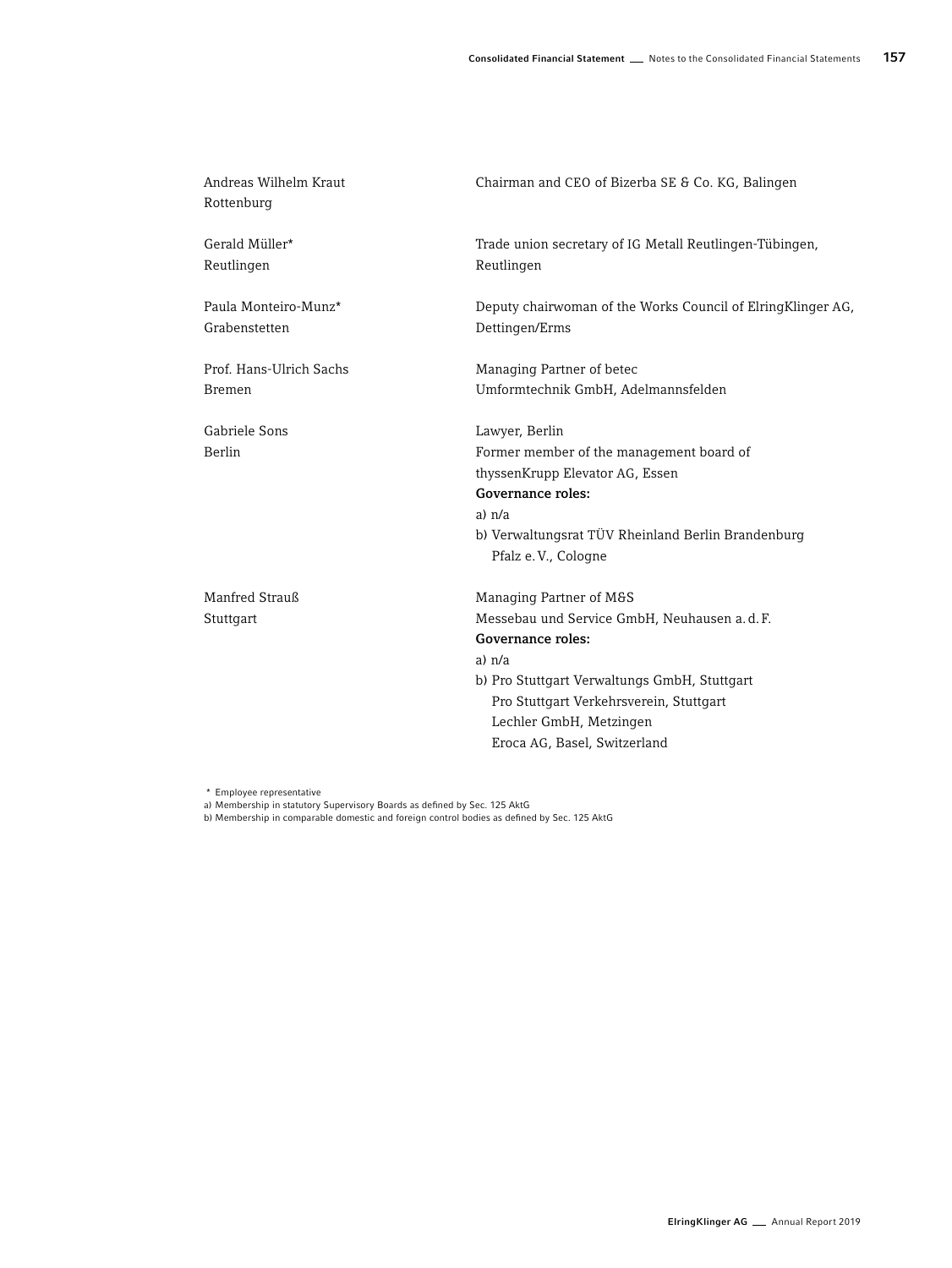# Remuneration of the Supervisory Board

In the period under review, total compensation for the Supervisory Board of ElringKlinger AG was EUR 589 k (2018: EUR 672 k). Additionally, travel expenses totaling EUR 2 k (2018: EUR 4 k) were reimbursed. The remuneration of the employee representatives in the Supervisory Board amounted to EUR 714 k in 2019 (2018: EUR 719 k) for their activities as employees.

| <b>Management Board</b>                                             |                                                                                          |  |  |
|---------------------------------------------------------------------|------------------------------------------------------------------------------------------|--|--|
| Dr. Stefan Wolf, Bad Urach,                                         | Responsible for Group companies and the corporate units                                  |  |  |
| Chairman                                                            | of Legal Affairs & Compliance, Human Resources, Investor                                 |  |  |
|                                                                     | Relations, Business Development, Strategic Communication,                                |  |  |
|                                                                     | Marketing and Communication and Sales of Original                                        |  |  |
|                                                                     | Equipment, as well as the Aftermarket division.                                          |  |  |
| Theo Becker, Metzingen                                              | Responsible for the divisions Battery Technology & E-Mobility,                           |  |  |
|                                                                     | Drive Train as well as the corporate units of New Business                               |  |  |
|                                                                     | Areas, Purchasing, Real Estate & Facility Management as well<br>as Tool Shop/Technology. |  |  |
| Reiner Drews, Dettingen/Erms                                        | Responsible for the divisions Lightweighting/Elastomer                                   |  |  |
|                                                                     | Technology, Shielding Technology, Special Gaskets and                                    |  |  |
|                                                                     | Cylinder-head Gaskets as well as the corporate units of                                  |  |  |
|                                                                     | Production, Quality & Environmental Management as well                                   |  |  |
|                                                                     | as the plants of ElringKlinger AG.                                                       |  |  |
| Thomas Jessulat, Stuttgart                                          | Responsible for the corporate functions Finance, Controlling,                            |  |  |
|                                                                     | IT, Logistics and the Industrial Parks division.                                         |  |  |
| Governance roles in supervisory boards and other supervisory bodies |                                                                                          |  |  |
| Dr. Stefan Wolf, Bad Urach,                                         | Member of the Supervisory Board of ALLGAIER Werke GmbH,                                  |  |  |
| Chairman                                                            | Uhingen, and member of the supervisory board of Duale                                    |  |  |
|                                                                     | Hochschule Baden-Württemberg (DHBW) KöR, Stuttgart                                       |  |  |
| Theo Becker, Metzingen                                              | Member of the Supervisory Board of BLANC & FISCHER                                       |  |  |
|                                                                     | Familienholding GmbH, Oberderdingen                                                      |  |  |
| Thomas Jessulat, Stuttgart                                          | Chairman of the Supervisory Board of hofer AG, Nürtingen                                 |  |  |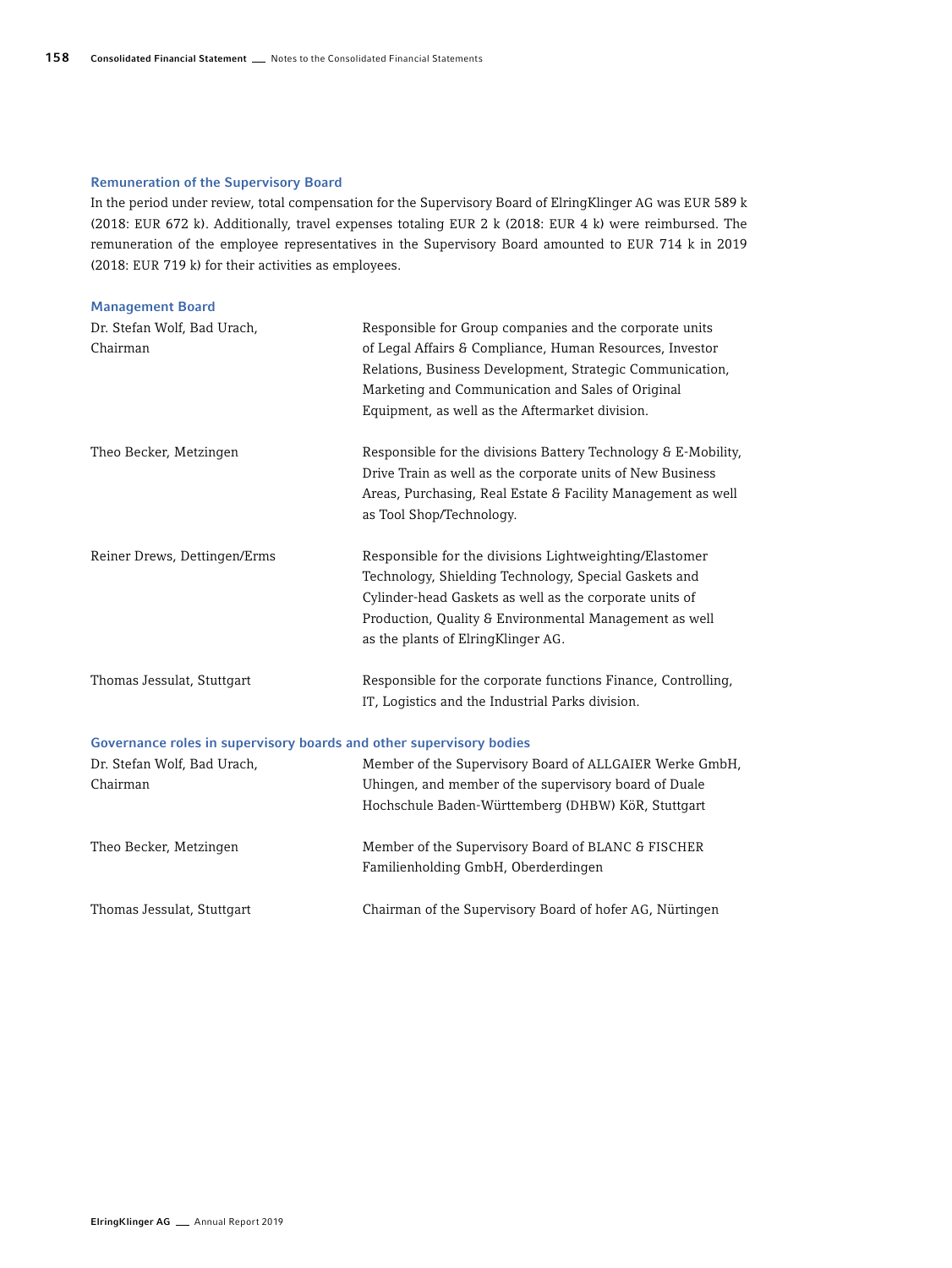# Remuneration of the Management Board

The remuneration of the Management Board amounted to:

| EUR k                                              | 2019  | 2018     |
|----------------------------------------------------|-------|----------|
| Short-term fixed remuneration                      | 1.742 | 1,655    |
| Short-term variable performance-based remuneration | 2,161 | 2,576    |
| Long-term variable performance-based remuneration  |       | -66      |
| Long-term variable share-based remuneration        |       |          |
| Severance payments                                 |       | $\Omega$ |
| Expenses from post-employment benefits             | 838   | 812      |
| Total                                              | 4,741 | 4,977    |

In the financial year, total Management Board remuneration pursuant to Sec. 314 (1) no. 6a sentence 1 to 4 HGB came to EUR 3,903 k (2018: EUR 4,231 k). The present value (DBO) of the pension provisions amounted to EUR 13,336 k (2018: EUR 10,425 k).

### Provisions for pensions and remuneration for former members of the Management Board

Provisions of EUR 17,050 k (2018: EUR 15,449 k) were recognized for pension obligations to former members of the Management Board, the management of merged companies, and their surviving dependents. The total remuneration of former members of the Management Board – including remuneration of former members of corporate bodies of merged companies – came to EUR 890 k (2018: EUR 869 k) in the financial year 2019.

### The auditor fees amounted to:

| EUR k                                    | 2019 | 2018 |
|------------------------------------------|------|------|
| Audit of the annual financial statements | 770  | 732  |
| Other assurance services                 | 33   | 29   |
| <b>Total</b>                             | 803  | 761  |

The audit services include fees for mandatory and voluntary audits of financial statements as well as fees for the mandatory audit of the consolidated financial statements. The other assurance services comprise fees for review work in connection with the non-financial statement and assurance services related to the syndicated loan agreement.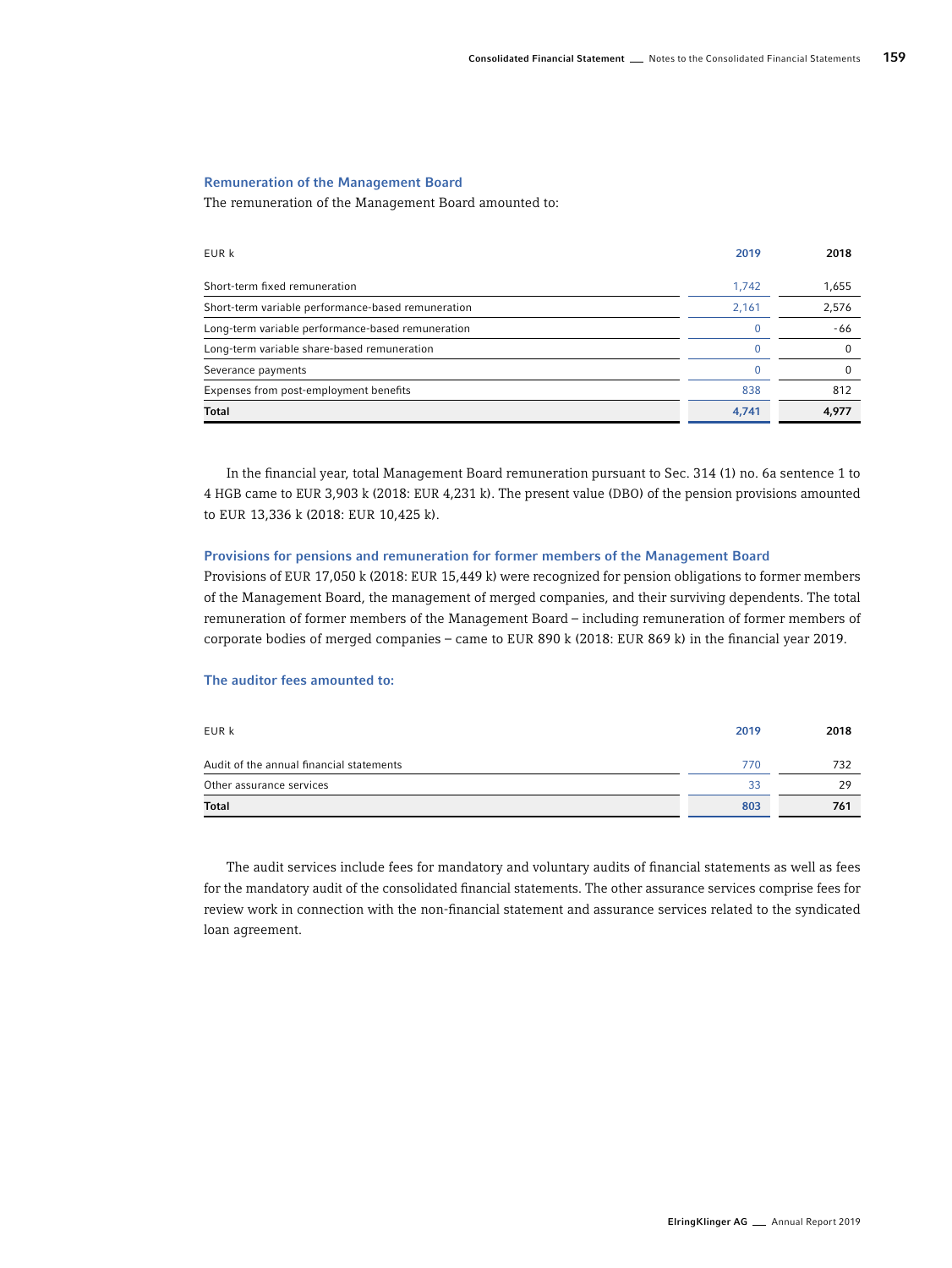### Declaration of compliance with the German Corporate Governance Code

The Management Board and Supervisory Board issued a declaration of compliance pursuant to Sec. 161 AktG on the German Corporate Governance Code in the version dated February 7, 2017 and published it on the ElringKlinger AG website on November 29, 2019. This declaration of compliance will be available on the ElringKlinger AG website and therewith made permanently available to shareholders.

## Events after the end of the reporting period

The coronavirus, which has been spreading since the beginning of 2020 and has led to special protection measures for the population, production shutdowns and interrupted supply chains worldwide, poses major challenges for the global economy. A large number of automobile manufacturers have suspended production at many of their sites or have announced such stoppages. In response, the Management Board of ElringKlinger AG acting in consultation with the Group works council, has decided to adjust Group production in line with requirements. Among the sites primarily affected are those in Europe and North America, but also the plant in India and that in Brazil. Production will either be scaled down, e.g. in Germany all necessary preparations for short-time work are now being made, or halted temporarily. Financial effects on the net assets, financial position and results of operations of the Group are probable, but their extent cannot yet be estimated at the time the consolidated financial statements are prepared.

There were no further significant events after the reporting date that would require additional disclosures.

Dettingen/Erms, March 25, 2020 The Management Board

Dr. Stefan Wolf CEO

Theo Becker Thomas Jessulat Reiner Drews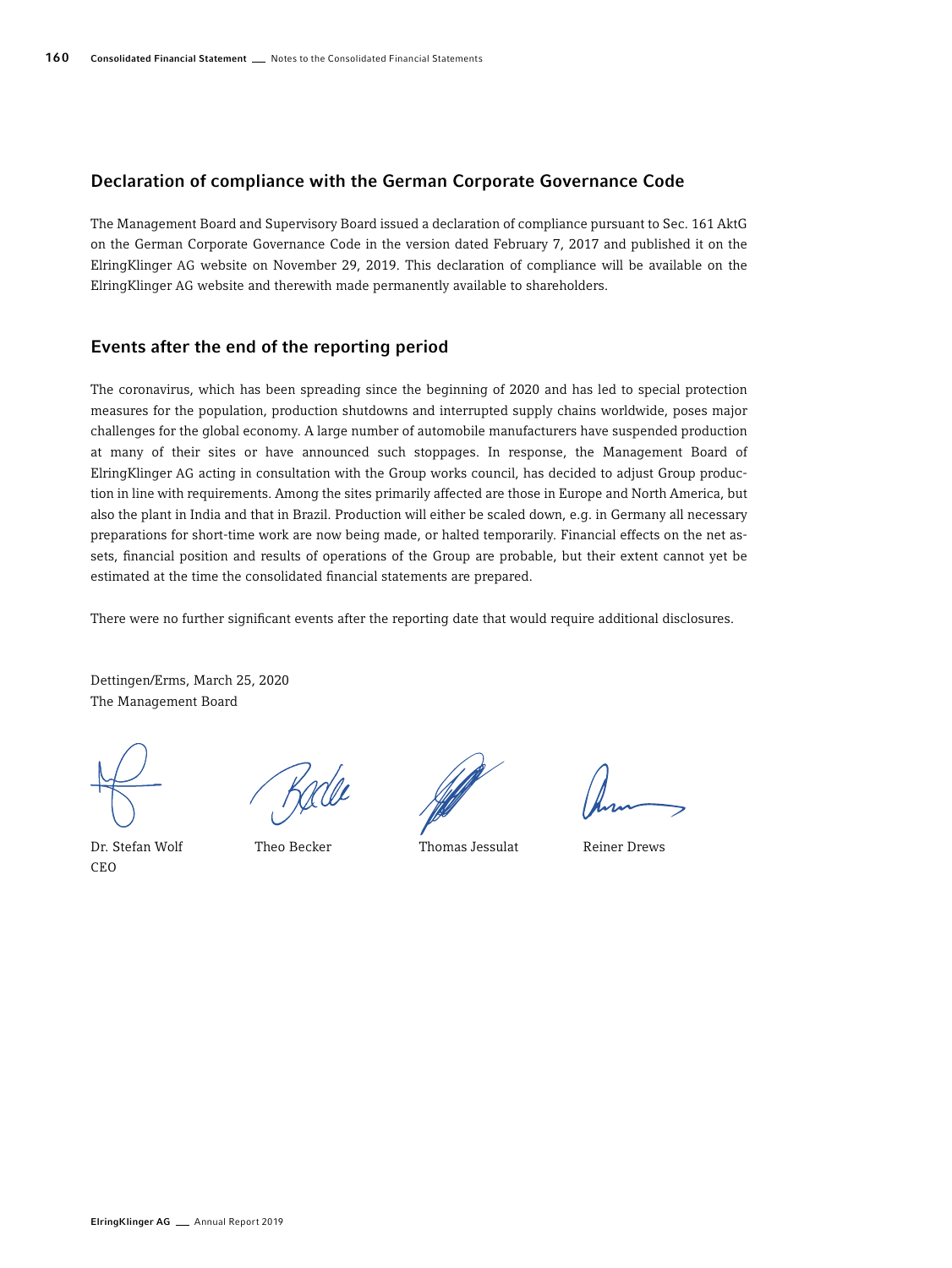## Audit Opinion

Independent auditor's report

To ElringKlinger AG

## Report on the audit of the consolidated financial statements and of the Group management report

#### **Opinions**

We have audited the consolidated financial statements of ElringKlinger AG and its subsidiaries (the Group), which comprise the consolidated income statement, and the consolidated statement of comprehensive income for the financial year from January 1 to December 31, 2019, the consolidated statement of financial position as of December 31, 2019, the consolidated statement of cash flows and the consolidated statement of changes in equity for the financial year from January 1 to December 31, 2019, and notes to the consolidated financial statements, including a summary of significant accounting policies. In addition, we have audited the Group management report of ElringKlinger AG, which is combined with the management report of the Company, for the financial year from January 1 to December 31, 2019. In accordance with the German legal requirements, we have not audited the content of the statement on corporate governance published on the website, which is a component of the Group management report.

In our opinion, on the basis of the knowledge obtained in the audit,

- the accompanying consolidated financial statements comply, in all material respects, with the IFRSs as adopted by the EU, and the additional requirements of German commercial law pursuant to Sec. 315e (1) HGB ("Handelsgesetzbuch": German Commercial Code) and, in compliance with these requirements, give a true and fair view of the assets, liabilities, and financial position of the Group as of December 31, 2019, and of its financial performance for the financial year from January 1 to December 31, 2019, and
- the accompanying Group management report as a whole provides an appropriate view of the Group's position. In all material respects, this Group management report is consistent with the consolidated financial statements, complies with German legal requirements and appropriately presents the opportunities and risks of future development. Our opinion on the Group management report does not cover the content of the Group statement on corporate governance referred to above.

Pursuant to Sec. 322 (3) Sentence 1 HGB, we declare that our audit has not led to any reservations relating to the legal compliance of the consolidated financial statements and of the Group management report.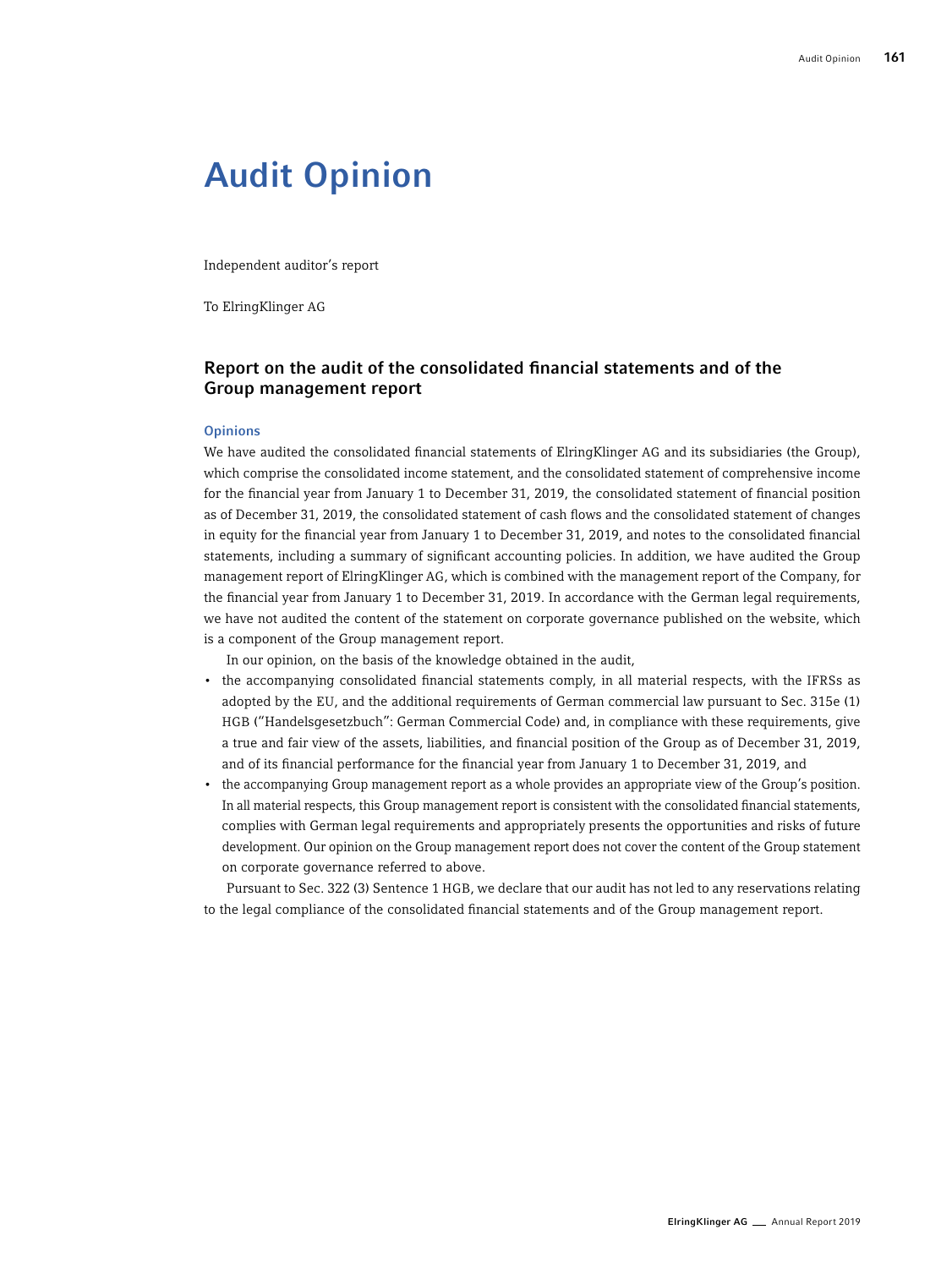#### Basis for the opinions

We conducted our audit of the consolidated financial statements and of the Group management report in accordance with Sec. 317 HGB and the EU Audit Regulation (No 537/2014) and in compliance with German Generally Accepted Standards for Financial Statement Audits promulgated by the Institut der Wirtschaftsprüfer [Institute of Public Auditors in Germany] (IDW). Our responsibilities under those requirements and principles are further described in the "Auditor's responsibilities for the audit of the consolidated financial statements and of the Group management report" section of our auditor's report. We are independent of the Group entities in accordance with the requirements of European law and German commercial and professional law, and we have fulfilled our other German professional responsibilities in accordance with these requirements. In addition, in accordance with Art. 10 (2) f) of the EU Audit Regulation, we declare that we have not provided non-audit services prohibited under Art. 5 (1) of the EU Audit Regulation. We believe that the audit evidence we have obtained is sufficient and appropriate to provide a basis for our opinions on the consolidated financial statements and on the Group management report.

#### Key audit matters in the audit of the consolidated financial statements

Key audit matters are those matters that, in our professional judgment, were of most significance in our audit of the consolidated financial statements for the financial year from 1 January to 31 December 2019. These matters were addressed in the context of our audit of the consolidated financial statements as a whole, and in forming our opinion thereon; we do not provide a separate audit opinion on these matters.

Below, we describe what we consider to be the key audit matters:

#### Impairment testing of goodwill

Reasons why the matter was determined to be a key audit matter

According to IFRS standards, goodwill is not subject to amortization, however, the Management Board tests the capitalized goodwill annually in accordance with IAS 36 for its recoverability for the cash-generating unit. This involves comparing the recoverable amount of the cash-generating unit with its carrying amount. The recoverable amount is the value in use. As a rule, the basis of these measurements is the present value of future cash flows of cash-generating units to be measured to which goodwill was allocated. Measurements are based on internal budgets, which in turn are based on the budgets prepared by the Management Board and approved by the Supervisory Board. The discounting is based on the weighted average cost of capital (WACC) for each cash-generating unit. The result of these measurements depends chiefly on the executive directors' estimates of the future cash flows of the respective cash-generating units as well as the discount rate applied and is thus subject to judgment. In addition, the reporting year was marked by a general weakening of the economic environment in the automotive sector. The manifestations of this weakening in geographic regions, in which the Group entities operate, varied. Against this backdrop, the measurement of goodwill is a key audit matter.

Auditor's response:

With regard to the value in use determined by the executive directors, we examined the underlying processes used to calculate the value in use. With the help of internal valuation experts, we obtained an understanding of the underlying valuation models for the determination of the value in use in terms of methodology and calculation and investigated whether these were calculated using the relevant financial reporting standards in accordance with IAS 36. We examined whether the valuation models were applied consistently. We also examined whether the underlying medium-term budget planning reflects general and industry-specific market expectations. We compared the budget values used for the measurement with the medium-term planning prepared by the Management Board and approved by the Supervisory Board. We performed a target-actual comparison of the historical forecast data and the actual results on a sample test basis to assess forecast accuracy by comparing the medium-term planning of the previous years with the actual values of the financial year. We examined the inputs used to measure value in use, such as the applied growth rates and the weighted average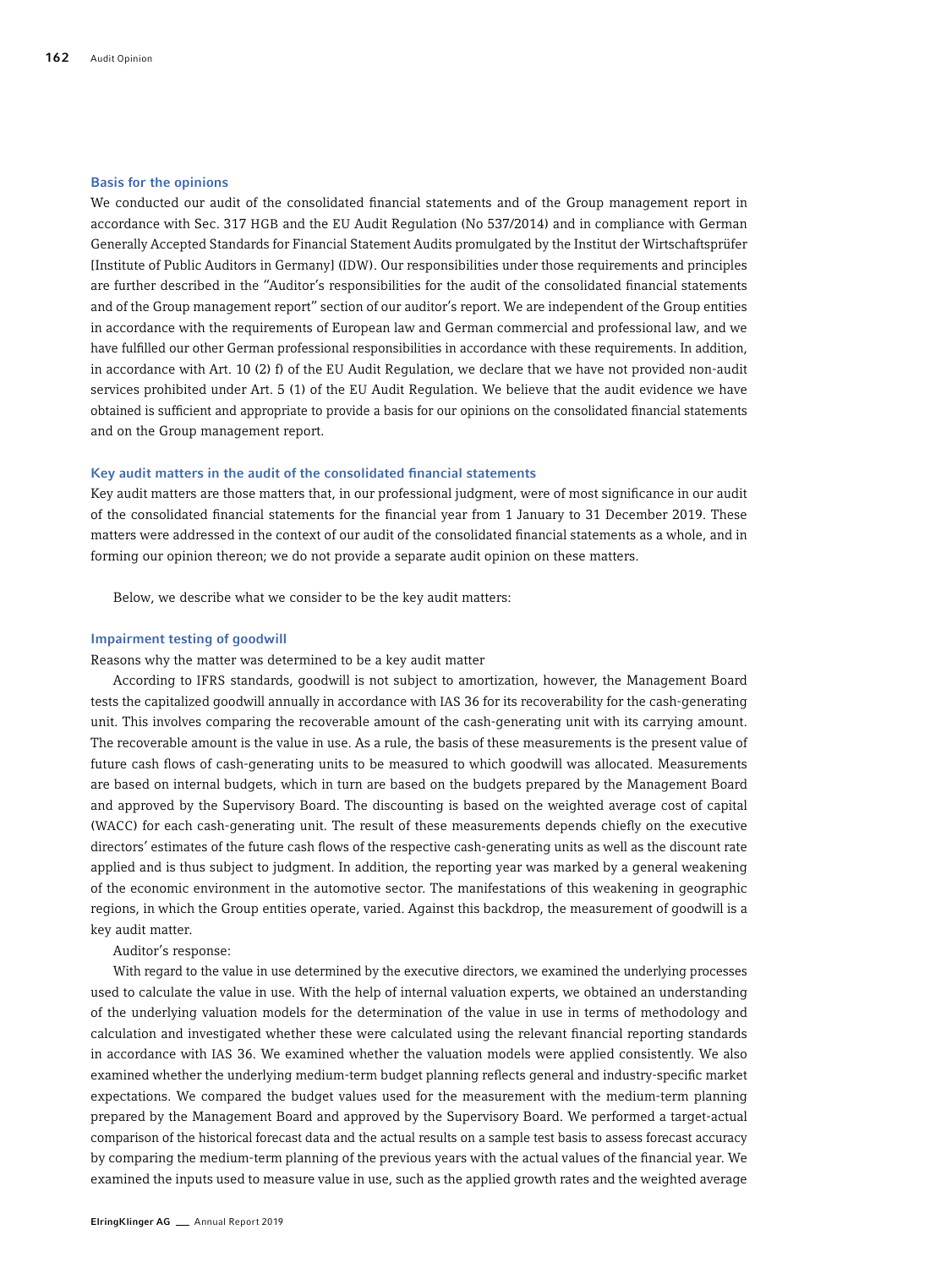cost of capital were compared with publicly available market data and assessed taking into consideration the change in significant assumptions, including future market conditions. In addition, we performed our own sensitivity analyses for the cash-generating units in order to estimate the influence of certain parameters on the valuation model and any potential impairment risk.

Our audit procedures did not lead to any reservations relating to the assessment of goodwill impairment. Reference to related disclosures:

For disclosures on the recognition and measurement policies applied for goodwill impairment, please refer to the sections "Accounting policies" and "Goodwill" in the notes to the consolidated financial statements.

#### Revenue recognition pursuant to IFRS 15 "Revenue from Contracts with Customers"

Reasons why the matter was determined to be a key audit matter

The business activities of the Group mainly comprise manufacturing of series parts for the automotive industry, development and manufacturing of tools as well as contract-related work. In accordance with IFRS 15, revenue is recognized when the Group satisfies a performance obligation by transferring a promised good or service based on a contract with a customer. A good or service is considered to have been transferred when the customer obtains control. The transfer of control can lead to recognition of revenue at a point in time or over time, which is to be recognized in the amount to which the Group expects to be entitled.

On the basis of the inflow of revenue identified by the Group, the assessment includes existence of prerequisites for revenue recognition at a point in time or over time, the treatment of contract costs and the accompanying effects on the consolidated financial statements. Considering the diversity of different contractual customer relationships taking into account customer-specific general business conditions and the application of different delivery terms (incoterms) and the related complexity, this was subject to a higher risk and is therefore a key audit matter.

Auditor's response

During our audit, based on our understanding of the business and process, we obtained an understanding of the contractual arrangements with the customers, especially the contractual arrangements governing the time of transfer of risk, as well as the arrangements regarding the billing procedure. Against this background, we assessed the processes established for the application of IFRS 15 by the executive directors.

We examined, on a sample basis, whether the requirements for revenue recognition at a point in time or over time are met. We verified the requirements for revenue recognition over time for performing series deliveries by particularly assessing to what extent the series parts do not have an alternative use and there is an enforceable right to payment.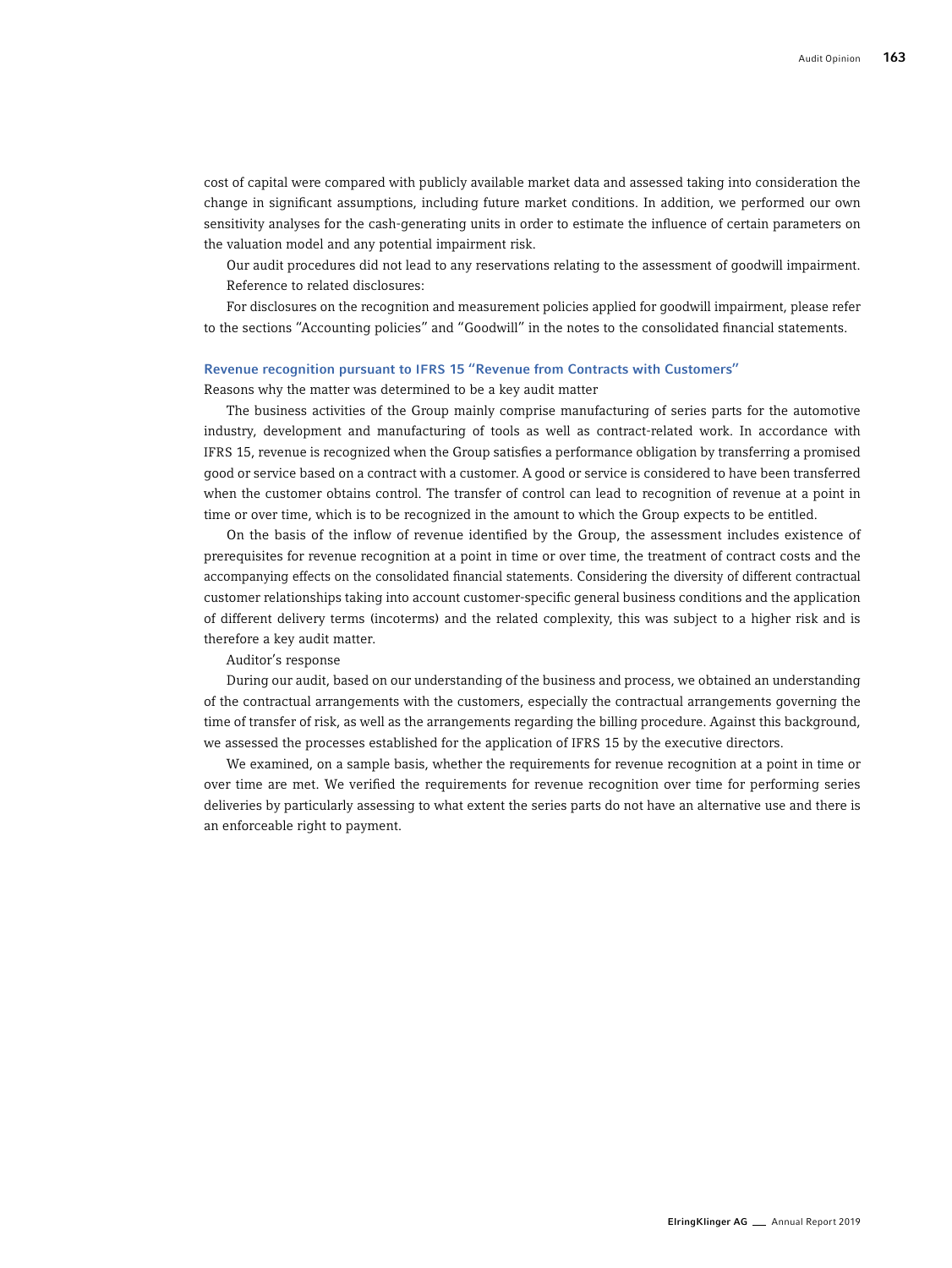Using the contractual basis we verified to what extent the incurred costs fulfill the capitalization criteria as costs to fulfill a contract and which method was used for the depreciation of these contract costs. For the cash flow for revenue of development services, on the basis of contracts and internal calculations, we assessed the time of revenue recognition as well the amount of income realized and the related contract assets using internal project budgets.

Our audit procedures did not lead to any reservations relating to revenue recognition.

Reference to related disclosures:

For accounting policies applied in the course of revenue recognition, please refer to the disclosures in the notes to the consolidated financial statements in "Financial reporting" and "(1) Sales revenue".

#### Other information

The Supervisory Board is responsible for the Report by the Supervisory Board. In all other respects, the executive directors are responsible for the other information. Other information comprises the Group statement on corporate governance, which is a component of the Group management report, and the non-financial Group report, which is combined with the non-financial report of ElringKlinger AG, as well as the components of the annual report, particularly the "Responsibility statement" pursuant to Section 297 (2) sentence 4 HGB, the "Letter to Shareholders" section of the annual report and the Report by the Supervisory Board pursuant to Section 171 (2) AktG, but not the consolidated financial statements, not the disclosures in the Group management report included in the audit of content and not our auditor's report. We received a copy of this 'Other information' by the time this auditor's report was issued.

Our opinions on the consolidated financial statements and on the Group management report do not cover the other information, and consequently we do not express an opinion or any other form of assurance conclusion thereon.

In connection with our audit, our responsibility is to read the other information and, in so doing, to consider whether the other information

- is materially inconsistent with the consolidated financial statements, with the Group management report or our knowledge obtained in the audit, or
- otherwise appears to be materially misstated.

If, based on the work we have performed, we conclude that there is a material misstatement of this other information, we are required to report that fact. We have nothing to report in this regard.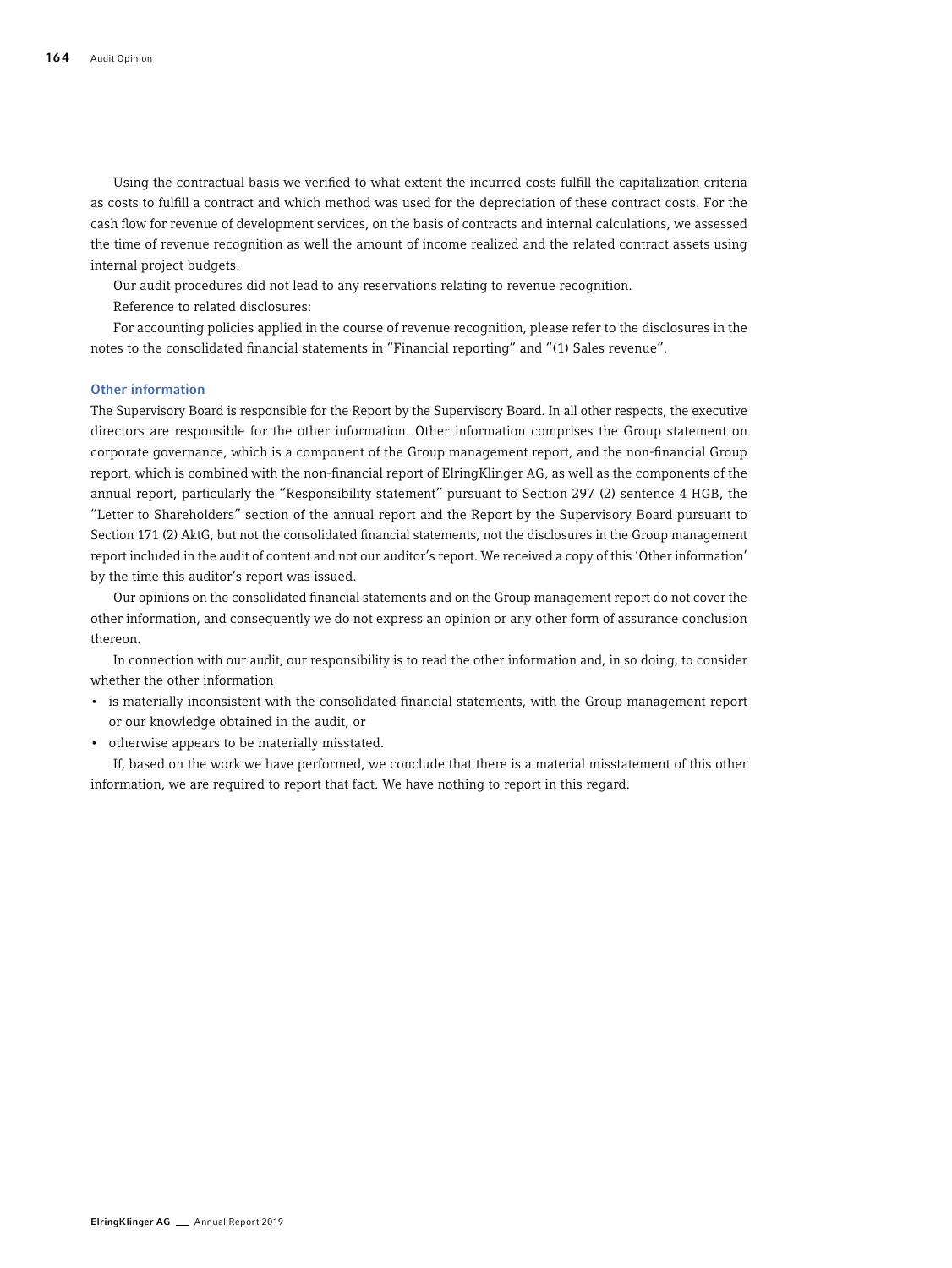## Responsibilities of the executive directors and the Supervisory Board for the consolidated financial statements and the Group management report

The executive directors are responsible for the preparation of the consolidated financial statements that comply, in all material respects, with IFRSs as adopted by the EU and the additional requirements of German commercial law pursuant to Sec. 315e (1) HGB, and that the consolidated financial statements, in compliance with these requirements, give a true and fair view of the assets, liabilities, financial position, and financial performance of the Group. In addition, the executive directors are responsible for such internal control as they have determined necessary to enable the preparation of consolidated financial statements that are free from material misstatement, whether due to fraud or error.

In preparing the consolidated financial statements, the executive directors are responsible for assessing the Group's ability to continue as a going concern. They also have the responsibility for disclosing, as applicable, matters related to going concern. In addition, they are responsible for financial reporting based on the going concern basis of accounting unless there is an intention to liquidate the Group or to cease operations, or there is no realistic alternative but to do so.

Furthermore, the executive directors are responsible for the preparation of the Group management report that, as a whole, provides an appropriate view of the Group's position and is, in all material respects, consistent with the consolidated financial statements, complies with German legal requirements, and appropriately presents the opportunities and risks of future development. In addition, the executive directors are responsible for such arrangements and measures (systems) as they have considered necessary to enable the preparation of a Group management report that is in accordance with the applicable German legal requirements, and to be able to provide sufficient appropriate evidence for the assertions in the Group management report.

The Supervisory Board is responsible for overseeing the Group's financial reporting process for the preparation of the consolidated financial statements and of the Group management report.

## Auditor's responsibilities for the audit of the consolidated financial statements and of the Group management report

Our objectives are to obtain reasonable assurance about whether the consolidated financial statements as a whole are free from material misstatement, whether due to fraud or error, and whether the Group management report as a whole provides an appropriate view of the Group's position and, in all material respects, is consistent with the consolidated financial statements and the knowledge obtained in the audit, complies with the German legal requirements and appropriately presents the opportunities and risks of future development, as well as to issue an auditor's report that includes our opinions on the consolidated financial statements and on the Group management report.

Reasonable assurance is a high level of assurance, but is not a guarantee that an audit conducted in accordance with Sec. 317 HGB and the EU Audit Regulation and in compliance with German Generally Accepted Standards for Financial Statement Audits promulgated by the Institut der Wirtschaftsprüfer (IDW) will always detect a material misstatement. Misstatements can arise from fraud or error and are considered material if, individually or in the aggregate, they could reasonably be expected to influence the economic decisions of users taken on the basis of these consolidated financial statements and this Group management report.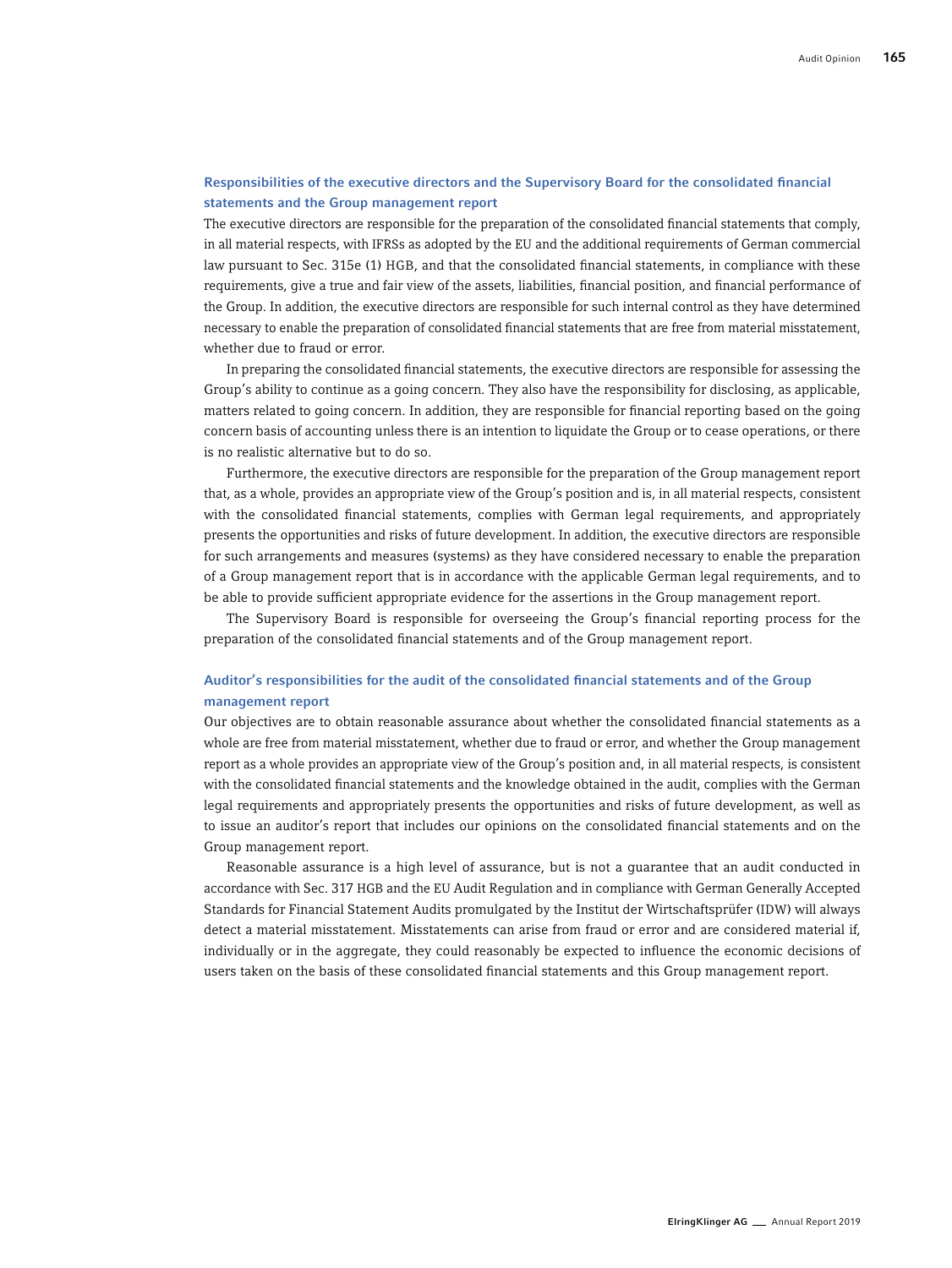We exercise professional judgment and maintain professional skepticism throughout the audit. We also:

- Identify and assess the risks of material misstatement of the consolidated financial statements and of the Group management report, whether due to fraud or error, design and perform audit procedures responsive to those risks, and obtain audit evidence that is sufficient and appropriate to provide a basis for our opinions. The risk of not detecting a material misstatement resulting from fraud is higher than for one resulting from error, as fraud may involve collusion, forgery, intentional omissions, misrepresentations, or the override of internal control;
- Obtain an understanding of internal control relevant to the audit of the consolidated financial statements and of arrangements and measures (systems) relevant to the audit of the Group management report in order to design audit procedures that are appropriate in the circumstances, but not for the purpose of expressing an opinion on the effectiveness of these systems;
- Evaluate the appropriateness of accounting policies used by the executive directors and the reasonableness of estimates made by the executive directors and related disclosures;
- Conclude on the appropriateness of the executive directors' use of the going concern basis of accounting and, based on the audit evidence obtained, whether a material uncertainty exists related to events or conditions that may cast significant doubt on the Group's ability to continue as a going concern. If we conclude that a material uncertainty exists, we are required to draw attention in the auditor's report to the related disclosures in the consolidated financial statements and in the Group management report or, if such disclosures are inadequate, to modify our respective opinions. Our conclusions are based on the audit evidence obtained up to the date of our auditor's report. However, future events or conditions may cause the Group to cease to be able to continue as a going concern;
- Evaluate the overall presentation, structure and content of the consolidated financial statements, including the disclosures, and whether the consolidated financial statements present the underlying transactions and events in a manner that the consolidated financial statements give a true and fair view of the assets, liabilities, financial position and financial performance of the Group in compliance with IFRSs as adopted by the EU and the additional requirements of German commercial law pursuant to Sec. 315e (1) HGB;
- Obtain sufficient appropriate audit evidence regarding the financial information of the entities or business activities within the Group to express opinions on the consolidated financial statements and on the Group management report. We are responsible for the direction, supervision and performance of the Group audit. We remain solely responsible for our audit opinions;
- Evaluate the consistency of the Group management report with the consolidated financial statements, its conformity with [German] law, and the view of the Group's position it provides;
- Perform audit procedures on the prospective information presented by the executive directors in the Group management report. On the basis of sufficient appropriate audit evidence we evaluate, in particular, the significant assumptions used by the executive directors as a basis for the prospective information, and evaluate the proper derivation of the prospective information from these assumptions. We do not express a separate opinion on the prospective information and on the assumptions used as a basis. There is a substantial unavoidable risk that future events will differ materially from the prospective information.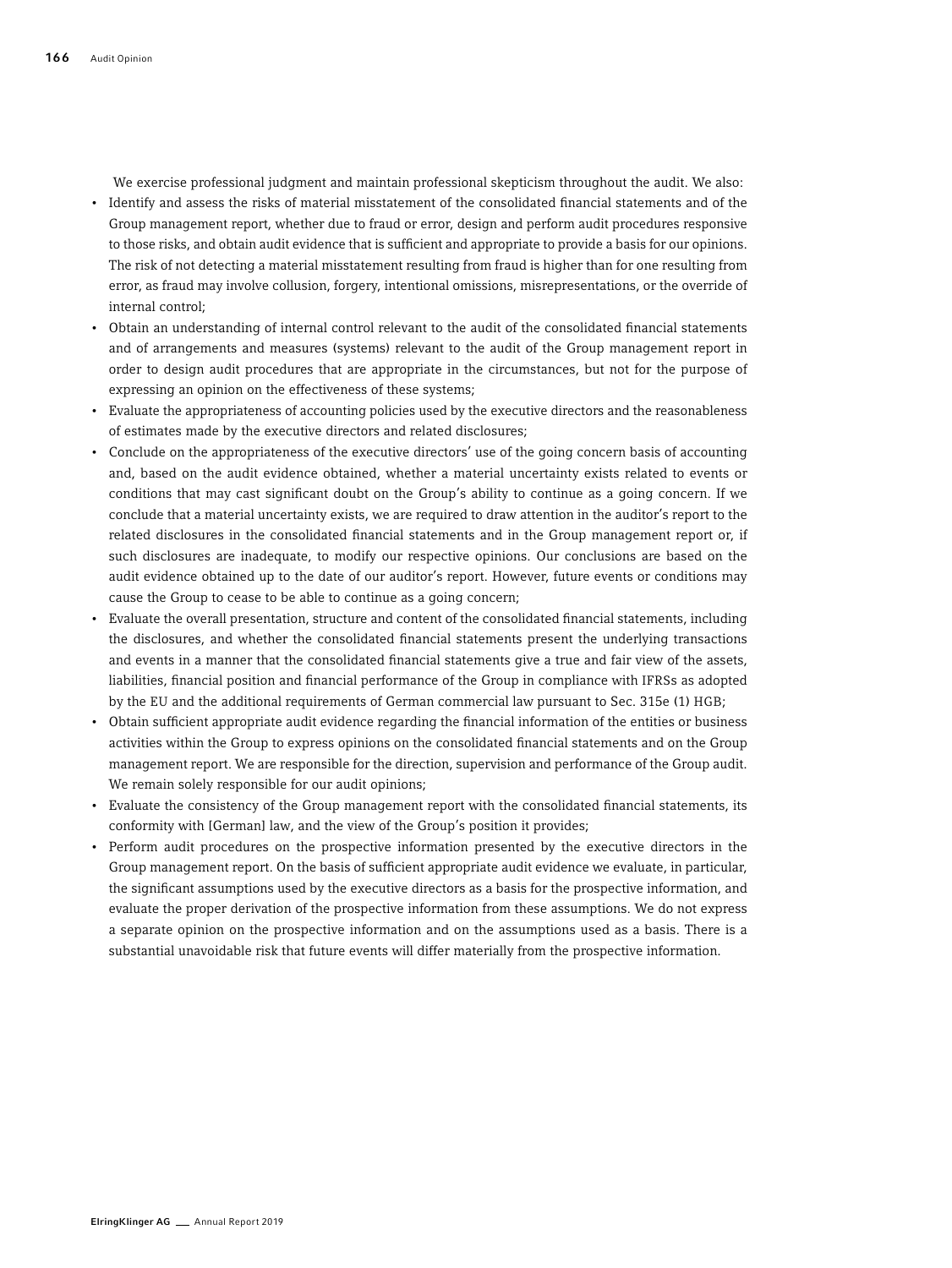We communicate with those charged with governance regarding, among other matters, the planned scope and timing of the audit and significant audit findings, including any significant deficiencies in internal control that we identify during our audit.

We also provide those charged with governance with a statement that we have complied with the relevant independence requirements, and communicate with them all relationships and other matters that may reasonably be thought to bear on our independence and where applicable, the related safeguards.

From the matters communicated with those charged with governance, we determine those matters that were of most significance in the audit of the consolidated financial statements of the current period and are therefore the key audit matters. We describe these matters in our auditor's report unless law or regulation precludes public disclosure about the matter.

## Other legal and regulatory requirements

#### Further information pursuant to Art. 10 of the EU Audit Regulation

We were elected as auditor by the annual general meeting on May 16, 2019. We were engaged by the Supervisory Board on June 27, 2019. We have been the auditor of ElringKlinger AG without interruption since financial year 2013.

We declare that the opinions expressed in this auditor's report are consistent with the additional report to the audit committee pursuant to Art. 11 of the EU Audit Regulation (long-form audit report).

#### German Public Auditor responsible for the engagement

The German Public Auditor responsible for the engagement is Frank Göhner.

Stuttgart, March 25, 2020 Ernst & Young GmbH Wirtschaftsprüfungsgesellschaft

Göhner Vögele Wirtschaftsprüfer Wirtschaftsprüferin

(German Public Auditor) (German Public Auditor)